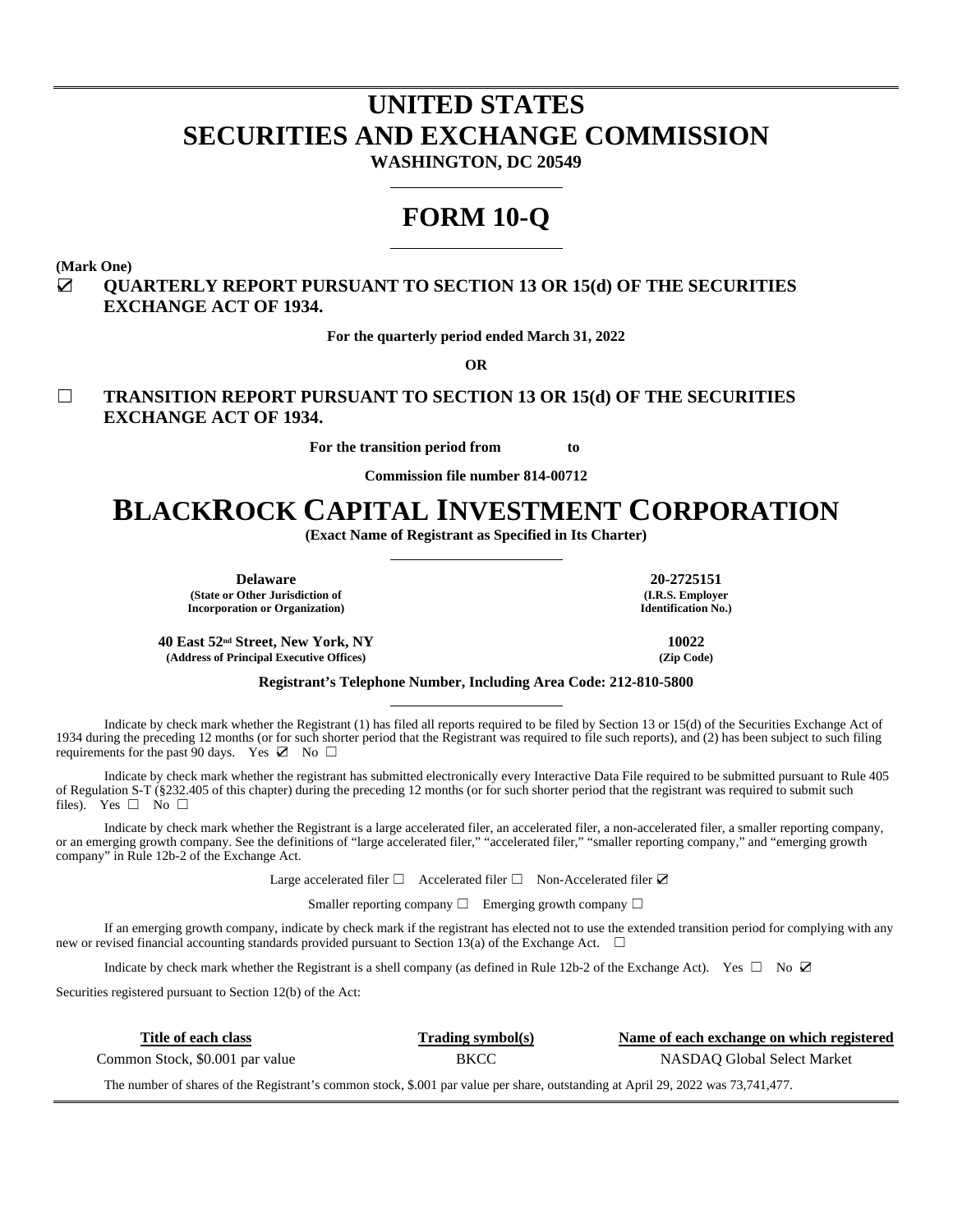## **BLACKROCK CAPITAL INVESTMENT CORPORATION FORM 10-Q FOR THE THREE MONTHS ENDED MARCH 31, 2022**

## **Table of Contents**

|                   | <b>INDEX</b>                                                                                                                             | PAGE<br>NO.    |
|-------------------|------------------------------------------------------------------------------------------------------------------------------------------|----------------|
| PART I.           | <b>FINANCIAL INFORMATION</b>                                                                                                             |                |
| Item 1.           | <b>CONSOLIDATED FINANCIAL STATEMENTS</b>                                                                                                 | 3              |
|                   | Consolidated Statements of Assets and Liabilities as of March 31, 2022 (unaudited) and December 31, 2021                                 | 3              |
|                   | Consolidated Statements of Operations for the three months ended March 31, 2022 (unaudited) and March 31, 2021<br>(unaudited)            | $\overline{4}$ |
|                   | Consolidated Statements of Changes in Net Assets for the three months ended March 31, 2022 (unaudited) and March<br>31, 2021 (unaudited) | 5              |
|                   | Consolidated Statements of Cash Flows for the three months ended March 31, 2022 (unaudited) and March 31, 2021<br>(unaudited)            | 6              |
|                   | Consolidated Schedules of Investments as of March 31, 2022 (unaudited) and December 31, 2021                                             | $\overline{7}$ |
|                   | <b>Notes to Consolidated Financial Statements (unaudited)</b>                                                                            | 22             |
| Item 2.           | Management's Discussion and Analysis of Financial Condition and Results of Operations                                                    | 40             |
| Item 3.           | <b>Quantitative and Qualitative Disclosures About Market Risk</b>                                                                        | 49             |
| Item 4.           | <b>Controls and Procedures</b>                                                                                                           | 49             |
| PART II.          | <b>OTHER INFORMATION</b>                                                                                                                 |                |
|                   | Item 1. Legal Proceedings                                                                                                                | 50             |
|                   | Item 1A. Risk Factors                                                                                                                    | 50             |
| Item 2.           | Unregistered Sales of Equity Securities and Use of Proceeds                                                                              | 51             |
| Item 3.           | <b>Defaults Upon Senior Securities</b>                                                                                                   | 51             |
| Item 4.           | <b>Mine Safety Disclosures</b>                                                                                                           | 51             |
| Item 5.           | <b>Other Information</b>                                                                                                                 | 51             |
|                   | Item 6. Exhibits                                                                                                                         | 52             |
| <b>SIGNATURES</b> |                                                                                                                                          | 53             |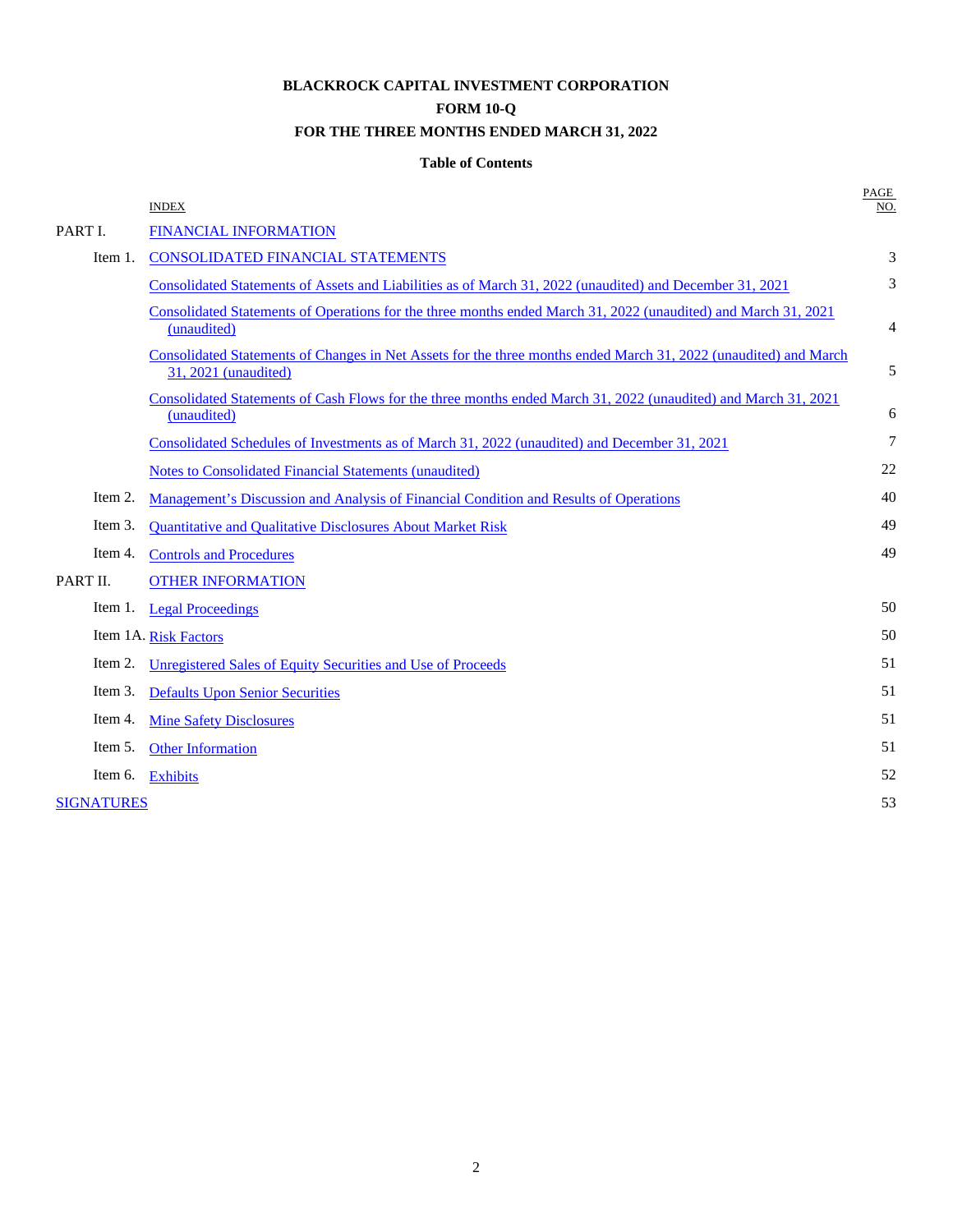## **PART I. FINANCIAL INFORMATION**

<span id="page-2-1"></span><span id="page-2-0"></span>In this Quarterly Report, "Company", "we", "us" and "our" refer to BlackRock Capital Investment Corporation unless the context states otherwise.

## **Item 1. Consolidated Financial Statements**

## <span id="page-2-2"></span>**BlackRock Capital Investment Corporation**

## **Consolidated Statements of Assets and Liabilities**

|                                                                                            |               | March 31,<br>2022 |               | December 31,<br>2021 |
|--------------------------------------------------------------------------------------------|---------------|-------------------|---------------|----------------------|
| <b>Assets</b>                                                                              |               | (Unaudited)       |               |                      |
| Investments at fair value:                                                                 |               |                   |               |                      |
| Non-controlled, non-affiliated investments (cost of \$487,539,706 and \$520,501,274)       | <sup>\$</sup> | 491,006,357       | \$            | 526,504,945          |
| Non-controlled, affiliated investments (cost of \$4,974,043 and \$5,027,616)               |               | 4,660,863         |               | 4,131,978            |
| Controlled investments (cost of \$89,097,765 and \$89,097,765)                             |               | 22,083,000        |               | 21,927,071           |
| Total investments at fair value (cost of \$581,611,514 and \$614,626,655)                  |               | 517,750,220       |               | 552,563,994          |
| Cash and cash equivalents                                                                  |               | 10,588,855        |               | 12,750,121           |
| Interest, dividends and fees receivable                                                    |               | 2,837,619         |               | 3,671,722            |
| Deferred debt issuance costs                                                               |               | 1,398,905         |               | 1,511,418            |
| Receivable for investments sold                                                            |               | 83,157            |               | 690,550              |
| Prepaid expenses and other assets                                                          |               | 607,910           |               | 788,469              |
| Total assets                                                                               | \$            | 533,266,666       | \$            | 571,976,274          |
|                                                                                            |               |                   |               |                      |
| <b>Liabilities</b>                                                                         |               |                   |               |                      |
| Debt (net of deferred issuance costs of \$194,703 and \$425,272)                           | $\mathbb{S}$  | 171,555,297       | $\mathcal{S}$ | 196,875,330          |
| Distributions payable                                                                      |               | 7,380,270         |               | 7,392,972            |
| Interest and debt related payables                                                         |               | 2,371,204         |               | 601,379              |
| Management fees payable                                                                    |               | 2,059,864         |               | 2,122,519            |
| Income incentive fees payable (see Note 3)                                                 |               | 19,013            |               | 170,002              |
| Accrued capital gains incentive fees (see Note 3)                                          |               | 1,073,068         |               | 1,544,569            |
| Accrued administrative expenses                                                            |               | 365,507           |               | 384,225              |
| Payable for investments purchased                                                          |               | 21,196            |               | 11,679,798           |
| Accrued expenses and other liabilities                                                     |               | 1,516,805         |               | 1,553,507            |
| <b>Total liabilities</b>                                                                   |               | 186, 362, 224     |               | 222,324,301          |
|                                                                                            |               |                   |               |                      |
| Commitments and contingencies (see Note 9)                                                 |               |                   |               |                      |
| <b>Net assets</b>                                                                          |               |                   |               |                      |
| Common stock, par value \$.001 per share, 200,000,000 common shares authorized, 84,478,251 |               |                   |               |                      |
| and 84,478,251 issued and 73,770,679 and 73,876,987 outstanding                            |               | 84,478            |               | 84,478               |
| Paid-in capital in excess of par                                                           |               | 848,022,547       |               | 852,360,178          |
| Distributable earnings (losses)                                                            |               | (432, 272, 960)   |               | (434, 303, 297)      |
| Treasury stock at cost, 10,707,572 and 10,601,264 shares held                              |               | (68,929,623)      |               | (68, 489, 386)       |
| Total net assets                                                                           |               | 346,904,442       |               | 349,651,973          |
| Total liabilities and net assets                                                           | \$            | 533,266,666       | \$            | 571,976,274          |
|                                                                                            |               |                   |               |                      |
| Net assets per share                                                                       | \$            | 4.70              | \$            | 4.73                 |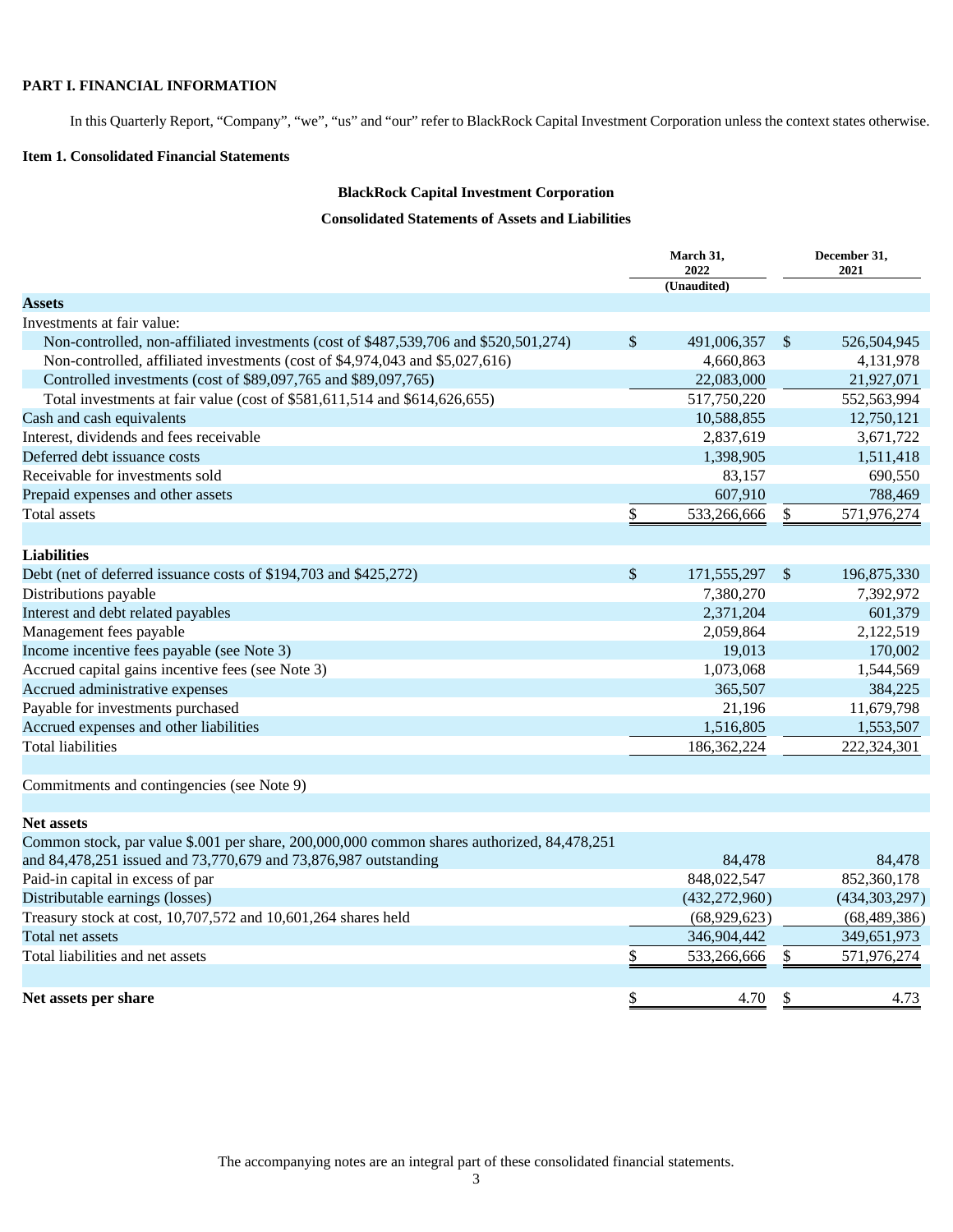## <span id="page-3-0"></span>**BlackRock Capital Investment Corporation Consolidated Statements of Operations (Unaudited)**

|                                                                         | <b>Three Months Ended</b>         |                |  |  |  |  |  |  |  |  |
|-------------------------------------------------------------------------|-----------------------------------|----------------|--|--|--|--|--|--|--|--|
|                                                                         | March 31, 2022                    | March 31, 2021 |  |  |  |  |  |  |  |  |
| <b>Investment</b> income                                                |                                   |                |  |  |  |  |  |  |  |  |
| Interest income (excluding PIK):                                        |                                   |                |  |  |  |  |  |  |  |  |
| Non-controlled, non-affiliated investments                              | \$<br>11,606,903<br>$\frac{1}{2}$ | 8,049,250      |  |  |  |  |  |  |  |  |
| Non-controlled, affiliated investments                                  |                                   | 11,867         |  |  |  |  |  |  |  |  |
| Controlled investments                                                  |                                   | 583,200        |  |  |  |  |  |  |  |  |
| PIK interest income:                                                    |                                   |                |  |  |  |  |  |  |  |  |
| Non-controlled, non-affiliated investments                              | 123,018                           | 780,679        |  |  |  |  |  |  |  |  |
| Non-controlled, affiliated investments                                  | 115,896                           | 119,029        |  |  |  |  |  |  |  |  |
| Dividend income (excluding PIK):                                        |                                   |                |  |  |  |  |  |  |  |  |
| Non-controlled, affiliated investments                                  |                                   | 71,500         |  |  |  |  |  |  |  |  |
| Controlled investments                                                  |                                   | 511,067        |  |  |  |  |  |  |  |  |
| PIK dividend income:                                                    |                                   |                |  |  |  |  |  |  |  |  |
| Non-controlled, non-affiliated investments                              | 75,882                            |                |  |  |  |  |  |  |  |  |
| Other income:                                                           |                                   |                |  |  |  |  |  |  |  |  |
| Non-controlled, non-affiliated investments                              | 260,588                           | 146,032        |  |  |  |  |  |  |  |  |
| Total investment income                                                 | 12,182,287                        | 10,272,624     |  |  |  |  |  |  |  |  |
|                                                                         |                                   |                |  |  |  |  |  |  |  |  |
| <b>Operating expenses</b>                                               |                                   |                |  |  |  |  |  |  |  |  |
| Interest and other debt expenses                                        | 2,728,951                         | 2,753,096      |  |  |  |  |  |  |  |  |
| Management fees                                                         | 2,059,864                         | 1,799,766      |  |  |  |  |  |  |  |  |
| Incentive fees on income                                                | 19,013                            |                |  |  |  |  |  |  |  |  |
| Incentive fees on capital gains $(1)$                                   | (471, 501)                        |                |  |  |  |  |  |  |  |  |
| Administrative expenses                                                 | 365,507                           | 322,115        |  |  |  |  |  |  |  |  |
| Professional fees                                                       | 302,857                           | 412.159        |  |  |  |  |  |  |  |  |
| Insurance expense                                                       | 199,758                           | 199,364        |  |  |  |  |  |  |  |  |
| Director fees                                                           | 153,125                           | 153,125        |  |  |  |  |  |  |  |  |
| Investment advisor expenses                                             | 25,819                            | 87,500         |  |  |  |  |  |  |  |  |
| Other operating expenses                                                | 303,799                           | 355,282        |  |  |  |  |  |  |  |  |
| Total expenses, before incentive fee waiver                             | 5,687,192                         | 6,082,407      |  |  |  |  |  |  |  |  |
| Incentive fee waiver (see Note 3)                                       |                                   |                |  |  |  |  |  |  |  |  |
| Total expenses, net of incentive fee waiver                             | 5,687,192                         | 6,082,407      |  |  |  |  |  |  |  |  |
|                                                                         |                                   |                |  |  |  |  |  |  |  |  |
| Net investment income $^{(1)}$                                          | 6,495,095                         | 4,190,217      |  |  |  |  |  |  |  |  |
|                                                                         |                                   |                |  |  |  |  |  |  |  |  |
| Realized and unrealized gain (loss) on investments and foreign currency |                                   |                |  |  |  |  |  |  |  |  |
| Net realized gain (loss):                                               |                                   |                |  |  |  |  |  |  |  |  |
| Non-controlled, non-affiliated investments                              | 825,913                           | (646, 274)     |  |  |  |  |  |  |  |  |
| Non-controlled, affiliated investments                                  |                                   | (7,989,591)    |  |  |  |  |  |  |  |  |
| Controlled investments                                                  |                                   | (2,290,143)    |  |  |  |  |  |  |  |  |
| Net realized gain (loss)                                                | 825,913                           | (10,926,008)   |  |  |  |  |  |  |  |  |
| Net change in unrealized appreciation (depreciation):                   |                                   |                |  |  |  |  |  |  |  |  |
| Non-controlled, non-affiliated investments                              | (2,537,021)                       | 9,868,556      |  |  |  |  |  |  |  |  |
| Non-controlled, affiliated investments                                  | 582,458                           | 6,834,973      |  |  |  |  |  |  |  |  |
| Controlled investments                                                  | 155,929                           | 6,137,248      |  |  |  |  |  |  |  |  |
| Foreign currency translation                                            |                                   | 96,019         |  |  |  |  |  |  |  |  |
| Net change in unrealized appreciation (depreciation)                    | (1,798,634)                       | 22,936,796     |  |  |  |  |  |  |  |  |
| Net realized and unrealized gain (loss)                                 | (972, 721)                        | 12,010,788     |  |  |  |  |  |  |  |  |
|                                                                         |                                   |                |  |  |  |  |  |  |  |  |
| Net increase (decrease) in net assets resulting from operations         | \$<br>\$<br>5,522,374             | 16,201,005     |  |  |  |  |  |  |  |  |
|                                                                         |                                   |                |  |  |  |  |  |  |  |  |
| Net investment income per share-basic(1)                                | 0.09<br>\$                        | 0.06           |  |  |  |  |  |  |  |  |
| Earnings (loss) per share-basic <sup>(1)</sup>                          | \$<br>0.07                        | 0.22           |  |  |  |  |  |  |  |  |
| Weighted average shares outstanding-basic                               | 73,822,190                        | 74,436,429     |  |  |  |  |  |  |  |  |
|                                                                         |                                   |                |  |  |  |  |  |  |  |  |
| Net investment income per share-diluted <sup>(1)</sup>                  | 0.09                              | 0.06           |  |  |  |  |  |  |  |  |
| Earnings (loss) per share—diluted $(1)$                                 | 0.07                              | 0.20           |  |  |  |  |  |  |  |  |
| Weighted average shares outstanding-diluted (see Note 8)                | 90,815,927                        | 91,430,166     |  |  |  |  |  |  |  |  |

(1) Net investment income and per share amounts displayed above are net of the reversal for incentive fees on capital gains which is reflected on a hypothetical liquidation basis in accordance with GAAP for the three month period ended March 31, 2022 (see Note 3).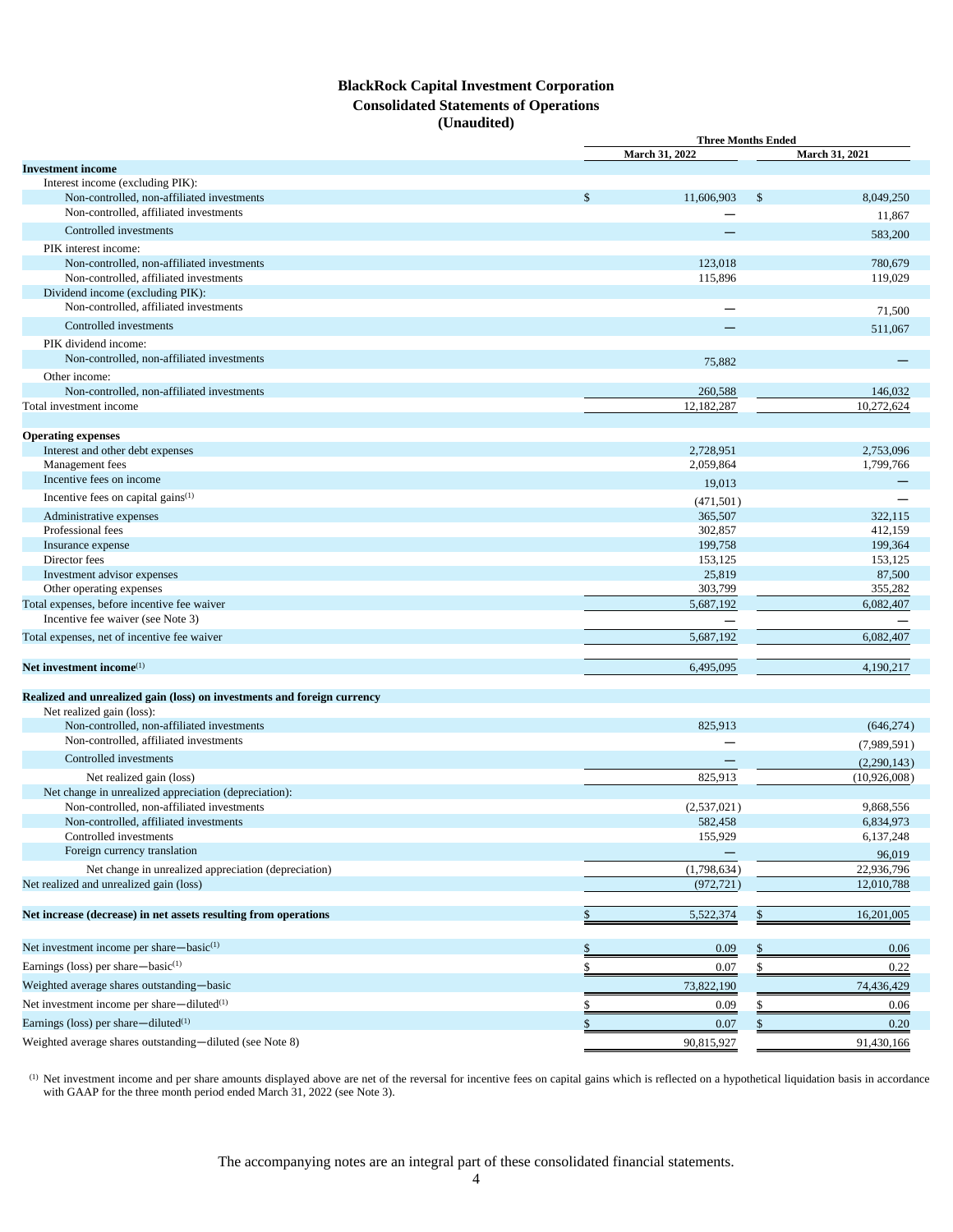## <span id="page-4-0"></span>**Consolidated Statements of Changes in Net Assets (Unaudited)**

|                                                                             | <b>Common Stock</b>                 |                                                  |                                           |                                                                          |                                            |                                   |
|-----------------------------------------------------------------------------|-------------------------------------|--------------------------------------------------|-------------------------------------------|--------------------------------------------------------------------------|--------------------------------------------|-----------------------------------|
|                                                                             | <b>Shares</b><br><b>Outstanding</b> | Par<br>Amount.<br><b>Shares</b><br><b>Issued</b> | Paid in<br>Capital<br>in Excess of<br>Par | <b>Distributable</b><br>earnings<br>(loss)                               | <b>Treasury</b><br><b>Stock at</b><br>Cost | <b>Total Net</b><br><b>Assets</b> |
| Balance at December 31, 2021                                                | 73.876.987                          |                                                  |                                           | $$84,478$ $$852,360,178$ $$(434,303,297)$ $$(68,489,386)$ $$349,651,973$ |                                            |                                   |
| Cumulative effect of adjustment for the adoption of ASU 2020-<br>$06^{(1)}$ |                                     |                                                  | (4,337,631)                               | 3,888,233                                                                |                                            | (449, 398)                        |
| Repurchase of common stock                                                  | (106, 308)                          |                                                  |                                           | -                                                                        | (440, 237)                                 | (440, 237)                        |
| Net investment income                                                       |                                     |                                                  |                                           | 6,495,095                                                                | $\qquad \qquad \  \  \, -$                 | 6,495,095                         |
| Net realized and unrealized gain (loss)                                     |                                     |                                                  |                                           | (972, 721)                                                               |                                            | (972, 721)                        |
| Distributions to common stockholders <sup><math>(2)</math></sup>            |                                     |                                                  |                                           | (7.380.270)                                                              |                                            | (7,380,270)                       |
| Balance at March 31, 2022                                                   | 73,770,679                          |                                                  | \$ 84,478 \$848,022,547                   | $$(432,272,960) $(68,929,623) $346,904,442$                              |                                            |                                   |

|                                                     | <b>Common Stock</b> |                |                    |                                                                                 |                 |                  |
|-----------------------------------------------------|---------------------|----------------|--------------------|---------------------------------------------------------------------------------|-----------------|------------------|
|                                                     |                     | Par<br>Amount, | Paid in<br>Capital | <b>Distributable</b>                                                            | <b>Treasury</b> |                  |
|                                                     | <b>Shares</b>       | <b>Shares</b>  | in Excess of       | earnings                                                                        | <b>Stock at</b> | <b>Total Net</b> |
|                                                     | <b>Outstanding</b>  | <b>Issued</b>  | Par                | (loss)                                                                          | Cost            | <b>Assets</b>    |
| Balance at December 31, 2020                        |                     |                |                    | 74,466,665 \$84,478 \$858,079,713 \$(476,857,055) \$(66,296,859) \$315,010,277  |                 |                  |
| Repurchase of common stock                          | (256,062)           |                |                    |                                                                                 | (869, 726)      | (869, 726)       |
| Net investment income                               |                     |                |                    | 4,190,217                                                                       | —               | 4,190,217        |
| Net realized and unrealized gain (loss)             |                     |                |                    | 12,010,788                                                                      |                 | 12,010,788       |
| Distributions to common stockholders <sup>(2)</sup> |                     |                |                    | (7,441,594)                                                                     |                 | (7,441,594)      |
| Balance at March 31, 2021                           |                     |                |                    | 74,210,603 \$ 84,478 \$858,079,713 \$(468,097,644) \$(67,166,585) \$322,899,962 |                 |                  |

(1) See Notes 2 and 4 for further information related to the adoption of ASU 2020-06.

(2) Sources of distribution to stockholders will be adjusted on an annual basis, if necessary, and calculated in accordance with federal income tax regulations (see Note 2). For the three months ended March 31, 2022, it is estimated that \$885,175 out of the total \$7,380,270 distribution was from a return of capital based on book income.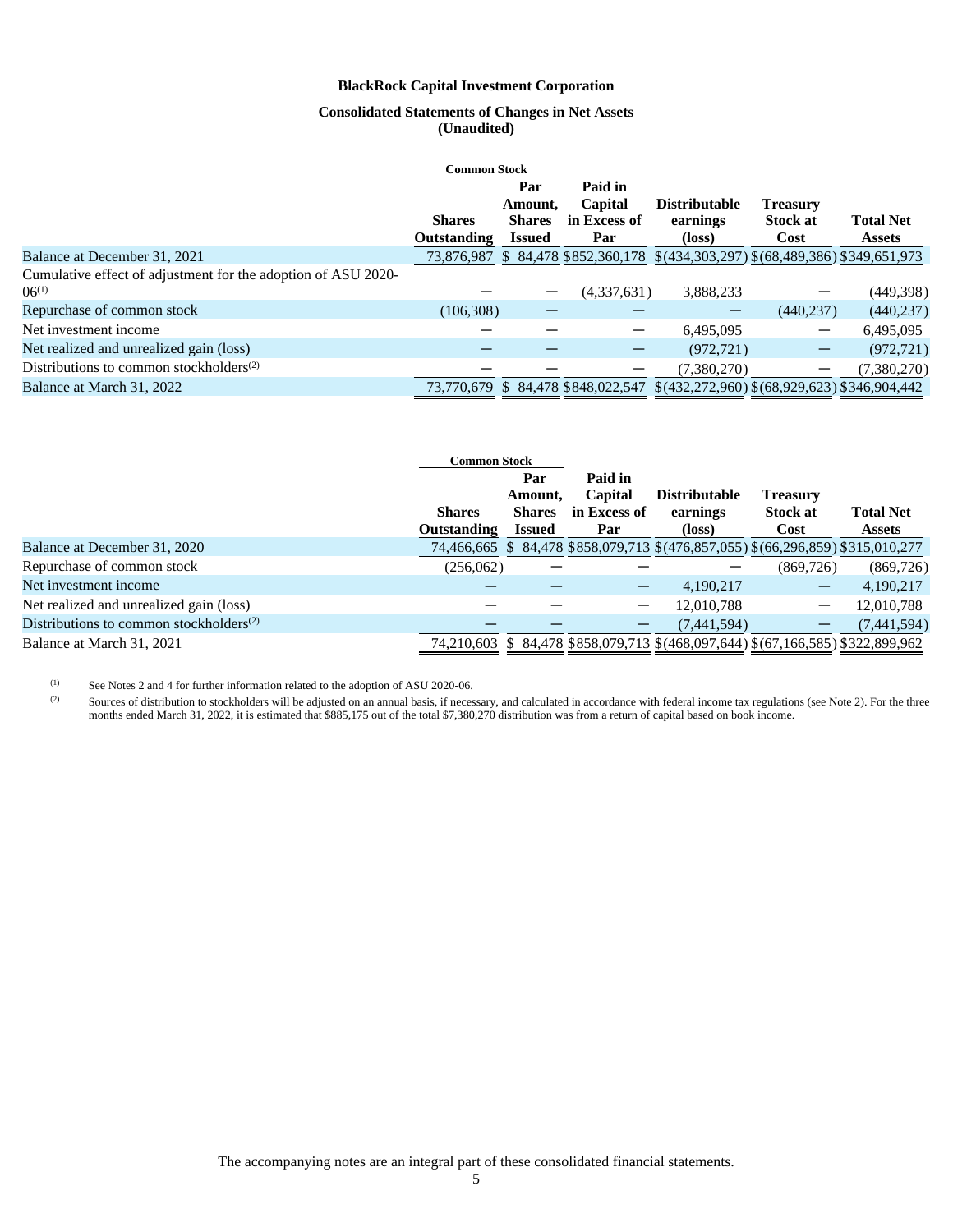## <span id="page-5-0"></span>**Consolidated Statements of Cash Flows (Unaudited)**

|                                                                                                                  | <b>Three Months Ended</b> |                       |    |                       |
|------------------------------------------------------------------------------------------------------------------|---------------------------|-----------------------|----|-----------------------|
|                                                                                                                  |                           | <b>March 31, 2022</b> |    | <b>March 31, 2021</b> |
| <b>Operating activities</b>                                                                                      |                           |                       |    |                       |
| Net increase (decrease) in net assets resulting from operations                                                  | \$                        | 5,522,374             | \$ | 16,201,005            |
| Adjustments to reconcile net increase (decrease) in net assets resulting from operations to net cash provided by |                           |                       |    |                       |
| (used in) operating activities:                                                                                  |                           |                       |    |                       |
| Net realized (gain) loss                                                                                         |                           | (825, 913)            |    | 10,926,008            |
| Change in unrealized (appreciation) depreciation of investments                                                  |                           | 1,798,634             |    | (22, 840, 777)        |
| Change in unrealized (appreciation) depreciation on foreign currency translation                                 |                           |                       |    | (96,019)              |
| Interest and dividend income paid in kind                                                                        |                           | (314,796)             |    | (899,708)             |
| Net amortization of investment discounts and premiums                                                            |                           | (800, 203)            |    | (390, 583)            |
| Amortization of deferred debt issuance costs                                                                     |                           | 343,082               |    | 370,152               |
| Amortization of original issue discount on debt                                                                  |                           |                       |    | 231,690               |
| Changes in assets and liabilities:                                                                               |                           |                       |    |                       |
| Purchase of investments                                                                                          |                           | (43, 688, 548)        |    | (53,898,523)          |
| Proceeds from disposition of investments                                                                         |                           | 78,654,133            |    | 87,967,775            |
| Decrease (increase) in interest, dividends and fees receivable                                                   |                           | 824,571               |    | 129,822               |
| Decrease (increase) in receivable for investments sold                                                           |                           | 607,393               |    | (9,111,440)           |
| Decrease (increase) in prepaid expenses and other assets                                                         |                           | 180,559               |    | 36,452                |
| Increase (decrease) in payable for investments purchased                                                         |                           | (11,658,602)          |    | (5,919,924)           |
| Increase (decrease) in interest and debt related payables                                                        |                           | 1,769,825             |    | 1,891,482             |
| Increase (decrease) in management fees payable                                                                   |                           | (62, 655)             |    | (513, 681)            |
| Increase (decrease) in income incentive fees payable                                                             |                           | (150,989)             |    |                       |
| Increase (decrease) in accrued capital gains incentive fees                                                      |                           | (471, 501)            |    |                       |
| Increase (decrease) in accrued administrative expenses                                                           |                           | (18, 718)             |    | (66,949)              |
| Increase (decrease) in accrued expenses and other liabilities                                                    |                           | (36,703)              |    | (620, 770)            |
| Net cash provided by (used in) operating activities                                                              |                           | 31,671,943            |    | 23,396,012            |
|                                                                                                                  |                           |                       |    |                       |
| <b>Financing activities</b>                                                                                      |                           |                       |    |                       |
| Draws on credit facility                                                                                         |                           | 37,000,000            |    | 3,000,000             |
| Repayments of credit facility draws                                                                              |                           | (63,000,000)          |    | (41,800,000)          |
| Distributions paid to common stockholders                                                                        |                           | (7, 392, 972)         |    |                       |
| Repurchase of common shares                                                                                      |                           | (440, 237)            |    | (869, 726)            |
| Net cash provided by (used in) financing activities                                                              |                           | (33,833,209)          |    | (39,669,726)          |
|                                                                                                                  |                           |                       |    |                       |
| Net increase (decrease) in cash and cash equivalents                                                             |                           | (2,161,266)           |    | (16, 273, 714)        |
| Cash and cash equivalents at beginning of period                                                                 |                           | 12,750,121            |    | 23,332,831            |
| Cash and cash equivalents at end of period                                                                       | \$                        | 10,588,855            | \$ | 7,059,117             |
|                                                                                                                  |                           |                       |    |                       |
| <b>Supplemental cash flow information</b>                                                                        |                           |                       |    |                       |
| Interest payments                                                                                                | \$                        | 381,717               | \$ | 57,432                |
| Tax payments                                                                                                     | \$                        | 20.464                | \$ | 20,050                |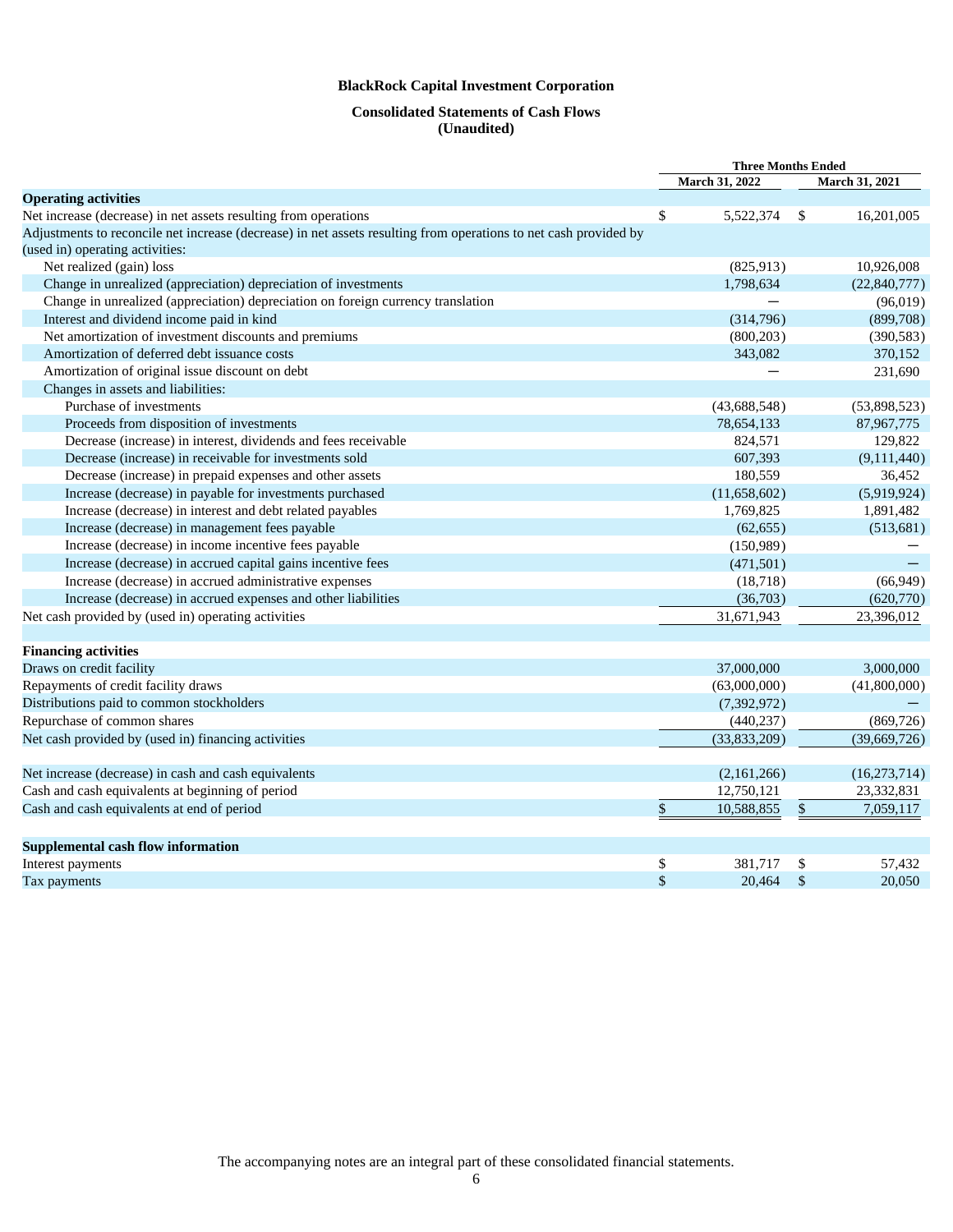## <span id="page-6-0"></span>**Consolidated Schedules of Investments March 31, 2022 (Unaudited)**

| Issuer(O/Q)                                                                     | Instrument                                           | Ref(E)               | Floor                    | <b>Spread</b>                | <b>Total</b><br>Coupon | <b>Maturity</b>          |                     | Principal                      | Cost(A)               | Fair<br>Value(B)       | Notes        |
|---------------------------------------------------------------------------------|------------------------------------------------------|----------------------|--------------------------|------------------------------|------------------------|--------------------------|---------------------|--------------------------------|-----------------------|------------------------|--------------|
| <b>Debt Investments</b>                                                         |                                                      |                      |                          |                              |                        |                          |                     |                                |                       |                        |              |
| Aerospace & Defense                                                             |                                                      |                      |                          |                              |                        |                          |                     |                                |                       |                        |              |
| Unanet, Inc.                                                                    | First Lien Term Loan                                 | LIBOR(M)             | $\qquad \qquad -$        | 6.25%                        | 6.75%                  | 5/31/2024                | \$                  | 6,632,653                      | 6,602,606<br>\$       | 6,632,653<br>\$        |              |
| Unanet, Inc.                                                                    | First Lien Delayed Draw Term<br>Loan                 | LIBOR(M)             | $\overline{\phantom{0}}$ | 6.25%                        | 6.75%                  | 5/31/2024                | \$                  | 1,709,184                      | 1,704,969             | 1,709,184              |              |
| Unanet, Inc.                                                                    | First Lien Revolver                                  | LIBOR(M)             | $\overline{\phantom{0}}$ | 6.25%                        | 6.75%                  | $5/31/2024$ \$           |                     | 816,327                        | 812,641               | 816,327                |              |
| Automobiles                                                                     |                                                      |                      |                          |                              |                        |                          |                     |                                | 9,120,216             | 9,158,164              |              |
| ALCV Purchaser, Inc. (AutoLenders)                                              | First Lien Term Loan                                 | LIBOR(Q)             | 1.00%                    | 6.75%                        | 7.75%                  | 4/15/2026                | \$                  | 2,601,076                      | 2,568,965             | 2,601,076              |              |
| ALCV Purchaser, Inc. (AutoLenders)                                              | First Lien Revolver                                  | LIBOR(Q)             | 1.00%                    | 6.75%                        | 7.75%                  | 4/15/2026                | $\mathbb{S}$        |                                | (2,823)<br>2,566,142  | 2,601,076              | N/S          |
| <b>Building Products</b>                                                        |                                                      |                      |                          |                              |                        |                          |                     |                                |                       |                        |              |
| Porcelain Acquisition Corporation<br>(Paramount)                                | First Lien Term Loan                                 | LIBOR(Q)             | 1.00%                    | 5.75%                        | 6.76%                  | 4/30/2027                | -\$                 | 2,190,962                      | 2,152,515             | 2,208,490              |              |
| Porcelain Acquisition Corporation<br>(Paramount)                                | First Lien Delayed Draw Term<br>Loan                 | LIBOR(Q)             | 1.00%                    | 5.75%                        | 6.76%                  | $4/30/2027$ \$           |                     | 340,588                        | 324,538               | 348,157                | S            |
|                                                                                 |                                                      |                      |                          |                              |                        |                          |                     |                                | 2,477,053             | 2,556,647              |              |
| <b>Capital Markets</b>                                                          |                                                      |                      |                          |                              |                        |                          |                     |                                |                       |                        |              |
| Pico Quantitative Trading, LLC                                                  | First Lien Term Loan (1.0%<br>Exit Fee)              | LIBOR(S)             | 1.50%                    | 7.25%                        | 8.75%                  | 2/7/2025                 | - \$                | 500,000                        | 486,201               | 505,000                |              |
| Pico Quantitative Trading, LLC                                                  | First Lien Incremental Term<br>Loan                  | LIBOR(S)             | 1.50%                    | 7.25%                        | 8.75%                  | $2/7/2025$ \$            |                     | 560,228                        | 534,313               | 560,228                |              |
|                                                                                 |                                                      |                      |                          |                              |                        |                          |                     |                                | 1,020,514             | 1,065,228              |              |
| <b>Commercial Services &amp; Supplies</b>                                       |                                                      |                      |                          |                              |                        | 11/7/2026                |                     |                                |                       |                        |              |
| Kellermeyer Bergensons Services, LLC<br>Kellermeyer Bergensons Services, LLC    | First Lien Term Loan<br>First Lien Delayed Draw Term | LIBOR(S)<br>LIBOR(S) | 1.00%<br>1.00%           | 6.00%<br>6.00%               | 7.00%<br>7.00%         | 11/7/2026 \$             | \$                  | 1,597,222<br>351,405           | 1,587,297<br>349,091  | 1,571,667<br>345,782   |              |
| Kellermeyer Bergensons Services, LLC                                            | Loan A<br>First Lien Delayed Draw Term               | LIBOR(Q)             | 1.00%                    | 6.00%                        | 7.00%                  | $11/7/2026$ \$           |                     | 486,614                        | 483,492               | 478,828                |              |
| Thermostat Purchaser III, Inc. (Reedy                                           | Loan B<br>Second Lien Term Loan                      | LIBOR(Q)             | 0.75%                    | 7.25%                        | 8.00%                  | 8/31/2029                | $\mathbb{S}$        | 2,615,252                      | 2,578,542             | 2,581,254              |              |
| Industries)<br>Thermostat Purchaser III, Inc. (Reedy                            | Second Lien Delayed Draw                             | LIBOR(Q)             | 0.75%                    | 7.25%                        | 8.00%                  | 8/31/2029 \$             |                     | $\qquad \qquad -$              | (3,111)               | (5,818)                | N/S          |
| Industries)                                                                     | Term Loan                                            |                      |                          |                              |                        |                          |                     |                                | 4,995,311             | 4,971,713              |              |
| <b>Construction &amp; Engineering</b>                                           |                                                      |                      |                          |                              |                        |                          |                     |                                |                       |                        |              |
| Homerenew Buyer, Inc. (Project Dream)                                           | First Lien Term Loan                                 | LIBOR(Q)             | 1.00%                    | 6.50%                        | 7.51%                  | 8/10/2027                | $\mathcal{S}$       | 3,189,333                      | 3,115,040             | 3,103,221              |              |
| Homerenew Buyer, Inc. (Project Dream)                                           | First Lien Delayed Draw Term<br>Loan                 | LIBOR(Q)             | 1.00%                    | 6.50%                        | 7.50%                  | 8/10/2027                | \$                  | 682,434                        | 652,520               | 629,789                | S            |
| Homerenew Buyer, Inc. (Project Dream)<br>PHRG Intermediate, LLC (Power<br>Home) | First Lien Revolver<br>First Lien Term Loan          | LIBOR(Q)<br>LIBOR(M) | 1.00%<br>0.75%           | 6.50%<br>6.00%               | 7.51%<br>6.75%         | 11/23/2027<br>12/16/2026 | $\mathcal{S}$<br>\$ | $\qquad \qquad -$<br>2,500,000 | (19,673)<br>2,440,242 | (22, 562)<br>2,468,750 | N/S          |
| Sunland Asphalt & Construction, LLC                                             | First Lien Term Loan                                 | LIBOR(Q)             | 1.00%                    | 6.00%                        | 7.01%                  | 1/13/2026                | -S                  | 2,493,768                      | 2,455,123             | 2,453,867              |              |
| Sunland Asphalt & Construction, LLC                                             | First Lien Delayed Draw Term<br>Loan                 | LIBOR(Q)             | 1.00%                    | 6.00%                        | 7.01%                  | 1/13/2026                | -\$                 | 838,529                        | 825,376               | 825,113                |              |
|                                                                                 |                                                      |                      |                          |                              |                        |                          |                     |                                | 9,468,628             | 9,458,178              |              |
| <b>Consumer Finance</b>                                                         |                                                      |                      |                          |                              |                        |                          |                     |                                |                       |                        |              |
| Barri Financial Group, LLC                                                      | First Lien Term Loan                                 | LIBOR(M)             | 1.00%                    | 7.75%                        | 8.75%                  | 6/30/2026 \$ 12,067,927  |                     |                                | 11,828,444            | 12,188,607             |              |
| <b>Containers &amp; Packaging</b>                                               |                                                      |                      |                          |                              |                        |                          |                     |                                |                       |                        |              |
| BW Holding, Inc. (Brook & Whittle)<br>BW Holding, Inc. (Brook & Whittle)        | Second Lien Term Loan<br>Second Lien Delayed Draw    | LIBOR(M)<br>LIBOR(M) | 0.75%<br>0.75%           | 7.50%<br>7.50%               | 8.25%<br>8.25%         | 12/14/2029<br>12/14/2029 | \$<br>$\mathcal{S}$ | 2,229,219                      | 2,180,500<br>(4,575)  | 2,171,259<br>(10,062)  | N/S          |
| PVHC Holding Corp.                                                              | Term Loan<br>First Lien Term Loan                    | LIBOR(Q)             | 1.00%                    | 4.75%                        | 5.76%                  |                          |                     | 8/2/2024 \$ 10,257,950         | 9,019,637             | 9,334,735              |              |
|                                                                                 |                                                      |                      |                          |                              |                        |                          |                     |                                | 11,195,562            | 11,495,932             |              |
| <b>Distributors</b><br>Colony Display LLC                                       | First Lien Term Loan                                 | LIBOR(Q)             | 1.00%                    | 6.50%                        | 7.51%                  | 6/30/2026                | $\mathcal{S}$       | 2,364,639                      | 2,324,144             | 2,288,971              |              |
| Colony Display LLC                                                              | First Lien Delayed Draw Term<br>Loan                 | LIBOR(Q)             | 1.00%                    | 6.50%                        | 7.51%                  | $6/30/2026$ \$           |                     | $\qquad \qquad -$              | 2,365                 | (38, 120)              | N/S          |
|                                                                                 |                                                      |                      |                          |                              |                        |                          |                     |                                | 2,326,509             | 2,250,851              |              |
| <b>Diversified Consumer Services</b>                                            |                                                      |                      |                          |                              |                        |                          |                     |                                |                       |                        |              |
| Elevate Brands OpCo LLC                                                         | First Lien Delayed Draw Term<br>Loan                 | SOFR(Q)              | 1.00%                    | 8.50%                        | 9.50%                  | 3/15/2027                | $\mathcal{S}$       | 7,900,095                      | 7,785,669             | 7,748,170              | ${\bf S}$    |
| Razor Group GmbH (Germany)                                                      | First Lien Delayed Draw Term<br>Loan                 | LIBOR(M)             | 1.00%                    | 9.00%                        | 10.00%                 | 9/30/2025 \$ 12,536,007  |                     |                                | 12,632,864            | 12,590,486             | H/J/S        |
| Razor Group GmbH (Germany)                                                      | First Lien Sr Secured<br>Convertible Term Loan       | Fixed                | $\overline{\phantom{m}}$ | $3.50\%$ Cash +<br>3.50% PIK | 7.00%                  | 10/2/2023                | $\mathsf{s}$        | 1,595,744                      | 1,595,744             | 2,897,872              | D/H/J        |
| SellerX Germany GmbH & Co. Kg<br>(Germany)                                      | First Lien Delayed Draw Term<br>Loan                 | LIBOR(Q)             | 1.00%                    | 8.00%                        | 9.01%                  | 11/23/2025 \$            |                     | 5,797,432                      | 5,705,626             | 5,493,582              | $\rm H/J/S$  |
| Thras.io, LLC                                                                   | First Lien Term Loan                                 | LIBOR(Q)             | 1.00%                    | 7.00%                        | 8.01%                  | 12/18/2026               | \$                  | 7,357,751                      | 7,249,277             | 7,210,596              | $\mathbf{P}$ |
| Thras.io, LLC                                                                   | First Lien Delayed Draw Term<br>Loan                 | LIBOR(Q)             | 1.00%                    | 7.00%                        | 8.01%                  | 12/18/2026 \$            |                     | 3,084,024                      | 3,008,386             | 2,967,765              | P/S          |
| Whele LLC (Perch)                                                               | First Lien Incremental Term<br>Loan                  | LIBOR(M)             | 1.00%                    | 7.50%                        | 8.50%                  | $10/15/2025$ \$          |                     | 6,842,404                      | 6,892,856             | 6,835,562              |              |
|                                                                                 |                                                      |                      |                          |                              |                        |                          |                     |                                | 44,870,422            | 45,744,033             |              |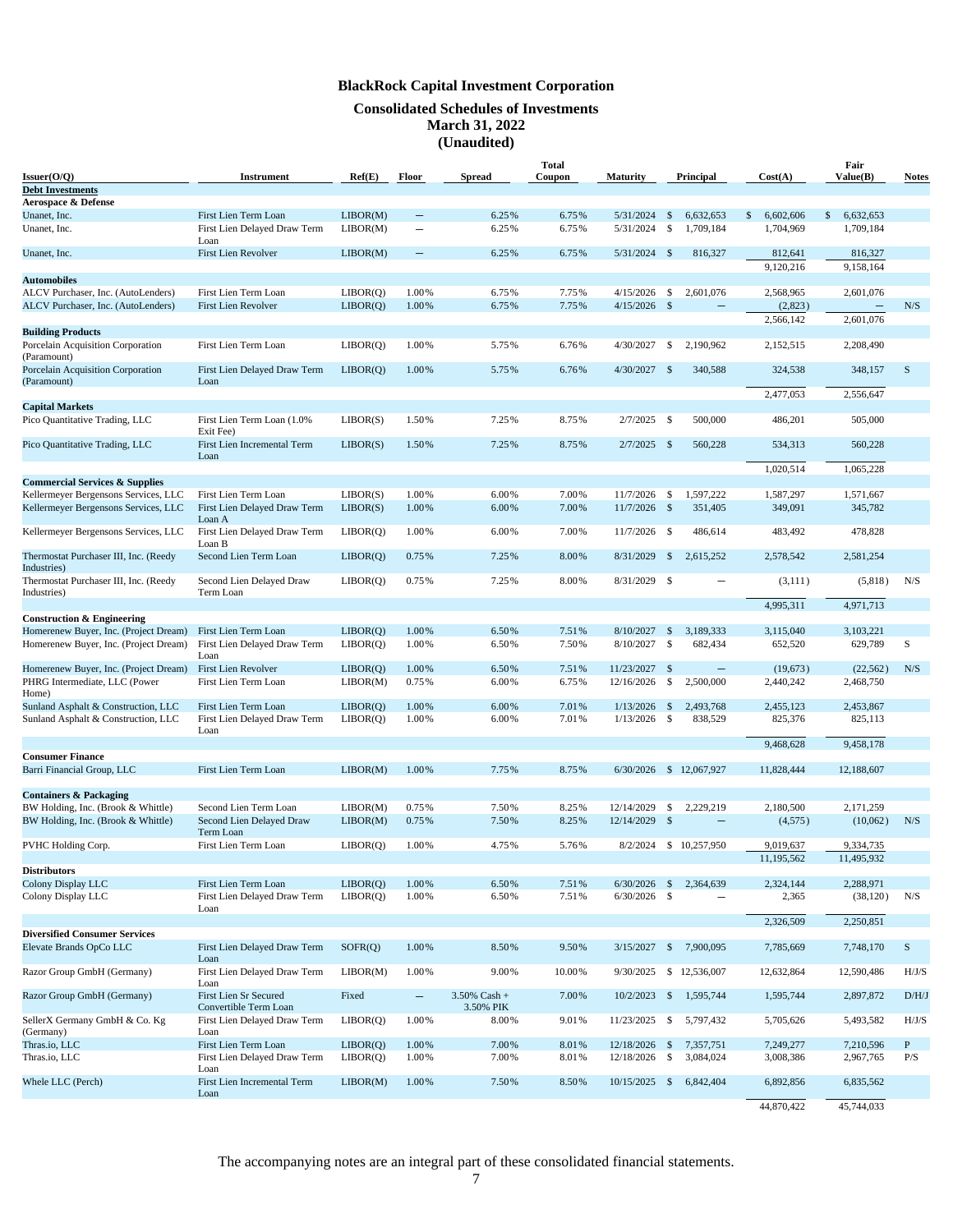## **Consolidated Schedules of Investments—(Continued) March 31, 2022 (Unaudited)**

|                                                                        |                                                       |                     |                          |                 | <b>Total</b>    |                 |               |                                                     |                                        | Fair                     |              |
|------------------------------------------------------------------------|-------------------------------------------------------|---------------------|--------------------------|-----------------|-----------------|-----------------|---------------|-----------------------------------------------------|----------------------------------------|--------------------------|--------------|
| Issuer(O/Q)                                                            | <b>Instrument</b>                                     | Ref(E)              | Floor                    | Spread          | Coupon          | <b>Maturity</b> |               | Principal                                           | Cost(A)                                | Value(B)                 | <b>Notes</b> |
| <b>Debt Investments (continued)</b>                                    |                                                       |                     |                          |                 |                 |                 |               |                                                     |                                        |                          |              |
| <b>Diversified Financial Services</b><br>2-10 Holdco, Inc.             | First Lien Term Loan                                  | LIBOR(Q)            | 0.75%                    | 6.00%           | 6.75%           | $3/26/2026$ \$  |               | 6,588,830                                           | 6,483,648<br>\$                        | 6,538,755<br>\$          |              |
| 2-10 Holdco, Inc.                                                      | First Lien Revolver                                   | LIBOR(Q)            | 0.75%                    | 6.00%           | 6.75%           | $3/26/2026$ \$  |               | $\qquad \qquad -$                                   | (3,834)                                | (1,826)                  | N/S          |
|                                                                        | First Lien Term Loan                                  |                     | 1.00%                    |                 | 10.01%          |                 |               |                                                     |                                        |                          |              |
| Callodine Commercial Finance, LLC<br>Callodine Commercial Finance, LLC | Delayed Draw Term Loan                                | LIBOR(Q)            |                          | 9.00%<br>9.00%  | 10.01%          | $11/3/2025$ \$  |               | 11/3/2025 \$ 25,000,000<br>$\overline{\phantom{0}}$ | 25,000,000<br>$\overline{\phantom{0}}$ | 25,200,000               | S            |
| Callodine Commercial Finance, LLC                                      | <b>Subordinated Debt</b>                              | LIBOR(Q)            | 1.00%                    |                 |                 |                 |               |                                                     |                                        | 64,516                   | $\mathbf T$  |
|                                                                        | <b>Unsecured Debt</b>                                 | SOFR(Q)<br>LIBOR(M) | 0.25%<br>1.00%           | 8.50%           | 8.94%<br>14.00% | 10/8/2026       | $\mathcal{S}$ | 5,000,000<br>\$41,861,533                           | 5,000,000<br>41,861,533                | 5,000,000<br>22,083,000  | G/R/U        |
| Gordon Brothers Finance Company<br>Oasis Financial, LLC                | Second Lien Term Loan                                 | LIBOR(M)            | 1.00%                    | 11.00%<br>8.50% | 9.50%           | 10/31/2021      |               | 7/5/2026 \$ 5,000,000                               | 4,919,649                              | 4,915,000                |              |
| Worldremit Group Limited (United                                       | First Lien Term Loan (3.0%                            | LIBOR(Q)            | 1.00%                    | 9.25%           | 10.25%          |                 |               | 2/11/2025 \$ 11,300,000                             | 11,128,920                             | 11,028,800               | H/J          |
| Kingdom)                                                               | Exit Fee)                                             |                     |                          |                 |                 |                 |               |                                                     |                                        |                          |              |
|                                                                        |                                                       |                     |                          |                 |                 |                 |               |                                                     | 94.389.916                             | 74,828,245               |              |
| <b>Diversified Telecommunication</b>                                   |                                                       |                     |                          |                 |                 |                 |               |                                                     |                                        |                          |              |
| <b>Services</b>                                                        |                                                       |                     |                          |                 |                 |                 |               |                                                     |                                        |                          |              |
| MetroNet Systems Holdings, LLC                                         | Second Lien Term Loan                                 | LIBOR(M)            | 0.75%                    | 7.00%           | 7.75%           | 6/2/2029        | $\mathbb{S}$  | 1,414,105                                           | 1.394.734                              | 1,420,185                |              |
| MetroNet Systems Holdings, LLC                                         | Second Lien Delayed Draw                              | LIBOR(M)            | 0.75%                    | 7.00%           | 7.75%           | 6/2/2029        | \$            | 2,911,392                                           | 2,858,130                              | 2,923,911                |              |
|                                                                        | Term Loan                                             |                     |                          |                 |                 |                 |               |                                                     |                                        |                          |              |
|                                                                        |                                                       |                     |                          |                 |                 |                 |               |                                                     | 4,252,864                              | 4,344,096                |              |
| <b>Electrical Equipment</b>                                            |                                                       |                     |                          |                 |                 |                 |               |                                                     |                                        |                          |              |
| Advanced Lighting Technologies, Inc.                                   | Second Lien Sr Secured Notes                          | LIBOR(Q)            | 2.00%                    | 16.00% PIK +    | 26.00%          | $3/16/2027$ \$  |               | 2,060,482                                           | 935,927                                | 659,354                  | D/I/R/U      |
|                                                                        |                                                       |                     |                          | 6.00% Cash      |                 |                 |               |                                                     |                                        |                          |              |
|                                                                        |                                                       |                     |                          |                 |                 |                 |               |                                                     |                                        |                          |              |
| <b>Health Care Equipment &amp; Supplies</b>                            |                                                       |                     |                          |                 |                 |                 |               |                                                     |                                        |                          |              |
| Zest Acquisition Corp.                                                 | Second Lien Term Loan                                 | LIBOR(M)            | 1.00%                    | 7.00%           | 8.00%           |                 |               | 3/14/2026 \$ 15,000,000                             | 14,922,330                             | 14,850,000               |              |
|                                                                        |                                                       |                     |                          |                 |                 |                 |               |                                                     |                                        |                          |              |
| <b>Health Care Providers &amp; Services</b>                            |                                                       |                     |                          |                 |                 |                 |               |                                                     |                                        |                          |              |
| INH Buyer, Inc. (IMS Health)                                           | First Lien Term Loan                                  | LIBOR(Q)            | 1.00%                    | 6.00%           | 7.01%           | 6/28/2028       | $\mathbb{S}$  | 2,686,500                                           | 2,636,970                              | 2,498,445                |              |
| Outcomes Group Holdings, Inc.                                          | Second Lien Term Loan                                 | LIBOR(S)            | $\qquad -$               | 7.50%           | 7.85%           | 10/26/2026      | \$            | 5,769,231                                           | 5,761,641                              | 5,769,231                |              |
| Team Services Group, LLC                                               | Second Lien Term Loan                                 | LIBOR(S)            | 1.00%                    | 9.00%           | 10.00%          | 11/13/2028      | $\mathcal{S}$ | 6,554,543                                           | 6,382,602                              | 6,488,998                |              |
| Tempus, LLC (Epic Staffing)                                            | First Lien Term Loan                                  | LIBOR(Q)            | 1.00%                    | 6.00%           | 7.01%           | $2/5/2027$ \$   |               | 6,090,061                                           | 5,988,510                              | 6,171,252                | S            |
|                                                                        |                                                       |                     |                          |                 |                 |                 |               |                                                     | 20,769,723                             | 20,927,926               |              |
| <b>Health Care Technology</b>                                          |                                                       |                     |                          |                 |                 |                 |               |                                                     |                                        |                          |              |
| Appriss Health, LLC (PatientPing)                                      | First Lien Term Loan                                  | LIBOR(Q)            | 1.00%                    | 7.25%           | 8.25%           | 5/6/2027        | $\mathcal{S}$ | 2,875,899                                           | 2,829,466                              | 2,789,622                |              |
| Appriss Health, LLC (PatientPing)                                      | First Lien Revolver                                   | LIBOR(Q)            | 1.00%                    | 7.25%           | 8.25%           | $5/6/2027$ \$   |               | $\overline{\phantom{0}}$                            | (3,262)                                | (5,752)                  | N/S          |
| CareATC, Inc.                                                          | First Lien Term Loan                                  | LIBOR(Q)            | 1.00%                    | 7.25%           | 8.25%           | $3/14/2024$ \$  |               | 7,968,992                                           | 7,875,599                              | 8,048,682                |              |
| CareATC, Inc.                                                          | First Lien Revolver                                   | LIBOR(Q)            | 1.00%                    | 7.25%           | 8.25%           | $3/14/2024$ \$  |               | $\qquad \qquad -$                                   | (2,797)                                | $\overline{\phantom{0}}$ | N/S          |
| ESO Solutions, Inc.                                                    | First Lien Term Loan                                  | SOFR(S)             | 1.00%                    | 7.00%           | 8.00%           | $5/3/2027$ \$   |               | 8,380,593                                           | 8,227,199                              | 8,388,974                |              |
| ESO Solutions, Inc.                                                    | First Lien Revolver                                   | SOFR(S)             | 1.00%                    | 7.00%           | 8.00%           | $5/3/2027$ \$   |               | $\overline{\phantom{0}}$                            | (10, 471)                              | $\qquad \qquad -$        | N/S          |
| Gainwell Acquisition Corp.                                             | Second Lien Term Loan                                 | LIBOR(Q)            | 1.00%                    | 8.00%           | 9.00%           | 10/2/2028       | $\mathbb{S}$  | 2,016,737                                           | 2,007,692                              | 2,038,922                |              |
| Sandata Technologies, LLC                                              | First Lien Term Loan                                  | LIBOR(Q)            | $\overline{\phantom{m}}$ | 6.00%           | 7.06%           | $7/23/2024$ \$  |               | 4,500,000                                           | 4,466,741                              | 4,545,000                |              |
| Sandata Technologies, LLC                                              | <b>First Lien Revolver</b>                            | LIBOR(Q)            | $\equiv$                 | 6.00%           | 6.56%           | $7/23/2024$ \$  |               | 200,000                                             | 196,429                                | 200,000                  | S            |
|                                                                        |                                                       |                     |                          |                 |                 |                 |               |                                                     | 25,586,596                             | 26,005,448               |              |
| <b>Insurance</b>                                                       |                                                       |                     |                          |                 |                 |                 |               |                                                     |                                        |                          |              |
| AmeriLife Holdings, LLC                                                | Second Lien Term Loan                                 | LIBOR(M)            | 1.00%                    | 8.50%           | 9.50%           | 3/18/2028       | \$            | 9,035,066                                           | 8,892,985                              | 8,908,575                |              |
| IT Parent, LLC (Insurance                                              | First Lien Term Loan                                  | LIBOR(Q)            | 1.00%                    | 6.25%           | 7.25%           | $10/1/2026$ \$  |               | 1,948,449                                           | 1,918,353                              | 1,888,047                |              |
| Technologies)                                                          |                                                       |                     |                          |                 |                 |                 |               |                                                     |                                        |                          |              |
| IT Parent, LLC (Insurance                                              | First Lien Revolver                                   | LIBOR(Q)            | 1.00%                    | 6.25%           | 7.25%           | $10/1/2026$ \$  |               | 66,667                                              | 62,867                                 | 58,917                   | S            |
| Technologies)                                                          |                                                       |                     |                          |                 |                 |                 |               |                                                     |                                        |                          |              |
|                                                                        |                                                       |                     |                          |                 |                 |                 |               |                                                     | 10,874,205                             | 10,855,539               |              |
| <b>Internet &amp; Catalog Retail</b>                                   |                                                       |                     |                          |                 |                 |                 |               |                                                     |                                        |                          |              |
| Syndigo, LLC                                                           | Second Lien Term Loan                                 | LIBOR(S)            | 0.75%                    | 8.00%           | 8.75%           | $12/14/2028$ \$ |               | 4,673,472                                           | 4,612,502                              | 4,603,370                |              |
|                                                                        |                                                       |                     |                          |                 |                 |                 |               |                                                     |                                        |                          |              |
| <b>Internet Software &amp; Services</b>                                |                                                       |                     |                          |                 |                 |                 |               |                                                     |                                        |                          |              |
| Astra Acquisition Corp. (Anthology)                                    | Second Lien Term Loan                                 | LIBOR(M)            | 0.75%                    | 8.88%           | 9.63%           |                 |               | 10/25/2029 \$ 7,166,565                             | 7,026,971                              | 6,987,400                | $\mathbf{P}$ |
| Magenta Buyer, LLC (McAfee)                                            | Second Lien Term Loan                                 | LIBOR(Q)            | 0.75%                    | 8.25%           | 9.00%           | $7/27/2029$ \$  |               | 7,000,000                                           | 6,906,202                              | 6,921,250                | $\mathbf{P}$ |
| MetricStream, Inc.                                                     | First Lien Term Loan                                  | LIBOR(Q)            | 1.00%                    | 8.00%           | 9.00%           |                 |               | 9/28/2024 \$ 11,002,285                             | 10,856,878                             | 10,694,221               |              |
| MetricStream, Inc.                                                     | First Lien Incremental Term<br>Loan (3.25% Exit Fee)  | LIBOR(Q)            | 1.00%                    | 8.00%           | 9.00%           |                 |               | 9/28/2024 \$ 1,466,971                              | 1,438,805                              | 1,415,627                |              |
|                                                                        |                                                       | LIBOR(M)            |                          |                 |                 |                 |               | 1,562,500                                           | 1,553,445                              |                          |              |
| Persado, Inc.                                                          | First Lien Delayed Draw Term<br>Loan (4.25% Exit Fee) |                     | 1.80%                    | 7.00%           | 8.80%           | $2/1/2025$ \$   |               |                                                     |                                        | 1,543,750                |              |
| Pluralsight, Inc.                                                      | First Lien Term Loan                                  | LIBOR(S)            | 1.00%                    | 8.00%           | 9.00%           |                 |               | 4/6/2027 \$ 12,069,635                              | 11,859,233                             | 11,792,032               |              |
| Pluralsight, Inc.                                                      | First Lien Revolver                                   | LIBOR(S)            | 1.00%                    | 8.00%           | 9.00%           | $4/6/2027$ \$   |               |                                                     | (15, 575)                              | (21,398)                 | N/S          |
| Quartz Holding Company (Quick Base)                                    | Second Lien Term Loan                                 | LIBOR(M)            | $\equiv$                 | 8.00%           | 8.46%           |                 |               | 4/2/2027 \$ 5,512,958                               | 5,438,222                              | 5,512,958                |              |
|                                                                        |                                                       |                     |                          |                 |                 |                 |               |                                                     |                                        |                          |              |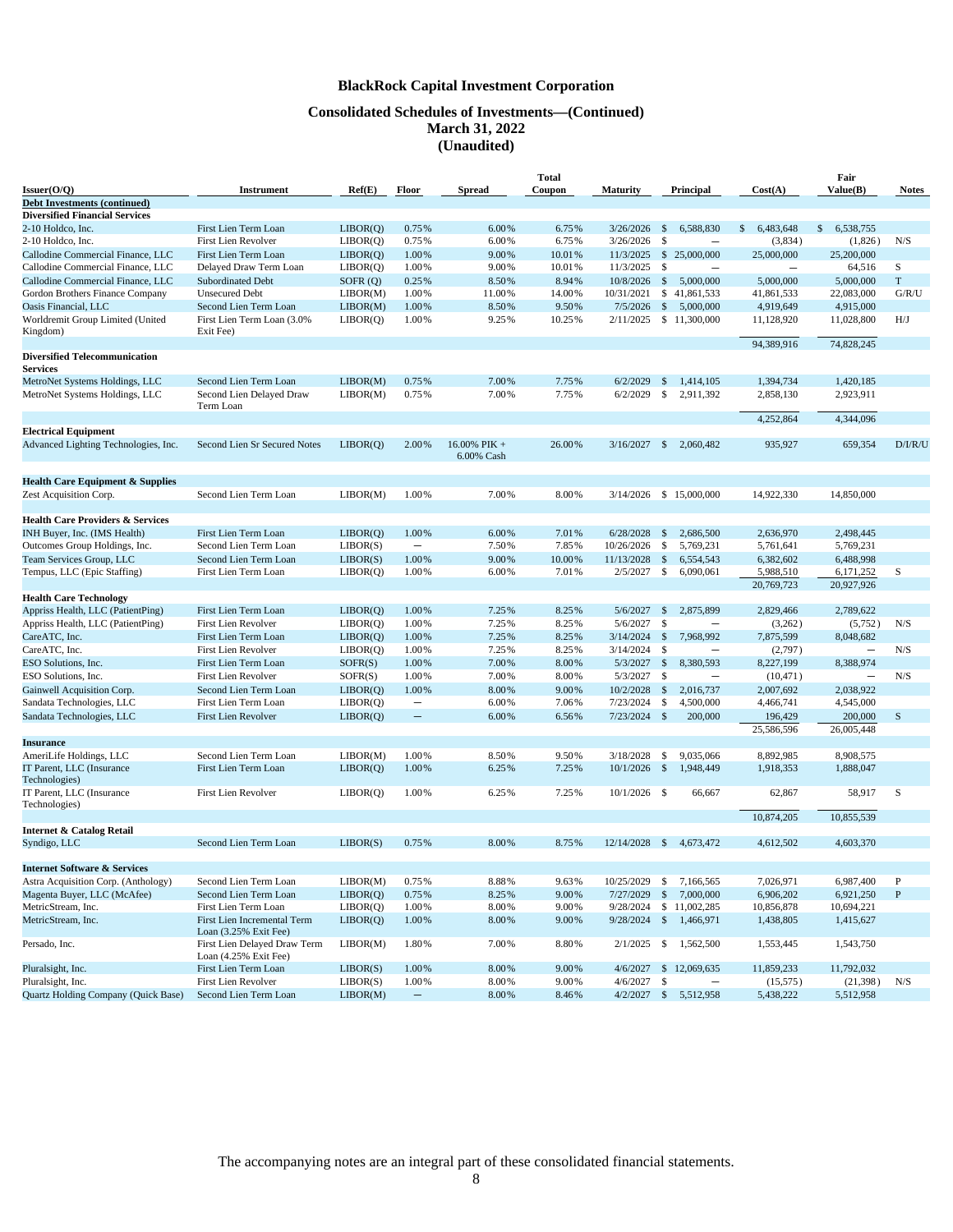## **Consolidated Schedules of Investments—(Continued) March 31, 2022 (Unaudited)**

| Issuer(O/Q)                                                                              | <b>Instrument</b>                                    | Ref(E)   | <b>Floor</b>      | <b>Spread</b> | <b>Total</b><br>Coupon | <b>Maturity</b> |               | Principal                | Cost(A)                | Fair<br>Value(B)       | <b>Notes</b> |
|------------------------------------------------------------------------------------------|------------------------------------------------------|----------|-------------------|---------------|------------------------|-----------------|---------------|--------------------------|------------------------|------------------------|--------------|
| <b>Debt Investments (continued)</b>                                                      |                                                      |          |                   |               |                        |                 |               |                          |                        |                        |              |
| Reveal Data Corporation et al                                                            | First Lien Term Loan                                 | SOFR(S)  | 1.00%             | 6.50%         | 7.50%                  | 3/9/2028        | \$            | 2,583,930                | \$<br>2,519,893        | \$2,519,332            |              |
| Suited Connector, LLC                                                                    | First Lien Term Loan                                 | LIBOR(O) | 1.00%             | 6.00%         | 7.00%                  | 12/1/2027       | $\mathbb{S}$  | 1,431,818                | 1,404,274              | 1,410,341              |              |
| Suited Connector, LLC                                                                    | First Lien Delayed Draw Term<br>Loan                 | LIBOR(Q) | 1.00%             | 6.00%         | 7.00%                  | $12/1/2027$ \$  |               | $\qquad \qquad -$        | (3,033)                | (5,114)                | N/S          |
| Suited Connector, LLC                                                                    | First Lien Revolver                                  | LIBOR(M) | 1.00%             | 6.00%         | 7.00%                  | $12/1/2027$ \$  |               | 45,455                   | 41,135<br>49,026,450   | 42,045<br>48,812,444   | S            |
| <b>IT Services</b>                                                                       |                                                      |          |                   |               |                        |                 |               |                          |                        |                        |              |
| Ensono, Inc.                                                                             | Second Lien Term Loan B                              | LIBOR(S) | $\qquad \qquad -$ | 8.00%         | 8.35%                  | 5/28/2029       | \$            | 5,000,000                | 4,955,266              | 5,050,000              |              |
| Idera, Inc.                                                                              | Second Lien Term Loan                                | LIBOR(S) | 0.75%             | 6.75%         | 7.50%                  | 2/4/2029        | $\mathcal{S}$ | 2,867,296                | 2,848,197              | 2,817,118              |              |
| Puppet, Inc.                                                                             | First Lien Term Loan (3.0%<br>Exit Fee)              | LIBOR(Q) | 1.00%             | 8.50%         | 9.50%                  | $6/19/2023$ \$  |               | 1,000,000                | 988,115                | 982,000                |              |
| <b>Machinery</b>                                                                         |                                                      |          |                   |               |                        |                 |               |                          | 8,791,578              | 8,849,118              |              |
| Sonny's Enterprises, LLC                                                                 | First Lien Term Loan                                 | LIBOR(M) | 1.00%             | 6.75%         | 7.75%                  | 8/5/2026        | $\mathbb{S}$  | 1,441,147                | 1,416,877              | 1,469,970              |              |
| Sonny's Enterprises, LLC                                                                 | First Lien Delayed Draw Term<br>Loan                 | LIBOR(M) | 1.00%             | 6.75%         | 7.75%                  | 8/5/2026        | \$            | 3,884,939                | 3,822,102              | 3,962,637              |              |
| Media                                                                                    |                                                      |          |                   |               |                        |                 |               |                          | 5,238,979              | 5,432,607              |              |
| MBS Opco, LLC                                                                            | First Lien Term Loan                                 | LIBOR(Q) | 1.00%             | 9.00%         | 10.00%                 | 12/29/2022      |               | \$14,362,500             | 14,362,500             | 14,362,500             |              |
| NEP II, Inc.                                                                             | Second Lien Term Loan                                | LIBOR(M) | $\qquad \qquad -$ | 7.00%         | 7.46%                  | 10/19/2026      | \$            | 3,131,760                | 2,891,734              | 3,015,102              | P            |
| Terraboost Media Operating Company,                                                      | First Lien Term Loan                                 | SOFR(Q)  | 1.00%             | 6.50%         | 7.50%                  | $8/23/2026$ \$  |               | 3,714,018                | 3,641,955              | 3,639,737              |              |
| LLC                                                                                      |                                                      |          |                   |               |                        |                 |               |                          |                        |                        |              |
| <b>Metals &amp; Mining</b>                                                               |                                                      |          |                   |               |                        |                 |               |                          | 20,896,189             | 21,017,339             |              |
| Kemmerer Operations, LLC (WMLP)                                                          | First Lien Term Loan                                 | Fixed    | $\qquad \qquad -$ | 15.00% PIK    | 15.00%                 | $6/21/2023$ \$  |               | 3,080,595                | 3,080,595              | 3,080,595              | D/F/S        |
| <b>Paper &amp; Forest Products</b>                                                       |                                                      |          |                   |               |                        |                 |               |                          |                        |                        |              |
| Alpine Acquisition Corp II (48Forty)                                                     | First Lien Term Loan                                 | SOFR(Q)  | 1.00%             | 6.00%         | 7.00%                  | 11/30/2026      | $\mathbb{S}$  | 9,443,570                | 9,230,900              | 9,227,898              |              |
| Alpine Acquisition Corp II (48Forty)                                                     | First Lien Delayed Draw Term<br>Loan                 | SOFR(Q)  | 1.00%             | 6.00%         | 7.00%                  | 11/30/2026 \$   |               |                          | (13, 164)              | (20, 101)              | N/S          |
| Alpine Acquisition Corp II (48Forty)                                                     | First Lien Revolver                                  | SOFR(Q)  | 1.00%             | 6.00%         | 7.00%                  | 11/30/2026 \$   |               | $\overline{\phantom{m}}$ | (19, 864)<br>9,197,872 | (20, 101)<br>9,187,696 | N/S          |
| <b>Professional Services</b>                                                             |                                                      |          |                   |               |                        |                 |               |                          |                        |                        |              |
| Dude Solutions Holdings, Inc.                                                            | First Lien Term Loan                                 | LIBOR(Q) | 1.00%             | 6.25%         | 7.26%                  | 6/13/2025       | \$            | 9,228,368                | 9,110,155              | 9,191,454              |              |
| Dude Solutions Holdings, Inc.                                                            | <b>First Lien Revolver</b>                           | LIBOR(Q) | 1.00%             | 6.25%         | 7.26%                  | 6/13/2025       | $\mathbb{S}$  | 487,575                  | 472,721                | 482,699                | S.           |
| GI Consilio Parent, LLC                                                                  | Second Lien Term Loan                                | LIBOR(M) | 0.50%             | 7.50%         | 8.00%                  | 5/14/2029       | \$            | 5,000,000                | 4,956,166              | 5,020,000              |              |
| JobandTalent USA, Inc. (United<br>Kingdom)                                               | First Lien Term Loan                                 | LIBOR(M) | 1.00%             | 8.75%         | 9.75%                  | 2/17/2025       | $\sqrt{s}$    | 9,892,491                | 9,728,268              | 9,941,953              | H/J          |
| JobandTalent USA, Inc. (United<br>Kingdom)                                               | First Lien Delayed Draw Term<br>Loan                 | LIBOR(M) | 1.00%             | 8.75%         | 9.75%                  | $2/17/2025$ \$  |               | 5,300,000                | 5,215,630              | 5,326,500              | H/J          |
| RigUp, Inc.                                                                              | First Lien Delayed Draw Term<br>Loan (3.5% Exit Fee) | LIBOR(M) | 1.50%             | 7.00%         | 8.50%                  | $3/1/2024$ \$   |               | 500,000                  | 494,820                | 491,500                |              |
| TLE Holdings, LLC                                                                        | First Lien Term Loan                                 | LIBOR(S) | 1.00%             | 5.50%         | 6.50%                  | 6/28/2024       | \$            | 3,850,371                | 3,507,097              | 3,580,845              |              |
| TLE Holdings, LLC                                                                        | First Lien Delayed Draw Term<br>Loan                 | LIBOR(S) | 1.00%             | 5.50%         | 6.50%                  | $6/28/2024$ \$  |               | 985,503                  | 897,642                | 916,518                |              |
| VT TopCo, Inc. (Veritext)                                                                | Second Lien Term Loan                                | LIBOR(Q) | 0.75%             | 6.75%         | 7.76%                  | $8/4/2026$ \$   |               | 1,064,655                | 1,058,462              | 1,048,685              |              |
|                                                                                          |                                                      |          |                   |               |                        |                 |               |                          | 35,440,961             | 36,000,154             |              |
| Real Estate Management & Development<br>Greystone Affordable Housing<br>Initiatives, LLC | First Lien Delayed Draw Term<br>Loan                 | LIBOR(S) | 1.25%             | 6.00%         | 7.25%                  | 3/2/2026        | $\mathbb{S}$  | 1,866,667                | 1,866,667              | 1,855,467              | J            |
| Greystone Select Company II, LLC<br>(Passco)                                             | First Lien Term Loan                                 | SOFR(M)  | 1.50%             | 6.50%         | 8.00%                  | $3/21/2027$ \$  |               | 4,661,332                | 4,568,567              | 4,568,106              |              |
| Greystone Select Company II, LLC<br>(Passco)                                             | First Lien Delayed Draw Term<br>Loan                 | SOFR(M)  | 1.50%             | 6.50%         | 8.00%                  | $3/21/2027$ \$  |               |                          | 788                    | (134, 661)             | N/S          |
|                                                                                          |                                                      |          |                   |               |                        |                 |               |                          | 6,436,022              | 6,288,912              |              |
| Road & Rail<br>Keep Truckin, Inc.                                                        | First Lien Term Loan                                 | SOFR(S)  | 1.00%             | 7.25%         | 8.37%                  |                 |               | 4/8/2025 \$ 15,000,000   | 14,817,144             | 14,835,000             |              |
|                                                                                          |                                                      |          |                   |               |                        |                 |               |                          |                        |                        |              |
| <b>Semiconductors &amp; Semiconductor Equipment</b>                                      |                                                      |          |                   |               |                        |                 |               |                          |                        |                        |              |
| Emerald Technologies (U.S.)<br>AcquisitionCo, Inc                                        | First Lien Term Loan                                 | SOFR(S)  | 1.00%             | 6.25%         | 7.25%                  | 12/29/2027 \$   |               | 1,935,325                | 1,896,882              | 1,877,265              |              |
| Emerald Technologies (U.S.)<br>AcquisitionCo, Inc                                        | First Lien Revolver                                  | SOFR(S)  | 1.00%             | 6.25%         | 7.25%                  | 12/29/2026 \$   |               | $\qquad \qquad -$        | (81,034)               | (41, 374)              | N/S          |
|                                                                                          |                                                      |          |                   |               |                        |                 |               |                          | 1,815,848              | 1,835,891              |              |
| Software<br>Aerospike, Inc.                                                              | First Lien Term Loan                                 | LIBOR(M) | 1.00%             | 7.50%         | 8.50%                  | 12/29/2025      | $\mathcal{S}$ | 2,416,867                | 2,394,215              | 2,383,514              |              |
| AlphaSense, Inc.                                                                         | First Lien Term Loan                                 | SOFR(M)  | 1.00%             | 7.00%         | 8.00%                  | 3/11/2027       | \$            | 2,775,366                | 2,747,612              | 2,747,612              |              |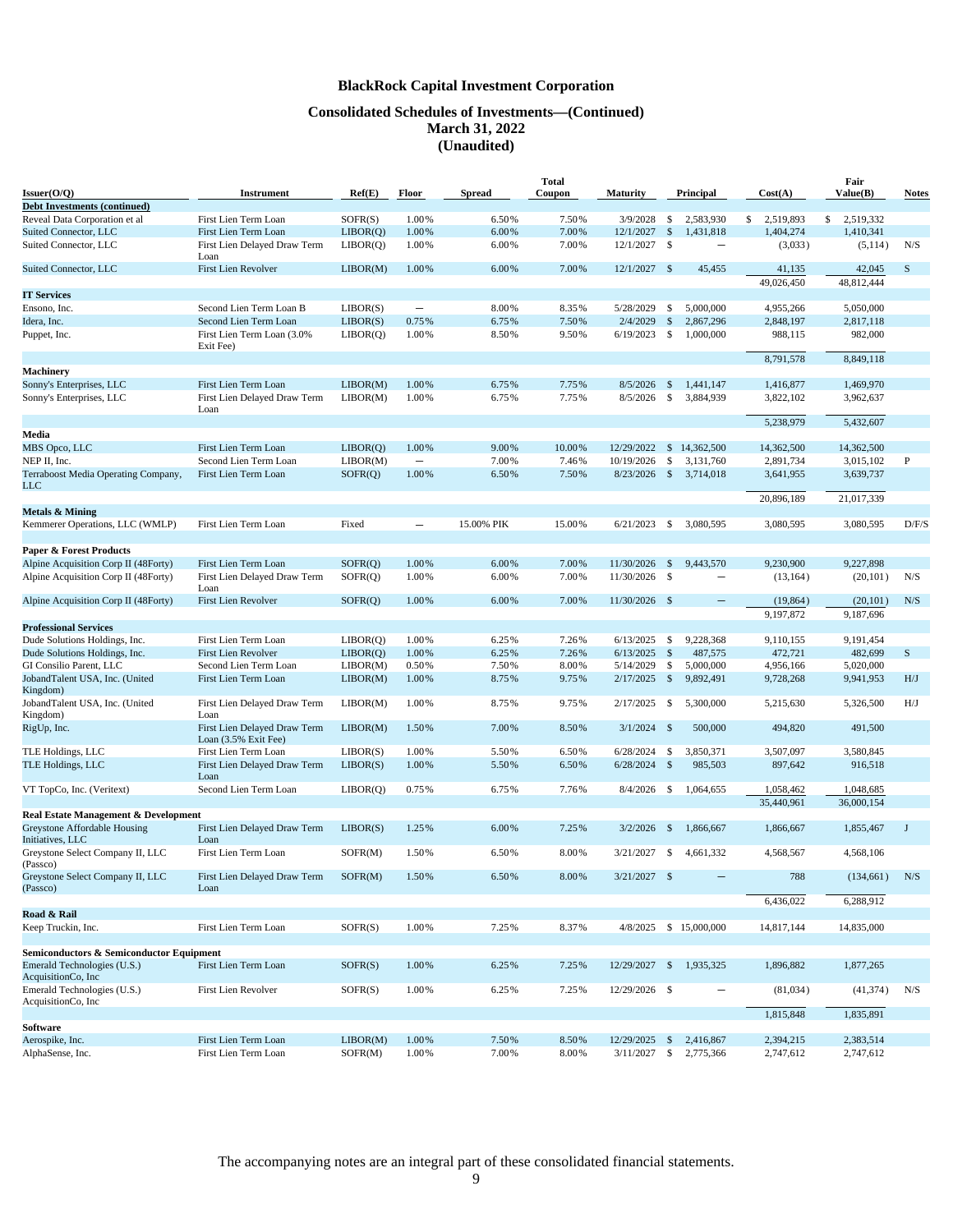## **Consolidated Schedules of Investments—(Continued) March 31, 2022 (Unaudited)**

| Issuer(O/Q)                                               | Instrument                                                   | Ref(E)               | Floor                    | <b>Spread</b>                         | <b>Total</b><br>Coupon | <b>Maturity</b>            |               | Principal                             | Cost(A)                   | Fair<br>Value(B)          | <b>Notes</b> |
|-----------------------------------------------------------|--------------------------------------------------------------|----------------------|--------------------------|---------------------------------------|------------------------|----------------------------|---------------|---------------------------------------|---------------------------|---------------------------|--------------|
| <b>Debt Investments (continued)</b>                       |                                                              |                      |                          |                                       |                        |                            |               |                                       |                           |                           |              |
| Aras Corporation                                          | First Lien Term Loan                                         | LIBOR(Q)             | 1.00%                    | $3.25\%$ Cash +<br>3.75% PIK          | 8.00%                  | 4/13/2027                  | \$            | 4,318,625                             | $\mathbb{S}$<br>4,251,841 | $\mathbb{S}$<br>4,219,298 | D            |
| Aras Corporation                                          | <b>First Lien Revolver</b>                                   | LIBOR(O)             | 1.00%                    | 6.50%                                 | 7.50%                  | 4/13/2027                  | $\mathbb{S}$  | $\equiv$                              | (5,162)                   | (7,064)                   | N/S          |
| Backoffice Associates Holdings, LLC<br>(Syniti)           | First Lien Term Loan                                         | LIBOR(S)             | 1.00%                    | 7.75%                                 | 8.75%                  | 4/30/2026                  | $\mathbb{S}$  | 5,025,748                             | 4,900,344                 | 5,040,825                 |              |
| Backoffice Associates Holdings, LLC<br>(Syniti)           | <b>First Lien Revolver</b>                                   | <b>PRIME</b>         | $\qquad \qquad -$        | 6.75%                                 | 10.25%                 | 4/30/2026                  | \$            | 164,264                               | 148,125                   | 164,264                   | S            |
| Bluefin Holding, LLC (BlackMountain)                      | Second Lien Term Loan                                        | LIBOR(Q)             | $\qquad \qquad -$        | 7.75%                                 | 8.26%                  | 9/6/2027                   | \$            | 4,809,535                             | 4,756,925                 | 4,809,535                 |              |
| CyberGrants Holdings, LLC<br>CyberGrants Holdings, LLC    | First Lien Term Loan<br>First Lien Delayed Draw Term<br>Loan | LIBOR(M)<br>LIBOR(M) | 0.75%<br>0.75%           | 6.50%<br>6.50%                        | 7.25%<br>7.25%         | 9/8/2027<br>9/8/2027 \$    | $\mathbb{S}$  | 2,833,333<br>$\overline{\phantom{0}}$ | 2,794,085<br>(1,694)      | 2,804,433<br>(2,833)      | N/S          |
| CyberGrants Holdings, LLC                                 | <b>First Lien Revolver</b>                                   | LIBOR(O)             | 0.75%                    | 6.50%                                 | 7.39%                  | 9/8/2027                   | $\mathbb{S}$  | 194,445                               | 190,649                   | 191,611                   | S.           |
| Elastic Path Software Inc. (Canada)                       | First Lien Term Loan                                         | SOFR(Q)              | 1.00%                    | 7.50%                                 | 8.50%                  | 1/6/2026                   | $\mathbb{S}$  | 1,893,754                             | 1,876,304                 | 1,871,407                 | H/J          |
| Integrate.com, Inc. (Infinity Data, Inc.)                 | First Lien Term Loan                                         | LIBOR(Q)             | 1.00%                    | $3.00\%$ Cash +<br>3.00% PIK          | 7.00%                  | 12/17/2027                 | $\mathcal{S}$ | 1,506,667                             | 1,477,473                 | 1,471,411                 | D            |
| Integrate.com, Inc. (Infinity Data, Inc.)                 | First Lien Delayed Draw Term<br>Loan                         | LIBOR(Q)             | 1.00%                    | $3.00\%$ Cash +<br>3.00% PIK          | 7.00%                  | 12/17/2027 \$              |               | $\overline{\phantom{0}}$              | (2,411)                   | (6,240)                   | D/N/S        |
| Integrate.com, Inc. (Infinity Data, Inc.)                 | First Lien Revolver                                          | LIBOR(Q)             | 1.00%                    | 6.00%                                 | 7.00%                  | 12/17/2027                 | $\mathbb{S}$  | $\qquad \qquad -$                     | (2,539)                   | (3,120)                   | N/S          |
| Nvest, Inc. (SigFig)                                      | First Lien Term Loan                                         | SOFR(S)              | 1.00%                    | 7.50%                                 | 8.50%                  | 9/15/2025                  | \$            | 2,349,466                             | 2,308,684                 | 2,308,350                 |              |
| Oversight Systems, Inc.<br>Rhode Holdings, Inc. (Kaseya)  | First Lien Term Loan<br>First Lien Term Loan                 | LIBOR(M)<br>LIBOR(Q) | 1.00%<br>1.00%           | 7.00%<br>$5.50\%$ Cash +<br>1.00% PIK | 8.00%<br>7.50%         | 9/24/2026<br>$5/2/2025$ \$ | $\mathcal{S}$ | 1,558,944<br>5,461,434                | 1,530,771<br>5,407,071    | 1,513,578<br>5,461,434    | D            |
| Rhode Holdings, Inc. (Kaseya)                             | First Lien Delayed Draw Term<br>Loan                         | LIBOR(Q)             | 1.00%                    | 5.50% Cash $+$<br>1.00% PIK           | 7.50%                  | 5/2/2025                   | - \$          | 946,445                               | 935,991                   | 946,445                   | D/S          |
| Rhode Holdings, Inc. (Kaseya)                             | <b>First Lien Revolver</b>                                   | LIBOR(Q)             | 1.00%                    | 6.50%                                 | 7.50%                  | 5/2/2025                   | -\$           | $\overline{\phantom{0}}$              | (3,607)                   | $\overline{\phantom{0}}$  | N/S          |
| SEP Raptor Acquisition, Inc. (Loopio)<br>(Canada)         | First Lien Term Loan                                         | LIBOR(Q)             | 1.00%                    | $4.50\%$ Cash +<br>3.00% PIK          | 8.56%                  | 3/31/2027                  | $\mathcal{S}$ | 3,713,901                             | 3,650,220                 | 3,702,759                 | D/H/J        |
| SEP Raptor Acquisition, Inc. (Loopio)<br>(Canada)         | First Lien Revolver                                          | LIBOR(Q)             | 1.00%                    | $4.50\%$ Cash +<br>3.00% PIK          | 8.56%                  | $3/31/2027$ \$             |               | $\overline{\phantom{0}}$              | (6,834)                   | (1,229)                   | D/H/J/N/S    |
| SEP Vulcan Acquisition, Inc. (Tasktop)<br>(Canada)        | First Lien Term Loan                                         | LIBOR(Q)             | 1.00%                    | 7.00%                                 | 8.00%                  | 3/16/2027                  | $\mathcal{S}$ | 3,016,305                             | 2,964,438                 | 3,028,370                 | H/J          |
| SEP Vulcan Acquisition, Inc. (Tasktop)<br>(Canada)        | First Lien Revolver                                          | LIBOR(Q)             | 1.00%                    | 7.00%                                 | 8.00%                  | $3/16/2027$ \$             |               | $\overline{\phantom{0}}$              | (7, 132)                  | $\overline{\phantom{0}}$  | H/J/N/S      |
| Superman Holdings, LLC (Foundation<br>Software)           | First Lien Term Loan                                         | LIBOR(Q)             | 1.00%                    | 5.75%                                 | 6.75%                  | 8/31/2027                  | <sup>\$</sup> | 4,651,954                             | 4,561,368                 | 4,619,390                 |              |
| Superman Holdings, LLC (Foundation<br>Software)           | First Lien Revolver                                          | LIBOR(Q)             | 1.00%                    | 5.75%                                 | 6.75%                  | $8/31/2026$ \$             |               | $\overline{\phantom{0}}$              | (6,079)                   | (2,306)                   | N/S          |
| Syntellis Performance Solutions, Inc.<br>(Axiom Software) | First Lien Term Loan                                         | LIBOR(Q)             | 1.00%                    | 7.00%                                 | 8.00%                  | 8/2/2027                   | $\mathbb{S}$  | 845,364                               | 824,900                   | 862,271                   |              |
| Zilliant Incorporated                                     | First Lien Term Loan                                         | LIBOR(Q)             | 0.75%                    | 6.50% PIK                             | 7.25%                  | 12/21/2027                 | \$            | 1,508,333                             | 1,480,163                 | 1,472,133                 | D            |
| Zilliant Incorporated                                     | First Lien Delayed Draw Term<br>Loan                         | LIBOR(Q)             | 0.75%                    | 6.50% PIK                             | 7.25%                  | 12/21/2027 \$              |               |                                       | (3,361)                   | (8,889)                   | D/N/S        |
| Zilliant Incorporated                                     | First Lien Revolver                                          | LIBOR(Q)             | 0.75%                    | 6.00%                                 | 6.75%                  | 12/21/2027 \$              |               | $\qquad \qquad -$                     | (2,826)<br>49,159,534     | (3,556)<br>49,583,403     | N/S          |
| <b>Specialty Retail</b>                                   |                                                              |                      |                          |                                       |                        |                            |               |                                       |                           |                           |              |
| Calceus Acquisition, Inc. (Cole Haan)                     | First Lien Term Loan B                                       | LIBOR(O)             | $\equiv$                 | 5.50%                                 | 6.01%                  | 2/12/2025                  | $\mathbb{S}$  | 170.199                               | 164,030                   | 147,435                   | $\mathbf{P}$ |
| Calceus Acquisition, Inc. (Cole Haan)                     | First Lien Sr Secured Notes                                  | Fixed                | $\overline{\phantom{0}}$ | 9.75%                                 | 9.75%                  | 2/19/2025                  | \$            | 1,000,000                             | 979,917                   | 922,000                   |              |
| Hanna Andersson, LLC                                      | First Lien Term Loan                                         | LIBOR(M)             | 1.00%                    | 6.25%                                 | 7.25%                  |                            |               | 7/2/2026 \$ 7,286,261                 | 7,160,719<br>8,304,666    | 7,431,987<br>8,501,422    |              |
| <b>Technology Hardware, Storage &amp; Peripherals</b>     |                                                              | LIBOR(O)             | 1.00%                    | 7.00%                                 | 8.00%                  |                            |               |                                       | 5,307,734                 |                           | H/J/S        |
| SumUp Holdings Luxembourg S.A.R.L.<br>(United Kingdom)    | First Lien Delayed Draw Term<br>Loan                         |                      |                          |                                       |                        | $2/17/2026$ \$             |               | 5,403,099                             |                           | 5,034,442                 |              |
| Textiles, Apparel & Luxury Goods                          |                                                              |                      |                          |                                       |                        |                            |               |                                       |                           |                           |              |
| James Perse Enterprises, Inc.                             | First Lien Term Loan                                         | LIBOR(Q)             | 1.00%                    | 6.25%                                 | 7.26%                  | 9/8/2027                   | $\mathcal{S}$ | 6,666,667                             | 6,574,301                 | 6,710,667                 |              |
| James Perse Enterprises, Inc.                             | First Lien Revolver                                          | LIBOR(Q)             | 1.00%                    | 6.25%                                 | 7.26%                  | 9/8/2027 \$                |               |                                       | 1,168                     | $\qquad \qquad -$         | S            |
| <b>Tobacco Related</b>                                    |                                                              |                      |                          |                                       |                        |                            |               |                                       | 6,575,469                 | 6,710,667                 |              |
| Juul Labs, Inc.                                           | First Lien Term Loan                                         | LIBOR(Q)             | 1.50%                    | 7.00%                                 | 8.50%                  |                            |               | 8/2/2023 \$ 13,007,747                | 12,963,490                | 12,851,654                |              |
|                                                           |                                                              |                      |                          |                                       |                        |                            |               |                                       |                           |                           |              |
| <b>Trading Companies &amp; Distributors</b>               |                                                              |                      |                          |                                       |                        |                            |               |                                       |                           |                           |              |
| Blackbird Purchaser, Inc. (Ohio<br>Transmission Corp.)    | Second Lien Term Loan                                        | LIBOR(M)             | 0.75%                    | 7.50%                                 | 8.25%                  | 4/8/2027                   | S.            | 3,539,347                             | 3,472,810                 | 3,465,021                 |              |
| Blackbird Purchaser, Inc. (Ohio<br>Transmission Corp.)    | Second Lien Delayed Draw<br>Term Loan                        | LIBOR(M)             | 0.75%                    | 7.50%                                 | 8.25%                  | $4/8/2027$ \$              |               | $\overline{\phantom{m}}$              | (10, 486)                 | (24, 775)                 | N/S          |
| <b>Wireless Telecommunication Services</b>                |                                                              |                      |                          |                                       |                        |                            |               |                                       | 3,462,324                 | 3,440,246                 |              |
| OpenMarket, Inc. (Infobip) (United<br>Kingdom)            | First Lien Term Loan                                         | LIBOR(Q)             | 0.75%                    | 6.25%                                 | 7.26%                  | $9/17/2026$ \$             |               | 4,975,000                             | 4,861,481                 | 4,829,730                 | H/J          |
| Total Debt Investments - 145.5% of Net Assets             |                                                              |                      |                          |                                       |                        |                            |               |                                       |                           | 504,855,727               |              |
|                                                           |                                                              |                      |                          |                                       |                        |                            |               |                                       | 521,589,200               |                           |              |

The accompanying notes are an integral part of these consolidated financial statements.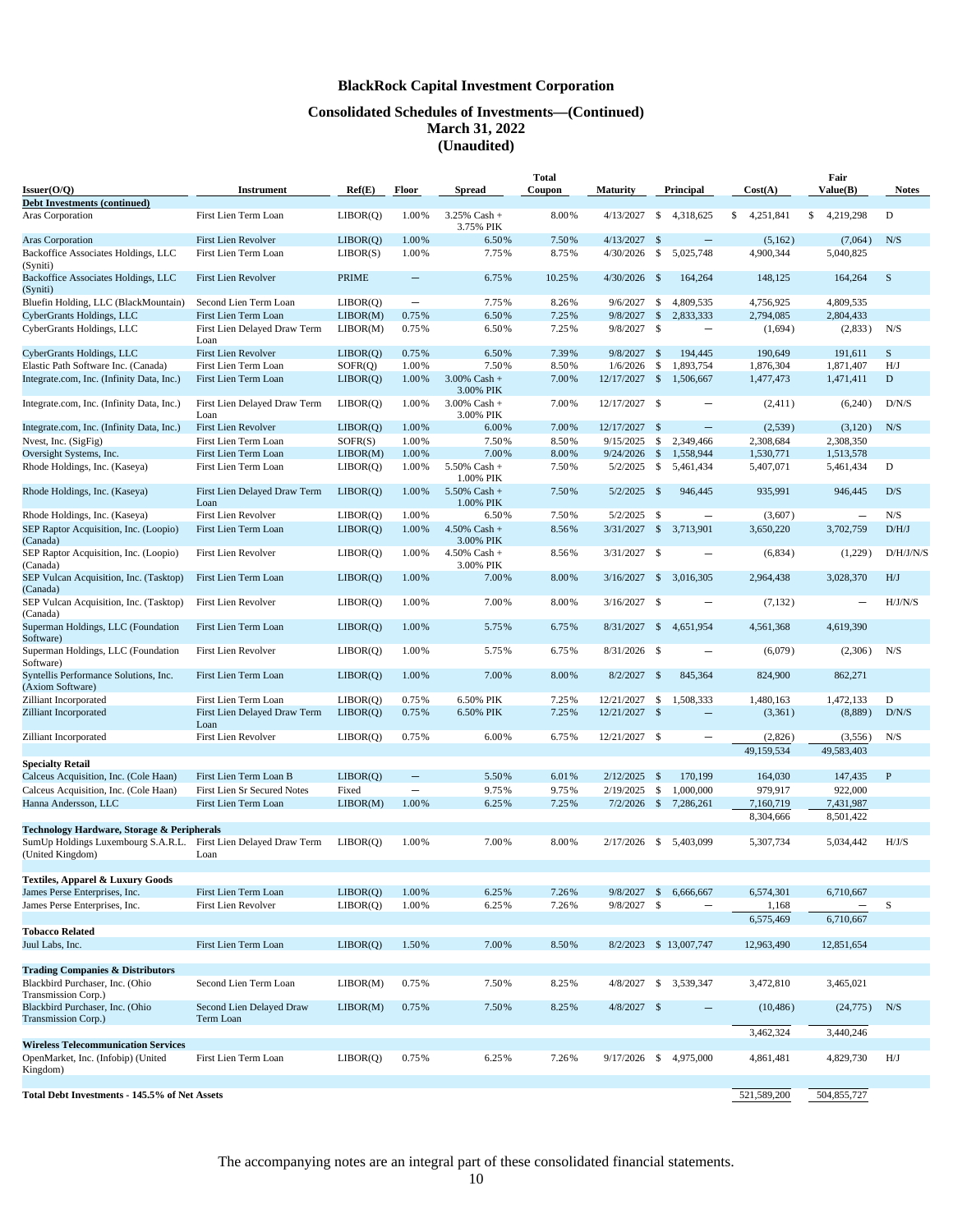## **Consolidated Schedules of Investments—(Continued) March 31, 2022 (Unaudited)**

|                                                     |                                                           | <b>Total</b> |                   |               |                           | Fair                     |               |  |
|-----------------------------------------------------|-----------------------------------------------------------|--------------|-------------------|---------------|---------------------------|--------------------------|---------------|--|
| Issuer(O/Q)                                         | <b>Instrument</b>                                         | Coupon       | <b>Expiration</b> | <b>Shares</b> | Cost(A)                   | Value(B)                 | <b>Notes</b>  |  |
| <b>Equity Securities</b>                            |                                                           |              |                   |               |                           |                          |               |  |
| <b>Capital Markets</b>                              |                                                           |              |                   |               |                           |                          |               |  |
| Marsico Holdings, LLC                               | Limited Partnership/Limited Liability Company Interests   |              |                   | 91,445        | 1,848,077<br>$\mathbb{S}$ | \$<br>$\qquad \qquad -$  | C/I           |  |
| Pico Quantitative Trading Holdings,<br><b>LLC</b>   | Warrants to Purchase Membership Units                     |              | 2/7/2030          | 162           | 14,804                    | 46,398                   | C/I           |  |
|                                                     |                                                           |              |                   |               | 1,862,881                 | 46,398                   |               |  |
| <b>Chemicals</b>                                    |                                                           |              |                   |               |                           |                          |               |  |
| <b>AGY Equity, LLC</b>                              | <b>Class A Preferred Stock</b>                            |              |                   | 4,195,600     | 1,139,597                 | 125,868                  | C/F/I         |  |
| AGY Equity, LLC                                     | <b>Class B Preferred Stock</b>                            |              |                   | 2,936,920     | $\overline{\phantom{0}}$  | $\overline{\phantom{0}}$ | C/F/I         |  |
| <b>AGY Equity, LLC</b>                              | <b>Class C Common Stock</b>                               |              |                   | 2,307,580     | $\qquad \qquad -$         | $\qquad \qquad -$        | C/F/I         |  |
|                                                     |                                                           |              |                   |               | 1,139,597                 | 125,868                  |               |  |
| <b>Diversified Consumer Services</b>                |                                                           |              |                   |               |                           |                          |               |  |
| Elevate Brands Holdco Inc.                          | Warrants to Purchase Common Stock                         |              | 3/14/2032         | 66,428        | $\overline{\phantom{0}}$  | $\overline{\phantom{0}}$ | C/I           |  |
| Elevate Brands Holdco Inc.                          | Warrants to Purchase Preferred Stock                      |              | 3/14/2032         | 33,214        | $\overline{\phantom{m}}$  | $\overline{\phantom{0}}$ | C/I           |  |
| MXP Prime Platform GmbH                             | Warrants to Purchase Preferred Series B                   |              | 11/23/2028        | 48            |                           | 163,063                  | C/H/JJ        |  |
| (SellerX) (Germany)                                 | <b>Shares</b>                                             |              |                   |               |                           |                          |               |  |
| Razor Group GmbH (Germany)                          | Warrants to Purchase Preferred Series A1<br><b>Shares</b> |              | 4/28/2028         | 182           | $\equiv$                  | 2,339,774                | C/H/JJ        |  |
|                                                     |                                                           |              |                   |               |                           | 2.502.837                |               |  |
| <b>Diversified Financial Services</b>               |                                                           |              |                   |               |                           |                          |               |  |
| Gordon Brothers Finance Company                     | Common Stock                                              |              |                   | 10,612        | 10,611,548                | $\qquad \qquad$          | C/G           |  |
| Gordon Brothers Finance Company                     | <b>Preferred Stock</b>                                    | 13.50%       |                   | 34,285        | 36,624,684                | $\equiv$                 | C/G/R         |  |
| Worldremit Group Limited (United<br>Kingdom)        | Warrants to Purchase Series D Stock                       |              | 2/11/2031         | 7,662         | $\overline{\phantom{0}}$  | 190,631                  | C/H/I/J       |  |
| Worldremit Group Limited (United<br>Kingdom)        | Warrants to Purchase Series E Stock                       |              | 8/27/2031         | 508           | $\overline{\phantom{0}}$  | 5,558                    | C/H/JJ        |  |
|                                                     |                                                           |              |                   |               | 47,236,232                | 196,189                  |               |  |
| <b>Household Durables</b>                           |                                                           |              |                   |               |                           |                          |               |  |
| Stitch Holdings, L.P.                               | Limited Partnership/Limited Liability Company Interests   |              |                   | 5,910         | 5,909,910                 | 5,023,500                | C/I           |  |
|                                                     |                                                           |              |                   |               |                           |                          |               |  |
| <b>Internet Software &amp; Services</b>             |                                                           |              |                   |               |                           |                          |               |  |
| FinancialForce.com, Inc.                            | Warrants to Purchase Series C Preferred Stock             |              | 1/30/2029         | 450,000       | 100,544                   | 242,250                  | C/I           |  |
|                                                     |                                                           |              |                   |               |                           |                          |               |  |
| Media                                               |                                                           |              |                   |               |                           |                          |               |  |
| MBS Parent, LLC                                     | Limited Partnership/Limited Liability Company Interests   |              |                   | 546           | 500,000                   | 873,223                  | C/M           |  |
|                                                     |                                                           |              |                   |               |                           |                          |               |  |
| <b>Metals &amp; Mining</b>                          |                                                           |              |                   |               |                           |                          |               |  |
| Kemmerer Holdings, LLC (WMLP)                       | Limited Partnership/Limited Liability Company Interests   |              |                   | $\,$ 8 $\,$   | 753,851                   | 1,454,400                | C/F/K         |  |
|                                                     |                                                           |              |                   |               |                           |                          |               |  |
| Oil, Gas & Consumable Fuels                         |                                                           |              |                   |               |                           |                          |               |  |
| ETX Energy Management Company,<br>LLC               | Limited Partnership/Limited Liability Company Interests   |              |                   | 53,815        | $\overline{\phantom{0}}$  | $\overline{\phantom{0}}$ | $\mathcal{C}$ |  |
| ETX Energy, LLC                                     | Limited Partnership/Limited Liability Company Interests   |              |                   | 51,119        |                           |                          | C/L           |  |
|                                                     |                                                           |              |                   |               |                           | $\overline{\phantom{0}}$ |               |  |
| <b>Trading Companies &amp; Distributors</b>         |                                                           |              |                   |               |                           |                          |               |  |
| Blackbird Holdco, Inc. (Ohio<br>Transmission Corp.) | Preferred Stock                                           | 12.50% PIK   |                   | 2,478         | 2,519,299                 | 2,429,828                | D/I           |  |
|                                                     |                                                           |              |                   |               |                           |                          |               |  |
| Total Equity Securities - 3.7% of Net Assets        |                                                           |              |                   |               | 60,022,314                | 12,894,493               |               |  |
|                                                     |                                                           |              |                   |               |                           |                          |               |  |
| Total Investments - 149.2% of Net Assets            |                                                           |              |                   |               | \$581,611,514             | \$517,750,220            |               |  |
|                                                     |                                                           |              |                   |               |                           |                          |               |  |
| Cash and Cash Equivalents - 3.1% of Net Assets      |                                                           |              |                   |               |                           | \$10,588,855             |               |  |
| Total Cash and Investments - 152.3% of Net Assets   |                                                           |              |                   |               |                           | \$528,339,075            |               |  |

*Notes to Consolidated Schedules of Investments:*

(A) Represents amortized cost for fixed income securities and cost for preferred and common stock, limited partnership/limited liability company interests and equity warrants/options.<br>
(B) Fair value is determined by or un

Fair value is determined by or under the direction of the Company's Board of Directors. See Note 2 for further details.

(C) Non-income producing equity securities at March 31, 2022.<br>(D) Interest may be paid in cash or payment-in-kind ("PIK"), or

Interest may be paid in cash or payment-in-kind ("PIK"), or a combination thereof which is generally at the option of the borrower. PIK earned is included in the cost basis of the security. In accordance with the Company's policy, PIK is recorded on an effective yield basis.

- (E) Approximately 98.7% of the fair value of total senior secured loans in the Company's portfolio bear interest at a floating rate that may be determined by reference to the London Interbank Offered Rate ("LIBOR"), "L", Secured Overnight Financing Rate ("SOFR"), "S", or other base rate (commonly the Federal Funds Rate or the Prime Rate), "P", at the borrower's option. In addition, 91.9% of the fair value of such senior secured loans have floors of 0.50% to 1.80%. The borrower under a senior secured loan generally has the option to select from interest reset periods of one, two, three or six months and may alter that selection at the end of any reset period. The stated interest rate represents the weighted average interest rate at March 31, 2022 of all contracts within the specified loan facility.
- (F) Transaction and other information for "non-controlled, affiliated" investments under the Investment Company Act of 1940 (the "1940 Act"), whereby the Company owns 5% or more (but not more than 25%) of the portfolio company's outstanding voting securities, is presented in a separate table in Consolidated Schedules of Investments.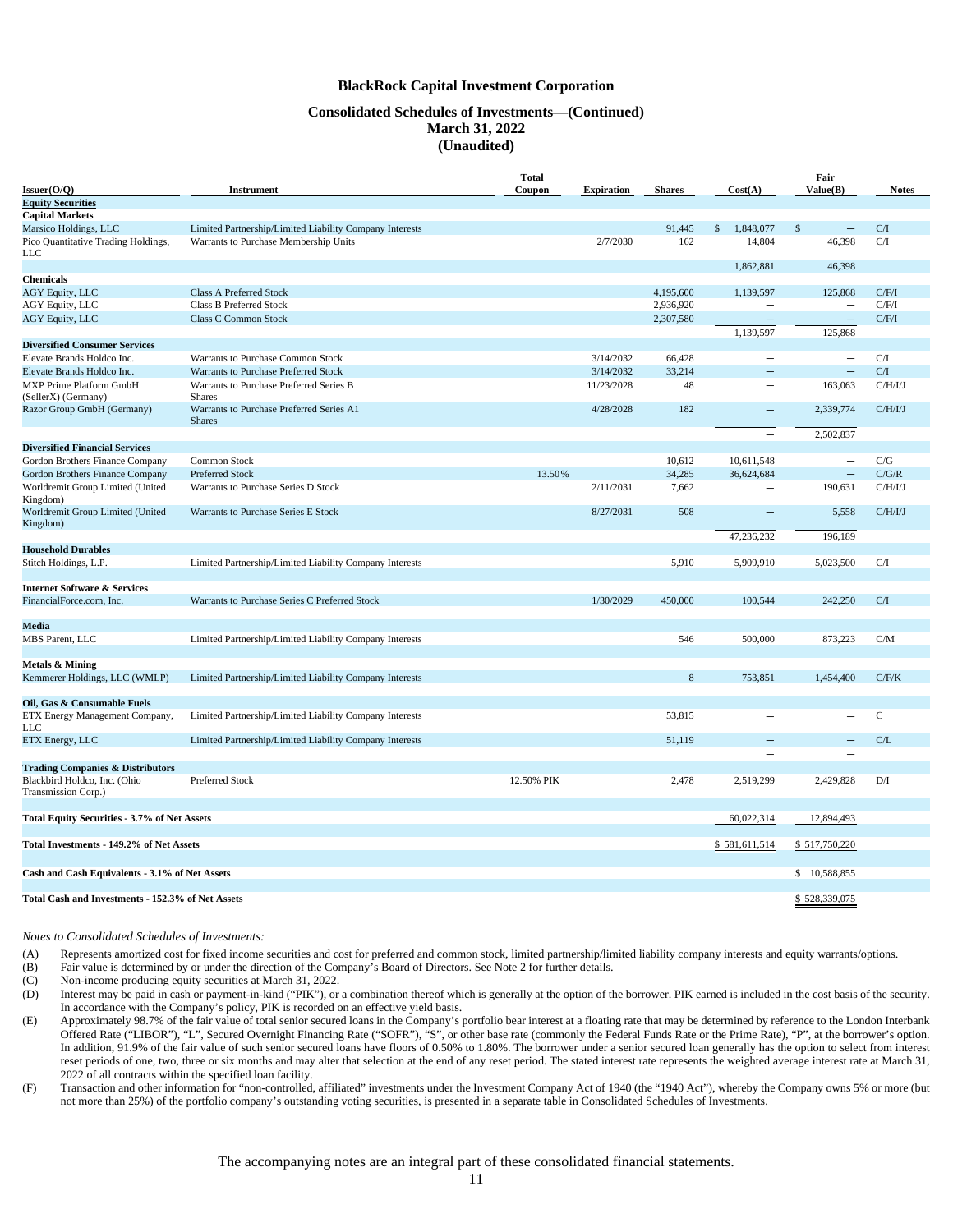#### **Consolidated Schedules of Investments—(Continued) March 31, 2022 (Unaudited)**

- (G) Transaction and other information for "controlled" investments under the 1940 Act, whereby the Company owns more than 25% of the portfolio company's outstanding voting securities, is presented in a separate table in Consolidated Schedules of Investments.
- (H) Non-U.S. company or principal place of business outside the U.S.
- (I) Security is either exempt from registration under Rule 144A of the Securities Act of 1933 (the "Securities Act"), or sale of the security is subject to certain contractual restrictions. Securities that are exempt from registration under 144A may be resold in transactions, normally to qualified institutional buyers. In aggregate, these securities represent 3.2% of the Company's net assets at March 31, 2022. The acquisition dates for restricted securities of unaffiliated issuers were as follows as of March 31, 2022:

| Investment                                                                                  | <b>Initial Acquisition Date</b> |
|---------------------------------------------------------------------------------------------|---------------------------------|
| Marsico Holdings, LLC, Limited Partnership/Limited Liability Company Interests              | 11/28/2007                      |
| FinancialForce.com, Warrants to Purchase Series C Preferred Stock                           | 1/30/2019                       |
| Pico Quantitative Trading Holdings, LLC, Warrants to Purchase Membership Units              | 2/7/2020                        |
| Worldremit Group Limited (United Kingdom), Warrants to Purchase Series D Stock              | 2/11/2021                       |
| Advanced Lighting Technologies, LLC, Senior Secured Notes                                   | 3/16/2021                       |
| Razor Group GmbH (Germany), Warrants to Purchase Preferred Series A1 Shares                 | 4/28/2021                       |
| Stitch Holdings, L.P., Limited Partnership Interests                                        | 7/30/2021                       |
| Worldremit Group Limited (United Kingdom), Warrants to Purchase Series E Stock              | 8/27/2021                       |
| MXP Prime Platform GmbH (SellerX) (Germany), Warrants to Purchase Preferred Series B Shares | 11/23/2021                      |
| Blackbird Holdco, Inc. (Ohio Transmission Corp.), Preferred Stock                           | 12/14/2021                      |
| Elevate Brands Holdco Inc., Warrants to Purchase Common Stock                               | 3/14/2022                       |
| Elevate Brands Holdco Inc., Warrants to Purchase Preferred Stock                            | 3/14/2022                       |

- (J) Investments that the Company has determined are not "qualifying assets" under Section 55(a) of the 1940 Act. Under the 1940 Act, we may not acquire any non-qualifying asset unless, at the time such acquisition is made, qualifying assets represent at least 70% of our total assets. The status of these assets under the 1940 Act may be subject to change. The Company monitors the status of these assets on an ongoing basis. As of March 31, 2022, approximately 13.2% of the total assets of the Company were not qualifying assets under Section 55(a) of the 1940 Act.
- (K) The Company is the sole stockholder of BKC ASW Blocker, Inc., a consolidated subsidiary, which is the beneficiary of 5% or more (but not more than 25%) of the voting securities of Kemmerer Operations, LLC and thus non-controlled, affiliated investments.
- (L) The Company is the sole stockholder of BKC ASW Blocker, Inc., a consolidated subsidiary, which is the beneficiary of less than 5% of the voting securities of ETX Energy, LLC, and thus non-controlled, non-affiliated investments.
- (M) The Company is the sole stockholder of BCIC-MBS, LLC, a consolidated subsidiary, which is the beneficiary of less than 5% of the voting securities of MBS Parent, LLC and thus a noncontrolled, non-affiliated investment.
- (N) Negative balances represent unfunded commitments that were acquired and/or valued at a discount.
- (O) Unless otherwise indicated, all investments are considered Level 3 in accordance with ASC Topic 820 (see Note 2).
- (P) Investments are considered other than Level 3 in accordance with ASC Topic 820 (see Note 2).
- (Q) As of March 31, 2022, the Company generally uses Global Industry Classification Standard ("GICS") codes to identify the industry groupings. This information is unaudited.
- (R) The investment is on non-accrual status as of March 31, 2022 and therefore non-income producing. At March 31, 2022, the aggregate fair value and amortized cost of the Company's debt and preferred stock investments on non-accrual status represents 4.5% and 14.1%, respectively.
- (S) Position or associated portfolio company thereof has an unfunded commitment as of March 31, 2022 (see Note 9). Note that there may be additional unfunded positions which do not have a funded component at period end, and therefore are not displayed herein.
- (T) This investment will have a first lien security interest after the senior tranches are repaid.
- (U) Total coupon includes default interest.

LIBOR and SOFR reset monthly (M), quarterly (Q), semiannually (S), or annually (A).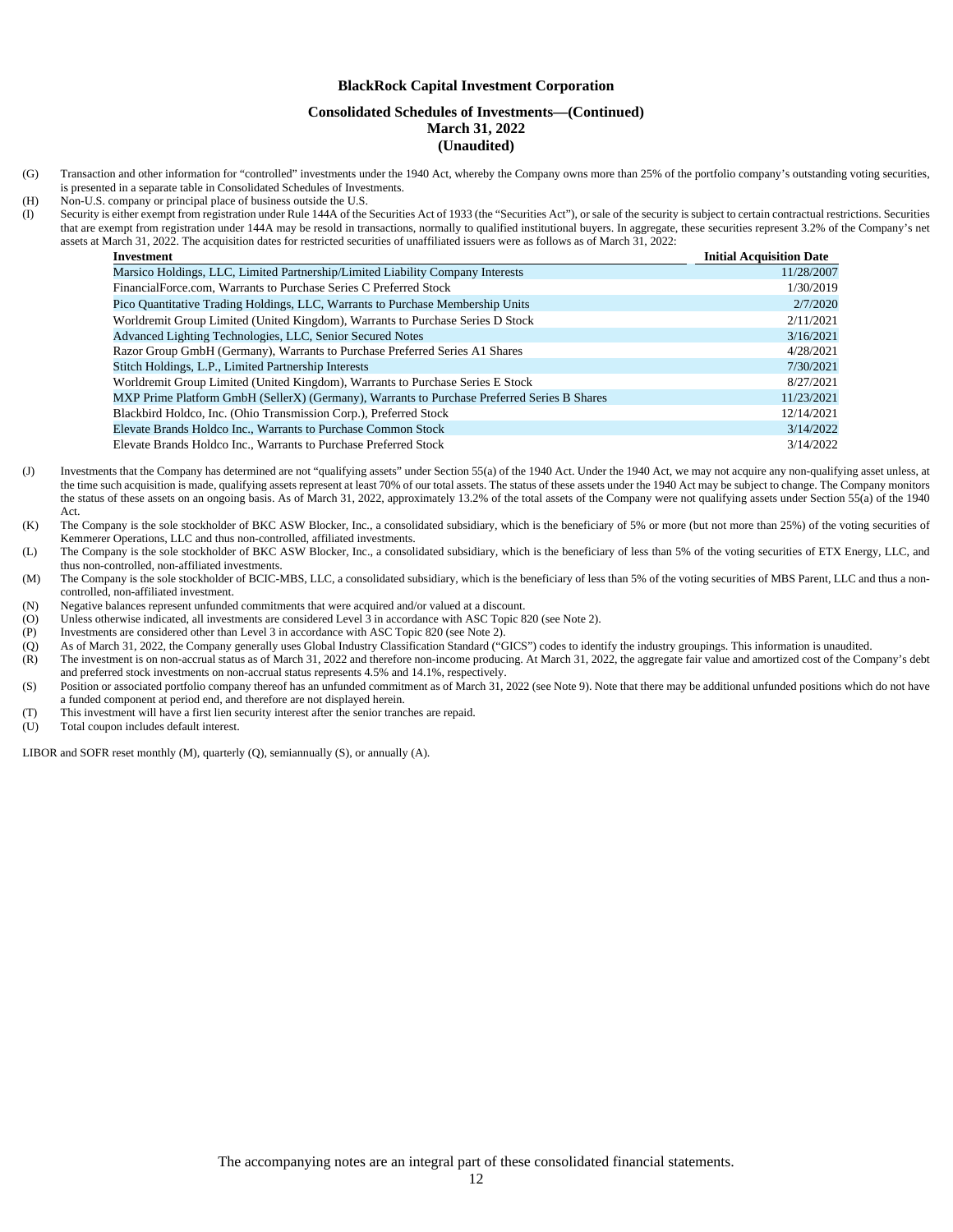#### **Consolidated Schedules of Investments—(Continued) March 31, 2022 (Unaudited)**

**Net increase or** 

| Non-Controlled Affiliate Security <sup>(1)</sup><br>AGY Equity, LLC: | <b>Dividends or</b><br>interest <sup>(2)</sup> |      | <b>Fair Value at</b><br>December 31,<br>2021 | Net realized<br>gain (loss) | тее шегезе от<br>decrease in<br>unrealized<br>appreciation or<br>depreciation | Acquisitions <sup>(3)</sup> |      | Dispositions <sup>(4)</sup> | <b>Fair Value at</b><br>March 31,<br>2022 |
|----------------------------------------------------------------------|------------------------------------------------|------|----------------------------------------------|-----------------------------|-------------------------------------------------------------------------------|-----------------------------|------|-----------------------------|-------------------------------------------|
| Class A Preferred Stock                                              | \$<br>$\qquad \qquad -$                        | - \$ | 251,736 \$                                   | $-$ \$                      | $(125,868)$ \$                                                                | $\qquad \qquad -$           | - \$ | $\qquad \qquad -$           | \$<br>125,868                             |
| Class B Preferred Stock                                              |                                                |      |                                              |                             |                                                                               |                             |      |                             |                                           |
| Class C Common Stock                                                 |                                                |      |                                              |                             |                                                                               |                             |      |                             |                                           |
| Kemmerer Operations, LLC (WMLP):                                     |                                                |      |                                              |                             |                                                                               |                             |      |                             |                                           |
| Senior Secured Loan, First Lien                                      | 114.726                                        |      | 3,091,618                                    |                             | —                                                                             | 114,731                     |      | (125, 754)                  | 3,080,595                                 |
| Delayed Draw Term Loan, First Lien                                   | 1,170                                          |      | 42,550                                       |                             | —                                                                             | 1,188                       |      | (43,738)                    |                                           |
| Kemmerer Holdings, LLC (WMLP):                                       |                                                |      |                                              |                             |                                                                               |                             |      |                             |                                           |
| Limited Liability Co. Interest                                       |                                                |      | 746,074                                      |                             | 708,326                                                                       |                             |      |                             | 1,454,400                                 |
| Totals                                                               | 115,896 \$                                     |      | 4,131,978 \$                                 | —                           | 582,458 \$                                                                    | 115,919 \$                  |      | $(169, 492)$ \$             | 4,660,863                                 |

(1) The issuers of the securities listed on this schedule are considered non-controlled, affiliated investments under the 1940 Act due to the ownership by the Company of 5% to 25% of the issuers' voting securities.

(2) Also includes fee income as applicable.

(3) Acquisitions include new purchases, PIK income and amortization of original issue and market discounts, and the movement of an existing portfolio company into this category from a different category.

(4) Dispositions include decreases in the cost basis of investments, net of realized gain or loss, resulting from principal collections related to investment repayments or sales, the exchange of one or more existing securities for one or more new securities and the movement of an existing portfolio company out of this category into a different category.

The aggregate fair value of non-controlled, affiliated investments at March 31, 2022 represents 1.3% of the Company's net assets.

| Controlled Affiliate Security <sup>(1)</sup><br>Gordon Brothers Finance Company: | Dividends or<br>interest <sup>(2)</sup> |                          | <b>Fair Value at</b><br>December 31,<br>2021 | Net realized<br>gain (loss) | Net increase or<br>decrease in<br>unrealized<br>appreciation or<br>depreciation | Acquisitions $(3)$ | Dispositions <sup>(4)</sup> | <b>Fair Value at</b><br>March 31,<br>2022 |
|----------------------------------------------------------------------------------|-----------------------------------------|--------------------------|----------------------------------------------|-----------------------------|---------------------------------------------------------------------------------|--------------------|-----------------------------|-------------------------------------------|
| <b>Unsecured Debt</b>                                                            |                                         | $\qquad \qquad -$        | 21,927,071 \$<br>-8                          | $-$ \$                      | 155,929 \$                                                                      | $-$ S              | $\qquad \qquad -$           | 22,083,000                                |
| <b>Preferred Stock</b>                                                           |                                         |                          |                                              |                             |                                                                                 |                    |                             |                                           |
| Common Stock                                                                     |                                         |                          |                                              |                             |                                                                                 |                    |                             |                                           |
| Totals                                                                           |                                         | $\overline{\phantom{m}}$ | 21,927,071 \$                                | $-$ S                       | 155,929 \$                                                                      | $\qquad \qquad -$  | $\overline{\phantom{m}}$    | 22,083,000                                |

(1) The issuers of securities listed on this schedule are considered controlled affiliates under the 1940 Act due to the ownership by the Company of more than 25% of the issuers' voting securities.

(2) Also includes fee income as applicable.

(3) Acquisitions include increases in the cost basis of investments resulting from new portfolio investments, PIK interest or dividends, the amortization of unearned income, the exchange of one or more existing securities for one or more new securities and the movement of an existing portfolio company into this category from a different category.

(4) Dispositions include decreases in the cost basis of investments, net of realized gain or loss, resulting from principal collections related to investment repayments or sales, the exchange of one or more existing securities for one or more new securities and the movement of an existing portfolio company out of this category into a different category.

The aggregate fair value of controlled investments at March 31, 2022 represents 6.4% of the Company's net assets.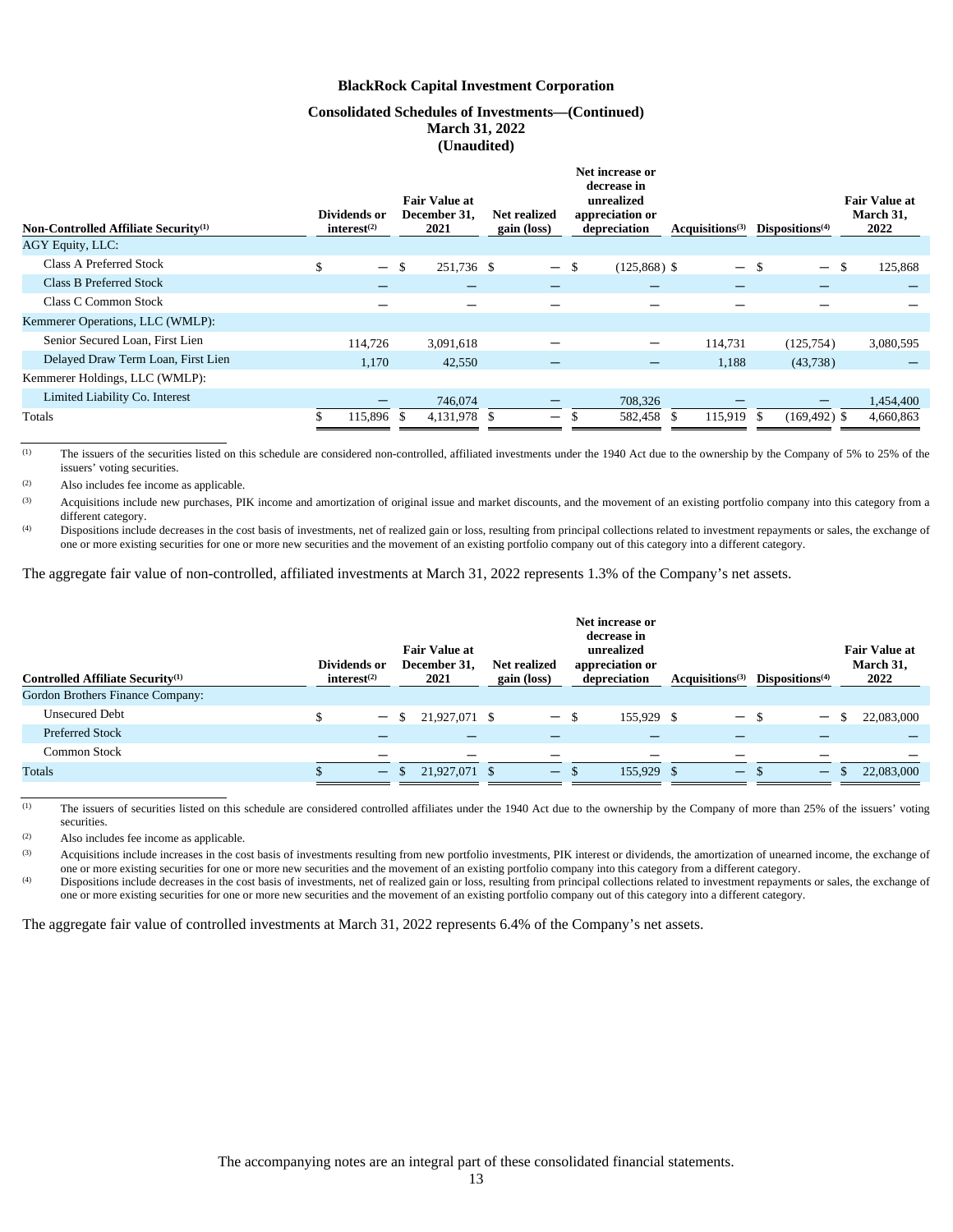## **Consolidated Schedules of Investments—(Continued) December 31, 2021**

| Issuer(O/Q)                                                                 | Instrument                                                             | Ref(E)               | Floor                    | Spread                       | <b>Total</b><br>Coupon | <b>Maturity</b>          | Principal                                     | Cost(A)                | Fair<br>Value(B)       | <b>Notes</b> |
|-----------------------------------------------------------------------------|------------------------------------------------------------------------|----------------------|--------------------------|------------------------------|------------------------|--------------------------|-----------------------------------------------|------------------------|------------------------|--------------|
| <b>Debt Investments</b>                                                     |                                                                        |                      |                          |                              |                        |                          |                                               |                        |                        |              |
| Aerospace & Defense                                                         |                                                                        |                      |                          |                              |                        |                          |                                               |                        |                        |              |
| Unanet, Inc.                                                                | First Lien Term Loan                                                   | LIBOR(M)             | $\overline{\phantom{0}}$ | 6.25%                        | 6.38%                  | 5/31/2024                | \$<br>6,632,653                               | 6,597,643<br>\$        | 6,632,653<br>\$        |              |
| Unanet, Inc.                                                                | First Lien Delayed Draw Term<br>Loan                                   | LIBOR(M)             | $\qquad \qquad -$        | 6.25%                        | 6.38%                  | 5/31/2024                | \$<br>1,709,184                               | 1,704,021              | 1,709,184              |              |
| Unanet, Inc.                                                                | First Lien Revolver                                                    | LIBOR(M)             | $\qquad \qquad -$        | 6.25%                        | 6.38%                  | $5/31/2024$ \$           | 816,327                                       | 812,047<br>9,113,711   | 816,327<br>9,158,164   |              |
| <b>Automobiles</b>                                                          |                                                                        |                      |                          |                              |                        |                          |                                               |                        |                        |              |
| ALCV Purchaser, Inc. (AutoLenders)                                          | First Lien Term Loan                                                   | LIBOR(M)             | 1.00%                    | 6.75%                        | 7.75%                  | $2/25/2026$ \$           | 2,801,159                                     | 2,763,855              | 2,863,064              |              |
| ALCV Purchaser, Inc. (AutoLenders)                                          | First Lien Revolver                                                    | LIBOR(M)             | 1.00%                    | 6.75%                        | 7.75%                  | $2/25/2026$ \$           |                                               | (3,003)<br>2,760,852   | 2,863,064              | N/S          |
| <b>Building Products</b>                                                    |                                                                        |                      |                          |                              |                        |                          |                                               |                        |                        |              |
| Porcelain Acquisition Corporation<br>(Paramount)                            | First Lien Term Loan                                                   | LIBOR(O)             | 1.00%                    | 6.00%                        | 7.00%                  | 4/30/2027                | \$2,196,481                                   | 2,155,551              | 2,200,874              |              |
| Porcelain Acquisition Corporation<br>(Paramount)                            | First Lien Delayed Draw Term<br>Loan                                   | LIBOR(Q)             | 1.00%                    | 6.00%                        | 7.00%                  | $4/30/2027$ \$           | $\qquad \qquad -$                             | (16,832)               | 1,892                  | N/S          |
|                                                                             |                                                                        |                      |                          |                              |                        |                          |                                               | 2,138,719              | 2,202,766              |              |
| <b>Capital Markets</b>                                                      |                                                                        |                      |                          |                              |                        |                          |                                               |                        |                        |              |
| Pico Quantitative Trading, LLC                                              | First Lien Term Loan (1.0%<br>Exit Fee)<br>First Lien Incremental Term | LIBOR(S)             | 1.50%                    | 7.25%                        | 8.75%                  | 2/7/2025                 | 500,000<br>- \$                               | 485,090                | 505,000                |              |
| Pico Quantitative Trading, LLC                                              | Loan                                                                   | LIBOR(M)             | 1.50%                    | 7.25%                        | 8.75%                  | $2/7/2025$ \$            | 560,228                                       | 532,261<br>1,017,351   | 571,993<br>1,076,993   |              |
| <b>Commercial Services &amp; Supplies</b>                                   |                                                                        |                      |                          |                              |                        |                          |                                               |                        |                        |              |
| Kellermeyer Bergensons Services,<br>LLC                                     | First Lien Term Loan                                                   | LIBOR(S)             | 1.00%                    | 5.75%                        | 6.75%                  | 11/7/2026                | - S<br>1,601,307                              | 1,590,431              | 1,585,294              |              |
| Kellermeyer Bergensons Services,<br>LLC                                     | First Lien Delayed Draw Term<br>Loan A                                 | LIBOR(S)             | 1.00%                    | 5.75%                        | 6.75%                  | $11/7/2026$ \$           | 352,288                                       | 349,723                | 348,765                |              |
| Kellermeyer Bergensons Services,<br>LLC                                     | First Lien Delayed Draw Term<br>Loan B                                 | LIBOR(S)             | 1.00%                    | 5.75%                        | 6.75%                  | $11/7/2026$ \$           | 319,881                                       | 318,126                | 315,002                | S            |
| Thermostat Purchaser III, Inc. (Reedy<br>Industries)                        | Second Lien Term Loan                                                  | LIBOR(M)             | 0.75%                    | 7.25%                        | 8.00%                  | 8/31/2029                | $\mathcal{S}$<br>2,615,252                    | 2,577,525              | 2,596,945              |              |
| Thermostat Purchaser III, Inc. (Reedy<br>Industries)                        | Second Lien Delayed Draw<br>Term Loan                                  | LIBOR(M)             | 0.75%                    | 7.25%                        | 8.00%                  | 8/31/2029 \$             | $\overline{\phantom{0}}$                      | (3,216)                | (3, 133)               | N/S          |
|                                                                             |                                                                        |                      |                          |                              |                        |                          |                                               | 4,832,589              | 4,842,873              |              |
| <b>Construction &amp; Engineering</b>                                       |                                                                        |                      |                          |                              |                        |                          |                                               |                        |                        |              |
| Homerenew Buyer, Inc. (Project<br>Dream)                                    | First Lien Term Loan                                                   | LIBOR(Q)             | 1.00%                    | 6.50%                        | 7.50%                  |                          | 8/10/2027 \$ 3,189,333                        | 3,110,747              | 3,106,411              |              |
| Homerenew Buyer, Inc. (Project<br>Dream)                                    | First Lien Delayed Draw Term<br>Loan                                   | LIBOR(Q)             | 1.00%                    | 6.50%                        | 7.50%                  | $8/10/2027$ \$           | $\qquad \qquad -$                             | (23, 480)              | (50, 695)              | N/S          |
| Homerenew Buyer, Inc. (Project<br>Dream)                                    | First Lien Revolver                                                    | LIBOR(Q)             | 1.00%                    | 6.50%                        | 7.50%                  | 11/23/2027 \$            | $\qquad \qquad -$                             | (20, 526)              | (21, 726)              | N/S          |
| PHRG Intermediate, LLC (Power<br>Home)                                      | First Lien Term Loan                                                   | LIBOR(Q)             | 0.75%                    | 6.00%                        | 6.75%                  | 12/16/2026               | $\mathbb{S}$<br>2,500,000                     | 2,437,500              | 2,462,500              |              |
| Sunland Asphalt & Construction, LLC<br>Sunland Asphalt & Construction, LLC  | First Lien Term Loan<br>First Lien Delayed Draw Term                   | LIBOR(Q)<br>LIBOR(Q) | 1.00%<br>1.00%           | 6.00%<br>6.00%               | 7.00%<br>7.00%         | 1/13/2026<br>1/13/2026   | 2,500,081<br>- S<br>- \$<br>840,652           | 2,458,489<br>826,136   | 2,492,581<br>836,567   |              |
|                                                                             | Loan                                                                   |                      |                          |                              |                        |                          |                                               | 8,788,866              | 8,825,638              |              |
| <b>Consumer Finance</b>                                                     |                                                                        |                      |                          |                              |                        |                          |                                               |                        |                        |              |
| Barri Financial Group, LLC                                                  | First Lien Term Loan                                                   | LIBOR(M)             | 1.00%                    | 7.75%                        | 8.75%                  |                          | 6/30/2026 \$ 12,356,957                       | 12,098,329             | 12,480,527             |              |
| <b>Containers &amp; Packaging</b>                                           |                                                                        |                      |                          |                              |                        |                          |                                               |                        |                        |              |
| BW Holding, Inc. (Brook & Whittle)<br>BW Holding, Inc. (Brook & Whittle)    | Second Lien Term Loan<br>Second Lien Delayed Draw                      | LIBOR(O)<br>LIBOR(Q) | 0.75%<br>0.75%           | 7.50%<br>7.50%               | 8.25%<br>8.25%         | 12/14/2029 \$            | 12/14/2029 \$ 2,229,219                       | 2,179,061<br>(8,708)   | 2,179,061<br>(8,708)   | N/S          |
| PVHC Holding Corp.                                                          | Term Loan<br>First Lien Term Loan                                      | LIBOR(Q)             | 1.00%                    | 4.75%                        | 5.75%                  |                          | 8/2/2024 \$ 10,284,525                        | 8,924,440              | 9,256,073              |              |
|                                                                             |                                                                        |                      |                          |                              |                        |                          |                                               | 11,094,793             | 11,426,426             |              |
| <b>Distributors</b>                                                         |                                                                        |                      |                          |                              |                        |                          |                                               |                        |                        |              |
| Colony Display LLC<br>Colony Display LLC                                    | First Lien Term Loan<br>First Lien Delayed Draw Term                   | LIBOR(Q)<br>LIBOR(Q) | 1.00%<br>1.00%           | 6.50%<br>6.50%               | 7.50%<br>7.50%         | $6/30/2026$ \$           | 6/30/2026 \$ 2,370,595                        | 2,327,386<br>1,182     | 2,294,736<br>(38, 120) | N/S          |
|                                                                             | Loan                                                                   |                      |                          |                              |                        |                          |                                               | 2,328,568              | 2,256,616              |              |
| <b>Diversified Consumer Services</b><br>Razor Group GmbH (Germany)          | First Lien Delayed Draw Term                                           | LIBOR(M)             | 1.00%                    | 9.00%                        | 10.00%                 |                          | 9/30/2025 \$ 11,763,158                       |                        | 11,735,918             | H/J/S        |
|                                                                             | Loan                                                                   |                      |                          |                              |                        |                          |                                               | 11,862,855             |                        |              |
| Razor Group GmbH (Germany)                                                  | First Lien Sr Secured<br>Convertible Term Loan                         | Fixed                | $\overline{\phantom{m}}$ | $3.50\%$ Cash +<br>3.50% PIK | 7.00%                  |                          | 10/2/2023 \$ 1,582,052                        | 1,582,052              | 2,433,196              | D/H/J        |
| SellerX Germany GmbH & Co. Kg<br>(Germany)<br>SellerX Germany GmbH & Co. Kg | First Lien Term Loan                                                   | LIBOR(Q)             | 1.00%                    | 8.00%                        | 9.00%                  |                          | 11/23/2025 \$ 5,537,893                       | 5,484,992              | 5,511,312              | H/J          |
| (Germany)                                                                   | First Lien Delayed Draw Term<br>Loan                                   | LIBOR(Q)             | 1.00%                    | 8.00%                        | 9.00%                  | 11/23/2025 \$            | $\qquad \qquad -$                             | (45, 728)              | (46, 342)              | H/J/N/S      |
| Thras.io, LLC<br>Thras.io, LLC                                              | First Lien Term Loan<br>First Lien Delayed Draw Term<br>Loan           | LIBOR(Q)<br>LIBOR(Q) | 1.00%<br>1.00%           | 7.00%<br>7.00%               | 8.00%<br>8.00%         | 12/18/2026<br>12/18/2026 | S,<br>7,376,378<br>$\mathcal{S}$<br>3,091,832 | 7,261,963<br>3,012,793 | 7,302,615<br>3,033,624 | P<br>P/S     |
| Whele LLC (Perch)                                                           | First Lien Incremental Term<br>Loan                                    | LIBOR(M)             | 1.00%                    | 7.50%                        | 8.50%                  | 10/15/2025 \$            | 6,842,404                                     | 6,895,074              | 6,862,932              |              |
|                                                                             |                                                                        |                      |                          |                              |                        |                          |                                               | 36,054,001             | 36,833,255             |              |

The accompanying notes are an integral part of these consolidated financial statements.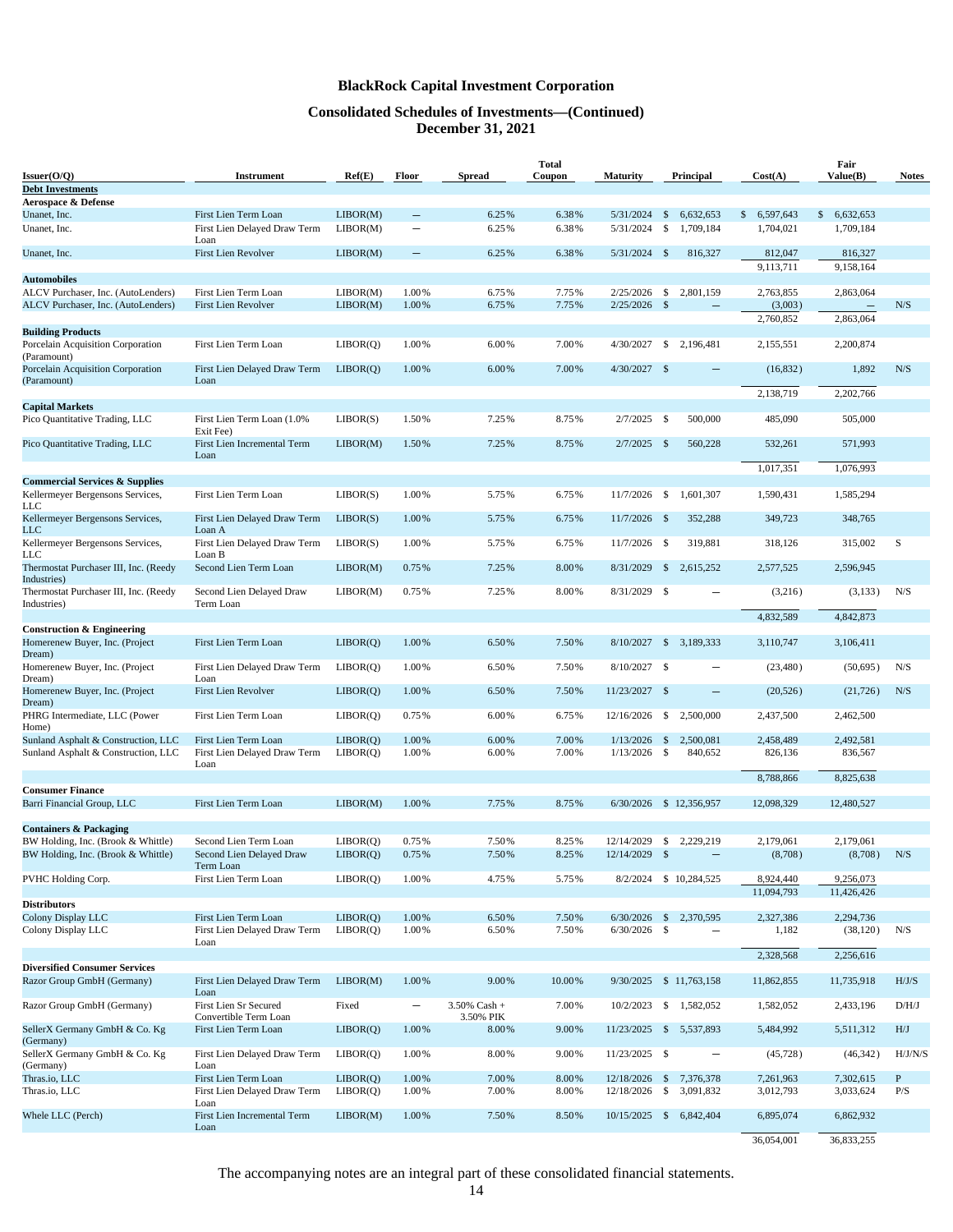## **Consolidated Schedules of Investments—(Continued) December 31, 2021**

|                                                                        |                                                       |          |                          |                            | Total  |                 |                                           |                           | Fair              |              |
|------------------------------------------------------------------------|-------------------------------------------------------|----------|--------------------------|----------------------------|--------|-----------------|-------------------------------------------|---------------------------|-------------------|--------------|
| Issuer(O/Q)                                                            | Instrument                                            | Ref(E)   | Floor                    | Spread                     | Coupon | <b>Maturity</b> | Principal                                 | Cost(A)                   | Value(B)          | <b>Notes</b> |
| <b>Debt Investments (continued)</b>                                    |                                                       |          |                          |                            |        |                 |                                           |                           |                   |              |
| <b>Diversified Financial Services</b>                                  |                                                       |          |                          |                            |        |                 |                                           |                           |                   |              |
| 2-10 Holdco, Inc.                                                      | First Lien Term Loan                                  | LIBOR(Q) | 0.75%                    | 6.00%                      | 6.75%  | 3/26/2026       | - \$<br>6,605,469                         | $\mathbb{S}$<br>6,493,415 | \$6,569,138       |              |
| 2-10 Holdco, Inc.                                                      | First Lien Revolver                                   | LIBOR(Q) | 0.75%                    | 6.00%                      | 6.75%  | 3/26/2026       | - \$                                      | (4,073)                   | (1,322)           | N/S          |
| Callodine Commercial Finance, LLC                                      | First Lien Term Loan                                  | LIBOR(Q) | 1.00%                    | 9.00%                      | 10.00% |                 | 11/3/2025 \$ 25,000,000                   | 25,000,000                | 25,175,000        |              |
| Callodine Commercial Finance, LLC                                      | Delayed Draw Term Loan                                | LIBOR(Q) | 1.00%                    | 9.00%                      | 10.00% | 11/3/2025       | - \$<br>$\overline{\phantom{0}}$          | $\qquad \qquad -$         | 56,452            | S            |
| Callodine Commercial Finance, LLC                                      | <b>Subordinated Debt</b>                              | LIBOR(O) | 0.25%                    | 8.50%                      | 8.75%  | 10/8/2026       | \$5,000,000                               | 5,000,000                 | 5,000,000         | $\mathbf T$  |
| Gordon Brothers Finance Company                                        | <b>Unsecured Debt</b>                                 | LIBOR(M) | 1.00%                    | 11.00%                     | 14.00% | 10/31/2021      | \$41,861,533                              | 41,861,533                | 21,927,071        | G/R/U        |
| Oasis Financial, LLC                                                   | Second Lien Term Loan                                 | LIBOR(M) | 1.00%                    | 8.50%                      | 9.50%  |                 | 7/5/2026 \$ 5,000,000                     | 4,914,140                 | 4,935,000         |              |
| Worldremit Group Limited (United<br>Kingdom)                           | First Lien Term Loan (3.0%<br>Exit Fee)               | LIBOR(Q) | 1.00%                    | 9.25%                      | 10.25% |                 | 2/11/2025 \$ 11,300,000                   | 11,111,243                | 11,028,800        | H/J          |
| <b>Diversified Telecommunication</b><br><b>Services</b>                |                                                       |          |                          |                            |        |                 |                                           | 94,376,258                | 74,690,139        |              |
| MetroNet Systems Holdings, LLC                                         | Second Lien Term Loan                                 | LIBOR(M) | 0.75%                    | 7.00%                      | 7.75%  | 6/2/2029        | $\mathcal{S}$<br>1,414,105                | 1,394,246                 | 1,413,680         |              |
| MetroNet Systems Holdings, LLC                                         | Second Lien Delayed Draw<br>Term Loan                 | LIBOR(M) | 0.75%                    | 7.00%                      | 7.75%  | 6/2/2029        | \$<br>2,911,392                           | 2,856,898                 | 2,910,518         |              |
|                                                                        |                                                       |          |                          |                            |        |                 |                                           | 4,251,144                 | 4,324,198         |              |
| <b>Electrical Equipment</b>                                            |                                                       |          |                          |                            |        |                 |                                           |                           |                   |              |
| Advanced Lighting Technologies, Inc.                                   | Second Lien Sr Secured Notes                          | LIBOR(Q) | 2.00%                    | 16.00% PIK +<br>6.00% Cash | 26.00% |                 | 3/16/2027 \$ 1,976,481                    | 935,927                   | 652,239           | D/I/R/U      |
| <b>Health Care Equipment &amp; Supplies</b>                            |                                                       |          |                          |                            |        |                 |                                           |                           |                   |              |
| Zest Acquisition Corp.                                                 | Second Lien Term Loan                                 | LIBOR(M) | 1.00%                    | 7.00%                      | 8.00%  |                 | 3/14/2026 \$ 15,000,000                   | 14,913,632                | 14,925,000        |              |
| <b>Health Care Providers &amp; Services</b>                            |                                                       |          |                          |                            |        |                 |                                           |                           |                   |              |
| INH Buyer, Inc. (IMS Health)                                           | First Lien Term Loan                                  | LIBOR(S) | 1.00%                    | 6.00%                      | 7.00%  | 6/28/2028       | 2,693,250<br>-\$                          | 2,642,028                 | 2,531,655         |              |
| Outcomes Group Holdings, Inc.                                          | Second Lien Term Loan                                 | LIBOR(S) | $\overline{\phantom{0}}$ | 7.50%                      | 7.85%  | 10/26/2026      | \$<br>5,769,231                           | 5,760,375                 | 5,769,231         |              |
| Team Services Group, LLC                                               | Second Lien Term Loan                                 | LIBOR(S) | 1.00%                    | 9.00%                      | 10.00% | 11/13/2028      | $\mathcal{S}$<br>6,554,543                | 6,376,646                 | 6,521,770         |              |
| Tempus, LLC (Epic Staffing)                                            | First Lien Term Loan                                  | LIBOR(O) | 1.00%                    | 6.00%                      | 7.00%  | 2/5/2027        | \$<br>4,050,005                           | 3,977,128                 | 4,090,505         |              |
| Tempus, LLC (Epic Staffing)                                            | First Lien Delayed Draw Term<br>Loan                  | LIBOR(O) | 1.00%                    | 6.00%                      | 7.00%  |                 | 2/5/2027 \$ 1,528,379                     | 1,495,592                 | 1,569,223         | ${\bf S}$    |
| <b>Health Care Technology</b>                                          |                                                       |          |                          |                            |        |                 |                                           | 20,251,769                | 20,482,384        |              |
|                                                                        |                                                       | LIBOR(Q) | 1.00%                    | 7.25%                      | 8.25%  |                 | 5/6/2027 \$ 2,875,899                     | 2,826,567                 | 2,824,133         |              |
| Appriss Health, LLC (PatientPing)<br>Appriss Health, LLC (PatientPing) | First Lien Term Loan<br>First Lien Revolver           | LIBOR(Q) | 1.00%                    | 7.25%                      | 8.25%  | 5/6/2027        | $\mathcal{S}$                             | (3, 422)                  | (3,451)           | N/S          |
| CareATC, Inc.                                                          | First Lien Term Loan                                  | LIBOR(Q) | 1.00%                    | 7.25%                      | 8.25%  | 3/14/2024       | \$<br>8,070,508                           | 7,963,784                 | 8,151,213         |              |
| CareATC, Inc.                                                          | First Lien Revolver                                   | LIBOR(Q) | 1.00%                    | 7.25%                      | 8.25%  | 3/14/2024       | $\mathcal{S}$<br>$\overline{\phantom{0}}$ | (3,141)                   |                   | N/S          |
| ESO Solutions, Inc.                                                    | First Lien Term Loan                                  | LIBOR(S) | 1.00%                    | 7.00%                      | 8.00%  | $5/3/2027$ \$   | 6,794,312                                 | 6,666,863                 | 6,794,312         |              |
| ESO Solutions, Inc.                                                    | First Lien Revolver                                   | LIBOR(S) | 1.00%                    | 7.00%                      | 8.00%  | $5/3/2027$ \$   | $\overline{\phantom{0}}$                  | (10,980)                  | -                 | N/S          |
| Gainwell Acquisition Corp.                                             | Second Lien Term Loan                                 | LIBOR(Q) | 1.00%                    | 8.00%                      | 9.00%  | 10/2/2028       | \$<br>2,016,737                           | 2,007,083                 | 2,055,055         |              |
| Sandata Technologies, LLC                                              | First Lien Term Loan                                  | LIBOR(Q) | $\qquad \qquad -$        | 6.00%                      | 6.25%  | 7/23/2024       | $\mathbf{\hat{s}}$<br>4,500,000           | 4,462,694                 | 4,545,000         |              |
| Sandata Technologies, LLC                                              | First Lien Revolver                                   | LIBOR(Q) | $\overline{\phantom{m}}$ | 6.00%                      | 6.25%  | $7/23/2024$ \$  | $\overline{\phantom{0}}$                  | (3,964)                   | $\qquad \qquad -$ | N/S          |
|                                                                        |                                                       |          |                          |                            |        |                 |                                           | 23,905,484                | 24,366,262        |              |
| <b>Insurance</b>                                                       |                                                       |          |                          |                            |        |                 |                                           |                           |                   |              |
| AmeriLife Holdings, LLC                                                | Second Lien Term Loan                                 | LIBOR(S) | 1.00%                    | 8.50%                      | 9.50%  | 3/18/2028       | $\mathcal{S}$<br>9,035,066                | 8,886,830                 | 9,035,066         |              |
| IT Parent, LLC (Insurance<br>Technologies)                             | First Lien Term Loan                                  | LIBOR(Q) | 1.00%                    | 6.25%                      | 7.25%  |                 | 10/1/2026 \$ 1,953,382                    | 1,921,257                 | 1,918,221         |              |
| IT Parent, LLC (Insurance<br>Technologies)                             | First Lien Revolver                                   | LIBOR(Q) | 1.00%                    | 6.25%                      | 7.25%  | $10/1/2026$ \$  | 66,667                                    | 62,659                    | 62,167            | S            |
| <b>Internet &amp; Catalog Retail</b>                                   |                                                       |          |                          |                            |        |                 |                                           | 10,870,746                | 11.015.454        |              |
| Syndigo, LLC                                                           | Second Lien Term Loan                                 | LIBOR(S) | 0.75%                    | 8.00%                      | 8.75%  | 12/14/2028      | - \$<br>4,673,472                         | 4,609,839                 | 4,661,788         |              |
|                                                                        |                                                       |          |                          |                            |        |                 |                                           |                           |                   |              |
| <b>Internet Software &amp; Services</b>                                |                                                       |          |                          |                            |        |                 |                                           |                           |                   |              |
| Astra Acquisition Corp.                                                | Second Lien Term Loan                                 | LIBOR(M) | 0.75%                    | 8.88%                      | 9.63%  |                 | 10/25/2029 \$ 7,166,565                   | 7,023,233                 | 7,041,150         | $\, {\bf P}$ |
| FinancialForce.com, Inc.                                               | First Lien Delayed Draw Term<br>Loan (3.0% Exit Fee)  | LIBOR(M) | 2.75%                    | 6.75%                      | 9.50%  | 2/1/2024        | \$15,000,000                              | 14,872,703                | 15,135,000        |              |
| Magenta Buyer, LLC (McAfee)                                            | Second Lien Term Loan                                 | LIBOR(Q) | 0.75%                    | 8.25%                      | 9.00%  | 7/27/2029       | \$7,000,000                               | 6,902,759                 | 6,936,580         | $\, {\bf P}$ |
| MetricStream, Inc.                                                     | First Lien Term Loan                                  | LIBOR(Q) | 1.00%                    | 8.00%                      | 9.00%  | 9/28/2024       | \$11,002,285                              | 10,842,185                | 10,683,219        |              |
| MetricStream, Inc.                                                     | First Lien Incremental Term<br>Loan (3.25% Exit Fee)  | LIBOR(Q) | 1.00%                    | 8.00%                      | 9.00%  |                 | 9/28/2024 \$ 1,466,971                    | 1,437,645                 | 1,437,632         |              |
| Persado, Inc.                                                          | First Lien Delayed Draw Term<br>Loan (4.25% Exit Fee) | LIBOR(M) | 1.80%                    | 7.00%                      | 8.80%  | 2/1/2025        | \$1,562,500                               | 1,552,233                 | 1,546,875         |              |
| Pluralsight, Inc.                                                      | First Lien Term Loan                                  | LIBOR(S) | 1.00%                    | 8.00%                      | 9.00%  | 4/6/2027        | \$12,069,635                              | 11,847,614                | 12,045,495        |              |

The accompanying notes are an integral part of these consolidated financial statements.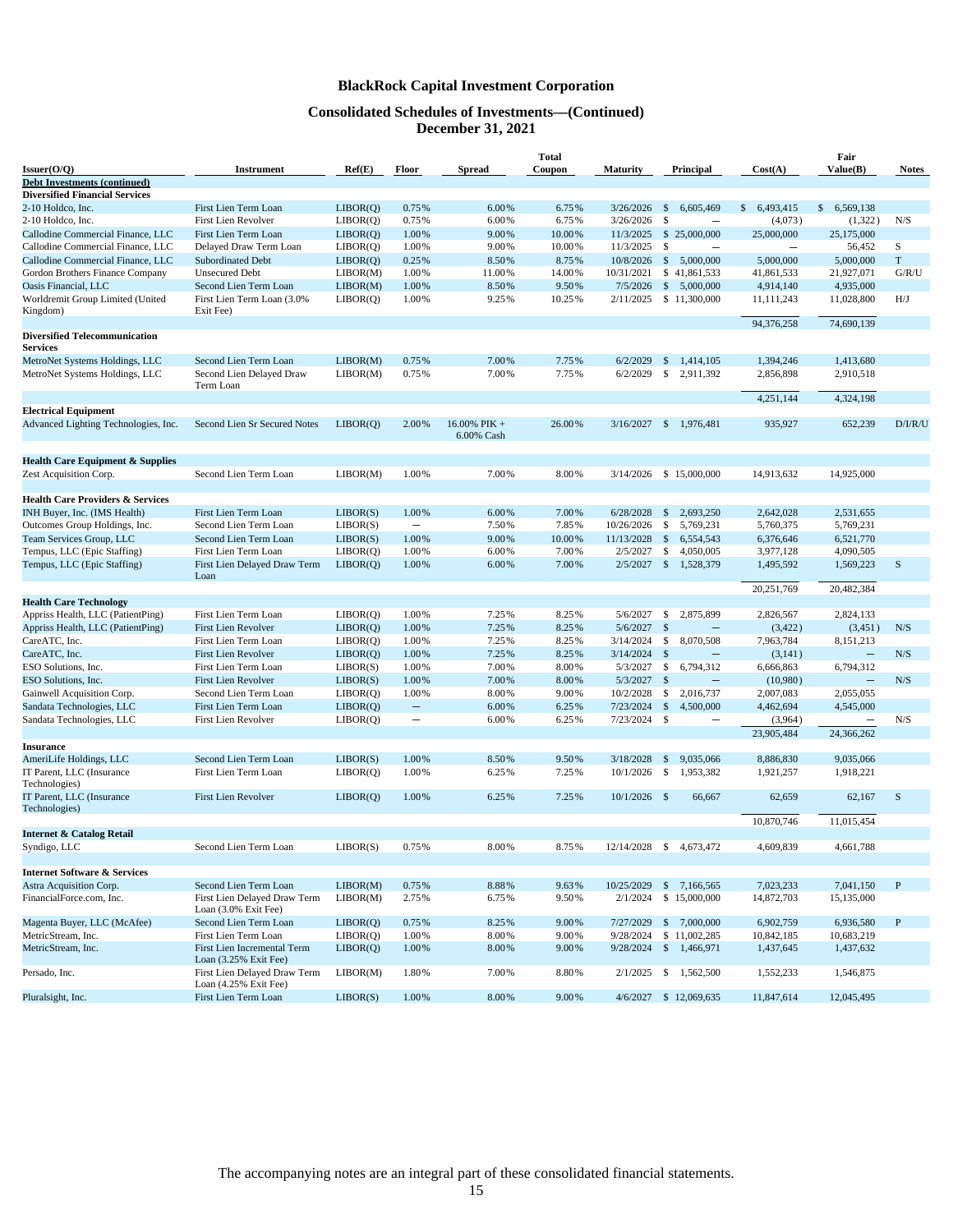## **Consolidated Schedules of Investments—(Continued) December 31, 2021**

|                                                              |                                                      |                      |                          |                           | <b>Total</b>   |                         |                    |                   |                         | Fair                    |              |
|--------------------------------------------------------------|------------------------------------------------------|----------------------|--------------------------|---------------------------|----------------|-------------------------|--------------------|-------------------|-------------------------|-------------------------|--------------|
| Issuer(O/Q)                                                  | <b>Instrument</b>                                    | Ref(E)               | Floor                    | <b>Spread</b>             | Coupon         | <b>Maturity</b>         |                    | Principal         | Cost(A)                 | Value(B)                | <b>Notes</b> |
| <b>Debt Investments (continued)</b>                          |                                                      |                      |                          |                           | 9.00%          |                         |                    |                   |                         |                         |              |
| Pluralsight, Inc.                                            | First Lien Revolver                                  | LIBOR(S)             | 1.00%                    | 8.00%                     |                | 4/6/2027                | \$                 | $\qquad \qquad$   | \$<br>(16, 344)         | \$<br>(1, 861)          | N/S          |
| Quartz Holding Company (Quick<br>Base)                       | Second Lien Term Loan                                | LIBOR(M)             | $\equiv$                 | 8.00%                     | 8.10%          | 4/2/2027                | $\mathbb{S}$       | 5,512,958         | 5,433,497               | 5,512,958               |              |
| Suited Connector, LLC                                        | First Lien Term Loan                                 | LIBOR(Q)             | 1.00%                    | 6.00%                     | 7.00%          | 12/1/2027               | \$                 | 1,431,818         | 1,403,426               | 1,403,182               |              |
| Suited Connector, LLC                                        | First Lien Delayed Draw Term<br>Loan                 | LIBOR(Q)             | 1.00%                    | 6.00%                     | 7.00%          | $12/1/2027$ \$          |                    | $\equiv$          | (3,312)                 | (6,818)                 | N/S          |
| Suited Connector, LLC                                        | First Lien Revolver                                  | LIBOR(Q)             | 1.00%                    | 6.00%                     | 7.00%          | $12/1/2027$ \$          |                    | 68,182            | 63,693                  | 63,636                  | S            |
|                                                              |                                                      |                      |                          |                           |                |                         |                    |                   | 61,359,332              | 61,797,048              |              |
| <b>IT Services</b>                                           |                                                      |                      |                          |                           |                |                         |                    |                   |                         |                         |              |
| Ensono, Inc.                                                 | Second Lien Term Loan B                              | LIBOR(S)             | $\qquad \qquad -$        | 8.00%                     | 8.35%          | 5/28/2029               | \$                 | 5,000,000         | 4,952,045               | 5,100,000               |              |
| Idera, Inc.                                                  | Second Lien Term Loan                                | LIBOR(S)             | 0.75%                    | 6.75%                     | 7.50%          | 2/4/2029                | \$                 | 2,867,296         | 2,846,956               | 2,867,296               |              |
| Puppet, Inc.                                                 | First Lien Term Loan (3.0%<br>Exit Fee)              | LIBOR(O)             | 1.00%                    | 8.50%                     | 9.50%          | 6/19/2023               | $\mathcal{S}$      | 1,000,000         | 985,601                 | 983,000                 |              |
| <b>Machinery</b>                                             |                                                      |                      |                          |                           |                |                         |                    |                   | 8,784,602               | 8,950,296               |              |
| Sonny's Enterprises, LLC                                     | First Lien Term Loan                                 | LIBOR(M)             | 1.00%                    | 6.75%                     | 7.75%          | 8/5/2026                | \$                 | 1,444,796         | 1,418,822               | 1,473,692               |              |
| Sonny's Enterprises, LLC                                     | First Lien Delayed Draw Term<br>Loan                 | LIBOR(M)             | 1.00%                    | 6.75%                     | 7.75%          | 8/5/2026                |                    | \$3,894,753       | 3,827,544               | 3,972,649               |              |
|                                                              |                                                      |                      |                          |                           |                |                         |                    |                   | 5,246,366               | 5,446,341               |              |
| Media                                                        |                                                      |                      |                          |                           |                |                         |                    |                   |                         |                         |              |
| MBS Opco, LLC                                                | First Lien Term Loan                                 | LIBOR(Q)             | 1.00%                    | 9.00%                     | 10.00%         | 12/29/2022              |                    | \$14,400,000      | 14,400,000              | 14,400,000              |              |
| NEP II, Inc.                                                 | Second Lien Term Loan                                | LIBOR(M)             | $\qquad \qquad -$        | 7.00%                     | 7.10%          | 10/19/2026 \$ 3,131,760 |                    |                   | 2,880,854<br>17,280,854 | 3,060,513<br>17,460,513 | P            |
| Metals & Mining                                              |                                                      |                      |                          |                           |                |                         |                    |                   |                         |                         |              |
| Kemmerer Operations, LLC (WMLP)                              | First Lien Term Loan                                 | Fixed                | $\overline{\phantom{0}}$ | 15.00% PIK                | 15.00%         | 6/21/2023               | $\mathbb{S}$       | 3,091,618         | 3,091,619               | 3,091,618               | D/F          |
|                                                              | First Lien Delayed Draw Term                         | Fixed                | $\overline{\phantom{0}}$ | 15.00% PIK                | 15.00%         | $6/21/2023$ \$          |                    | 42,550            | 42,550                  | 42,550                  | D/F/S        |
| Kemmerer Operations, LLC (WMLP)                              | Loan                                                 |                      |                          |                           |                |                         |                    |                   |                         |                         |              |
|                                                              |                                                      |                      |                          |                           |                |                         |                    |                   | 3,134,169               | 3,134,168               |              |
| <b>Professional Services</b>                                 |                                                      |                      |                          |                           |                |                         |                    |                   |                         |                         |              |
| Dude Solutions Holdings, Inc.                                | First Lien Term Loan                                 | LIBOR(Q)             | 1.00%                    | 6.25%                     | 7.25%          | 6/13/2025               | \$                 | 9,251,731         | 9,123,045               | 9,270,234               |              |
| Dude Solutions Holdings, Inc.                                | First Lien Revolver                                  | LIBOR(Q)             | 1.00%                    | 6.25%                     | 7.25%          | 6/13/2025               | $\mathcal{S}$      | $\equiv$          | (15,988)                |                         | N/S          |
| GI Consilio Parent, LLC                                      | Second Lien Term Loan                                | LIBOR(M)             | 0.50%                    | 7.50%                     | 8.00%          | 5/14/2029               | \$                 | 5,000,000         | 4,953,068               | 5,050,000               |              |
| JobandTalent USA, Inc. (United<br>Kingdom)                   | First Lien Term Loan                                 | LIBOR(M)             | 1.00%                    | 8.75%                     | 9.75%          | 2/17/2025               | $\mathbf{\hat{s}}$ | 9,892,491         | 9,718,436               | 9,991,416               | H/J          |
| JobandTalent USA, Inc. (United<br>Kingdom)                   | First Lien Delayed Draw Term<br>Loan                 | LIBOR(M)             | 1.00%                    | 8.75%                     | 9.75%          | $2/17/2025$ \$          |                    | 5,300,000         | 5,209,445               | 5,353,000               | H/J          |
| RigUp, Inc.                                                  | First Lien Delayed Draw Term<br>Loan (3.5% Exit Fee) | LIBOR(M)             | 1.50%                    | 7.00%                     | 8.50%          | $3/1/2024$ \$           |                    | 500,000           | 494,061                 | 499,500                 |              |
| TLE Holdings, LLC                                            | First Lien Term Loan                                 | LIBOR(S)             | 1.00%                    | 5.50%                     | 6.50%          | $6/28/2024$ \$          |                    | 3,860,372         | 3,483,842               | 3,532,240               |              |
| TLE Holdings, LLC                                            | First Lien Delayed Draw Term<br>Loan                 | LIBOR(S)             | 1.00%                    | 5.50%                     | 6.50%          | $6/28/2024$ \$          |                    | 988,027           | 891,658                 | 904,045                 |              |
| VT TopCo, Inc. (Veritext)                                    | Second Lien Term Loan                                | LIBOR(M)             | 0.75%                    | 6.75%                     | 7.50%          | 8/17/2026 \$ 1,064,655  |                    |                   | 1,057,877               | 1,064,655               |              |
|                                                              |                                                      |                      |                          |                           |                |                         |                    |                   | 34,915,444              | 35,665,090              |              |
| Real Estate Management & Development                         |                                                      |                      |                          |                           |                |                         |                    |                   |                         |                         |              |
| Greystone Affordable Housing<br>Initiatives, LLC             | First Lien Delayed Draw Term<br>Loan                 | LIBOR(S)             | 1.25%                    | 6.00%                     | 7.25%          | 3/2/2026                | $\mathbb{S}$       | 1,866,667         | 1,866,667               | 1,866,667               | J            |
|                                                              |                                                      |                      |                          |                           |                |                         |                    |                   |                         |                         |              |
| Road & Rail                                                  |                                                      |                      |                          |                           |                |                         |                    |                   |                         |                         |              |
| Keep Truckin, Inc.                                           | First Lien Term Loan                                 | LIBOR(S)             | 1.00%                    | 7.25%                     | 8.25%          | 4/8/2025                |                    | \$13,000,000      | 12,830,353              | 13,000,000              |              |
| St. George Warehousing & Trucking<br>Co. of California, Inc. | First Lien Last Out Term Loan                        | LIBOR(O)             | 1.00%                    | 8.98%                     | 9.98%          | 4/28/2023               |                    | \$ 37,544,921     | 37,544,921              | 37,263,334              |              |
| St. George Warehousing & Trucking                            | First Lien Last Out Delayed                          | LIBOR(Q)             | 1.00%                    | 8.98%                     | 9.98%          | 4/28/2023 \$ 7,696,249  |                    |                   | 7,696,249               | 7,638,527               |              |
| Co. of California, Inc.                                      | Draw Term Loan                                       |                      |                          |                           |                |                         |                    |                   | 58,071,523              | 57,901,861              |              |
| Software                                                     |                                                      |                      |                          |                           |                |                         |                    |                   |                         |                         |              |
| Aerospike, Inc.                                              | First Lien Term Loan                                 | LIBOR(M)             | 1.00%                    | 7.50%                     | 8.50%          | 12/29/2025              | \$                 | 2,416,867         | 2,392,765               | 2,392,698               |              |
| Aras Corporation                                             | First Lien Term Loan                                 | LIBOR(Q)             | 1.00%                    | 3.25% Cash +<br>3.75% PIK | 8.00%          | 4/13/2027               | \$                 | 3,876,087         | 3,804,903               | 3,829,574               | D            |
| <b>Aras Corporation</b>                                      | First Lien Delayed Draw Term<br>Loan                 | LIBOR(Q)             | 1.00%                    | 3.25% Cash +<br>3.75% PIK | 8.00%          | $4/13/2027$ \$          |                    | 409,525           | 406,401                 | 404,611                 | D            |
| Aras Corporation                                             | First Lien Revolver                                  | LIBOR(Q)             | 1.00%                    | 6.50%                     | 7.50%          | $4/13/2027$ \$          |                    | $\qquad \qquad -$ | (5, 415)                | (3,686)                 | N/S          |
| Backoffice Associates Holdings, LLC<br>(Syniti)              | First Lien Term Loan                                 | LIBOR(S)             | 1.00%                    | 7.75%                     | 8.75%          | 4/30/2026               | $\mathcal{S}$      | 5,038,407         | 4,903,903               | 5,083,752               |              |
| Backoffice Associates Holdings, LLC                          | First Lien Revolver                                  | PRIME                | $\qquad \qquad -$        | 6.75%                     | 10.00%         | $4/30/2026$ \$          |                    | 164,264           | 147,108                 | 164,264                 | S            |
| (Syniti)<br>Bluefin Holding, LLC                             | Second Lien Term Loan                                | LIBOR(Q)             | $\qquad \qquad -$        | 7.75%                     | 7.93%          | 9/6/2027                | $\mathcal{S}$      | 4,809,535         | 4,753,821               | 4,809,535               |              |
| (BlackMountain)<br>CyberGrants Holdings, LLC                 | First Lien Term Loan                                 |                      | 0.75%                    |                           |                | 9/8/2027                | \$                 | 2,833,333         |                         |                         |              |
| CyberGrants Holdings, LLC                                    | First Lien Delayed Draw Term                         | LIBOR(Q)<br>LIBOR(Q) | 0.75%                    | 6.50%<br>6.50%            | 7.25%<br>7.25% | 9/8/2027 \$             |                    |                   | 2,792,694               | 2,809,817<br>(2,306)    | N/S          |
|                                                              | Loan                                                 |                      |                          |                           |                |                         |                    |                   | (1,866)                 |                         |              |
| CyberGrants Holdings, LLC                                    | First Lien Revolver                                  | LIBOR(Q)             | 0.75%                    | 6.50%                     | 7.25%          | 9/8/2027 \$             |                    | $\qquad \qquad -$ | (3,950)                 | (2,306)                 | N/S          |
| Integrate.com, Inc. (Infinity Data, Inc.)                    | First Lien Term Loan                                 | LIBOR(Q)             | 1.00%                    | 6.00%                     | 7.00%          | 12/17/2027 \$           |                    | 1,506,667         | 1,476,673               | 1,476,533               |              |
| Integrate.com, Inc. (Infinity Data, Inc.)                    | First Lien Delayed Draw Term<br>Loan                 | LIBOR(Q)             | 1.00%                    | 6.00%                     | 7.00%          | 12/17/2027 \$           |                    |                   | (2,630)                 | (5,333)                 | N/S          |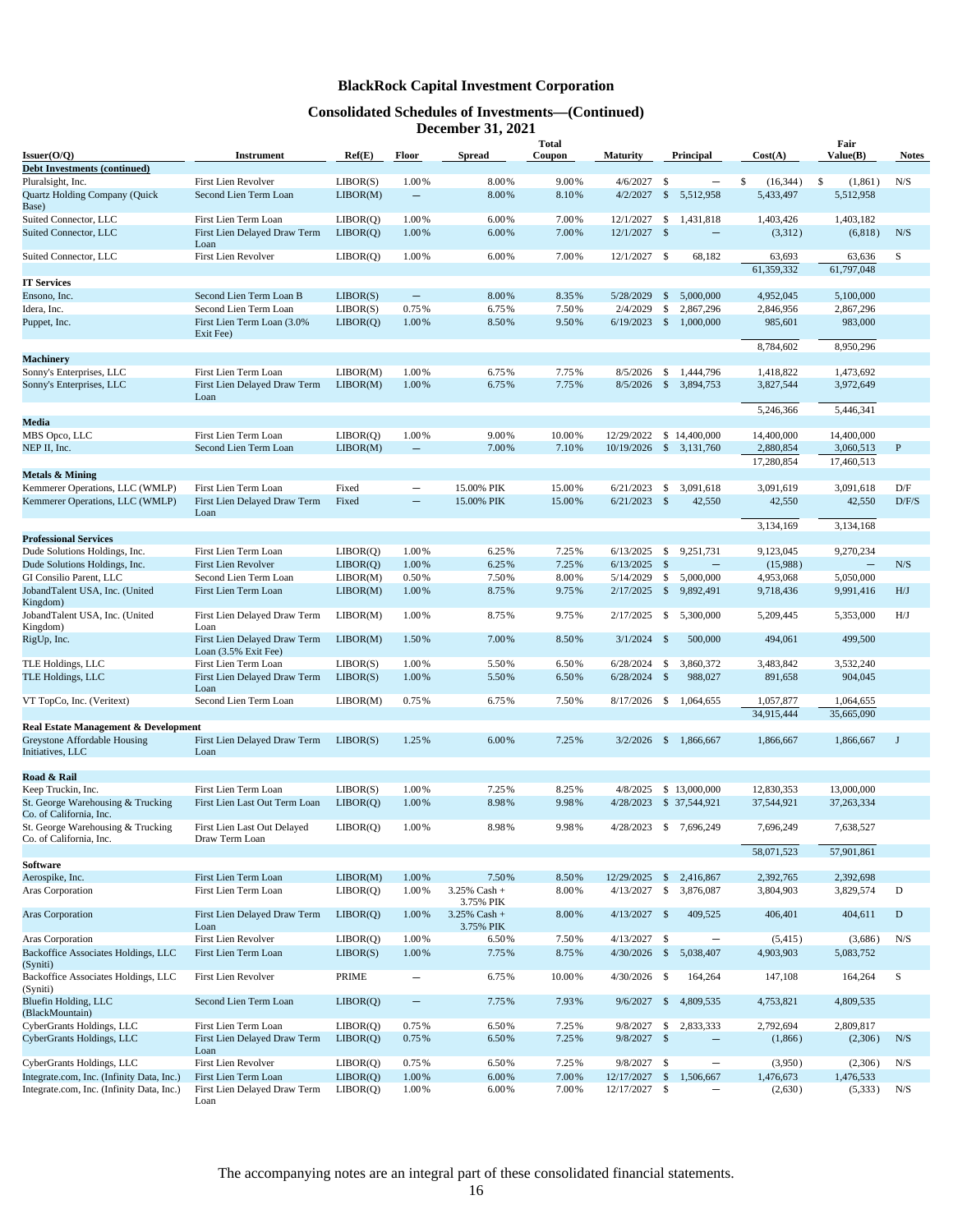## **Consolidated Schedules of Investments—(Continued) December 31, 2021**

|                                                               |                                       |          |                          |                              | <b>Total</b> |                          |               |                          |                          | Fair                     |                |
|---------------------------------------------------------------|---------------------------------------|----------|--------------------------|------------------------------|--------------|--------------------------|---------------|--------------------------|--------------------------|--------------------------|----------------|
| Issuer(O/O)                                                   | Instrument                            | Ref(E)   | Floor                    | <b>Spread</b>                | Coupon       | Maturity                 |               | Principal                | Cost(A)                  | Value(B)                 | <b>Notes</b>   |
| <b>Debt Investments (continued)</b>                           |                                       |          |                          |                              |              |                          |               |                          |                          |                          |                |
| Integrate.com, Inc. (Infinity Data, Inc.)                     | First Lien Revolver                   | LIBOR(O) | 1.00%                    | 6.00%                        | 7.00%        | 12/17/2027               | \$            | $\equiv$                 | \$<br>(2,648)            | \$<br>(2,667)            | N/S            |
| Oversight Systems, Inc.                                       | First Lien Term Loan                  | LIBOR(M) | 1.00%                    | 7.00%                        | 8.00%        | 9/24/2026                | $\mathbb{S}$  | 1,558,944                | 1,529,069                | 1,515,449                |                |
| Rhode Holdings, Inc. (Kaseya)                                 | First Lien Term Loan                  | LIBOR(Q) | 1.00%                    | $5.50\%$ Cash +<br>1.00% PIK | 7.50%        | 5/2/2025                 | $\mathbb{S}$  | 5,447,060                | 5,385,185                | 5,474,295                | D              |
| Rhode Holdings, Inc. (Kaseya)                                 | First Lien Delayed Draw Term<br>Loan  | LIBOR(Q) | 1.00%                    | $5.50\%$ Cash +<br>1.00% PIK | 7.50%        | 5/2/2025                 | \$            | 892,155                  | 880,561                  | 898,138                  | D/S            |
| Rhode Holdings, Inc. (Kaseya)                                 | First Lien Revolver                   | LIBOR(Q) | 1.00%                    | 6.50%                        | 7.50%        | $5/2/2025$ \$            |               | $\overline{\phantom{0}}$ | (3,898)                  |                          | N/S            |
| SEP Raptor Acquisition, Inc. (Loopio)<br>(Canada)             | First Lien Term Loan                  | LIBOR(Q) | 1.00%                    | 7.00%                        | 8.00%        | 3/31/2027                | $\sqrt{3}$    | 3,686,254                | 3,618,969                | 3,700,999                | H/J            |
| SEP Raptor Acquisition, Inc. (Loopio)<br>(Canada)             | First Lien Revolver                   | LIBOR(Q) | 1.00%                    | 7.00%                        | 8.00%        | $3/31/2027$ \$           |               | $\overline{\phantom{0}}$ | (7, 173)                 |                          | H/J/N/S        |
| SEP Vulcan Acquisition, Inc.<br>(Tasktop) (Canada)            | First Lien Term Loan                  | LIBOR(O) | 1.00%                    | 7.00%                        | 8.00%        | 3/16/2027                | $\mathcal{S}$ | 3.016.305                | 2,961,731                | 3,046,468                | H/J            |
| SEP Vulcan Acquisition, Inc.<br>(Tasktop) (Canada)            | <b>First Lien Revolver</b>            | LIBOR(O) | 1.00%                    | 7.00%                        | 8.00%        | $3/16/2027$ \$           |               | $\overline{\phantom{0}}$ | (7, 489)                 | $\overline{\phantom{0}}$ | H/J/N/S        |
| Superman Holdings, LLC (Foundation<br>Software)               | First Lien Term Loan                  | LIBOR(Q) | 1.00%                    | 6.50%                        | 7.50%        | 8/31/2027                | $\frac{1}{2}$ | 4,663,724                | 4,569,238                | 4,682,378                |                |
| Superman Holdings, LLC (Foundation<br>Software)               | First Lien Revolver                   | LIBOR(Q) | 1.00%                    | 6.50%                        | 7.50%        | $8/31/2026$ \$           |               | $\overline{\phantom{0}}$ | (6,420)                  | $\overline{\phantom{0}}$ | N/S            |
| Syntellis Performance Solutions, Inc.<br>(Axiom Software)     | First Lien Term Loan                  | LIBOR(O) | 1.00%                    | 7.00%                        | 8.00%        | 8/2/2027                 | - \$          | 847,510                  | 826,019                  | 864,460                  |                |
| Zilliant Incorporated                                         | First Lien Term Loan                  | LIBOR(O) | 0.75%                    | 6.50% PIK                    | 7.25%        | 12/21/2027 \$            |               | 1.481.481                | 1,452,019                | 1,451,852                | D              |
| Zilliant Incorporated                                         | First Lien Delayed Draw Term<br>Loan  | LIBOR(Q) | 0.75%                    | 6.50% PIK                    | 7.25%        | 12/21/2027 \$            |               | $\equiv$                 | (3,666)                  | (7, 407)                 | D/N/S          |
| Zilliant Incorporated                                         | First Lien Revolver                   | LIBOR(O) | 0.75%                    | 6.00%                        | 6.75%        | 12/21/2027 \$            |               | $\overline{\phantom{0}}$ | (2,948)                  | (2,963)                  | N/S            |
|                                                               |                                       |          |                          |                              |              |                          |               |                          | 41,852,956               | 42,578,155               |                |
| <b>Specialty Retail</b>                                       |                                       |          |                          |                              |              |                          |               |                          |                          |                          |                |
| Calceus Acquisition, Inc. (Cole Haan)                         | First Lien Term Loan B                | LIBOR(O) | $\qquad \qquad -$        | 5.50%                        | 5.68%        | 2/12/2025                | - \$          | 171.349                  | 164,623                  | 160,782                  | $\overline{P}$ |
| Calceus Acquisition, Inc. (Cole Haan)                         | First Lien Sr Secured Notes           | Fixed    | $\overline{\phantom{0}}$ | 9.75%                        | 9.75%        | 2/19/2025                | $\mathbb{S}$  | 1,000,000                | 978,419                  | 989,561                  | S              |
| Hanna Andersson, LLC                                          | First Lien Term Loan                  | LIBOR(M) | 1.00%                    | 6.25%                        | 7.25%        | 7/2/2026 \$ 7,332,377    |               |                          | 7,195,048                | 7,303,048                |                |
|                                                               |                                       |          |                          |                              |              |                          |               |                          | 8,338,090                | 8,453,391                |                |
| Technology Hardware, Storage & Peripherals                    |                                       |          |                          |                              |              |                          |               |                          |                          |                          |                |
| SumUp Holdings Luxembourg<br>S.A.R.L. (United Kingdom)        | First Lien Delayed Draw Term<br>Loan  | LIBOR(Q) | 1.00%                    | 7.00%                        | 8.00%        | 2/17/2026 \$ 5,403,099   |               |                          | 5,296,171                | 5,186,242                | H/J/S          |
|                                                               |                                       |          |                          |                              |              |                          |               |                          |                          |                          |                |
| Textiles, Apparel & Luxury Goods                              |                                       |          |                          |                              |              |                          |               |                          |                          |                          |                |
| James Perse Enterprises, Inc.                                 | First Lien Term Loan                  | LIBOR(S) | 1.00%                    | 6.25%                        | 7.25%        | 9/8/2027                 | $\mathbb{S}$  | 6.666.667                | 6,571,045                | 6,671,333                |                |
| James Perse Enterprises, Inc.                                 | First Lien Revolver                   | LIBOR(S) | 1.00%                    | 6.25%                        | 7.25%        | 9/8/2027                 | $\mathcal{S}$ | $\overline{\phantom{0}}$ | 651                      | $-$                      | S              |
| WH Buyer, LLC (Anne Klein)                                    | First Lien FILO Term Loan             | LIBOR(Q) | 1.00%                    | 7.38%                        | 8.38%        | 12/31/2025 \$ 16,426,962 |               |                          | 16,314,152<br>22,885,848 | 16,591,232<br>23,262,565 |                |
| <b>Tobacco Related</b>                                        |                                       |          |                          |                              |              |                          |               |                          |                          |                          |                |
| Juul Labs, Inc.                                               | First Lien Term Loan                  | LIBOR(Q) | 1.50%                    | 7.00%                        | 8.50%        | 8/2/2023 \$ 13,051,497   |               |                          | 12,994,616               | 12,999,291               |                |
| <b>Trading Companies &amp; Distributors</b>                   |                                       |          |                          |                              |              |                          |               |                          |                          |                          |                |
| Blackbird Purchaser, Inc. (Ohio<br><b>Transmission Corp.)</b> | Second Lien Term Loan                 | LIBOR(Q) | 0.75%                    | 7.50%                        | 8.25%        | 4/8/2027                 |               | \$3,539,347              | 3,469,160                | 3,468,560                |                |
| Blackbird Purchaser, Inc. (Ohio<br>Transmission Corp.)        | Second Lien Delayed Draw<br>Term Loan | LIBOR(Q) | 0.75%                    | 7.50%                        | 8.25%        | $4/8/2027$ \$            |               |                          | (11, 585)                | (23,596)                 | N/S            |
|                                                               |                                       |          |                          |                              |              |                          |               |                          | 3,457,575                | 3,444,964                |                |
| <b>Wireless Telecommunication Services</b>                    |                                       |          |                          |                              |              |                          |               |                          |                          |                          |                |
| OpenMarket, Inc. (Infobip) (United<br>Kingdom)                | First Lien Term Loan                  | LIBOR(O) | 0.75%                    | 6.25%                        | 7.00%        | 9/17/2026                | \$            | 4.987.500                | 4,868,610                | 4,844,359                | H/J            |
| Total Debt Investments - 154.5% of Net Assets                 |                                       |          |                          |                              |              |                          |               |                          | 554,695,401              | 540,074,737              |                |
|                                                               |                                       |          |                          |                              |              |                          |               |                          |                          |                          |                |

The accompanying notes are an integral part of these consolidated financial statements.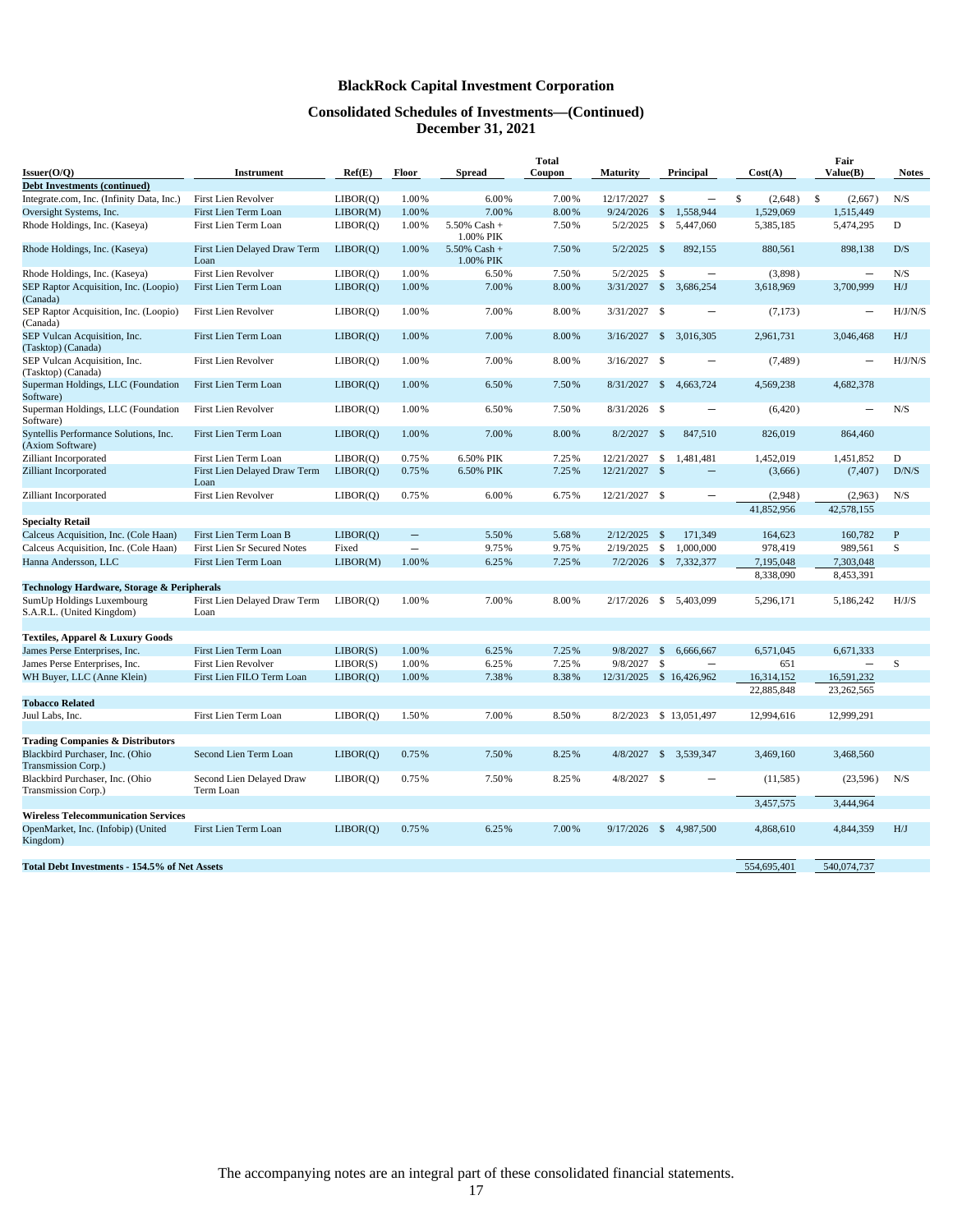### **Consolidated Schedules of Investments—(Continued) December 31, 2021**

|                                                     |                                                         | <b>Total</b>  |                   |               |                           | Fair                     |              |
|-----------------------------------------------------|---------------------------------------------------------|---------------|-------------------|---------------|---------------------------|--------------------------|--------------|
| Issuer(O/Q)                                         | <b>Instrument</b>                                       | Coupon        | <b>Expiration</b> | <b>Shares</b> | Cost(A)                   | Value(B)                 | <b>Notes</b> |
| <b>Equity Securities</b>                            |                                                         |               |                   |               |                           |                          |              |
| <b>Capital Markets</b>                              |                                                         |               |                   |               |                           |                          |              |
| Marsico Holdings, LLC                               | Limited Partnership/Limited Liability Company Interests |               |                   | 91,445        | $\mathbf{s}$<br>1,848,077 | \$                       | C/I          |
| Pico Quantitative Trading Holdings,<br>LLC          | Warrants to Purchase Membership Units                   |               | 2/7/2030          | 162           | 14,804                    | 58,357                   | C/I          |
|                                                     |                                                         |               |                   |               | 1,862,881                 | 58,357                   |              |
| <b>Chemicals</b>                                    |                                                         |               |                   |               |                           |                          |              |
| <b>AGY Equity, LLC</b>                              | <b>Class A Preferred Stock</b>                          |               |                   | 4,195,600     | 1,139,597                 | 251,736                  | C/F/I        |
| AGY Equity, LLC                                     | <b>Class B Preferred Stock</b>                          |               |                   | 2,936,920     | $\qquad \qquad -$         | $\overline{\phantom{0}}$ | C/F/I        |
| <b>AGY Equity, LLC</b>                              | <b>Class C Common Stock</b>                             |               |                   | 2,307,580     | $\qquad \qquad -$         | $\equiv$                 | C/F/I        |
|                                                     |                                                         |               |                   |               | 1,139,597                 | 251,736                  |              |
| <b>Diversified Consumer Services</b>                | Warrants to Purchase Preferred Series A1 Shares         |               |                   | 182           | $\overline{\phantom{0}}$  |                          |              |
| Razor Group GmbH (Germany)                          |                                                         |               | 4/28/2028         | 48            |                           | 1,693,796                | C/H/I/J      |
| SellerX Germany GmbH & Co. Kg<br>(Germany)          | Warrants to Purchase Preferred Series B Shares          |               | 11/23/2028        |               | $\qquad \qquad -$         | 126,699                  | C/H/I/J      |
|                                                     |                                                         |               |                   |               | $\overline{\phantom{0}}$  | 1,820,495                |              |
| <b>Diversified Financial Services</b>               |                                                         |               |                   |               |                           |                          |              |
| Gordon Brothers Finance Company                     | Common Stock                                            |               |                   | 10,612        | 10,611,548                | $\overline{\phantom{0}}$ | C/G          |
| Gordon Brothers Finance Company                     | <b>Preferred Stock</b>                                  | 13.50%        |                   | 34,285        | 36,624,684                | $\overline{\phantom{0}}$ | C/G/R        |
| Worldremit Group Limited (United<br>Kingdom)        | Warrants to Purchase Series D Stock                     |               | 2/11/2031         | 7,662         | $\qquad \qquad -$         | 188,409                  | C/H/I/J      |
| Worldremit Group Limited (United<br>Kingdom)        | Warrants to Purchase Series E Stock                     |               | 8/27/2031         | 508           | $\overline{\phantom{0}}$  | 5,446                    | C/H/I/J      |
|                                                     |                                                         |               |                   |               | 47,236,232                | 193,855                  |              |
| <b>Household Durables</b>                           |                                                         |               |                   |               |                           |                          |              |
| Stitch Holdings, L.P.                               | Limited Partnership/Limited Liability Company Interests |               |                   | 5,910         | 5,909,910                 | 5,910,000                | C/I          |
| <b>Internet Software &amp; Services</b>             |                                                         |               |                   |               |                           |                          |              |
| FinancialForce.com, Inc.                            | Warrants to Purchase Series C Preferred Stock           |               | 1/30/2029         | 450,000       | 100,544                   | 260,550                  | C/I          |
| Media                                               |                                                         |               |                   |               |                           |                          |              |
| MBS Parent, LLC                                     | Limited Partnership/Limited Liability Company Interests |               |                   | 546           | 500,000                   | 819,502                  | C/M          |
| Metals & Mining                                     |                                                         |               |                   |               |                           |                          |              |
| Kemmerer Holdings, LLC (WMLP)                       | Limited Partnership/Limited Liability Company Interests |               |                   | 8             | 753,850                   | 746,074                  | C/F/K        |
| Oil, Gas & Consumable Fuels                         |                                                         |               |                   |               |                           |                          |              |
| ETX Energy Management Company,<br>LLC               | Limited Partnership/Limited Liability Company Interests |               |                   | 53,815        |                           |                          | $\mathbf C$  |
| ETX Energy, LLC                                     | Limited Partnership/Limited Liability Company Interests |               |                   | 51,119        |                           |                          | C/L          |
|                                                     |                                                         |               |                   |               |                           |                          |              |
| <b>Trading Companies &amp; Distributors</b>         |                                                         |               |                   |               |                           |                          |              |
| Blackbird Holdco, Inc. (Ohio<br>Transmission Corp.) | Preferred Stock                                         | 12.50%<br>PIK |                   | 2,478         | 2,428,240                 | 2,428,688                | D/I          |
|                                                     |                                                         |               |                   |               |                           |                          |              |
| Total Equity Securities - 3.6% of Net Assets        |                                                         |               |                   |               | 59,931,254                | 12,489,257               |              |
| Total Investments - 158.1% of Net Assets            |                                                         |               |                   |               | \$614,626,655             | \$552,563,994            |              |
|                                                     |                                                         |               |                   |               |                           |                          |              |
| Cash and Cash Equivalents - 3.6% of Net Assets      |                                                         |               |                   |               |                           | \$12,750,121             |              |
| Total Cash and Investments - 161.7% of Net Assets   |                                                         |               |                   |               |                           | \$565,314,115            |              |

#### *Notes to Consolidated Schedules of Investments:*

(A) Represents amortized cost for fixed income securities and cost for preferred and common stock, limited partnership/limited liability company interests and equity warrants/options.<br>
(B) Fair value is determined by or un

Fair value is determined by or under the direction of the Company's Board of Directors. See Note 2 for further details.

(C) Non-income producing equity securities at December 31, 2021.<br>(D) Interest may be paid in cash or PIK, or a combination thereof w

- Interest may be paid in cash or PIK, or a combination thereof which is generally at the option of the borrower. PIK earned is included in the cost basis of the security. In accordance with the Company's policy, PIK is recorded on an effective yield basis.
- (E) Approximately 98.9% of the fair value of total senior secured loans in the Company's portfolio bear interest at a floating rate that may be determined by reference to the London Interbank Offered Rate (LIBOR), "L", or other base rate (commonly the Federal Funds Rate or the Prime Rate), "P", at the borrower's option. In addition, 92.5% of the fair value of such senior secured loans have floors of 0.25% to 2.75%. The borrower under a senior secured loan generally has the option to select from interest reset periods of one, two, three or six months and may alter that selection at the end of any reset period. The stated interest rate represents the weighted average interest rate at December 31, 2021 of all contracts within the specified loan facility.
- (F) Transaction and other information for "non-controlled, affiliated" investments under the 1940 Act, whereby the Company owns 5% or more (but not more than 25%) of the portfolio company's outstanding voting securities, is presented in a separate table in Consolidated Schedules of Investments.
- (G) Transaction and other information for "controlled" investments under the 1940 Act, whereby the Company owns more than 25% of the portfolio company's outstanding voting securities, is presented in a separate table in Consolidated Schedules of Investments.
- (H) Non-U.S. company or principal place of business outside the U.S.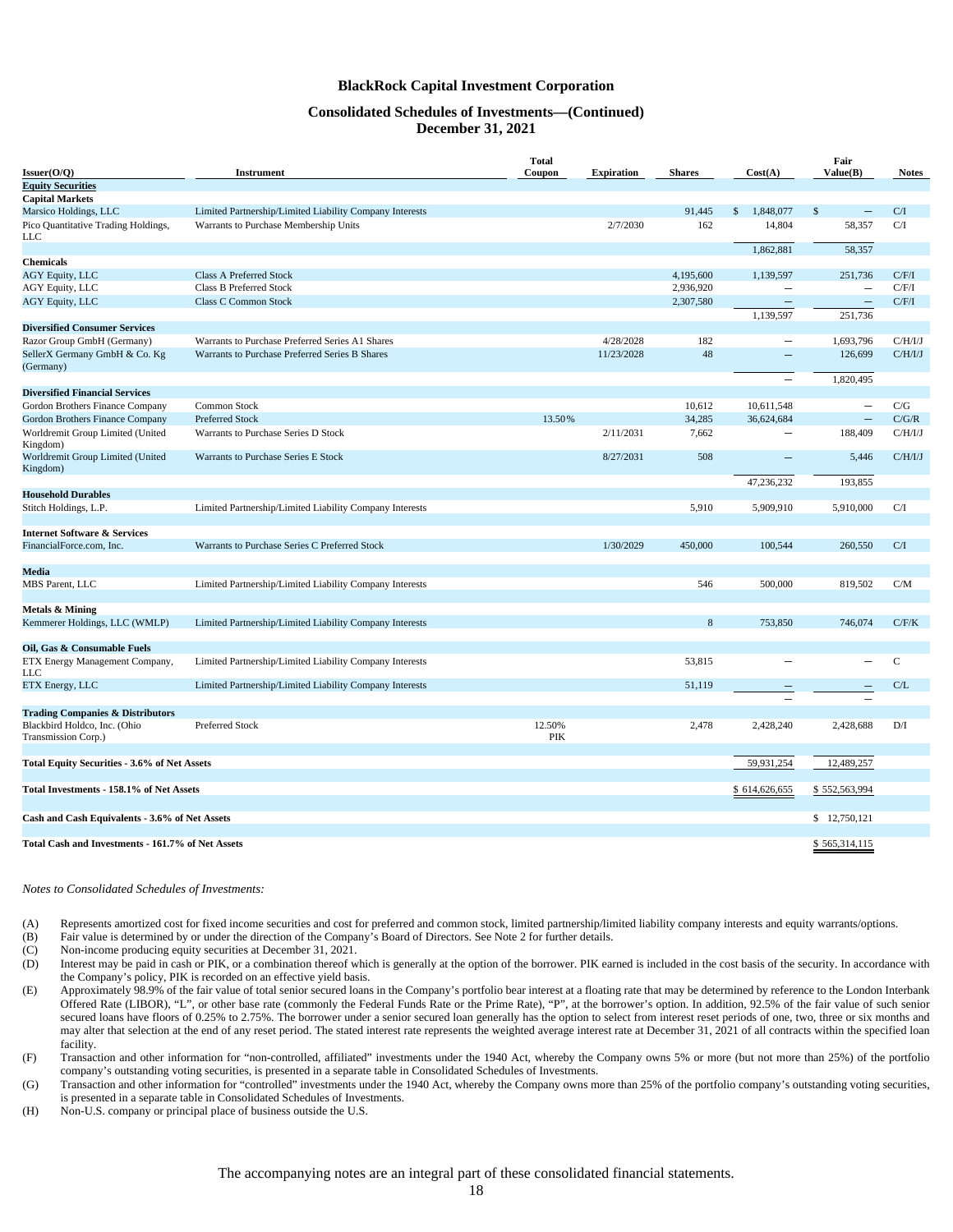#### **Consolidated Schedules of Investments—(Continued) December 31, 2021**

(I) Securities are either exempt from registration under Rule 144A of the Securities Act, or sale of the security is subject to certain contractual restrictions. Securities that are exempt from registration under 144A may be resold in transactions, normally to qualified institutional buyers. In aggregate, these securities represented 3.3% of the Company's net assets as of December 31, 2021. The acquisition dates for restricted securities of unaffiliated issuers were as follows as of December 31, 2021:

| Investment                                                                              | <b>Initial Acquisition Date</b> |
|-----------------------------------------------------------------------------------------|---------------------------------|
| Marsico Holdings, LLC, Limited Partnership/Limited Liability Company Interests          | 11/28/2007                      |
| FinancialForce.com, Warrants to Purchase Series C Preferred Stock                       | 1/30/2019                       |
| Pico Quantitative Trading Holdings, LLC, Warrants to Purchase Membership Units          | 2/7/2020                        |
| Worldremit Group Limited (United Kingdom), Warrants to Purchase Series D Stock          | 2/11/2021                       |
| Advanced Lighting Technologies, LLC, Senior Secured Notes                               | 3/16/2021                       |
| Razor Group GmbH (Germany), Warrants to Purchase Preferred Series A1 Shares             | 4/28/2021                       |
| Stitch Holdings, L.P., Limited Partnership Interests                                    | 7/30/2021                       |
| Worldremit Group Limited (United Kingdom), Warrants to Purchase Series E Stock          | 8/27/2021                       |
| SellerX Germany GmbH & Co. Kg (Germany), Warrants to Purchase Preferred Series B Shares | 11/23/2021                      |
| Blackbird Holdco, Inc. (Ohio Transmission Corp.), Preferred Stock                       | 12/14/2021                      |

- (J) Investments that the Company has determined are not "qualifying assets" under Section 55(a) of the 1940 Act. Under the 1940 Act, we may not acquire any non-qualifying asset unless, at the time such acquisition is made, qualifying assets represent at least 70% of our total assets. The status of these assets under the 1940 Act may be subject to change. The Company monitors the status of these assets on an ongoing basis. As of December 31, 2021, approximately 11.7% of the total assets of the Company were not qualifying assets under Section 55(a) of the 1940 Act.
- (K) The Company is the sole stockholder of BKC ASW Blocker, Inc., a consolidated subsidiary, which is the beneficiary of 5% or more (but not more than 25%) of the voting securities of Kemmerer Operations, LLC and thus non-controlled, affiliated investments.
- (L) The Company is the sole stockholder of BKC ASW Blocker, Inc., a consolidated subsidiary, which is the beneficiary of less than 5% of the voting securities of ETX Energy, LLC, and thus non-controlled, non-affiliated investments.
- (M) The Company is the sole stockholder of BCIC-MBS, LLC, a consolidated subsidiary, which is the beneficiary of less than 5% of the voting securities of MBS Parent, LLC and thus a noncontrolled, non-affiliated investment.
- (N) Negative balances represent unfunded commitments that were acquired and/or valued at a discount.
- (O) Unless otherwise indicated, all investments are considered Level 3 in accordance with ASC Topic 820 (see Note 2).
- (P) Investments are considered other than Level 3 in accordance with ASC Topic 820 (see Note 2).
- (Q) As of December 31, 2021, the Company generally uses GICS codes to identify the industry groupings. This information is unaudited.
- (R) The investment is on non-accrual status as of December 31, 2021 and therefore non-income producing. At December 31, 2021, the aggregate fair value and amortized cost of the Company's debt and preferred stock investments on non-accrual status represents 4.2% and 13.4%, respectively.
- (S) Position or associated portfolio company thereof has an unfunded commitment as of December 31, 2021 (see Note 9). Note that there may be additional unfunded positions which do not have a funded component at period end, and therefore are not displayed herein.
- (T) This investment will have a first lien security interest after the senior tranches are repaid.
- Total coupon includes default interest.

LIBOR resets monthly (M), quarterly (Q), semiannually (S), or annually (A).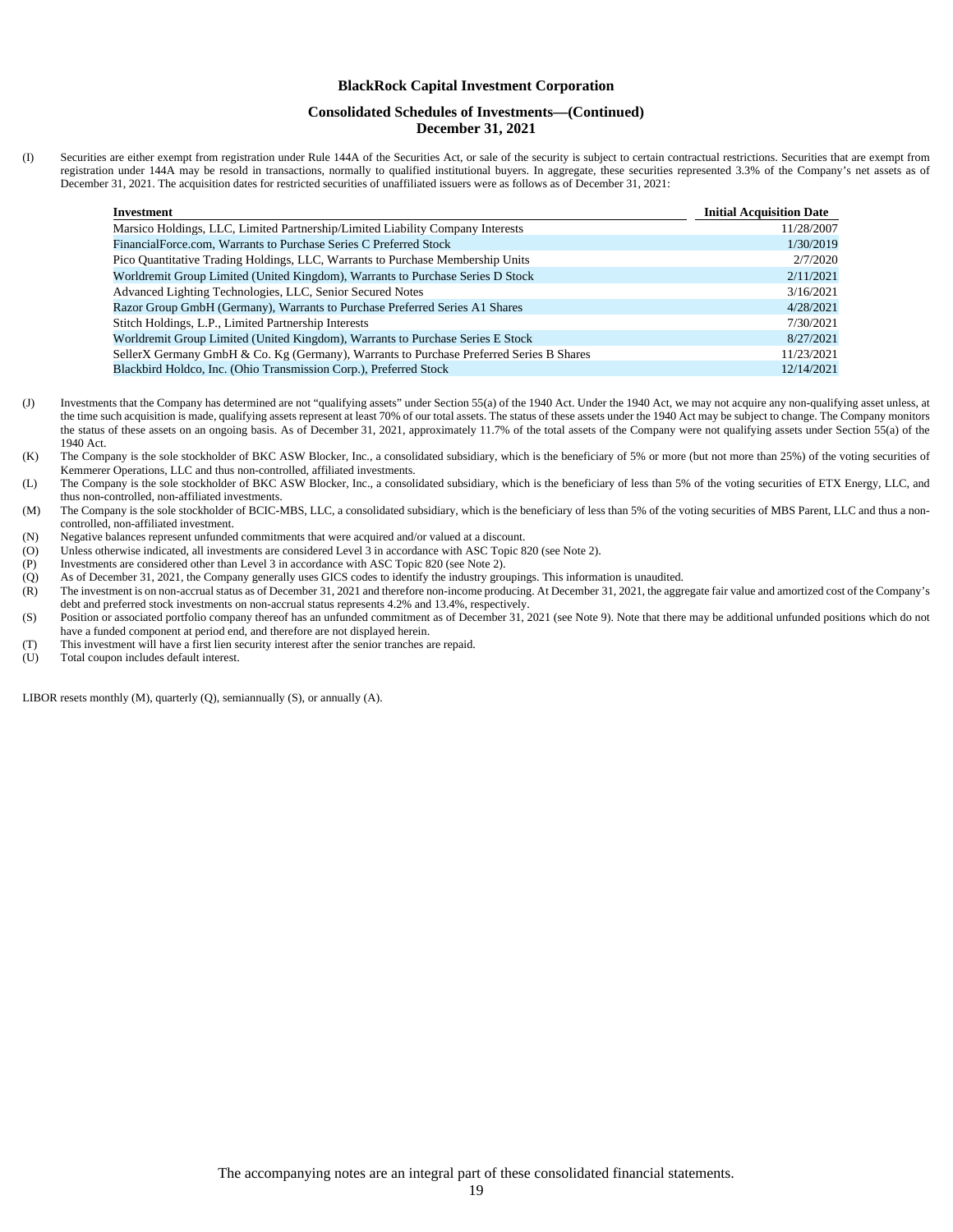## **BlackRock Capital Investment Corporation Consolidated Schedules of Investments—(Continued) December 31, 2021**

| Non-Controlled Affiliate Security <sup>(1)</sup><br>Advanced Lighting Technologies, LLC.: | Dividends or<br>interest <sup>(2)</sup> | <b>Fair Value at</b><br>December 31,<br>2020 | <b>Net realized</b><br>gain (loss) | Net increase or<br>decrease in<br>unrealized<br>appreciation or<br>depreciation | Acquisitions <sup>(3)</sup> | Dispositions <sup>(4)</sup> | <b>Fair Value at</b><br>December 31,<br>2021 |
|-------------------------------------------------------------------------------------------|-----------------------------------------|----------------------------------------------|------------------------------------|---------------------------------------------------------------------------------|-----------------------------|-----------------------------|----------------------------------------------|
| Senior Secured Note, Second Lien                                                          | \$<br>$\qquad \qquad -$                 | -\$<br>$\qquad \qquad -$                     | $(1,999,678)$ \$<br><sup>\$</sup>  | 2,181,306 \$                                                                    | $\qquad \qquad -$           | - \$<br>$(181, 628)$ \$     |                                              |
| Senior Secured Loan, First Lien                                                           | 13,185                                  | 3,223,664                                    | (3,017,339)                        | 1,774,757                                                                       |                             | (1,981,082)                 |                                              |
| Limited Liability Co. Interest                                                            |                                         |                                              |                                    |                                                                                 |                             |                             | -†                                           |
| Warrants                                                                                  |                                         |                                              |                                    |                                                                                 |                             |                             | $-1$                                         |
| Advantage Insurance Inc.:                                                                 |                                         |                                              |                                    |                                                                                 |                             |                             |                                              |
| <b>Preferred Stock</b>                                                                    |                                         | 5,720,010                                    | (2,972,574)                        | 2,972,574                                                                       |                             | (5,720,010)                 | -†                                           |
| Preferred Stock Series B                                                                  | 71,500                                  |                                              |                                    |                                                                                 | 3,575,000                   | (3,575,000)                 |                                              |
| <b>AGY Equity, LLC:</b>                                                                   |                                         |                                              |                                    |                                                                                 |                             |                             |                                              |
| Class A Preferred Stock                                                                   |                                         | 1,557,200                                    |                                    | (1,305,464)                                                                     |                             |                             | 251,736                                      |
| <b>Class B Preferred Stock</b>                                                            |                                         |                                              |                                    |                                                                                 |                             |                             |                                              |
| <b>Class C Common Stock</b>                                                               |                                         |                                              |                                    |                                                                                 |                             |                             |                                              |
| Kemmerer Operations, LLC (WMLP):                                                          |                                         |                                              |                                    |                                                                                 |                             |                             |                                              |
| Delayed Draw Term Loan, First Lien                                                        | 51,627                                  | 284,343                                      |                                    | 214,865                                                                         | 51,818                      | (508, 476)                  | 42,550                                       |
| Senior Secured Loan, First Lien                                                           | 428,855                                 | 2,314,096                                    |                                    | 348,845                                                                         | 428,677                     |                             | 3,091,618                                    |
| Kemmerer Holdings, LLC (WMLP):                                                            |                                         |                                              |                                    |                                                                                 |                             |                             |                                              |
| Limited Liability Co. Interest                                                            |                                         |                                              |                                    | 746,074                                                                         |                             |                             | 746,074                                      |
| Totals                                                                                    | 565,167                                 | 13,099,313<br>- 75                           | $(7,989,591)$ \$<br>S.             | 6,932,957                                                                       | 4,055,495<br>S              | $(11,966,196)$ \$<br>S      | 4,131,978                                    |

(1) The issuers of the securities listed on this schedule are considered non-controlled, affiliated investments under the 1940 Act due to the ownership by the Company of 5% to 25% of the issuers' voting securities.

(2) Also includes fee income as applicable.

(3) Acquisitions include new purchases, PIK income and amortization of original issue and market discounts, and the movement of an existing portfolio company into this category from a different category.

(4) Dispositions include decreases in the cost basis of investments, net of realized gain or loss, resulting from principal collections related to investment repayments or sales, the exchange of one or more existing securities for one or more new securities and the movement of an existing portfolio company out of this category into a different category.

† Investment no longer held as of December 31, 2021.

The aggregate fair value of non-controlled, affiliated investments at December 31, 2021 represents 1.2% of the Company's net assets.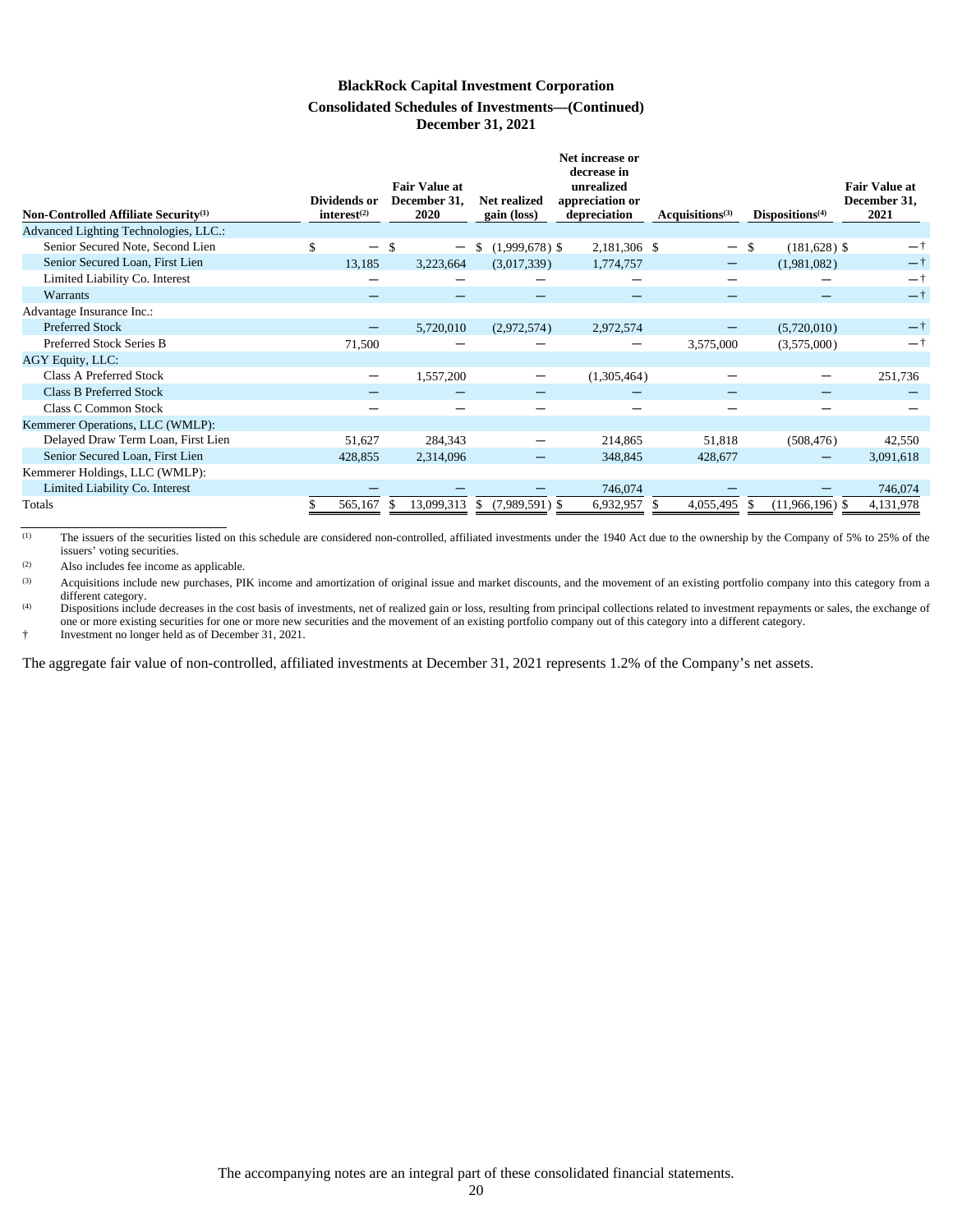## **Consolidated Schedules of Investments—(Continued) December 31, 2021**

| Controlled Affiliate Security <sup>(1)</sup>    | Dividends or<br>interest <sup>(2)</sup> |    | <b>Fair Value at</b><br>December 31.<br>2020 | <b>Net realized</b><br>gain (loss) | Net increase or<br>decrease in<br>unrealized<br>appreciation or<br>depreciation <sup>(5)</sup> | Acquisitions $(3)$ | Dispositions <sup>(4)</sup> | <b>Fair Value at</b><br>December 31,<br>2021 |
|-------------------------------------------------|-----------------------------------------|----|----------------------------------------------|------------------------------------|------------------------------------------------------------------------------------------------|--------------------|-----------------------------|----------------------------------------------|
| <b>BCIC Senior Loan Partners, LLC:</b>          |                                         |    |                                              |                                    |                                                                                                |                    |                             |                                              |
| Limited Liability Co. Interest                  | \$<br>.647,661                          | -S |                                              | 36,150,259 \$ (21,980,389) \$      | 25,758,053 \$                                                                                  | $\qquad \qquad -$  | $$$ (39,927,923) \$         | $-$ t                                        |
| <b>First Boston Construction Holdings, LLC:</b> |                                         |    |                                              |                                    |                                                                                                |                    |                             |                                              |
| <b>Subordinated Debt</b>                        | 163,125                                 |    | 32,625,000                                   |                                    |                                                                                                | $\qquad \qquad$    | (32,625,000)                | —†                                           |
| Limited Liability Co. Interest                  | $\qquad \qquad \longleftarrow$          |    | 4,557,035                                    | (2,290,144)                        | 3,599,215                                                                                      |                    | (5,866,106)                 | $-$ †                                        |
| Gordon Brothers Finance Company:                |                                         |    |                                              |                                    |                                                                                                |                    |                             |                                              |
| <b>Unsecured Debt</b>                           |                                         |    | 22,850,000                                   |                                    | 504,323                                                                                        |                    | (1,427,252)                 | 21,927,071                                   |
| <b>Preferred Stock</b>                          |                                         |    |                                              |                                    |                                                                                                |                    |                             |                                              |
| <b>Common Stock</b>                             |                                         |    |                                              |                                    |                                                                                                |                    |                             |                                              |
| Red Apple Stores Inc.:                          |                                         |    |                                              |                                    |                                                                                                |                    |                             |                                              |
| Senior Secured Loan, Second Lien                | 555,446                                 |    | 14,785,933                                   | (1,474,033)                        | 2,016,263                                                                                      |                    | (15,328,163)                | —†                                           |
| <b>Preferred Stock</b>                          |                                         |    |                                              |                                    |                                                                                                |                    |                             | -†                                           |
| <b>Common Stock</b>                             |                                         |    | $\qquad \qquad \longleftarrow$               | (6,751,452)                        | 6,751,452                                                                                      |                    |                             | $-1$                                         |
| Totals                                          | 2,366,232                               | N. | 110,968,227                                  | $$$ (32,496,018) \$                | 38,629,306                                                                                     | - S                | $$$ (95,174,444) \,\$       | 21,927,071                                   |

(1) The issuers of the securities listed on this schedule are considered controlled affiliates under the 1940 Act due to the ownership by the Company of more than 25% of the issuers' voting securities.

(2) Also includes fee income as applicable.

(3) Acquisitions include increases in the cost basis of investments resulting from new portfolio investments, PIK interest or dividends, the amortization of unearned income, the exchange of one or more existing securities for one or more new securities and the movement of an existing portfolio company into this category from a different category.

(4) Dispositions include decreases in the cost basis of investments, net of realized gain or loss, resulting from principal collections related to investment repayments or sales, the exchange of one or more existing securities for one or more new securities and the movement of an existing portfolio company out of this category into a different category.

<sup>(5)</sup> Net unrealized gain (loss) before taxes includes the net change in unrealized appreciation (depreciation) on controlled investments and net change in unrealized appreciation (depreciation) on foreign currency translation associated with the controlled investments. For the year ended December 31, 2021, the net change in unrealized appreciation (depreciation) and foreign currency translation associated with the Red Apple Stores Inc.'s common stock was \$285,360 and \$(285,360), respectively.

† Investment no longer held as of December 31, 2021.

The aggregate fair value of controlled investments at December 31, 2021 represents 6.3% of the Company's net assets.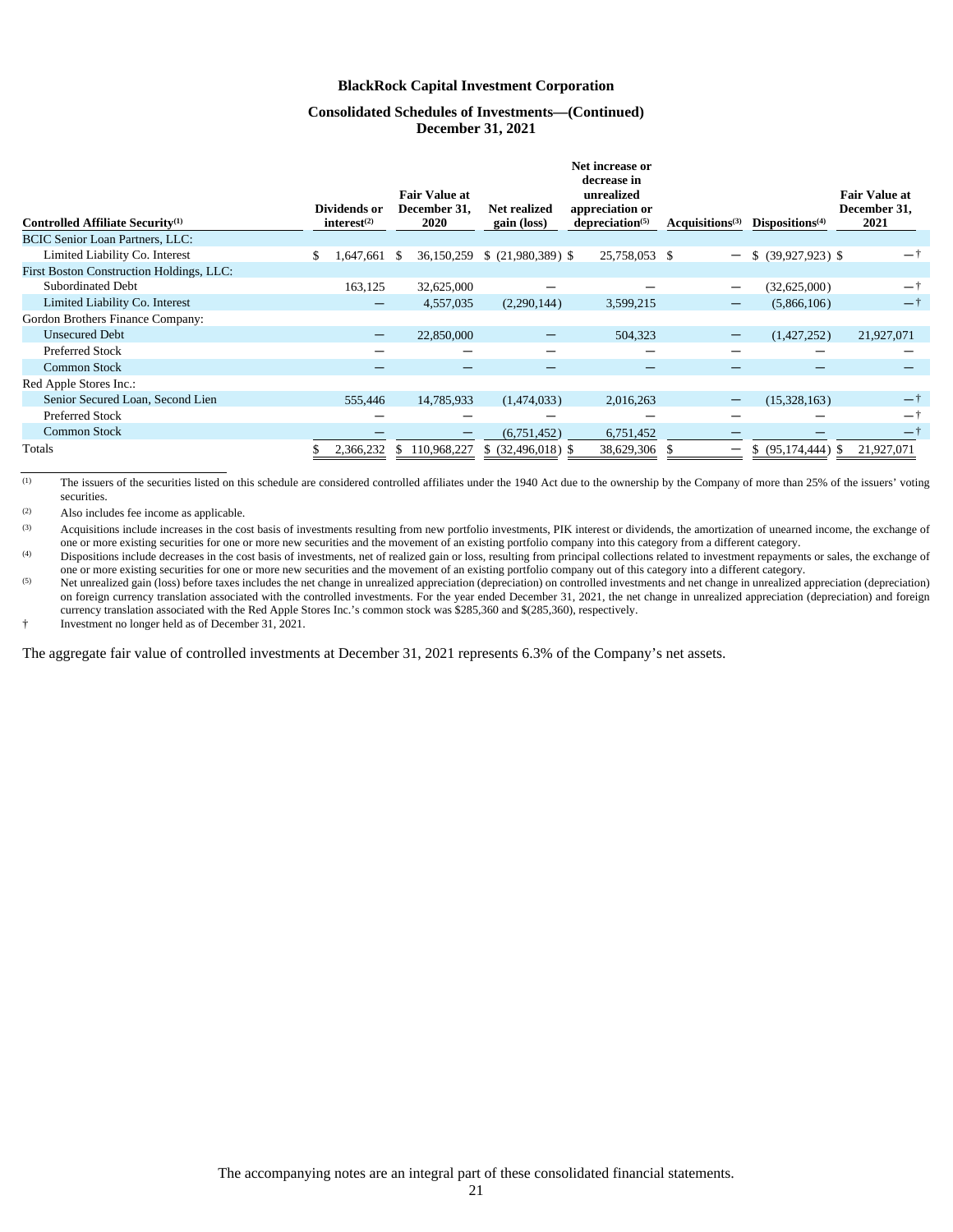#### **Notes to Consolidated Financial Statements**

#### <span id="page-21-0"></span>**(Unaudited)**

#### **1. Organization**

BlackRock Capital Investment Corporation (together with its subsidiaries, the "Company") was organized as a Delaware corporation on April 13, 2005 and was initially funded on July 25, 2005. The Company has elected to be regulated as a business development company ("BDC") under the Investment Company Act of 1940 (the "1940 Act"). In addition, for tax purposes the Company has qualified and has elected to be treated as a regulated investment company ("RIC") under the Internal Revenue Code of 1986 (the "Code").

The Company's investment objective is to generate both current income and capital appreciation through debt and equity investments. We invest primarily in middle-market companies in the form of senior debt securities and loans, and our investment portfolio may include junior secured and unsecured debt securities and loans, each of which may include an equity component.

#### **2. Summary of Significant Accounting Policies**

#### *Basis of Presentation*

The accompanying consolidated financial statements are prepared in accordance with United States ("U.S.") generally accepted accounting principles ("GAAP"). The Company is an investment company following the accounting and reporting guidance in Financial Accounting Standards Board ("FASB") Accounting Standards Codification ("ASC") 946, *Financial Services-Investment Company* ("ASC 946").

The accompanying consolidated financial statements include the accounts of the Company and its subsidiaries, which were established to hold certain investments of the Company. The Company owns 100% of each subsidiary and, as such, the subsidiaries are consolidated into the Company's consolidated financial statements. The subsidiaries hold investments which are treated as pass through entities for tax purposes. By investing through these 100% owned subsidiaries, the Company is able to benefit from corporate tax treatment for these entities and thereby create a tax structure that is more advantageous with respect to the RIC status of the Company. Intercompany balances and transactions are eliminated in consolidation.

Certain prior period information has been reclassified to conform to the current period presentation. The reclassification has no effect on the Company's consolidated financial position or the consolidated results of operations as previously reported.

Expenses are recorded on an accrual basis.

#### *Unaudited Interim Consolidated Financial Statements*

Certain financial information that is normally included in annual financial statements, including certain financial statement footnotes, prepared in accordance with GAAP, is not required for interim reporting purposes and has been condensed or omitted herein. These consolidated financial statements should be read in conjunction with the Company's consolidated financial statements and notes related thereto included in the Company's Annual Report on Form 10-K for the year ended December 31, 2021, which was filed with the Securities and Exchange Commission ("SEC") on March 2, 2022.

The interim financial information at March 31, 2022 and for the three months ended March 31, 2022 and 2021 is unaudited. However, in the opinion of management, the interim information includes all normal recurring adjustments necessary for the fair presentation of the Company's results for the periods presented. The results of operations for interim periods are not necessarily indicative of results to be expected for the full year.

#### *Use of Estimates*

The preparation of the consolidated financial statements in conformity with GAAP requires management to make estimates and assumptions that affect the reported amounts of assets and liabilities and disclosure of contingent assets and liabilities at the date of the consolidated financial statements, as well as the reported amounts of revenues and expenses during the reporting periods presented. Although management believes these estimates and assumptions to be reasonable, actual results could differ from those estimates and such differences could be material.

#### *Investment Valuation*

Investments are recorded at fair value in accordance with GAAP, based upon the principles and methods of valuation set forth in policies adopted by the Company's Board of Directors. Securities traded on a recognized securities exchange are valued using the close price on the exchange on valuation date. Investments for which market prices from an exchange are not readily available are valued using the last available bid price or quote provided by an independent pricing service or one or more broker-dealers or market makers, unless they are deemed not to represent fair value. Debt and equity securities for which market quotations are not readily available or for which market quotations are deemed not to represent fair value are valued at fair value as determined in good faith by or under the direction of the Company's Board of Directors.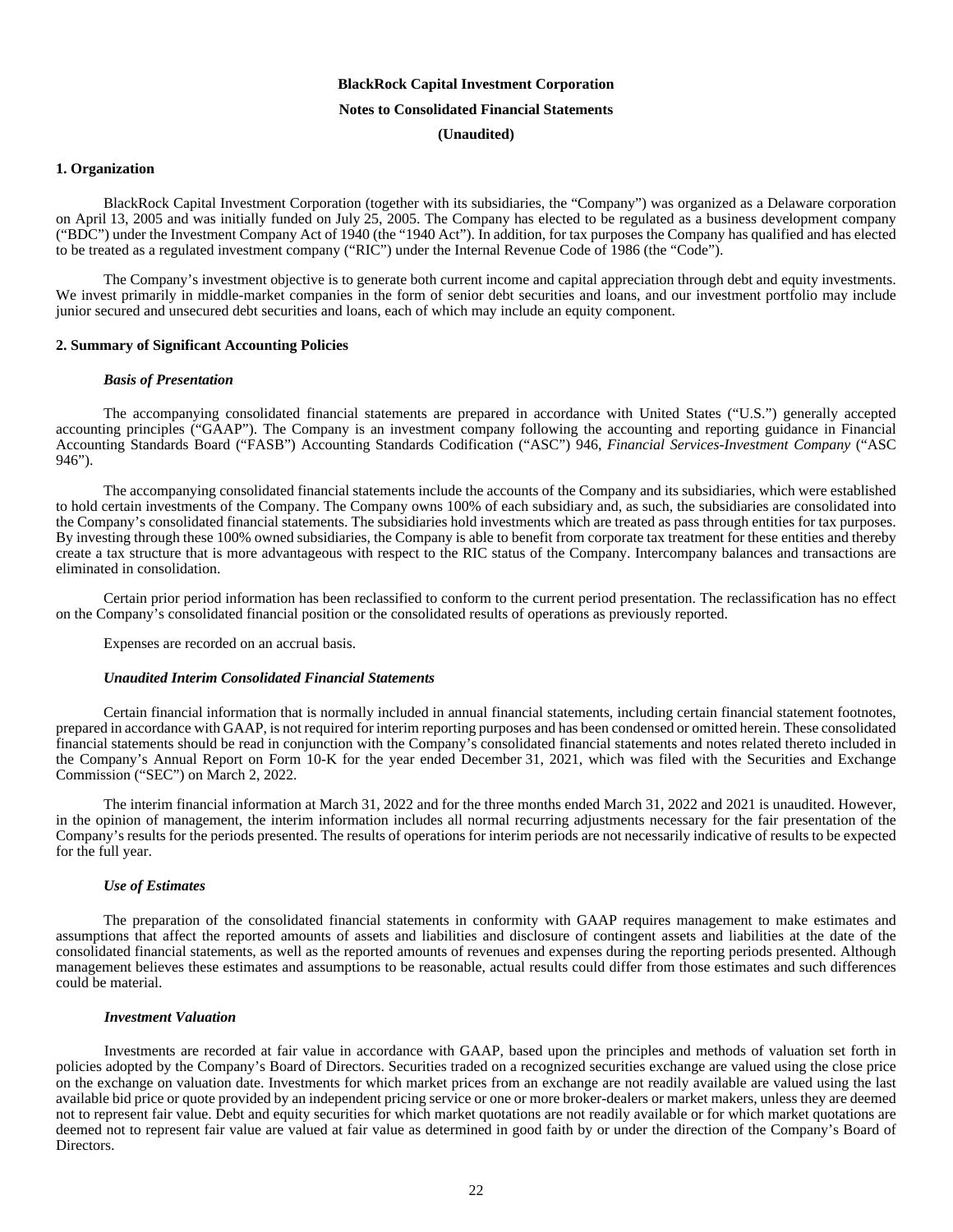Because the Company expects that there will not be a readily available market for all of the investments in its portfolio, the Company expects to value a significant portion of its portfolio investments at fair value as determined in good faith by or under the direction of the Board of Directors using a consistently applied valuation process in accordance with a documented valuation policy that has been reviewed and approved by the Board of Directors. Due to the inherent uncertainty and subjectivity of determining the fair value of investments that do not have a readily available market value, the fair value of the Company's investments may differ significantly from the values that would have been used had a readily available market value existed for such investments and may differ materially from the values that the Company may ultimately realize, as these amounts depend on future circumstances and cannot reasonably be determined until the individual investments are actually liquidated. Such circumstances may include macroeconomic, geopolitical and other events and conditions such as the COVID-19 pandemic that may significantly impact the profitability or viability of businesses in which the Company is invested, and therefore may significantly impact the return on and realizability of the Company's investments.

In addition, changes in the market environment and other events may have differing impacts on the market quotations used to value some of the Company's investments than on the fair values of the Company's investments for which market quotations are not readily available. Market quotations may be deemed not to represent fair value in certain circumstances where BlackRock Capital Investment Advisors, LLC ("BCIA" or the "Advisor"), believes that facts and circumstances applicable to an issuer, a seller, a purchaser or the market for a particular security cause current market quotations to not reflect the fair value of the security. Examples of these events could include cases where a security trades infrequently causing a quoted purchase or sale price to become stale, where there is a "forced" sale by a distressed seller, where market quotations vary substantially among market makers, or where there is a wide bid-ask spread or significant increase in the bid-ask spread.

With respect to the Company's investments for which market quotations are not readily available or for which market quotations are deemed not to represent fair value, the Board of Directors has approved a multi-step valuation process applied each quarter, as described below:

- (i) The quarterly valuation process begins with each portfolio company or investment being initially evaluated and rated by the investment professionals of the Advisor responsible for the portfolio investment;
- (ii) The investment professionals provide recent portfolio company financial statements and other reporting materials to independent valuation firms engaged by the Board of Directors (with the exception of statements and materials related to investments priced directly by the Advisor as described in (iv) below), such firms conduct independent appraisals each quarter and their preliminary valuation conclusions are documented and discussed with senior management of the Advisor;
- (iii) The Audit Committee of the Board of Directors reviews the preliminary valuations prepared by the independent valuation firm and the Advisor, as applicable;
- (iv) The fair value of certain investments, comprising in the aggregate, less than 5% of the Company's net asset value and no more than 15% of total positions held, respectively, may be determined by the Advisor in good faith without the engagement of an independent valuation firm in accordance with the Company's valuation policy; provided that if only the threshold with respect to the number of all positions valued at zero or immaterial amounts is exceeded, the Advisor may request Board approval to not request a fair valuation from an independent valuation firm for all such positions; and
- (v) The Board of Directors discuss valuations and determines the fair value of each investment in the portfolio in good faith based on the input of the Advisor, the respective independent valuation firms (to the extent applicable) and the Audit Committee.

Those investments for which market quotations are not readily available or for which market quotations are deemed not to represent fair value are valued utilizing a market approach, an income approach, or both approaches, as appropriate. The market approach uses prices and other relevant information generated by market transactions involving identical or comparable assets or liabilities (including a business). The income approach uses valuation techniques to convert future amounts (for example, cash flows or earnings) to a single present amount (discounted). The measurement is based on the value indicated by current market expectations about those future amounts. In following these approaches, the types of factors that the Company may take into account in determining the fair value of its investments include, as relevant and among other factors: available current market data, including relevant and applicable market trading and transaction comparables, applicable market yields and multiples, security covenants, call protection provisions, information rights, the nature and realizable value of any collateral, the portfolio company's ability to make payments, (e.g. non-performance risk), its earnings and discounted cash flows, the markets in which the portfolio company does business, comparisons of financial ratios of peer companies that are public, M&A comparables, the Company's principal market (as the reporting entity), any bid for a Company asset (irrespective of the perceived validity of such bid), and enterprise values. For positions acquired during the current quarter, the Advisor generally believes that cost will approximate fair value. As such, an independent valuation, in certain cases, will not be obtained until the quarter-end after the quarter the investment is acquired in.

ASC 820-10, *Fair Value Measurements and Disclosures* ("ASC 820-10"), issued by the FASB, defines fair value, establishes a framework for measuring fair value and requires disclosures about fair value measurements. ASC 820-10 defines fair value as the price that the Company would receive upon selling an investment or pay to transfer a liability in an orderly transaction to a market participant in the principal or most advantageous market for the investment. ASC 820-10 emphasizes that valuation techniques maximize the use of observable market inputs and minimize the use of unobservable inputs. Inputs refer broadly to the assumptions that market participants would use in pricing an asset or liability, including assumptions about risk. Inputs may be observable or unobservable. Observable inputs are inputs that reflect the assumptions market participants would use in pricing an asset or liability developed based on market data obtained from sources independent of the Company. Unobservable inputs are inputs that reflect the Company's assumptions about the assumptions market participants would use in pricing an asset or liability developed based on the best information available in the circumstances.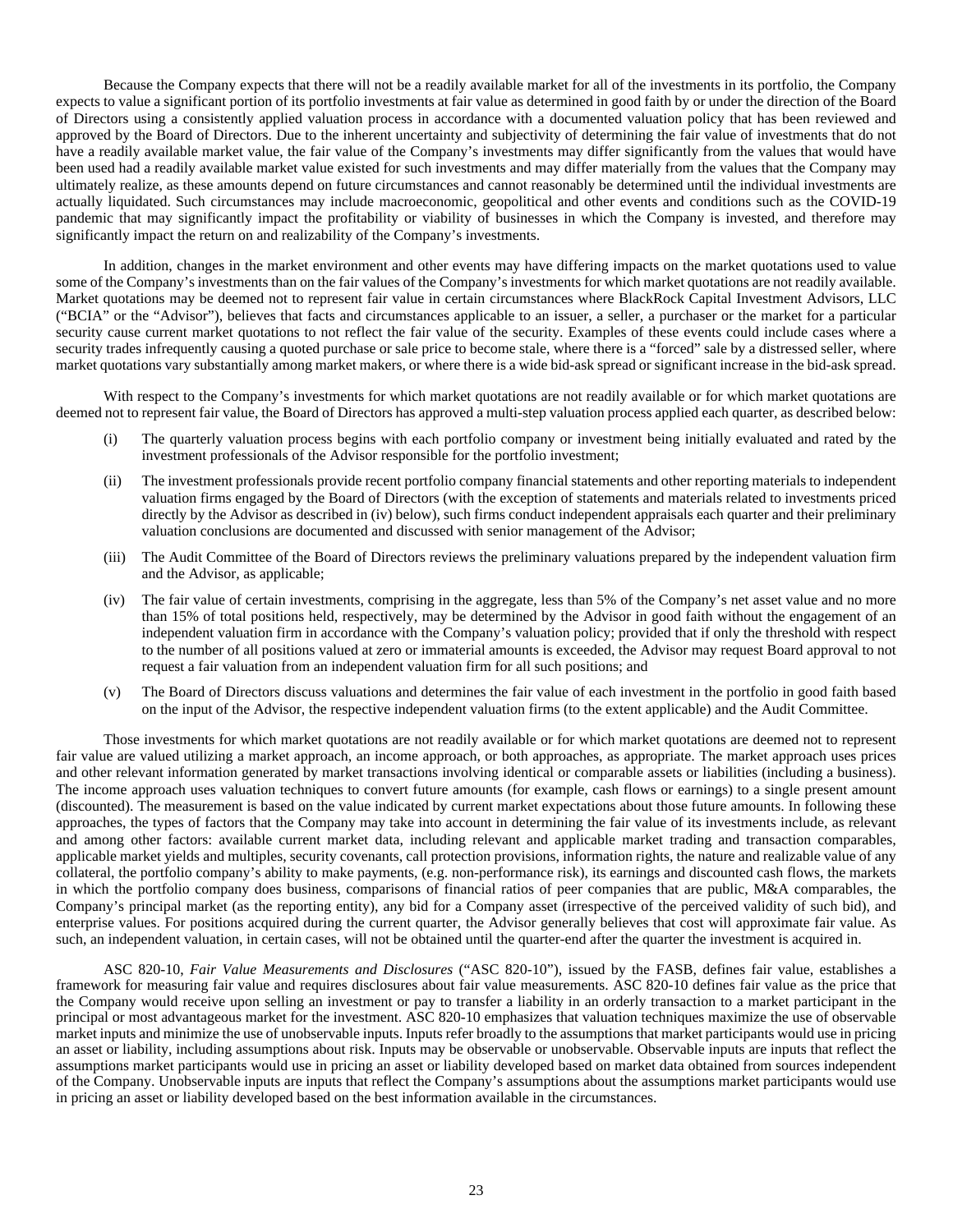Level 1 – Valuations based on unadjusted quoted prices in active markets for identical assets or liabilities that the Company has the ability to access.

Level 2 – Valuations based on unadjusted quoted prices in markets that are not active or for which all significant inputs are observable, either directly or indirectly.

Level 3 – Valuations based on inputs that are unobservable and significant to the overall fair value measurement. The inputs into the determination of fair value may require significant management judgment or estimation.

Transfers between levels, if any, represent the value as of the beginning of the period of any investment where a change in the pricing level occurred from the beginning to the end of the period.

At March 31, 2022, the Company's investments were categorized as follows:

| Level | <b>Basis for Determining Fair Value</b>                          | <b>Bank Debt</b> <sup>(1)</sup> |      | Other<br>Corporate Debt <sup>(2)</sup> | Equity<br><b>Securities</b> | <b>Total</b>  |
|-------|------------------------------------------------------------------|---------------------------------|------|----------------------------------------|-----------------------------|---------------|
|       | Quoted prices in active markets for identical<br>assets          | \$                              | - \$ |                                        |                             |               |
| ↑     | Other direct and indirect observable market<br>inputs $^{(3)}$   | 27.249.548                      |      |                                        |                             | 27.249.548    |
| 3     | Valuation sources that employ significant<br>unobservable inputs | 448,941,825                     |      | 28,664,354                             | 12.894.493                  | 490,500,672   |
| Total |                                                                  | 476, 191, 373                   |      | 28,664,354                             | 12,894,493                  | \$517,750,220 |

 $\frac{(1)}{(2)}$  Includes senior secured loans.

 $\frac{1}{2}$  Includes senior secured notes, unsecured debt and subordinated debt.

For example, quoted prices in inactive markets or quotes for comparable investments.

Unobservable inputs used in the fair value measurement of Level 3 investments as of March 31, 2022 included the following:

| <b>Asset Type</b>           | <b>Fair Value</b> | <b>Valuation Technique</b>  | Unobservable Input              | <b>Weighted Average Range</b> <sup>(1)</sup><br>(Concluded Value) $(2)$ |
|-----------------------------|-------------------|-----------------------------|---------------------------------|-------------------------------------------------------------------------|
| <b>Bank Debt</b>            | \$382,986,536     | Income approach             | Discount rate                   | $10.3\% - 10.9\%$ (10.6%)                                               |
|                             | 63,057,417        | Market quotations           | Indicative bid/ask quotes       | 1(1)                                                                    |
|                             | 2,897,872         | <b>Option Pricing Model</b> | Revenue multiple                | $4.3x - 4.8x (4.5x)$                                                    |
|                             |                   |                             | Implied volatility              | $60.0\% - 70.0\%$ (65.0%)                                               |
|                             |                   |                             | Term                            | $2.5$ years $-3.5$ years $(3.0$ years)                                  |
| <b>Other Corporate Debt</b> | 28,005,000        | Income approach             | Discount rate                   | $11.6\% - 13.2\%$ (12.4%)                                               |
|                             | 659,354           | Market comparable companies | Revenue multiples               | $0.2x - 0.2x(0.2x)$                                                     |
| Equity                      | 3,067,144         | <b>Option Pricing Model</b> | <b>EBITDA/Revenue multiples</b> | $5.1x - 5.5x(5.3x)$                                                     |
|                             |                   |                             | Implied volatility              | $57.6\% - 67.6\%$ (62.6%)                                               |
|                             |                   |                             | Term                            | 2.4 years - 3.4 years (2.9 years)                                       |
|                             | 5,896,723         | Market comparable companies | <b>EBITDA</b> multiples         | $5.9x - 6.8x(6.3x)$                                                     |
|                             | 3,884,228         | Income approach             | Discount rate                   | $21.5\% - 25.5\%$ (23.5%)                                               |
|                             | 46,398            | Market comparable companies | Revenue multiples               | $1.9x - 2.1x(2.0x)$                                                     |
|                             | \$490,500,672     |                             |                                 |                                                                         |

(1) Representing the weighted average of each significant unobservable input range at the investment level by fair value.<br>Representing the weighted average of each significant unobservable input for concluded value at the

Representing the weighted average of each significant unobservable input for concluded value at the investment level by fair value.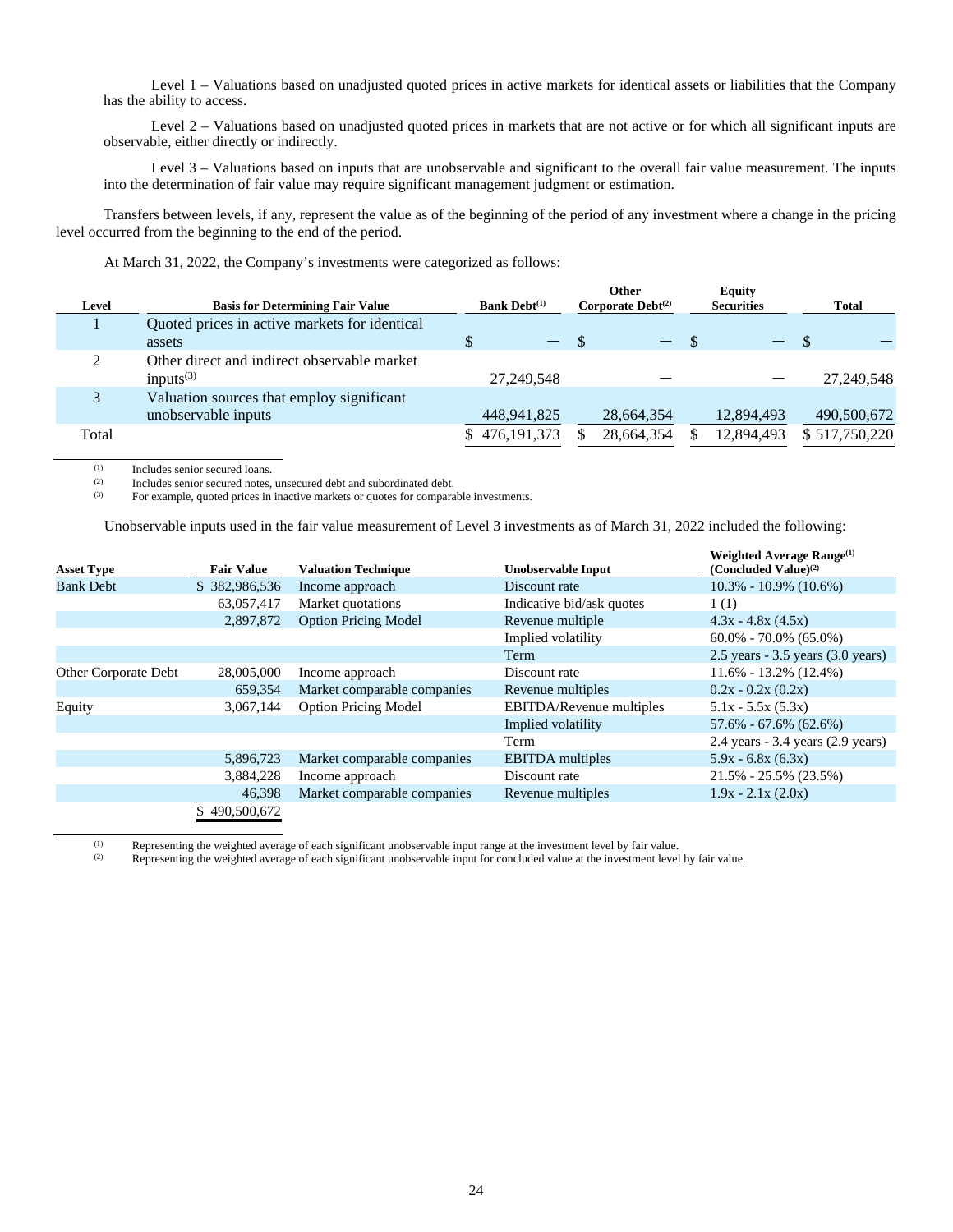Certain fair value measurements may employ more than one valuation technique, with each valuation technique receiving a relative weight between 0% and 100%. Generally, a change in an unobservable input may result in a change to the value of an investment as follows:

| Input                   | <b>Impact to Value if</b><br><b>Input Increases</b> | <b>Impact to Value if</b><br><b>Input Decreases</b> |
|-------------------------|-----------------------------------------------------|-----------------------------------------------------|
| Discount rate           | Decrease                                            | Increase                                            |
| Revenue multiples       | Increase                                            | Decrease                                            |
| <b>EBITDA</b> multiples | Increase                                            | Decrease                                            |
| Book value multiples    | Increase                                            | Decrease                                            |
| Implied volatility      | Increase                                            | Decrease                                            |
| Term                    | Increase                                            | Decrease                                            |
| Yield                   | Increase                                            | Decrease                                            |

Changes in investments categorized as Level 3 during the three months ended March 31, 2022 were as follows:

|                    |        | <b>Equity</b>                                                     |              |
|--------------------|--------|-------------------------------------------------------------------|--------------|
| <b>Bank Debt</b>   |        | <b>Securities</b>                                                 | Total        |
| 483,970,602<br>\$. |        | 12,489,257                                                        | 525,028,730  |
| (1,920,705)        | 93,986 | 314.177                                                           | (1,512,542)  |
| 44,692,563         | 1,497  | 91,059                                                            | 44,785,119   |
| (77,800,635)       |        |                                                                   | (77,800,635) |
| 448,941,825        |        | 12,894,493                                                        | 490,500,672  |
|                    |        |                                                                   |              |
|                    |        | <b>Other</b><br><b>Corporate Debt</b><br>28,568,871<br>28,664,354 |              |

Net change in unrealized appreciation/depreciation during the period on investments still held at period end (included in net realized and unrealized gains/losses, above) \$ (1,721,840) \$ 78,547 \$ 314,177 \$ (1,329,116)

(1) Includes payments received in kind and accretion of original issue and market discounts.<br>
During the three months ended March 31, 2022 there were no transfers between levels.

During the three months ended March 31, 2022 there were no transfers between levels.

At December 31, 2021, the Company's investments were categorized as follows:

| Level | <b>Basis for Determining Fair Value</b>                          | <b>Bank Debt</b> <sup>(1)</sup> | Other<br>Corporate $Debt^{(2)}$ | <b>Equity</b><br><b>Securities</b> | <b>Total</b>  |
|-------|------------------------------------------------------------------|---------------------------------|---------------------------------|------------------------------------|---------------|
|       | Quoted prices in active markets for identical<br>assets          | J                               |                                 |                                    |               |
| ◠     | Other direct and indirect observable market<br>inputs $(3)$      | 27,535,264                      |                                 |                                    | 27,535,264    |
|       | Valuation sources that employ significant<br>unobservable inputs | 483,970,602                     | 28,568,871                      | 12,489,257                         | 525,028,730   |
| Total |                                                                  | 511,505,866                     | 28,568,871                      | 12,489,257                         | \$552,563,994 |

 $\frac{(1)}{(2)}$  Includes senior secured loans.

For example, quoted prices in inactive markets or quotes for comparable investments.

 $(2)$  Includes senior secured notes, unsecured debt and subordinated debt.<br>For example, quoted prices in inactive markets or quotes for compara-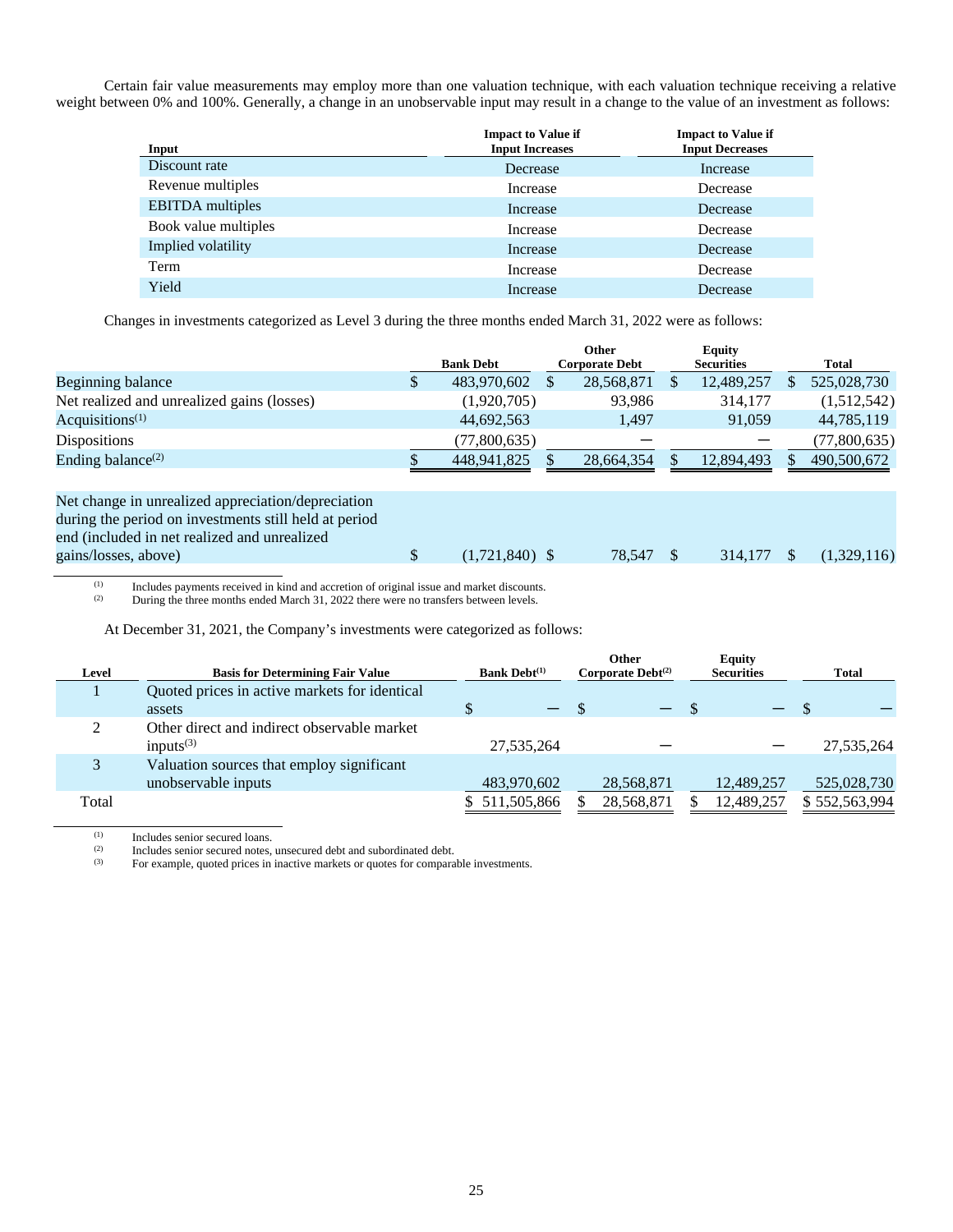Unobservable inputs used in the fair value measurement of Level 3 investments as of December 31, 2021 included the following:

| <b>Asset Type</b>           | <b>Fair Value</b> | <b>Valuation Technique</b>  | Unobservable Input        | <b>Weighted Average Range</b> <sup>(1)</sup><br>(Concluded Value) <sup>(2)</sup> |
|-----------------------------|-------------------|-----------------------------|---------------------------|----------------------------------------------------------------------------------|
| <b>Bank Debt</b>            | \$428,335,957     | Income approach             | Discount rate             | $9.0\% - 9.6\%$ (9.3%)                                                           |
|                             | 50,067,281        | Market quotations           | Indicative quotes         | 1(1)                                                                             |
|                             | 3,134,168         | Market comparable companies | <b>EBITDA</b> multiples   | $1.0x - 1.2x(1.1x)$                                                              |
|                             | 2,433,196         | <b>Option Pricing Model</b> | Revenue multiple          | $4.5x - 5.0x(4.8x)$                                                              |
|                             |                   |                             | Implied volatility        | $60.0\% - 70.0\%$ (65.0%)                                                        |
|                             |                   |                             | Term                      | $2.8$ years $-3.8$ years $(3.3$ years)                                           |
| <b>Other Corporate Debt</b> | 27,916,632        | Income approach             | Discount rate             | $11.3\% - 12.9\%$ (12.1%)                                                        |
|                             | 652,239           | Market comparable companies | Revenue multiples         | $0.2x - 0.2x(0.2x)$                                                              |
| Equity                      | 2,333,257         | <b>Option Pricing Model</b> | EBITDA/Revenue multiples  | $4.7x - 5.2x(4.9x)$                                                              |
|                             |                   |                             | Implied volatility        | $57.3\% - 67.0\%$ (62.1%)                                                        |
|                             |                   |                             | Term                      | $2.6$ years $-3.6$ years $(3.1$ years)                                           |
|                             | 7,475,576         | Market comparable companies | <b>EBITDA</b> multiples   | $5.2x - 5.6x(5.4x)$                                                              |
|                             | 2,428,688         | Market quotations           | Indicative bid/ask quotes | 1(1)                                                                             |
|                             | 251,736           | Market comparable companies | Revenue multiples         | $0.6x - 0.8x(0.7x)$                                                              |
|                             | \$525,028,730     |                             |                           |                                                                                  |

(1) Representing the weighted average of each significant unobservable input range at the investment level by fair value.<br>Representing the weighted average of each significant unobservable input for concluded value at the

Representing the weighted average of each significant unobservable input for concluded value at the investment level by fair value.

Changes in investments categorized as Level 3 during the three months ended March 31, 2021 were as follows:

|                                                                                                                                                                                     |    | <b>Bank Debt</b> | <b>Other</b><br><b>Corporate Debt</b> |   | <b>Equity</b><br><b>Securities</b> |     | Total          |
|-------------------------------------------------------------------------------------------------------------------------------------------------------------------------------------|----|------------------|---------------------------------------|---|------------------------------------|-----|----------------|
| Beginning balance                                                                                                                                                                   | S  | 353,651,555      | 61,573,500                            | S | 12,301,429                         | S   | 427,526,484    |
| Net realized and unrealized gains (losses)                                                                                                                                          |    | 3,572,781        | 959.331                               |   | 5,243,490                          |     | 9,775,602      |
| Acquisitions $(1)$                                                                                                                                                                  |    | 52,402,725       | 937,276                               |   | 3,575,000                          |     | 56,915,001     |
| <b>Dispositions</b>                                                                                                                                                                 |    | (24, 497, 262)   | (34, 233, 880)                        |   | (16,677,562)                       |     | (75, 408, 704) |
| Transfers into Level 3                                                                                                                                                              |    |                  |                                       |   |                                    |     |                |
| Transfers out of Level $3^{(2)}$                                                                                                                                                    |    | (3,313,999)      |                                       |   |                                    |     | (3,313,999)    |
| Ending balance                                                                                                                                                                      |    | 381,815,800      | 29,236,227                            |   | 4,442,357                          |     | 415,494,384    |
| Net change in unrealized appreciation/depreciation<br>during the period on investments still held at period<br>end (included in net realized and unrealized<br>gains/losses, above) | \$ | 4.452.912        | 777,703                               |   | 3.934.420                          | \$. | 9.165.035      |

(1) Includes payments received in kind and accretion of original issue and market discounts, and cost basis impact of non-cash restructures.<br>Comprised of one investment that was transferred out of Level 3 into Level 2 due

Comprised of one investment that was transferred out of Level 3 into Level 2 due to increased observable market activity.

#### *Investment Transactions*

Security transactions are accounted for on the trade date unless there are substantial conditions to the transaction. Realized gains or losses are measured by the difference between the net proceeds from the disposition and the amortized cost of the investment. Unrealized gains or losses primarily reflect the change in investment values, including the reversal of previously recorded unrealized gains or losses when gains or losses are realized. Realized gains or losses on the disposition of investments are calculated using the specific identification method.

#### *Cash and Cash Equivalents*

Cash consists of amounts held in accounts with the custodian bank. Cash equivalents include short-term liquid overnight investments with original maturities of three months or less and may not be insured by the Federal Deposit Insurance Corporation or may exceed federally insured limits. Cash equivalents are classified as Level 1 in the GAAP valuation hierarchy.

#### *Restricted Investments*

The Company may invest without limitation in instruments that are subject to legal or contractual restrictions on resale. These instruments generally may be resold to institutional investors in transactions exempt from registration or to the public if the securities are registered. Disposal of these investments may involve time-consuming negotiations and additional expense, and prompt sale at an acceptable price may be difficult. See footnotes to the Consolidated Schedule of Investments. Restricted investments, including any restricted investments in affiliates, are valued in accordance with the investment valuation policies discussed above.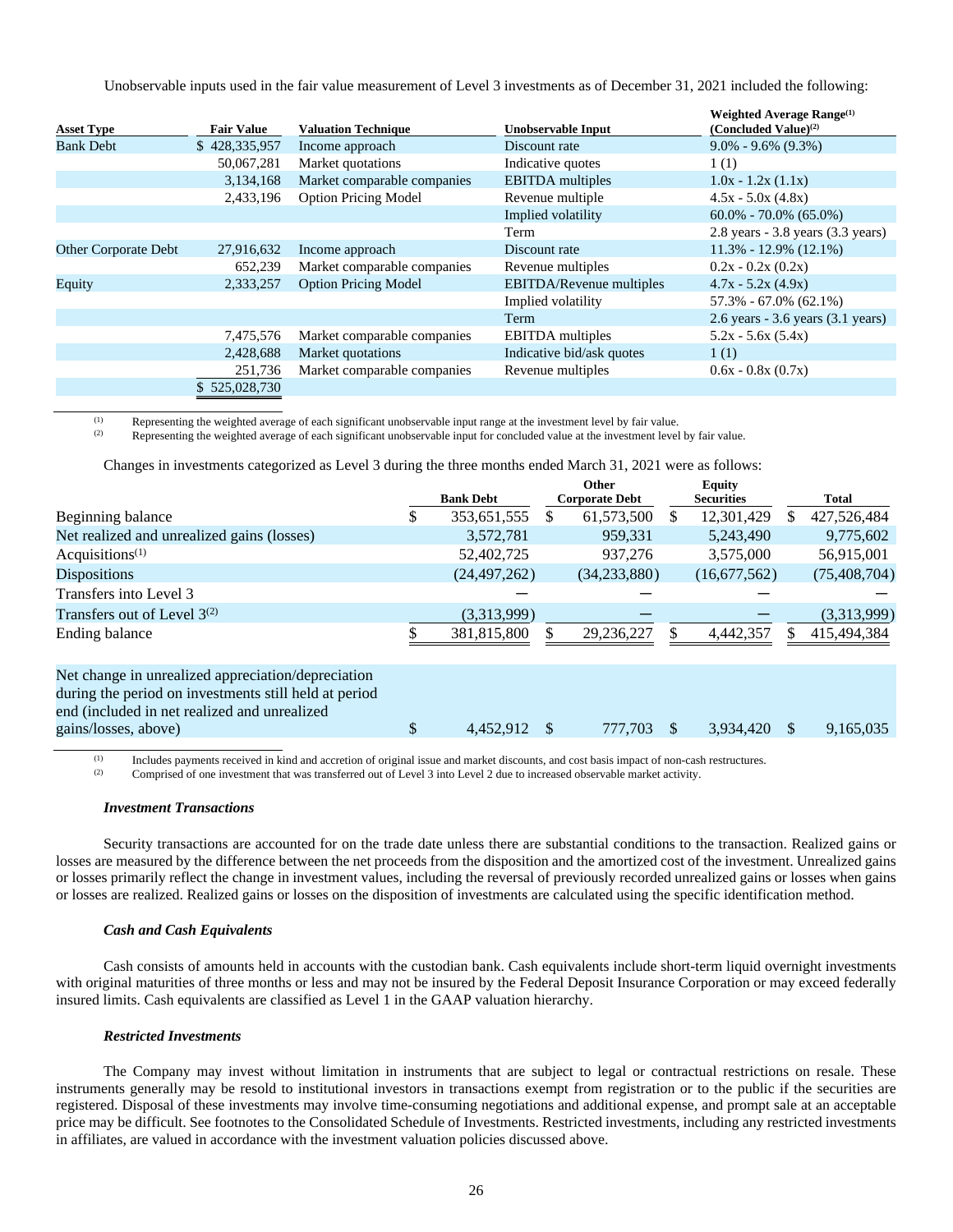#### *Foreign Currency Investments*

The Company may invest in instruments traded in foreign countries and denominated in foreign currencies. Foreign currency amounts are translated into U.S. dollars on the following basis:

- (i) market value of investment securities, other assets and liabilities—at the spot exchange rate on the last business day of the period; and
- (ii) purchases and sales of investment securities, income and expenses—at the rates of exchange prevailing on the respective dates of such transactions, income or expenses.

Although net assets and fair values are presented based on the applicable foreign exchange rates described above, the Company may not isolate that portion of the results of operations resulting from changes in foreign exchange rates on investments from the fluctuations arising from changes in fair values of investments held. Such fluctuations are included with the net realized and unrealized gain or loss from investments.

Investments denominated in foreign currencies and foreign currency transactions may involve certain considerations and risks not typically associated with those of domestic origin, including unanticipated movements in the value of the foreign currency relative to the U.S. dollar.

#### *Derivatives*

The Company may enter into forward foreign currency contracts from time to time to facilitate settlement of purchases and sales of investments denominated in foreign currencies or to help mitigate the impact that an adverse change in foreign exchange rates would have on the value of the Company's investments denominated in foreign currencies. A forward foreign currency contract is a commitment to purchase or sell a foreign currency at a future date (usually the security transaction settlement date) at a negotiated forward rate. These contracts are marked-to-market by recognizing the difference between the contract exchange rate and the current market rate as unrealized appreciation or depreciation. Realized gains or losses are recognized when contracts are settled. The Company's forward foreign currency contracts generally have terms of approximately three months. The volume of open contracts at the end of each reporting period is reflective of the typical volume of transactions during each calendar quarter. Risks may arise as a result of the potential inability of the counterparties to meet the terms of their contracts. The Company attempts to limit this risk by dealing with only creditworthy counterparties. There were no open forward foreign currency contracts at March 31, 2022 and December 31, 2021.

The Company holds warrants and options in certain portfolio companies in an effort to achieve additional investment return. In purchasing warrants and options, the Company bears the risk of an unfavorable change in the value of the underlying equity interest. The aggregate fair value of warrants and options as of March 31, 2022 and December 31, 2021 represented 0.9% and 0.7% of the Company's net assets, respectively. The Company may enter into other derivative instruments and incur other exposures with other counterparties in the future.

#### *Debt Issuance Costs*

Certain costs incurred in connection with the issuance and/or extension of debt of the Company and its subsidiaries were capitalized and are being amortized on a straight-line basis over the estimated life of the respective instruments. The impact of utilizing the straight-line amortization method versus the effective-interest method is not material to the operations of the Company.

#### *Revenue Recognition*

Interest and dividend income, including income paid in kind, is recorded on an accrual basis, when such amounts are considered collectible. Origination, structuring, closing, commitment and other upfront fees, including original issue discounts, earned with respect to capital commitments are generally amortized or accreted into interest income over the life of the respective debt investment, as are end-of-term or exit fees receivable upon repayment of a debt investment. Other fees, including certain amendment fees, prepayment fees and commitment fees on broken deals, are recognized as earned.

Certain debt investments are purchased at a discount to par as a result of the underlying credit risks and financial results of the issuer, as well as general market factors that influence the financial markets as a whole. Discounts on the acquisition of corporate bonds are generally amortized using the effective-interest or constant-yield method assuming there are no questions as to collectability. When principal payments on a loan are received in an amount in excess of the loan's amortized cost, the excess principal payments are recorded as interest income.

For loans and securities with payment-in-kind ("PIK") income, which represents contractual interest or dividends accrued and added to the principal balance and generally due at maturity, such income is accrued only to the extent that the Advisor believes that the PIK income is likely to be collected. To maintain the Company's status as a RIC, this non-cash source of income must be paid out to stockholders in the form of distributions, even though the Company has not yet collected the cash.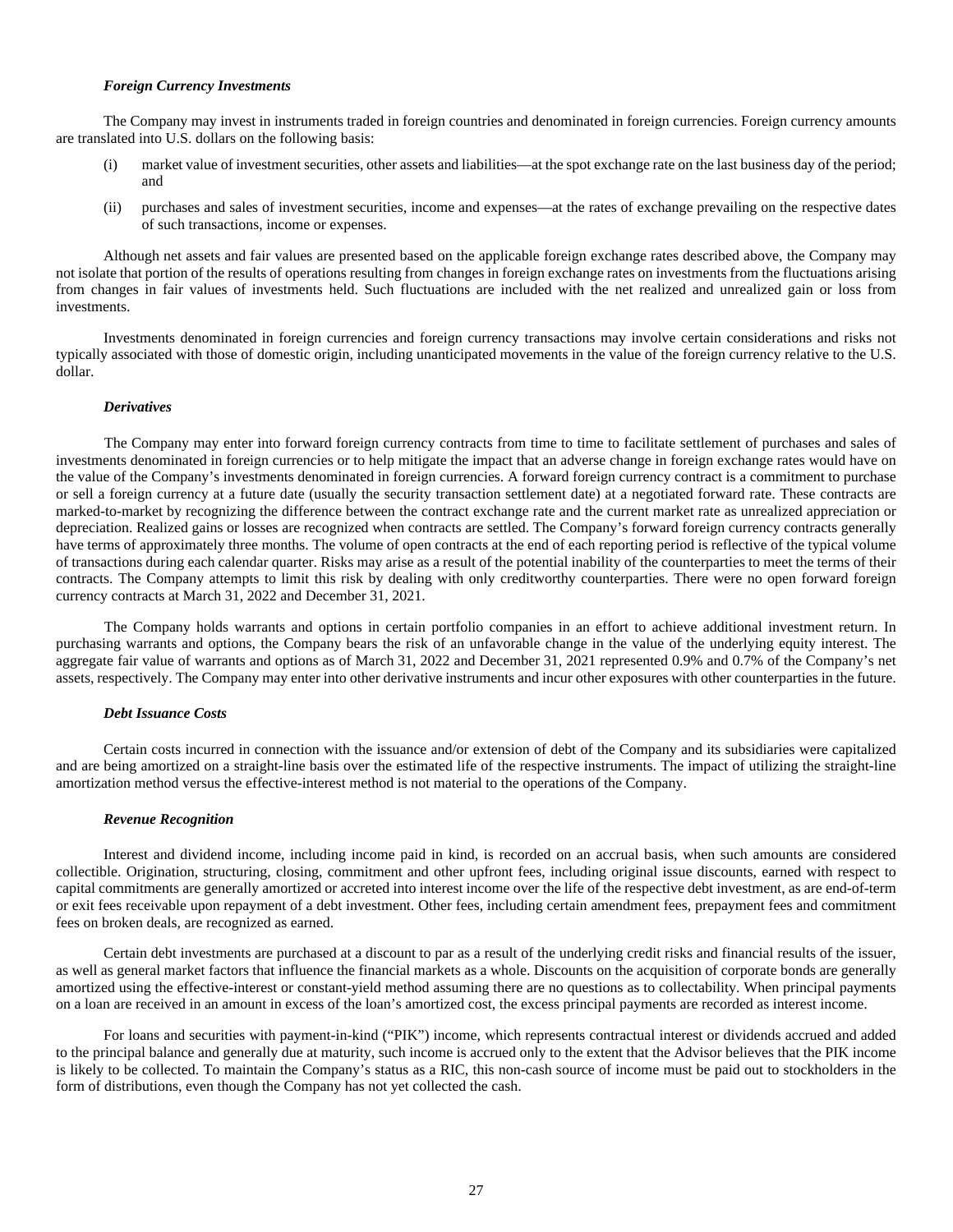#### *Income Taxes*

The Company intends to comply with the requirements of the Internal Revenue Code of 1986, as amended, applicable to regulated investment companies, and to distribute substantially all of its taxable income to its shareholders. Therefore, no U.S. federal income tax provision is required.

The tax returns of the Company remain open for examination by tax authorities for a period of three years from the date they are filed. No such examinations are currently pending. Management has analyzed tax laws and regulations and their application to the Company as of March 31, 2022, inclusive of the open tax return years, and does not believe that there are any uncertain tax positions that require recognition of a tax liability in the consolidated financial statements.

The final tax characterization of distributions is determined after the fiscal year and is reported on Form 1099 and in the Company's annual report to shareholders. Distributions can be characterized as ordinary income, capital gains and/or return of capital. As of December 31, 2021, the Company had non-expiring capital loss carryforwards in the amount of \$402,453,454 available to offset future realized capital gains.

As of December 31, 2021, gross unrealized appreciation and depreciation for investments based on cost for U.S. federal income tax purposes were as follows:

|                             | December 31,<br>2021 |
|-----------------------------|----------------------|
| Tax basis of investments    | 573,715,741          |
|                             |                      |
| Unrealized appreciation     | 9,337,793            |
| Unrealized depreciation     | (30, 489, 540)       |
| Net unrealized depreciation | (21, 151, 747)       |

#### *Non-Accrual Loans*

Loans or debt securities are placed on non-accrual status, as a general matter, when principal or interest payments are past due 30 days or more or when there is reasonable doubt that principal or interest will be collected. Accrued interest generally is reversed when a loan or debt security is placed on non-accrual status. Interest payments received on non-accrual loans or debt securities may be recognized as income or applied to principal depending upon management's judgment. Non-accrual loans and debt securities are restored to accrual status when past due principal and interest is paid and, in management's judgment, are likely to remain current. The Company may make exceptions to this treatment if the loan has sufficient collateral value and is in the process of collection.

#### *Recent Accounting Pronouncements*

In August 2020, the FASB issued ASU No. 2020-06, "Debt-Debt with Conversion and Other Options (Subtopic 470-20) and Derivatives and Hedging-Contracts in Entity's Own Equity (Subtopic 815-40): Accounting for Convertible Instruments and Contracts in an Entity's Own Equity," which simplifies the accounting for convertible instruments by removing the separation models for (1) convertible debt with a cash conversion feature and (2) convertible instruments with a beneficial conversion feature. As a result, after adoption, a convertible debt instrument will be accounted for as a single liability measured at its amortized cost. Additionally, ASU 2020-06 requires the application of the if-converted method to calculate the impact of convertible instruments on diluted earnings per share. ASU 2020-06 is effective for fiscal years beginning after December 15, 2021, with early adoption permitted for fiscal years beginning after December 15, 2020, and can be adopted on either a fully retrospective or modified retrospective basis. The Company adopted ASU 2020-06 under the modified retrospective basis as of January 1, 2022. The impact of the Company's adoption under the modified retrospective basis required a cumulative effect adjustment to opening net assets for the remaining unamortized original issue discount on the 2022 Convertible Notes, an increase to the Company's debt balance as a result of the recombination of the equity conversion component of the 2022 Convertible Notes to bring the balance to par, net of deferred issuance costs, and a lower interest expense on the Consolidated Statements of Operations. The Company's adoption of this guidance did not have a material impact on the Company's financial position, results of operations, or cash flows.

#### **3. Management Fees, Incentive Fees and Other Expenses**

#### *Investment Management Agreement*

On May 2, 2020, the Company and the Advisor, amended and restated the previous investment management agreement (the "Current Management Agreement"), which reduced the Company's base management fee ("Management Fee") and incentive management fee ("Incentive Fee") rates, which are further described below. For terms prior to the Current Management Agreement, refer to the Company's Form 10-K as filed with the SEC on March 2, 2022.

The Current Management Agreement will be in effect from year-to-year if approved annually by the Board of Directors or by the affirmative vote of the holders of a majority of outstanding voting securities, including, in either case, approval by a majority of the directors who are not interested persons. The Company's Board of Directors approved the continuation of the Current Management Agreement on November 2, 2021.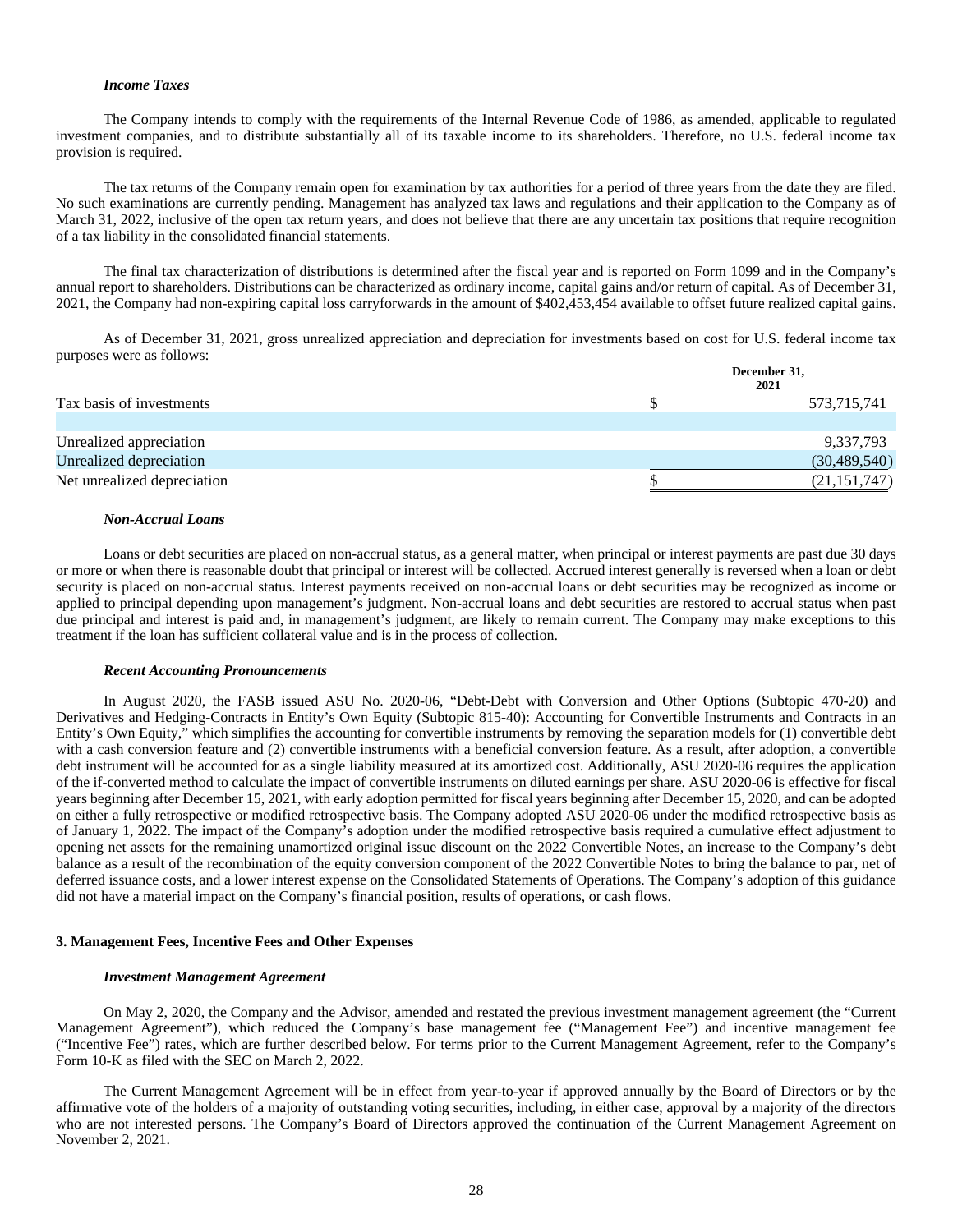#### *Management Fee*

Under the Current Management Agreement, the Advisor, subject to the overall supervision of the Board, manages the day-to-day operations and provides the Company with investment advisory services. For providing these services, effective May 2, 2020, the Advisor receives a Management Fee at an annual rate of 1.50% of total assets up to 200% of net asset value (excluding cash and cash equivalents), including any assets acquired with the proceeds of leverage, payable quarterly in arrears based on the asset valuation as of the end of the prior quarter. Additionally, the Management Fee is calculated at 1.00% on assets that exceed 200% of net asset value of the Company. The Management Fee for any partial quarter is prorated.

For the three months ended March 31, 2022 and 2021 the Company incurred \$2,059,864 and \$1,799,766, respectively, in Management Fees under the Current Management Agreement.

#### *Incentive Fees*

#### *(i) Quarterly Incentive Fee Based on Income*

The Current Management Agreement provides that the Advisor or its affiliates may be entitled to an Incentive Fee under certain circumstances. The Incentive Fee has two parts. The first portion is based on income other than capital gains and is calculated separately for each calendar quarter and will be paid on a quarterly basis. Effective May 2, 2020, the Incentive Fee based on income is calculated as follows:

- No Incentive Fee based on income other than capital gains for any calendar quarter in which the Pre-Incentive Fee Net Investment Income does not exceed 1.75% (7.00% annualized) of net assets attributable to common stock at the beginning of such quarter.
- 100% of the Pre-Incentive Fee Net Investment Income in any calendar quarter with respect to that portion of such Pre-Incentive Fee Net Investment Income, if any, for such calendar quarter, that exceeds 1.75% (7.00% annualized) of net assets attributable to common stock at the beginning of such quarter but is less than approximately 2.12% (8.48% annualized).
- 17.5% of the Pre-Incentive Fee Net Investment Income, if any, for any calendar quarter that exceeds approximately 2.12% (8.48% annualized) of net assets attributable to common stock at the beginning of such quarter.

The calculations described above will be appropriately prorated for any period of less than a quarter and adjusted for the net proceeds from any common stock issuances and the cost of any common stock repurchases during such quarter.

The payment of any such Incentive Fee based on income otherwise earned by our Advisor will be deferred if, for the most recent four full calendar quarter period ending on or prior to the date such payment is to be made, the Annualized Rate of Return is less than 7.0% of net assets attributable to common stock at the beginning of such four quarter period as adjusted for the net proceeds from any common stock issuances and the cost of any common stock repurchases during such four full calendar quarter period, with any deferred Incentive Fees to be carried over for payment in subsequent quarterly calculation periods to the extent such payment can then be made in accordance with the investment management agreement.

For purposes of calculating the Incentive Fee, (i) "Annualized Rate of Return" is computed by reference to the sum of (x) the aggregate distributions to common stockholders for the period in question and (y) the change in net assets attributable to common stock (before taking into account any Incentive Fees otherwise payable during such period); (ii) "net assets attributable to common stock" means total assets less indebtedness and preferred stock; and (iii) "Pre-Incentive Fee Net Investment Income" means net investment income (as determined in accordance with U.S. GAAP) accrued by the Company during the calendar quarter excluding any accruals for or payments in respect of the Incentive Fee.

For the three months ended March 31, 2022 and 2021, the Company incurred \$19,013 and zero, respectively, in Incentive Fees on income. Additionally, there was no waiver for the three months ended March 31, 2022 and 2021. As of March 31, 2022 and December 31, 2021, there was \$19,013 and \$170,002, respectively, of Incentive Fees payable based on income.

#### *(ii) Annual Incentive Fee Based on Capital Gains*

The second portion of the Incentive Fee is based on capital gains and is calculated separately for each Annual Period. Effective May 2, 2020, our Advisor is entitled to receive an Incentive Fee based on capital gains for each Annual Period in an amount equal to 17.5% of the amount by which (1) net realized capital gains during the period, if any, exceeds (2) gross unrealized capital depreciation, if any, during the period. In calculating the portion of the Incentive Fee based on capital gains payable for any period, investments are accounted for on a securityby-security basis. In addition, the portion of the Incentive Fee based on capital gains is determined using the "period-to-period" method pursuant to which the portion of the Incentive Fee based on capital gains for any period will be based on realized capital gains for the period reduced by realized capital losses for the period and unrealized capital depreciation for the period.

The Company is required under GAAP to accrue an Incentive Fee on capital gains on a hypothetical liquidation basis, based upon net realized capital gains and unrealized capital appreciation and depreciation on investments held at the end of each period. The accrued Incentive Fee on capital gains assumes all unrealized capital appreciation and depreciation is realized in order to reflect an Incentive Fee on capital gains (if any) that would be payable at each measurement date, even though unrealized capital appreciation is not permitted to be considered in determining the Incentive Fee on capital gains actually payable on an annual basis under the Current Management Agreement. If such amount is positive at the end of the period, an Incentive Fee on capital gains is accrued equal to 17.5% of such amount, for periods ended after May 2,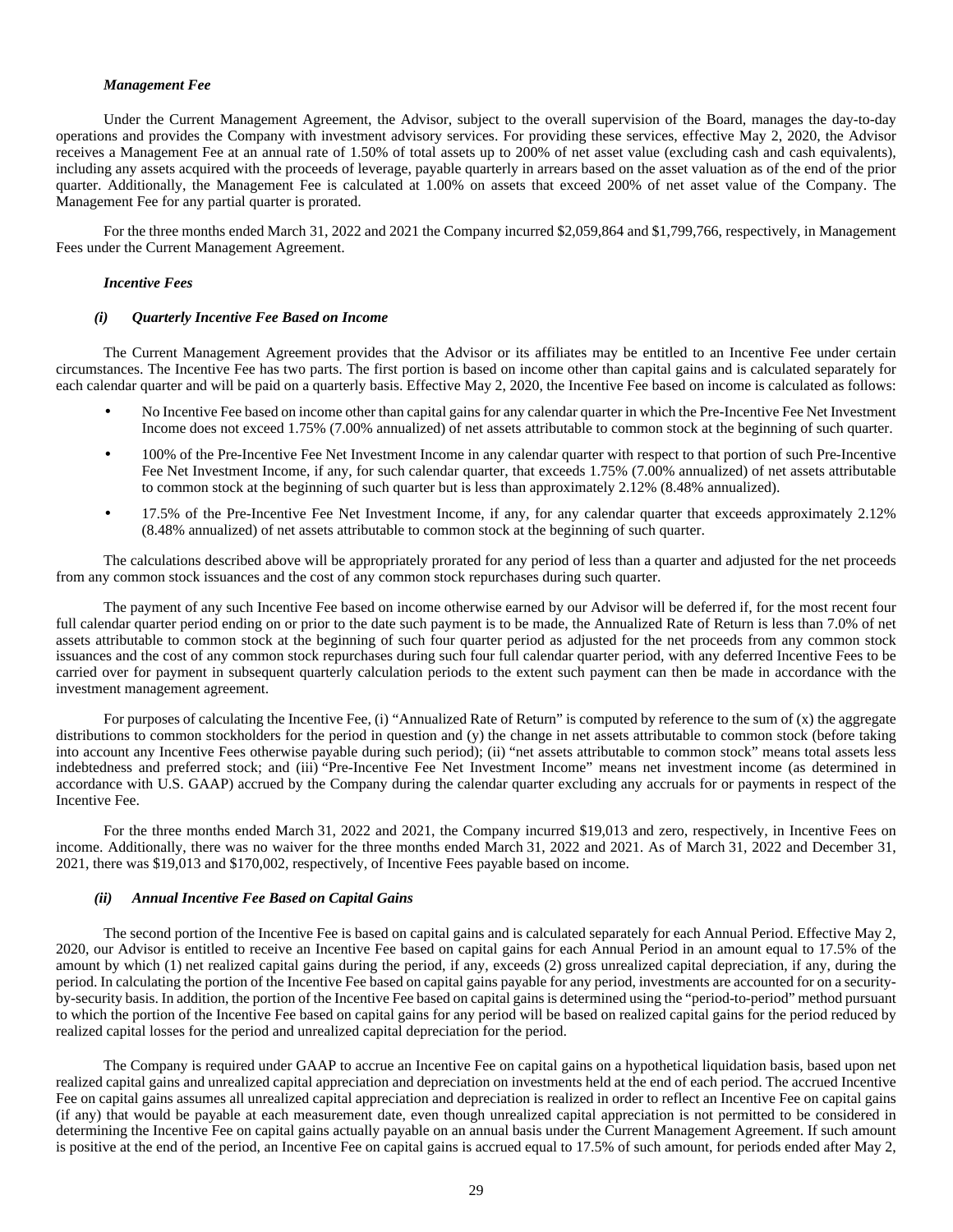2020, less the amount of any Incentive Fees on capital gains already accrued in prior periods. If the resulting calculation amount is negative, the accrual for GAAP in a given period may result in the reduction or reversal of Incentive Fee expense on capital gains accrued in a prior period.

Incentive Fees on capital gains accrued (reversed) on a liquidation basis under GAAP for the three months ended March 31, 2022 and 2021 were \$(471,501) and zero, respectively. As of March 31, 2022 and December 31, 2021, the balance of accrued Incentive Fees on capital gains was \$1,073,068 and \$1,544,569, respectively. However, no Incentive Fees on capital gains were realized and payable to the Advisor as of such dates. There can be no assurance that unrealized capital appreciation and depreciation will be realized in the future, or that any accrued capital gains Incentive Fee will become payable under the Current Management Agreement. Incentive Fee amounts on capital gains actually paid by the Company will specifically exclude consideration of unrealized capital appreciation, consistent with requirements under the Investment Advisers Act of 1940 (the "Advisers Act") and the Current Management Agreement.

For purposes of calculating the Incentive Fee based on capital gains, "Annual Period" means the period beginning on July 1 of each calendar year, including the calendar year prior to the year in which the investment management agreement became effective, and ending on June 30 of the next calendar year. Capital gains and losses are calculated using the proceeds received and either (i) fair market value at the beginning of the Annual Period or (ii) cost for investments acquired during the Annual Period. In calculating whether the portion of the Incentive Fee based on capital gains is payable with respect to any period, the Company accounts for assets on a security-by-security basis. In addition, the Company uses the "period-to-period" method pursuant to which the portion of the Incentive Fee based on capital gains for any period is based on realized capital gains for the period reduced by realized capital losses and gross unrealized capital depreciation for the period. Based on current interpretations of Section 205(b)(3) of the Advisers Act by the SEC and its staff, the calculation of unrealized depreciation for each portfolio security over a period is based on the fair value of the security at the end of the period compared to the fair value at the beginning of the period. Incentive Fees earned in any of the periods described above are not subject to modification or repayment based upon performance in a subsequent period.

#### *Other Expenses*

The Company bears all expenses incurred in connection with its business, including fees and expenses outside of contracted services, such as custodian, administrative, legal, audit and tax preparation fees, costs of valuing investments, insurance costs, brokers' and finders' fees relating to investments, and any other transaction costs associated with the purchase and sale of investments.

#### **4. Debt**

Debt is comprised of a senior secured revolving credit facility dated as of February 19, 2016 (as amended, amended and restated, supplemented or otherwise modified from time to time, including as amended and restated by the sixth amendment thereto, dated as of April 23, 2021, the "Credit Facility") and unsecured convertible senior notes due June 2022 issued by the Company (the "2022 Convertible Notes"). Effective on May 2, 2020, after obtaining stockholder approval at the annual meeting of the Company's stockholders held on May 1, 2020, the Company's asset coverage requirement was reduced from 200% to 150%, as set forth in Section  $61(a)(2)$  of the 1940 Act, as amended by the Small Business Credit Availability Act. As of March 31, 2022 and December 31, 2021, the Company's asset coverage was 299% and 276%, respectively.

Total debt outstanding and available at March 31, 2022 was as follows:

|                                   | <b>Maturity</b> | Rate         | Carrying Value (1)     | Available   | <b>Total</b><br>Capacity      |
|-----------------------------------|-----------------|--------------|------------------------|-------------|-------------------------------|
| <b>Credit Facility</b>            | 2025            | $L + 2.00\%$ | $(3)$ \$<br>28,000,000 | 237,000,000 | $(4)$ \$<br>$265,000,000$ (5) |
| 2022 Convertible Notes $(1,2)$    | 2022            | 5.00%        | 143,555,297            |             | 143,555,297                   |
| Debt, net of unamortized issuance |                 |              |                        |             |                               |
| costs                             |                 |              | 171,555,297            | 237,000,000 | <sup>\$</sup><br>408,555,297  |

 $\overline{1}$  The carrying value of 2022 Convertible Notes was comprised of the following:

|                            | <b>March 31, 2022</b> |
|----------------------------|-----------------------|
| Principal amount of debt   | \$143,750,000         |
| Unamortized issuance costs | (194.703)             |
| Carrying value             | \$143,555,297         |

(2) The Company adopted ASU 2020-06 under the modified retrospective basis as of January 1, 2022 (see Note 2).<br>The applicable margin for LIBOR based because could be either 2,00% or 2,25% depending on a ratio of the

The applicable margin for LIBOR-based borrowings could be either 2.00% or 2.25% depending on a ratio of the borrowing base to certain indebtedness. If the Company elects to borrow based on the alternate base rate, the applicable margin could be either 1.00% or 1.25% depending on a ratio of the borrowing base to certain indebtedness.

(4) Subject to borrowing base and leverage restrictions.<br>  $\sum_{n=1}^{\infty}$  Provides for a feature that allows the Company under

Provides for a feature that allows the Company, under certain circumstances, to increase the size of the Credit Facility up to \$325 million.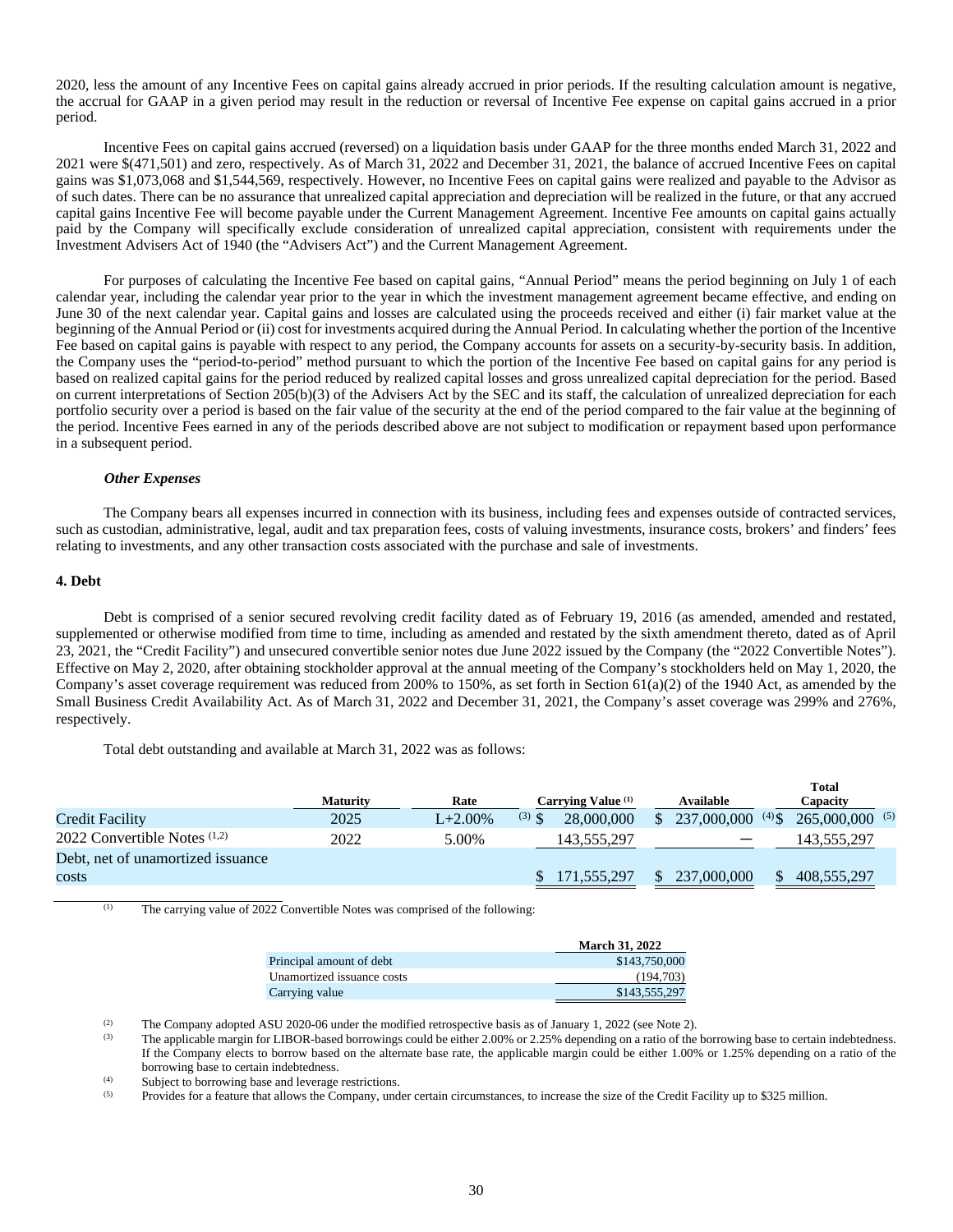Total debt outstanding and available at December 31, 2021 was as follows:

|                                   |                 |            |          |                    |             | <b>Total</b>                             |
|-----------------------------------|-----------------|------------|----------|--------------------|-------------|------------------------------------------|
|                                   | <b>Maturity</b> | Rate       |          | Carrying Value (1) | Available   | Capacity                                 |
| <b>Credit Facility</b>            | 2025            | $L+2.00\%$ | $(2)$ \$ | 54,000,000         | 211,000,000 | $(3)$ \$<br>$265,000,000$ <sup>(4)</sup> |
| 2022 Convertible Notes (1)        | 2022            | 5.00%      |          | 142,875,330        |             | 142.875.330                              |
| Debt, net of unamortized issuance |                 |            |          |                    |             |                                          |
| costs                             |                 |            |          | 196,875,330        | 211,000,000 | 407.875.330                              |

 $(1)$  The carrying value of 2022 Convertible Notes was comprised of the following:

|                                           | <b>December 31, 2021</b> |
|-------------------------------------------|--------------------------|
| Principal amount of debt                  | \$143,750,000            |
| Original issue discount, net of accretion | (449.398)                |
| Unamortized issuance costs                | (425, 272)               |
| Carrying value                            | \$142,875,330            |

(2) The applicable margin for LIBOR-based borrowings was either 2.00% or 2.25% depending on a ratio of the borrowing base to certain indebtedness. If the Company elects to borrow based on the alternate base rate, the applicable margin could be either 1.00% or 1.25% depending on a ratio of the borrowing base to certain indebtedness.

(3) Subject to borrowing base and leverage restrictions.<br>(4) Provides for a feature that allows the Company under

Provides for a feature that allows the Company, under certain circumstances, to increase the size of the Credit Facility up to \$325 million.

The Company's weighted average outstanding debt balance during the three months ended March 31, 2022 and 2021 was \$207,996,869 and \$148,513,956, respectively. The maximum amounts borrowed during the three months ended March 31, 2022 and 2021 were \$214,502,411 and \$179,823,718, respectively.

The weighted average annual interest cost, including the amortization of original issue discount, for periods prior to January 1, 2022 (refer to the adoption of ASU 2020-06 in Note 2), and amortization of debt issuance costs, for the three months ended March 31, 2022 and 2021 was 4.89% and 6.67%, respectively, exclusive of commitment fees. With respect to any unused portion of the commitments under the Credit Facility, the Company incurs an annual commitment fee of 0.40%.

Total expenses related to debt for the three months ended March 31, 2022 and 2021 included the following:

|                                               | Three Months Ended March 31, |           |  |           |  |  |
|-----------------------------------------------|------------------------------|-----------|--|-----------|--|--|
|                                               | 2022                         |           |  | 2021      |  |  |
| Stated interest expense                       | S                            | 2,166,898 |  | 1,839,786 |  |  |
| Amortization of original issue discount $(1)$ |                              |           |  | 231,690   |  |  |
| Amortization of deferred debt issuance costs  |                              | 343,082   |  | 370,152   |  |  |
| Total interest expense                        |                              | 2,509,980 |  | 2,441,628 |  |  |
| Commitment and credit facility fees           |                              | 218,971   |  | 311,468   |  |  |
| Total                                         |                              | 2,728,951 |  | 2,753,096 |  |  |

The Company adopted ASU 2020-06 under the modified retrospective basis as of January 1, 2022 (see Note 2).

Outstanding debt is carried at amortized cost in the Consolidated Statements of Assets and Liabilities. The fair value of the Company's Credit Facility and 2022 Convertible Notes is derived by taking the average of the high and low quotes as obtained from a broker. The fair value of the Credit Facility and 2022 Convertible Notes is classified as Level 2 with respect to the fair value hierarchy.

The carrying and fair values of the Company's outstanding debt as of March 31, 2022 and December 31, 2021 were as follows:

|                        |                       | <b>March 31, 2022</b> | <b>December 31, 2021</b> |                   |  |  |
|------------------------|-----------------------|-----------------------|--------------------------|-------------------|--|--|
|                        | <b>Carrying Value</b> | <b>Fair Value</b>     | <b>Carrying Value</b>    | <b>Fair Value</b> |  |  |
| Credit Facility        | \$ 28,000,000         | \$ 26,600,000         | \$ 54,000,000            | \$ 51,300,000     |  |  |
| 2022 Convertible Notes | 143.555.297           | 145,187,500           | 142,875,330              | 145,726,563       |  |  |
| Total                  | \$171,555,297         | \$171,787,500         | \$196,875,330            | \$197,026,563     |  |  |

At March 31, 2022, the Company was in compliance with all covenants required under the Credit Facility and 2022 Convertible Notes.

#### *Senior Secured Revolving Credit Facility*

On April 23, 2021, the Company amended its Credit Facility. Among other items, the amendment (i) extended the maturity date on loans made under the Credit Facility from June 5, 2023 to April 23, 2025, (ii) reduced the aggregate principal amount of the commitments under the Credit Facility from \$300,000,000 to \$265,000,000, (iii) reduced the amount by which the Company may seek an increase in the commitments under the Credit Facility (subject to satisfaction of certain conditions, including obtaining commitments) from \$375,000,000 to \$325,000,000, and (iv) revised to require a minimum shareholders' equity under the Credit Facility to the greater of (i) 33% of the total assets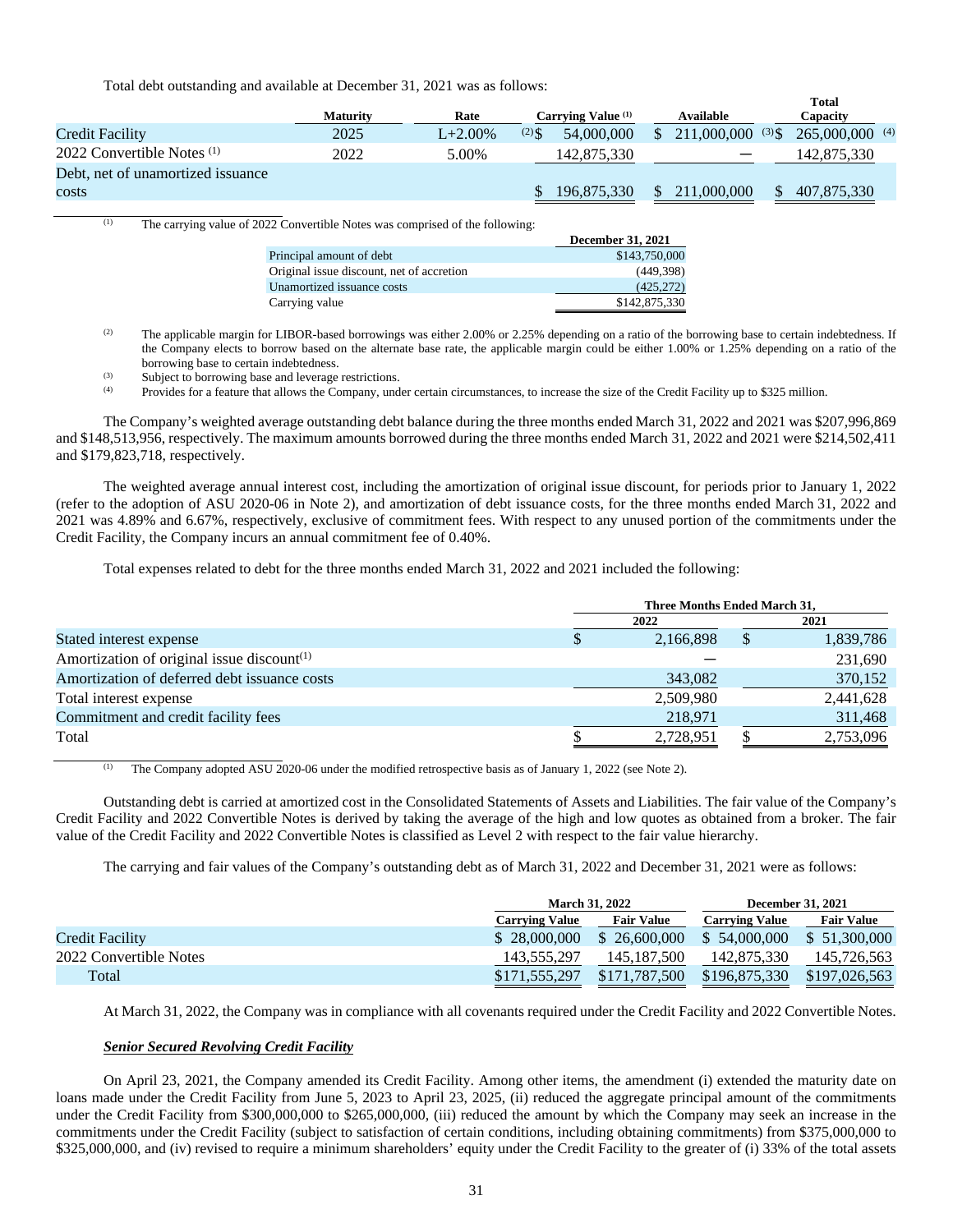of the Company and its subsidiaries and (ii) \$240,000,000 plus 25% of net proceeds from the sale of equity interests by the Company its subsidiaries. Additionally, the Sixth Amendment (i) eliminated the springing maturity date that would have occurred if the 2022 Convertible Notes were not refinanced by March 16, 2022 and (ii) removed certain restrictions on repurchase or prepayment of the 2022 Convertible Notes. For further details on the Company's Credit Facility including prior amendments, refer to the Company's Form 10-K as filed with the SEC on March 3, 2021.

Under the Credit Facility, the Company is required to comply with various customary affirmative and restrictive covenants, including reporting requirements and financial covenants, including, without limitation, covenants related to: (a) limitations on the incurrence of additional indebtedness and liens, (b) limitations on certain investments and fundamental changes, (c) limitations on distributions and certain other restricted payments, (d) certain restrictions on subsidiaries, (e) maintaining a certain minimum shareholders' equity, (f) maintaining an asset coverage ratio of not less than 1.5:1.0, (g) maintaining a senior coverage ratio of not less than 2.0:1:0, (h) limitations on certain transactions with affiliates, (i) limitations on pledging certain unencumbered assets, and (j) limitations on the creation or existence of agreements that prohibit liens on certain properties of the Company and certain of its subsidiaries. These covenants are subject to important limitations and exceptions that are described in the Credit Facility and other loan documents. Further, amounts available to borrow under the Credit Facility (and the incurrence of certain other permitted debt) are also subject to compliance with a borrowing base that applies different advance rates to different types of assets in the Company's portfolio that are pledged as collateral. The Credit Facility is secured by a lien on substantially all of the assets of the Company and its wholly owned domestic subsidiaries, subject to certain customary exceptions.

#### *Unsecured Convertible Senior Notes Due 2022*

On June 13, 2017, the Company issued \$143,750,000 in aggregate principal amount (\$125,000,000 of the initial offering and \$18,750,000 of the underwriters' exercise of the overallotment option) of 5.00% Convertible Notes due 2022 under an indenture, dated as of June 13, 2017. Net proceeds to the Company from the offering, including the exercise of the overallotment option, were approximately \$139,800,000. The 2022 Convertible Notes will mature on June 15, 2022, unless previously converted, repurchased or redeemed in accordance with their terms. The interest rate on the notes is 5.00% per year, payable semiannually in arrears on June 15 and December 15 of each year, commencing on December 15, 2017. Holders may convert their notes at their option prior to the close of business on the business day immediately preceding December 15, 2021, in integral multiples of \$1,000 principal amount, only under certain circumstances. Upon conversion of a note, we will pay or deliver, as the case may be, cash, shares of our common stock or a combination of cash and shares of our common stock, at our election at an initial conversion rate of 118.2173 shares of common stock per \$1,000 principal amount of notes, which is equivalent to an initial conversion price of approximately \$8.46 per share of the Company's common stock. On or after December 23, 2021, the Company may redeem the 2022 Convertible Notes for cash, in whole or from time to time in part, at its option in accordance with their terms.

Prior to the adoption of ASU 2020-06, the Company determined that the embedded conversion options in the 2022 Convertible Notes were not required to be separately accounted for as a derivative under U.S. GAAP. In accounting for the 2022 Convertible Notes, at the time of issuance the Company estimated separate debt and equity components, and an original issue discount equal to the equity component was recorded in additional paid-in-capital in the accompanying Consolidated Statements of Assets and Liabilities. As of January 1, 2022, the Company adopted ASU 2020-06 using the modified retrospective basis. In accordance with this guidance, the Company has recombined the equity conversion component of our 2022 Convertible Notes outstanding, and now accounts for the 2022 Convertible Notes as a single liability measured at amortized cost. This resulted in a cumulative decrease to additional paid in capital of \$4,337,631, offset by a decrease to accumulated loss of \$3,888,233 as of January 1, 2022, and an increase to the carrying value of the 2022 Convertible Notes of \$449,398 (see Note 2).

The 2022 Convertible Notes contain certain covenants, including covenants requiring the Company to reserve shares of common stock for the purpose of satisfying all obligations to issue the underlying securities upon conversion of the securities and to furnish to holders of the securities upon request, any information required to be delivered pursuant to Rule 144A(d)(4) under the Securities Act.

#### **5. Investments**

Purchases of investments, including PIK, for the three months ended March 31, 2022 and 2021 totaled \$44,012,876 and \$54,870,449, respectively. Proceeds from sales, repayments and other exits of investments for the three months ended March 31, 2022 and 2021 totaled \$78,654,133 and \$87,967,775, respectively.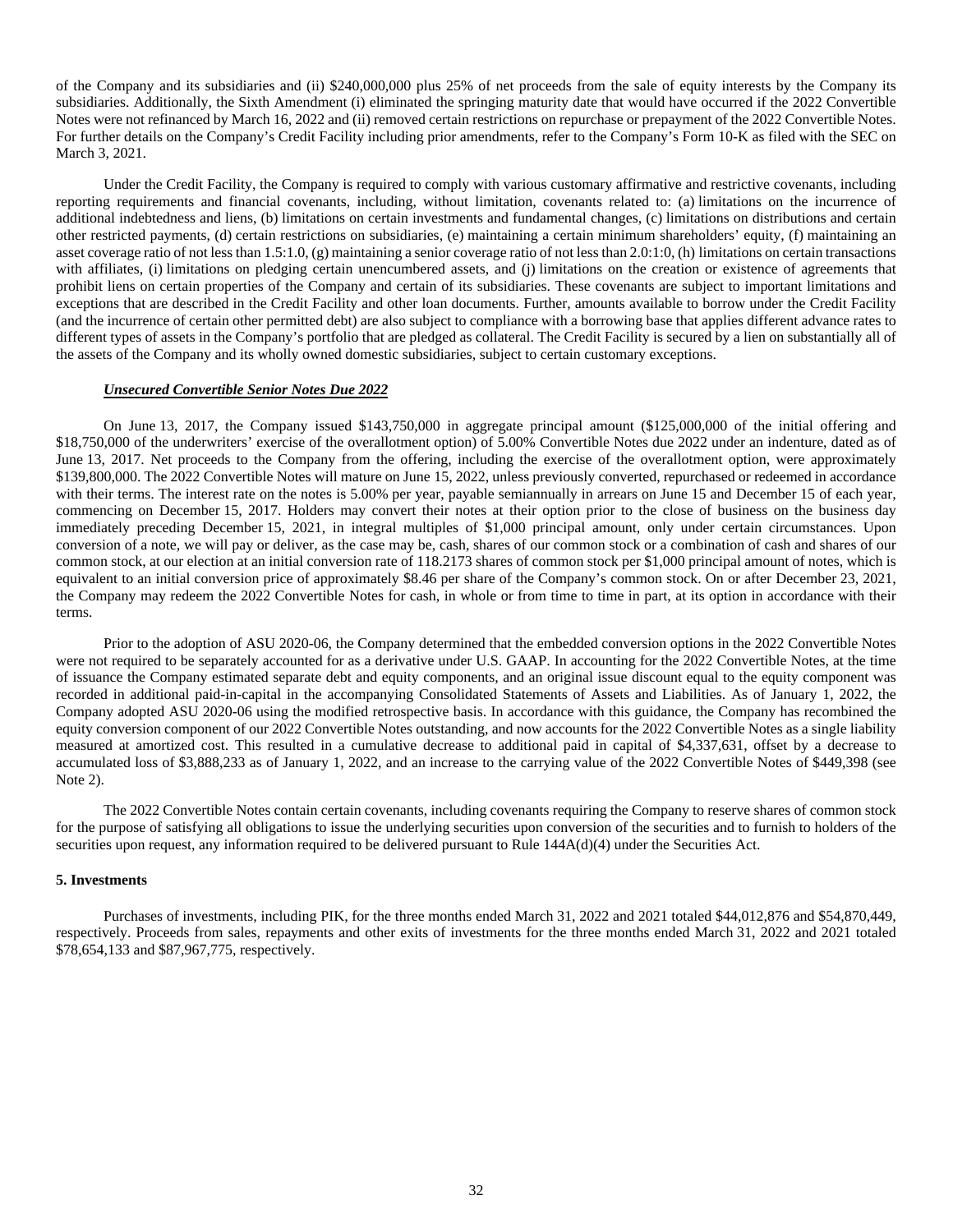At March 31, 2022, investments consisted of the following:

|                                                         |    | Cost         | <b>Fair Value</b> |
|---------------------------------------------------------|----|--------------|-------------------|
| Senior secured notes                                    | \$ | 1,915,844 \$ | 1,581,354         |
| Unsecured debt                                          |    | 41,861,533   | 22,083,000        |
| Subordinated debt                                       |    | 5,000,000    | 5,000,000         |
| Senior secured loans:                                   |    |              |                   |
| First lien                                              |    | 372,007,733  | 374,914,254       |
| Second/other priority lien                              |    | 100,804,090  | 101,277,119       |
| Total senior secured loans                              |    | 472,811,823  | 476, 191, 373     |
| Preferred stock                                         |    | 40,283,580   | 2,555,696         |
| Common stock                                            |    | 10,611,548   |                   |
| Limited partnership/limited liability company interests |    | 9,011,838    | 7,351,123         |
| Equity warrants/options                                 |    | 115,348      | 2,987,674         |
| Total investments                                       | S  | 581,611,514  | 517,750,220       |

At December 31, 2021, investments consisted of the following:

|                                                         | Cost                | <b>Fair Value</b> |
|---------------------------------------------------------|---------------------|-------------------|
| Senior secured notes                                    | \$<br>1,914,346 \$  | 1,641,800         |
| Unsecured debt                                          | 41,861,533          | 21,927,071        |
| Subordinated debt                                       | 5,000,000           | 5,000,000         |
| Senior secured loans:                                   |                     |                   |
| First lien                                              | 405,193,486         | 409.626.942       |
| Second/other priority lien                              | 100,726,036         | 101,878,924       |
| Total senior secured loans                              | 505,919,522         | 511,505,866       |
| Preferred stock                                         | 40,192,521          | 2,680,424         |
| Common stock                                            | 10,611,548          |                   |
| Limited partnership/limited liability company interests | 9,011,837           | 7,475,576         |
| Equity warrants/options                                 | 115,348             | 2,333,257         |
| Total investments                                       | \$<br>614, 626, 655 | 552,563,994       |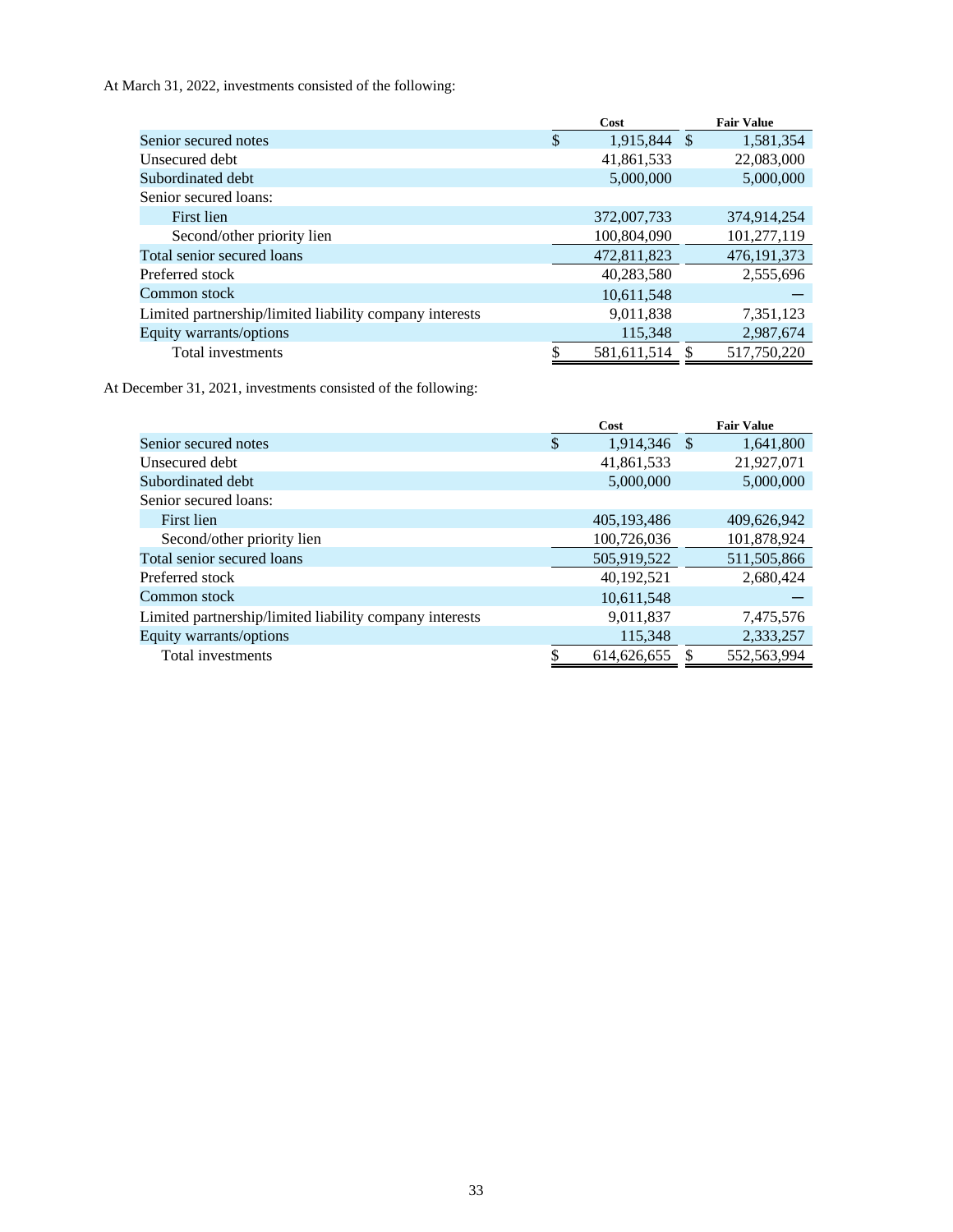## *Industry Composition*

As of March 31, 2022, the Company generally uses GICS to classify the industries of its portfolio companies. The following table shows the industry composition of the portfolio, at fair value, at March 31, 2022 and December 31, 2021 by GICS.

| <b>Industry</b>                            | March 31, 2022 | December 31, 2021 |
|--------------------------------------------|----------------|-------------------|
| <b>Diversified Financial Services</b>      | 14.5%          | 13.6%             |
| Software                                   | 9.6            | 7.7               |
| Internet Software & Services               | 9.5            | 11.2              |
| Diversified Consumer Services              | 9.3            | 7.0               |
| <b>Professional Services</b>               | 7.0            | 6.5               |
| <b>Health Care Technology</b>              | 5.0            | 4.4               |
| Media                                      | 4.2            | 3.3               |
| Health Care Providers & Services           | 4.0            | 3.7               |
| Health Care Equipment & Supplies           | 2.9            | 2.7               |
| Road & Rail                                | 2.9            | 10.5              |
| <b>Tobacco Related</b>                     | 2.5            | 2.4               |
| <b>Consumer Finance</b>                    | 2.4            | 2.3               |
| Containers & Packaging                     | 2.2            | 2.1               |
| Insurance                                  | 2.1            | 2.0               |
| Construction & Engineering                 | 1.8            | 1.6               |
| Paper & Forest Products                    | 1.8            |                   |
| Aerospace & Defense                        | 1.8            | 1.7               |
| <b>IT Services</b>                         | 1.7            | 1.6               |
| <b>Specialty Retail</b>                    | 1.6            | 1.5               |
| Textiles, Apparel & Luxury Goods           | 1.3            | 4.2               |
| Real Estate Management & Development       | 1.2            | 0.3               |
| Trading Companies & Distributors           | 1.1            | 1.1               |
| Machinery                                  | 1.0            | 1.0               |
| Technology Hardware, Storage & Peripherals | 1.0            | 0.9               |
| <b>Household Durables</b>                  | 1.0            | 1.1               |
| Commercial Services & Supplies             | 1.0            | 0.8               |
| <b>Wireless Telecommunication Services</b> | 0.9            | 0.9               |
| Internet & Catalog Retail                  | 0.9            | 0.8               |
| Metals & Mining                            | 0.9            | 0.7               |
| Diversified Telecommunication Services     | 0.8            | 0.8               |
| Automobiles                                | 0.5            | 0.5               |
| <b>Building Products</b>                   | 0.5            | 0.4               |
| <b>Distributors</b>                        | 0.4            | 0.4               |
| Semiconductors & Semiconductor Equipment   | 0.4            |                   |
| <b>Capital Markets</b>                     | 0.2            | 0.2               |
| <b>Electrical Equipment</b>                | 0.1            | 0.1               |
| Chemicals                                  |                |                   |
| Oil, Gas & Consumable Fuels                |                |                   |
| <b>Totals</b>                              | 100.0%         | 100.0%            |

The geographic composition of the portfolio at fair value at March 31, 2022 was U.S. 86.8%, United Kingdom 7.0%, Germany 4.5%, and Canada 1.7% and at December 31, 2021 was U.S. 88.3%, United Kingdom 6.6%, Germany 3.9%, and Canada 1.2%. The geographic composition is determined by several factors including the location of the corporate headquarters of the portfolio company.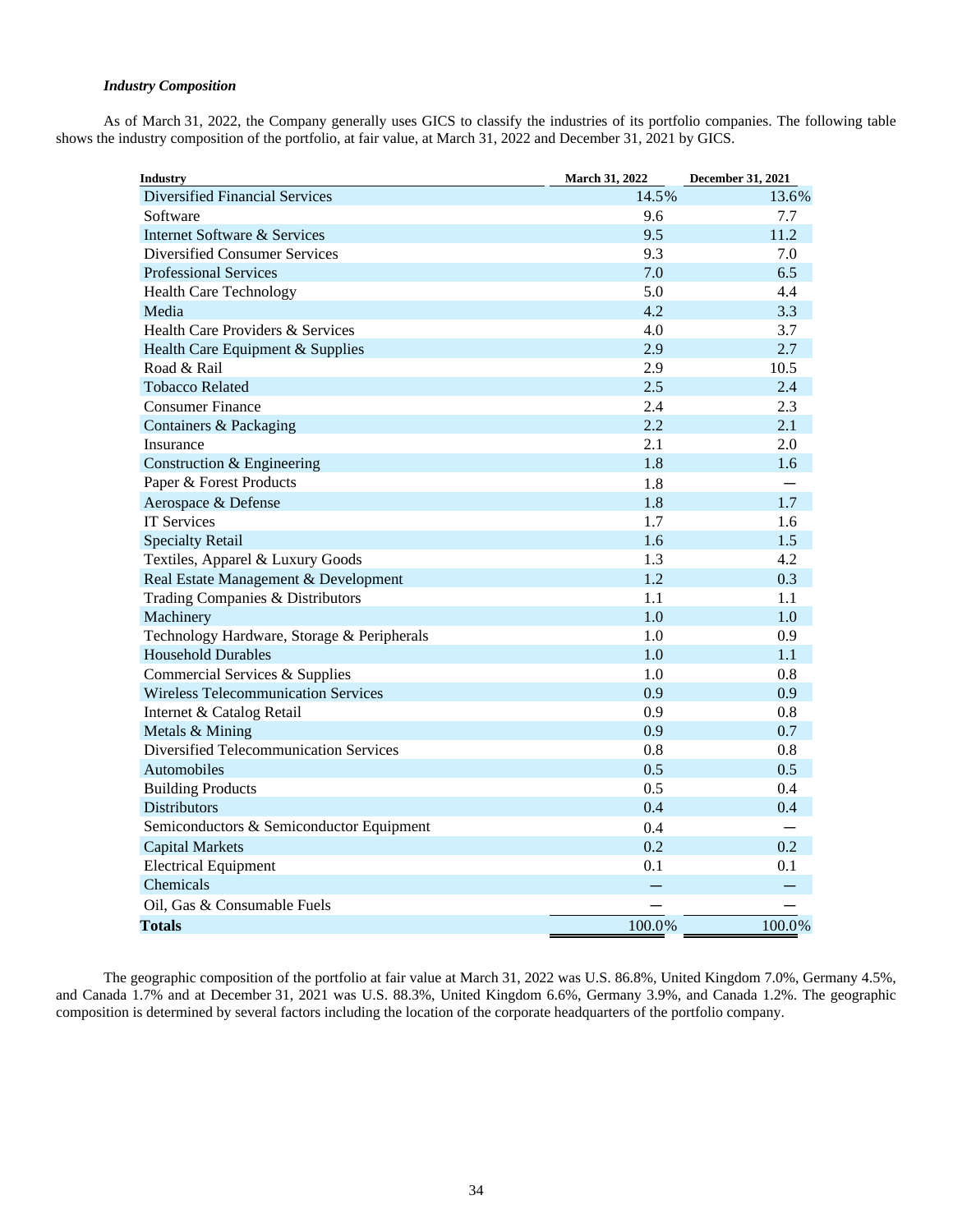## *Market and Credit Risk*

In the normal course of business, the Company invests in securities and enters into transactions where risks exist due to fluctuations in the market (market risk) or failure of the issuer of a security to meet all its obligations (issuer credit risk). The value of securities held by the Company may decline in response to certain events, including those directly involving the issuers whose securities are owned by the Company; conditions affecting the general economy; overall market changes; local, regional or global political, social or economic instability; and currency and interest rate and price fluctuations (see Item 1A. Risk Factors for further details). The impact of epidemics and pandemics such as the coronavirus, could affect the economies of many nations, individual companies and the market in general in ways that cannot necessarily be foreseen at the present time. Similar to issuer credit risk, the Company may be exposed to counterparty credit risk, or the risk that an entity with which the Company has unsettled or open transactions may fail to or be unable to perform on its commitments. The Company manages counterparty risk by entering into transactions only with counterparties that they believe have the financial resources to honor their obligations and by monitoring the financial stability of those counterparties. Financial assets, which potentially expose the Company to market, issuer and counterparty credit risks, consist principally of investments in portfolio companies. The extent of the Company's exposure to market, issuer and counterparty credit risks with respect to these financial assets is generally approximated by their value recorded in the consolidated statements of assets and liabilities. The Company is also exposed to credit risk related to maintaining all of its cash at a major financial institution.

The Company has investments in lower rated and comparable quality unrated senior and junior secured, unsecured and subordinated debt securities and loans, which are subject to a greater degree of credit risk than more highly rated investments. The risk of loss due to default by the issuer is significantly greater for holders of such securities and loans, particularly in cases where the investment is unsecured or subordinated to other creditors of the issuer.

#### **6. Other Related Party Transactions**

#### *Advisor Reimbursements*

The Current Management Agreement provides that the Company will reimburse the Advisor for costs and expenses incurred by the Advisor for administrative or operating services, office space rental, office equipment and utilities allocable to the Advisor under the investment management agreement, as well as any costs and expenses incurred by the Advisor relating to any non-investment advisory, administrative or operating services provided by the Advisor to the Company. For the three months ended March 31, 2022 and 2021, the Company incurred \$25,819 and \$87,500, respectively, for such investment advisor expenses.

From time to time, the Advisor and its affiliates may pay third party providers for goods or services utilized by the Company. The Company will subsequently reimburse the Advisor and its affiliates for such amounts. Reimbursements to the Advisor and their affiliates for such purposes during the three months ended March 31, 2022 and 2021 were \$89,684 and \$64,724, respectively.

No person who is an officer, director or employee of the Advisor and who serves as a director of the Company receives any compensation from the Company for such services. Directors who are not affiliated with the Advisor receive compensation for their services and reimbursement of expenses incurred to attend meetings.

#### *Administration*

The Company also has entered into an administration agreement with BlackRock Financial Management, Inc. (the "Administrator") under which the Administrator provides certain administrative services to the Company. For providing these services, facilities and personnel, the Company reimburses the Administrator for the Company's allocable portion of overhead and other expenses incurred by the Administrator in performing its obligations under the administration agreement, including rent and the Company's allocable portion of the cost of certain of the Company's officers and their respective staffs. For the three months ended March 31, 2022 and 2021, the Company incurred \$365,507 and \$322,115, respectively, for such administrative services expenses.

#### *Advisor Stock Transactions*

At March 31, 2022 and December 31, 2021, BCIA did not own any shares of the Company. At both March 31, 2022 and December 31, 2021, other entities affiliated with the Administrator and Advisor beneficially owned less than 1% of the Company's total shares of common stock outstanding.

#### **7. Stockholders' Equity and Distributions**

Distributions to common stockholders are recorded on the ex-dividend date. The amount to be paid out as a distribution is determined by the Board of Directors. Net realized capital gains, if any, generally are distributed at least annually, although the Company may decide to retain such capital gains for investment.

The Company has adopted a dividend reinvestment plan (the "Plan") that provides for reinvestment of distributions on behalf of stockholders, unless a stockholder elects to receive cash. As a result, if the Board of Directors authorizes, and the Company declares, a cash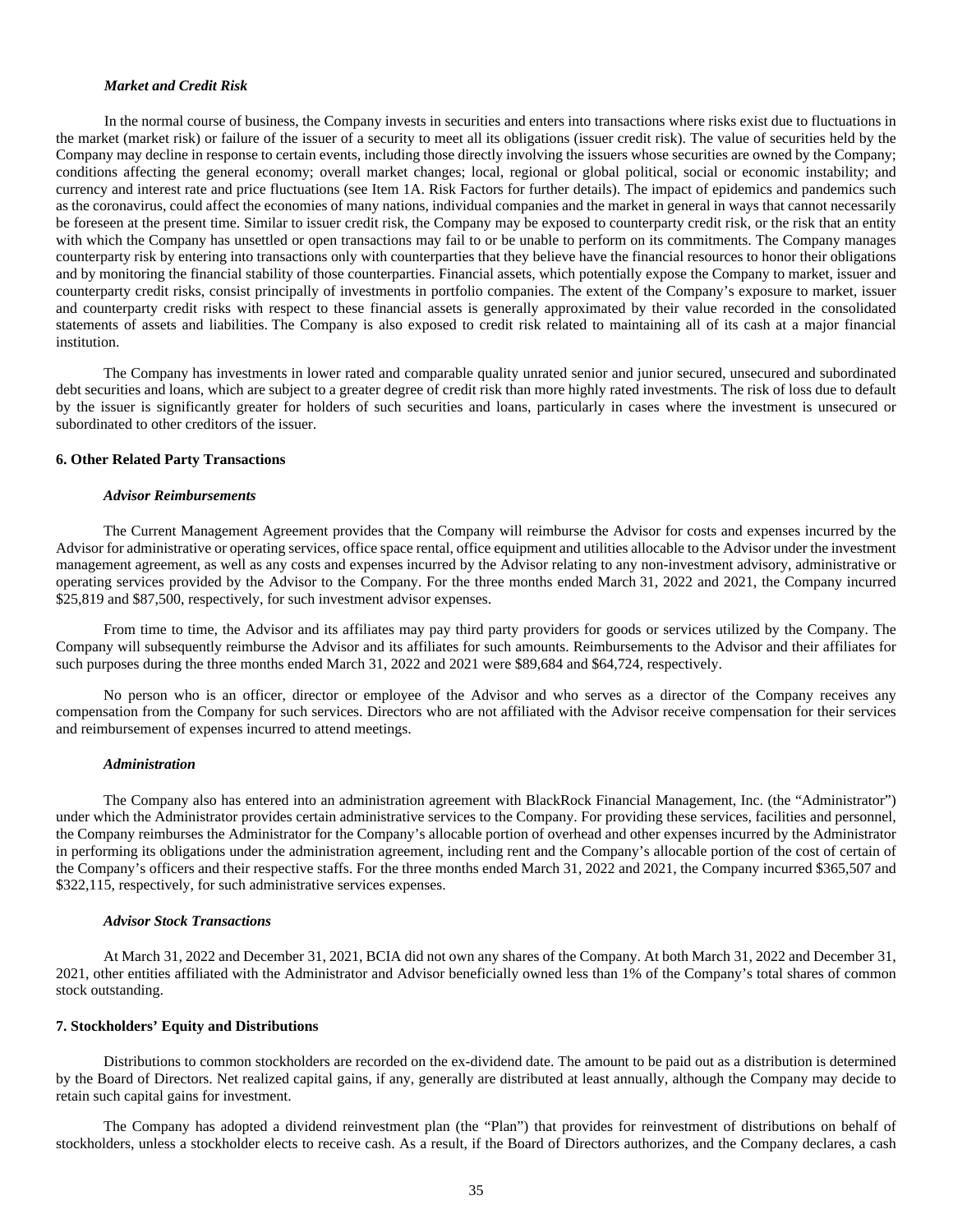distribution, then stockholders who have not "opted out" of the dividend reinvestment plan will have their cash dividends automatically reinvested in additional shares of Common Stock, rather than receiving the cash distributions. Additionally, if the Company makes a distribution to be paid in cash or in stock at the election of stockholders as of the applicable dividend record date (a "Cash/Stock Distribution"), the terms are subject to the amended Plan dated May 13, 2020 described below.

For the three months ended March 31, 2022 and 2021, declared distributions to common stockholders were as follows:

| <b>Date Declared</b> | <b>Record Date</b> | <b>Payment Date</b> | <b>Type</b> |   | <b>Amount Per</b><br><b>Share</b> | <b>Total Amount</b> | <b>Reinvested</b><br>distributions paid<br>during quarter $(1)(2)$ |                     |
|----------------------|--------------------|---------------------|-------------|---|-----------------------------------|---------------------|--------------------------------------------------------------------|---------------------|
| March 1, 2022        | March 17, 2022     | April 7, 2022       | Regular     | S | 0.10S                             | 7,380,270 \$        | 698,261                                                            |                     |
|                      |                    |                     |             |   |                                   |                     |                                                                    |                     |
|                      |                    |                     |             |   |                                   |                     |                                                                    |                     |
|                      |                    |                     |             |   | <b>Amount Per</b>                 |                     | Reinvested<br>distributions paid                                   |                     |
| <b>Date Declared</b> | <b>Record Date</b> | <b>Payment Date</b> | <b>Type</b> |   | <b>Share</b>                      | <b>Total Amount</b> | during quarter $(1)(2)$                                            |                     |
| March 2, 2021        | March 17, 2021     | April 7, 2021       | Regular     |   | 0.10S                             | 7,441,594 \$        |                                                                    | $\qquad \qquad$ (3) |
|                      |                    |                     |             |   |                                   |                     |                                                                    |                     |

(1) The Company has adopted a dividend reinvestment plan that provides for reinvestment of distributions on behalf of stockholders, unless a stockholder elects to receive cash.

(2) Distributions reinvested through purchase of shares in the open market.<br>
Distributions reinvested through purchase of shares in the open market.

(3) Distributions reinvested through purchase of shares in the open market subsequent to March 31, 2021 were \$541,771.

On March 6, 2018, the Board of Directors of the Company adopted amendments to the Plan. Under the terms of the amended Plan, if the Company declares a dividend or determines to make a capital gain or other distribution, the reinvestment plan agent will acquire shares for the participants' accounts, depending upon the following circumstances, (i) through receipt of additional unissued but authorized shares from the Company ("newly issued shares") and/or (ii) by purchase of outstanding shares on the open market ("open-market purchases"). If, on the distribution payment date, the last quarterly net asset value per share ("NAV") is equal to or less than the closing market price per share on such distribution payment date (such condition often referred to as a "market premium"), the reinvestment plan agent will invest the distribution amount in newly issued shares on behalf of the participants. The number of newly issued shares to be credited to each participant's account will be determined by dividing the dollar amount of the distribution by the greater of (i) the NAV or (ii) 95% of the closing market price on the distribution payment date. If, on the distribution payment date, the NAV is greater than the closing market price per share on such distribution payment date (such condition often referred to as a "market discount"), the reinvestment plan agent may, upon notice from the Company, either (a) invest the distribution amount in newly issued shares on behalf of the participants or (b) invest the distribution amount in shares acquired on behalf of the participants in open-market purchases.

On May 13, 2020, the Board of Directors of the Company adopted further amendments to the Plan. Under the terms of the amended Plan, if the Company makes a Cash/Stock Distribution, each stockholder will be required to elect whether to receive the distribution in cash or in shares of the Company's common stock ("Common Shares"), pursuant to such notices, forms or other documentation as may be provided to the stockholder by the Company (the "Election Forms"). If the stockholder is a Plan participant and elects to receive the Cash/Stock Distribution in cash, the stockholder will be deemed to have elected not to participate in the Plan solely with respect to such Cash/Stock Distribution and will receive the distribution in cash subject to any rules applicable to the distribution that may limit the portion of the distribution the Company is required to pay in cash. If the stockholder is a Plan participant and elects to receive the Cash/Stock Distribution in stock, the stockholder will receive the distribution in newly issued Common Shares. The number of newly issued Common Shares credited to the stockholders' account in either case will be determined by dividing the dollar amount of the distribution (or portion of the distribution to be paid in Common Shares) by the price per Common Share determined in accordance with the Election Forms rather than pursuant to the formula(s) otherwise applicable under the Plan.

On November 2, 2021, the Company's Board of Directors authorized the Company to purchase up to a total of 8,000,000 shares, effective until the earlier of November 2, 2022 or such time that all of the authorized shares have been repurchased (the "Company Repurchase Plan"), in accordance with the guidelines specified in Rule 10b-18 and Rule 10b5-1 of the Securities Exchange Act of 1934 (the "Exchange Act"). As of March 31, 2022, 7,800,586 shares remained available for repurchase.

The following table summarizes the total shares repurchased and amounts paid by the Company under the Company Repurchase Plan, including broker fees, for the three months ended March 31, 2022:

|                         | Shares      | <b>Price Per</b> |      |  |                   |  |  |
|-------------------------|-------------|------------------|------|--|-------------------|--|--|
|                         | Repurchased | <b>Share</b>     |      |  | <b>Total Cost</b> |  |  |
| Company Repurchase Plan | 106.308     |                  | 4.14 |  | 440,237           |  |  |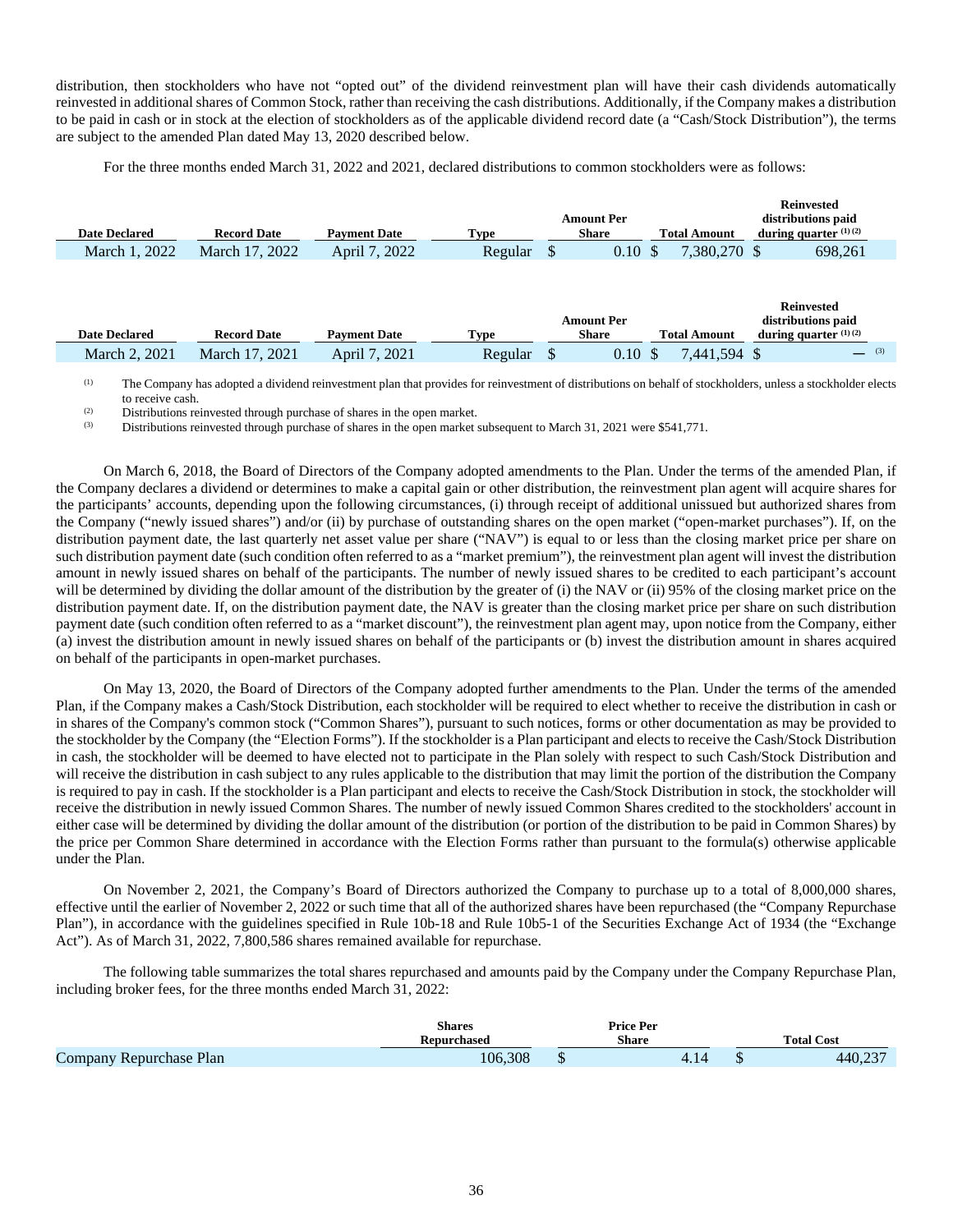The following table summarizes the total shares repurchased and amounts paid by the Company under the Company Repurchase Plan, including broker fees, for the three months ended March 31, 2021:

|                         | Shares      | <b>Price Per</b> |      |                   |
|-------------------------|-------------|------------------|------|-------------------|
|                         | Repurchased | Share            |      | <b>Total Cost</b> |
| Company Repurchase Plan | 256,062     | 13               | 3.40 | 869,726           |

Since inception of the original repurchase plan through March 31, 2022, the Company has purchased 10,707,572 shares of its common stock on the open market for \$68,929,623, including brokerage commissions through the repurchase plan. The Company currently holds the shares it repurchased in treasury stock.

#### **8. Earnings (Loss) per share**

The following information sets forth the computation of basic and diluted net increase (decrease) in net assets from operations per share (earnings (loss) per share) for the three months ended March 31, 2022 and 2021.

|                                                                                     | <b>Three Months Ended</b> |                       |          |                       |
|-------------------------------------------------------------------------------------|---------------------------|-----------------------|----------|-----------------------|
|                                                                                     |                           | <b>March 31, 2022</b> |          | <b>March 31, 2021</b> |
| Earnings (Loss) per share - basic:                                                  |                           |                       |          |                       |
| Net increase (decrease) in net assets resulting from operations                     | \$                        | 5,522,374             |          | 16,201,005            |
| Weighted average shares outstanding – basic                                         |                           | 73,822,190            |          | 74,436,429            |
| Earnings (Loss) per share – basic                                                   |                           | 0.07                  | <b>S</b> | 0.22                  |
| Earnings (Loss) per share – diluted:                                                |                           |                       |          |                       |
| Net increase (decrease) in net assets resulting from operations, before adjustments |                           | 5.522.374             | ∖ \$     | 16,201,005            |
| Adjustments for interest on unsecured convertible senior notes <sup>(1)</sup>       |                           |                       |          | 2,259,134             |
| Net increase (decrease) in net assets resulting from operations, as adjusted        |                           | 5,522,374             | -8       | 18,460,139            |
| Weighted average shares outstanding $-$ diluted <sup>(1)</sup>                      |                           | 73,822,190            |          | 91,430,166            |
| Earnings (Loss) per share – diluted                                                 | S                         | 0.07                  |          | 0.20                  |

(1) No adjustments for interest or incremental shares were included for the three months ended March 31, 2022 because the effect would be antidilutive.

Diluted earnings (loss) per share is computed using the if-converted method, which assumes conversion of convertible securities at the beginning of the reporting period and is intended to show the maximum dilution effect to common stockholders regardless of how the conversion can occur.

#### **9. Commitments and contingencies**

In the normal course of business, the Company may enter into guarantees on behalf of portfolio companies. Under these arrangements, the Company would be required to make payments to third parties if the portfolio companies were to default on their related payment obligations. There were no such guarantees outstanding at March 31, 2022 and December 31, 2021. In addition, from time to time, the Company may provide for a commitment to a portfolio company for investment in an existing or new security. At March 31, 2022 and December 31, 2021, the Company had unfunded commitments of \$60.8 million across 37 portfolio companies and \$49.4 million across 35 portfolio companies, respectively. The aggregate fair value of unfunded commitments at March 31, 2022 and December 31, 2021 was \$60.0 million and \$49.1 million, respectively. We maintain sufficient cash on hand and available borrowings to fund such unfunded commitments should the need arise.

In the normal course of business, the Company enters into contractual agreements that provide general indemnifications against losses, costs, claims and liabilities arising from the performance of individual obligations under such agreements. The Company's individual maximum exposure under these arrangements is unknown, as this would involve future claims that may be made against the Company that have not yet occurred. However, based on management's experience, the Company expects the risk of loss to be remote.

From time to time, the Company and the Advisor may be a party to certain legal proceedings incidental to the normal course of its business, including the enforcement of its rights under contracts with our portfolio companies. Further, third parties may try to seek to impose liability on the Company in connection with the activities of its portfolio companies. While the Company cannot predict the outcome of these legal proceedings with certainty, we do not expect that these proceedings will have a material effect on its consolidated financial statements.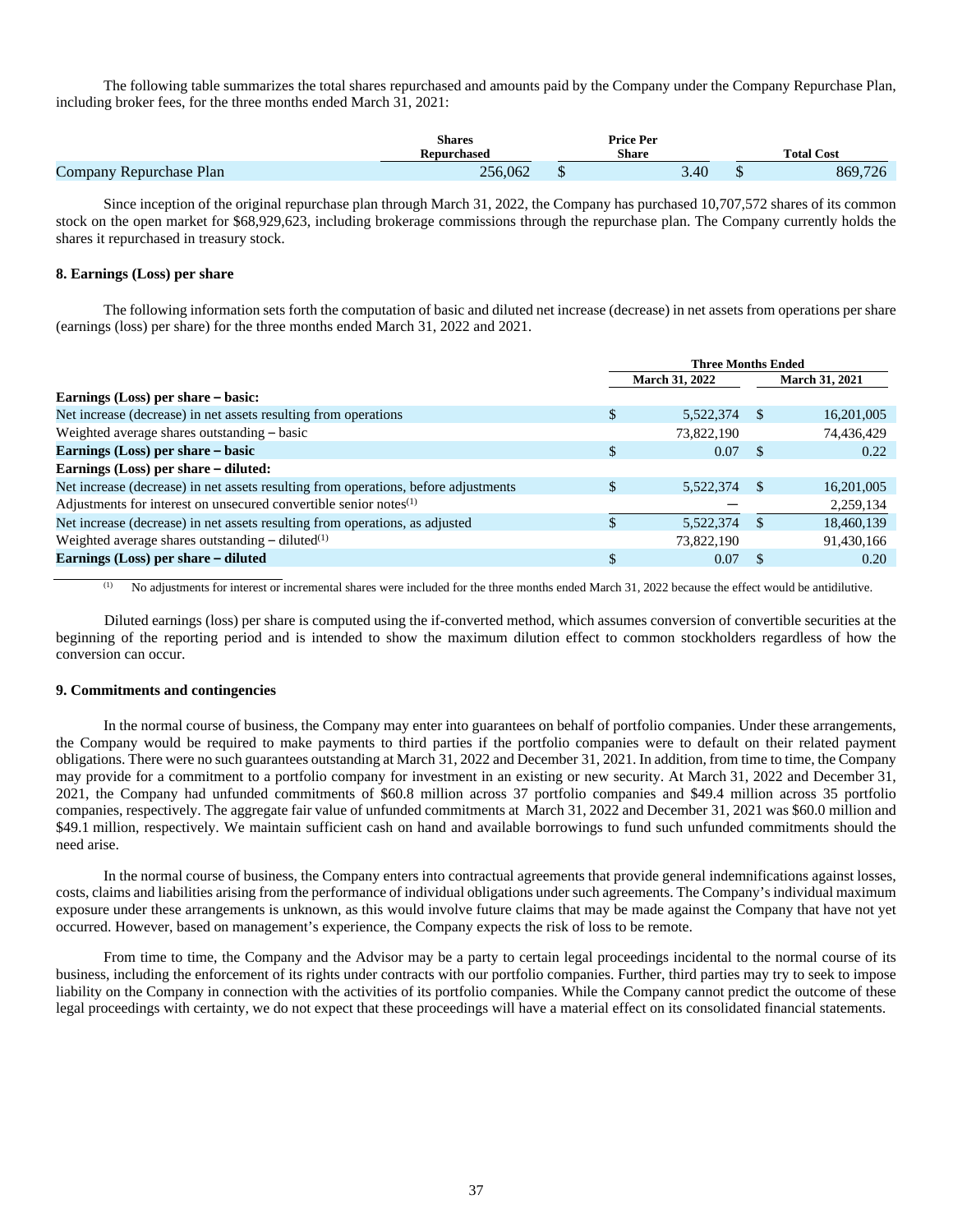## **10. Financial highlights**

The following per share data and ratios have been derived from information provided in the consolidated financial statements. The following is a schedule of financial highlights for a common share outstanding for the three months ended March 31, 2022 and 2021:

|                                                                                |    | Three Months Ended March 31, |               |             |
|--------------------------------------------------------------------------------|----|------------------------------|---------------|-------------|
|                                                                                |    | 2022                         |               | 2021        |
| Per Share Data:                                                                |    |                              |               |             |
| Net asset value, beginning of period                                           | \$ | 4.73                         | $\mathsf{\$}$ | 4.23        |
| <b>Investment Operations:</b>                                                  |    |                              |               |             |
| Net investment income, before incentive fees                                   |    | 0.08                         |               | 0.06        |
| Incentive fees $(1)$                                                           |    | 0.01                         |               |             |
| Net investment income <sup>(1)</sup>                                           |    | 0.09                         |               | 0.06        |
| Net realized and unrealized gain (loss)                                        |    | (0.01)                       |               | 0.16        |
| Total from investment operations                                               |    | 0.08                         |               | 0.22        |
| Cumulative effect of adjustment for the adoption of ASU 2020-06 <sup>(2)</sup> |    | (0.01)                       |               |             |
| Repurchase of common stock                                                     |    |                              |               |             |
| Distributions to stockholders <sup>(3)</sup>                                   |    | (0.10)                       |               | (0.10)      |
| Net asset value, end of period                                                 | \$ | 4.70                         | \$            | 4.35        |
| Market price at end of period                                                  | \$ | 4.21                         | \$            | 3.35        |
| Total return based on market price <sup>(4)</sup>                              |    | 7.70%                        |               | 27.85%      |
| Total return based on net asset value <sup>(5)</sup>                           |    | 1.68%                        |               | 5.58%       |
| Shares outstanding at end of period                                            |    | 73,770,679                   |               | 74,210,603  |
| Ratios to average net assets <sup>(6)</sup> :                                  |    |                              |               |             |
| Operating expenses, before incentive fees                                      |    | 3.97%                        |               | 4.20%       |
| Interest and other debt related expenses                                       |    | 3.18%                        |               | 3.46%       |
| Total expenses, before incentive fees                                          |    | 7.15%                        |               | 7.66%       |
| Incentive fees $(1)$                                                           |    | $(0.13)$ %                   |               |             |
| Total expenses, after incentive fees                                           |    | 7.02%                        |               | 7.66%       |
| Net investment income                                                          |    | 7.17%                        |               | 5.28%       |
| Net assets at end of period                                                    | \$ | 346,904,442                  | \$            | 322,899,962 |
| Portfolio turnover rate                                                        |    | 8%                           |               | 12%         |
| Weighted average interest rate on debt(7)                                      |    | 4.89%                        |               | 6.67%       |
| Weighted average debt outstanding                                              | \$ | 207,996,869                  | \$            | 148,513,956 |
| Weighted average shares outstanding                                            |    | 73,822,190                   |               | 74,436,429  |
| Weighted average debt per share <sup>(8)</sup>                                 | \$ | 2.82                         | \$            | 2.00        |

(1) For the three months ended March 31, 2022, net investment income per share amount displayed above is net of a hypothetical liquidation basis GAAP accrual (reversal) for incentive fees of \$(0.01) per share, or (0.14)% of average net assets, and is also net of incentive fees based on income.

(2) The Company adopted ASU 2020-06 under the modified retrospective basis as of January 1, 2022 (see Notes 2 and 4).

(3) For the three months ended March 31, 2022, \$6.5 million out of the total \$7.4 million declared distributions were from net investment income based on book income. The amount of distribution related to a return of capital will be adjusted on an annual basis if necessary, and calculated in accordance with federal income tax regulations (see Note 2).

(4) Total return based on market value is calculated by determining the percentage change in market value per share during the period and assuming that the dividend distributions are reinvested in accordance with the Company's dividend reinvestment plan. Not annualized.

(5) Total return based on net asset value is calculated by determining the percentage change in net asset value per share during the period and assuming that the dividend distributions are reinvested in accordance with the Company's dividend reinvestment plan. Not annualized.

(6) Annualized, except for incentive fees.<br>(7) Weighted average interest rate on del

Weighted average interest rate on debt includes contractual interest, amortization of original issue discount, for periods prior to January 1, 2022 (refer to the adoption of ASU 2020-06 in Note 2), and amortization of debt issuance costs (see Note 4).

(8) Weighted average debt per share is calculated as weighted average debt outstanding divided by the weighted average shares outstanding during the applicable period.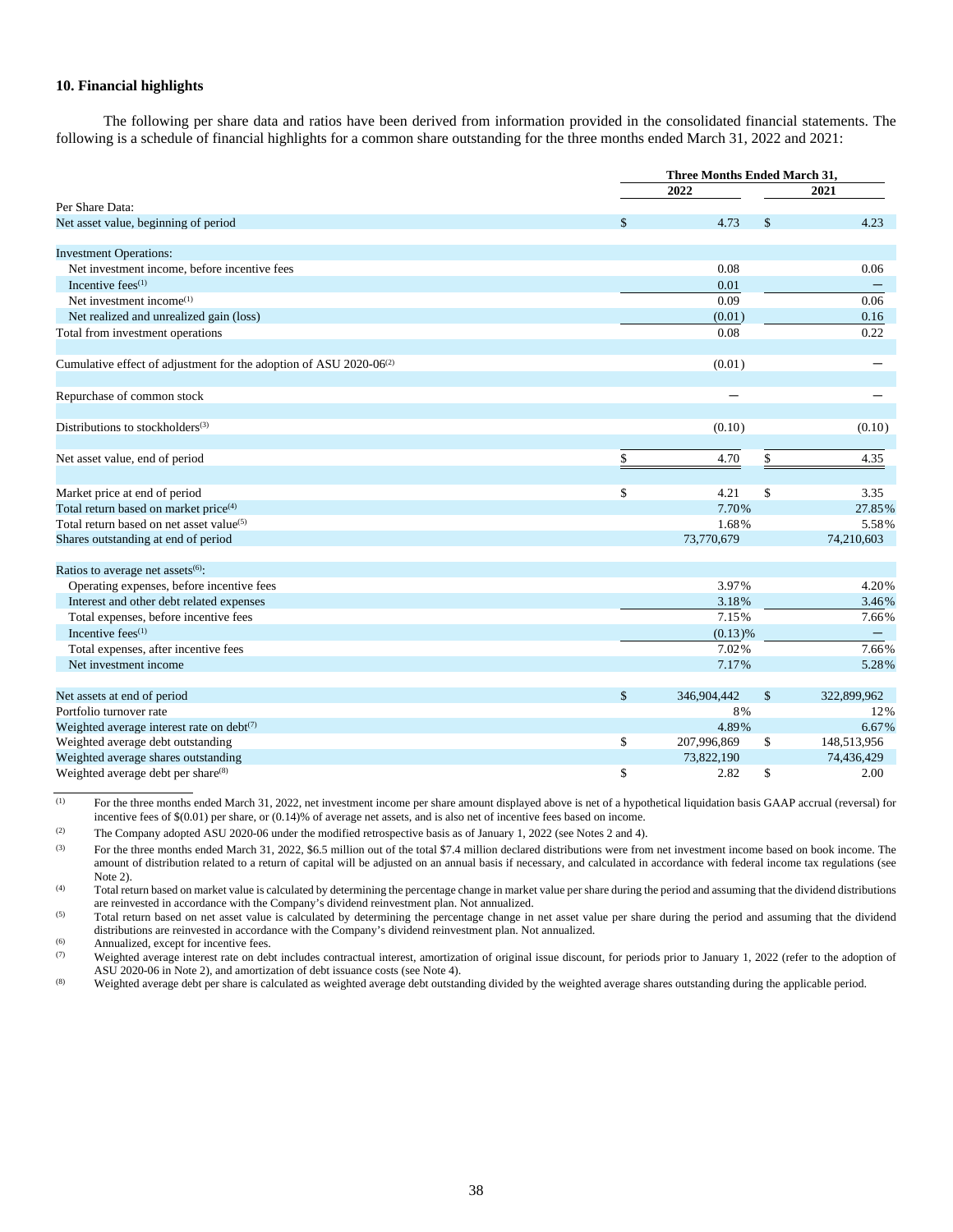#### **11. Subsequent events**

On April 27, 2022, the Company's Board of Directors declared a distribution of \$0.10 per share, payable on July 7, 2022 to stockholders of record at the close of business on June 16, 2022.

On April 21, 2022, the Company entered into a Master Note Purchase Agreement (the "Note Purchase Agreement") governing the issuance on June 9, 2022, of \$92.0 million in aggregate principal amount of senior unsecured notes (the "Notes") in two tranches to qualified institutional investors in a private placement. The Company will issue \$35.0 million in aggregate principal amount of Notes with a fixed interest rate of 5.82% with interest to be paid semi-annually on June 9 and December 9 of each year, beginning on December 9, 2022, and \$57.0 million in aggregate principal amount of Notes bearing interest at a rate equal to the Secured Overnight Financing Rate ("SOFR") plus 3.14% with interest to be paid quarterly on March 9, June 9, September 9, and December 9 of each year, beginning on September 9, 2022. In addition, during any time that the rating assigned to the Notes declines below investment grade, the Notes will bear interest at a rate that is increased by 1.00%. The Notes will be issued at a closing which is expected to occur on June 9, 2022, subject to customary closing conditions. The Notes will be due on December 9, 2025 unless redeemed, purchased or prepaid prior to such date by the Company or its affiliates in accordance with their terms. The Company may prepay the Notes at its option, subject to a prepayment premium, in an amount equal to 2% on or before June 9, 2023, 1% after June 9, 2023 but on or before June 9, 2024, 0.5% after June 9, 2024 but on or before June 9, 2025 and zero after June 9, 2025. In addition, the Company will be obligated to offer to repay the Notes at par if certain change in control events occur. The Notes are general unsecured obligations of the Company that rank *pari passu* with all outstanding and future unsecured unsubordinated indebtedness issued by the Company. Additionally, the Company has entered into an interest rate swap agreement with a notional value of \$35.0 million for the first three years of the Notes' term, pursuant to which the Company will pay a floating rate of interest equal to SOFR, and will receive a fixed rate of interest equal to 2.633%. Such payments will be due annually. Refer to the Form 8-K as filed with the SEC on April 22, 2022 for more information.

On April 14, 2022, Abby Miller informed the Company of her intention to step down as Chief Financial Officer ("CFO") and Treasurer of the Company, effective May 6, 2022. Ms. Miller will remain an employee of BlackRock, Inc. (together with certain of its affiliates, collectively "BlackRock") and a Director at BlackRock until her departure on May 11, 2022 and has agreed to provide transition assistance with respect to the Company.

On April 19, 2022, the Board of Directors of the Company appointed Chip Holladay as Interim CFO and Treasurer of the Company, effective May 6, 2022. Mr. Holladay will serve as Interim CFO and Treasurer at the pleasure of the Board of Directors or until he resigns or his successor has been duly elected and qualified. For more information on Mr. Holladay's background and experience, refer to the Company's Form 8-K as filed with the SEC on April 20, 2022.

The Company has reviewed subsequent events occurring through the date that these consolidated financial statements were available to be issued and determined that no subsequent events occurred requiring accrual or disclosure, except as disclosed above and elsewhere in these notes to consolidated financial statements.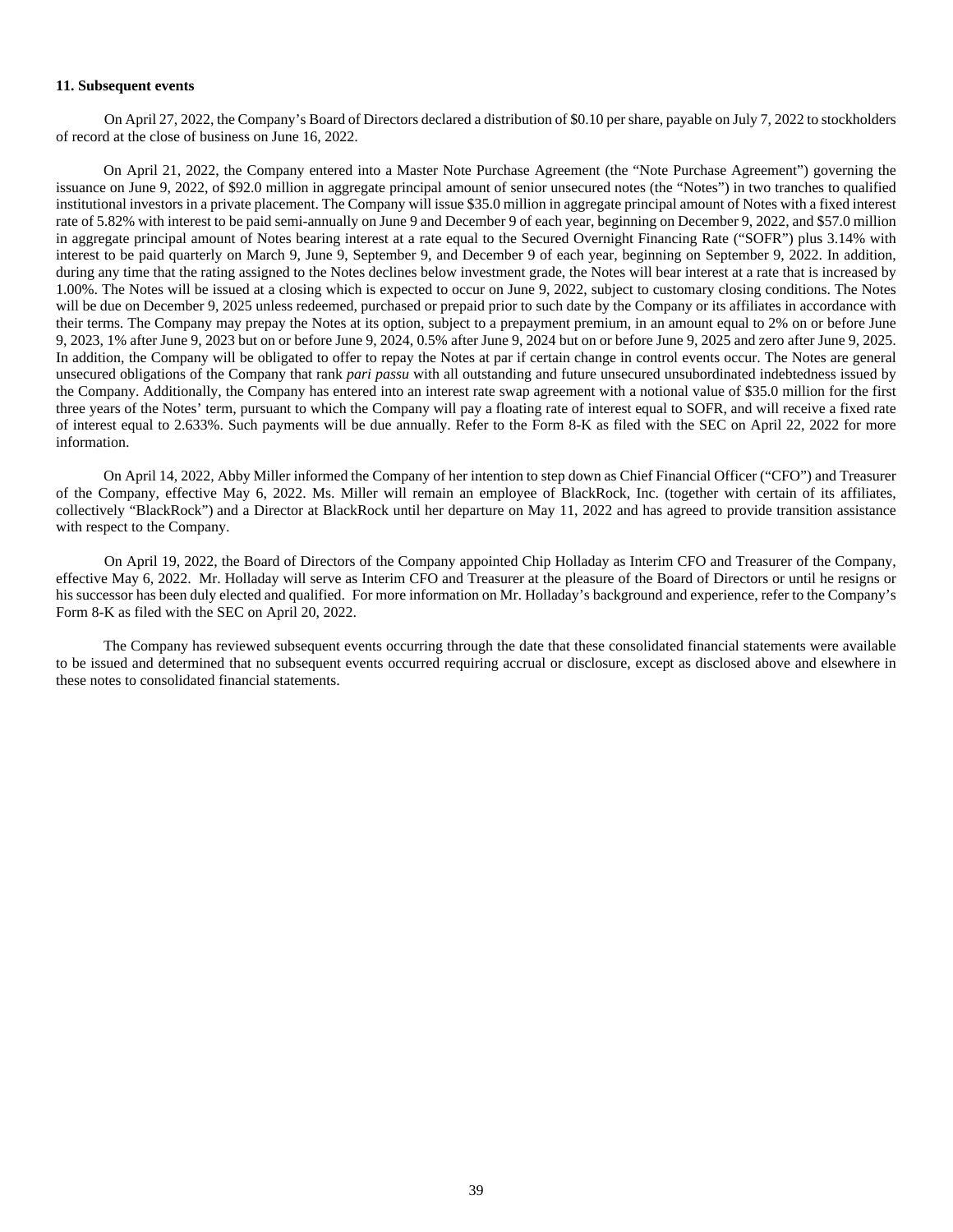#### <span id="page-39-0"></span>**Item 2. Management's Discussion and Analysis of Financial Condition and Results of Operations**

*The information contained in this section should be read in conjunction with the consolidated financial statements and notes thereto appearing elsewhere in this report.* 

#### **Forward-looking statements**

This report, and other statements that we may make, may contain forward-looking statements with respect to future financial or business performance, strategies or expectations. Forward-looking statements are typically identified by words or phrases such as "trend," "opportunity," "pipeline," "believe," "comfortable," "expect," "anticipate," "current," "intention," "estimate," "position," "assume," "potential," "outlook," "continue," "remain," "maintain," "sustain," "seek," "achieve" and similar expressions, or future or conditional verbs such as "will," "would," "should," "could," "may" or similar expressions.

Forward-looking statements are subject to numerous assumptions, risks and uncertainties, which change over time. Forward-looking statements speak only as of the date they are made, and we assume no duty to and do not undertake to update forward-looking statements. Actual results could differ materially from those anticipated in forward-looking statements and future results could differ materially from historical performance.

In addition to factors previously identified elsewhere in the reports BlackRock Capital Investment Corporation has filed with the Securities and Exchange Commission (the "SEC"), the following factors, among others, could cause actual results to differ materially from forward-looking statements or historical performance:

- our future operating results;
- our business prospects and the prospects of our portfolio companies;
- the impact of investments that we expect to make;
- our contractual arrangements and relationships with third parties;
- the dependence of our future success on the general economy and its impact on the industries in which we invest;
- the financial condition of and ability of our current and prospective portfolio companies to achieve their objectives;
- our expected financings and investments;
- the adequacy of our cash resources and working capital, including our ability to obtain continued financing on favorable terms;
- the timing of cash flows, if any, from the operations of our portfolio companies;
- the impact of increased competition;
- the impact of COVID-19 on our portfolio companies and the markets in which they operate, interest rates and the economy in general;
- the ability of the Advisor to locate suitable investments for us and to monitor and administer our investments;
- changes in law and policy accompanying the new administration and uncertainty pending any such changes;
- increased geopolitical unrest, terrorist attacks or acts of war, which may adversely affect the general economy, domestic and local financial and capital markets, or the specific industries of our portfolio companies;
- changes and volatility in political, economic or industry conditions, the interest rate environment, foreign exchange rates or financial and capital markets;
- the unfavorable resolution of legal proceedings; and
- the impact of changes to tax legislation and, generally, our tax position.

## **Overview**

We were incorporated in Delaware on April 13, 2005 and commenced operations with private funding on July 25, 2005, and completed our initial public offering on July 2, 2007. Our investment objective is to generate both current income and capital appreciation through debt and equity investments. We invest primarily in middle-market companies in the form of senior debt securities and loans, and our investment portfolio may include junior secured and unsecured debt securities and loans, each of which may include an equity component.

We are externally managed and have elected to be regulated as a BDC under the 1940 Act. As a BDC, we are required to comply with certain regulatory requirements. For instance, we generally have to invest at least 70% of our total assets in "qualifying assets," including securities of private or thinly traded public U.S. companies, cash, cash equivalents, U.S. Government securities and high-quality debt investments that mature in one year or less.

Certain items previously reported may have been reclassified to conform to the current year presentation.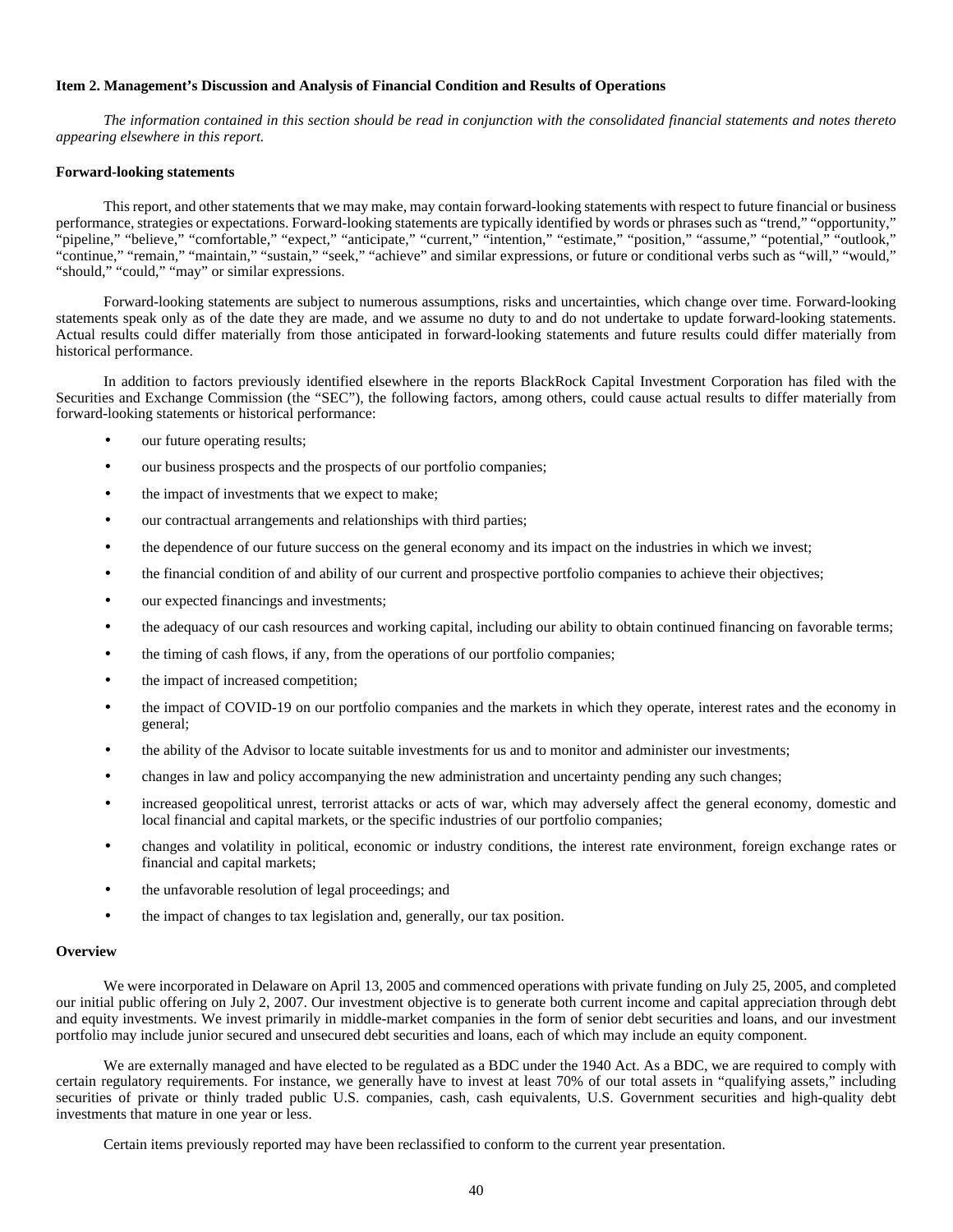#### *Investments*

Our level of investment activity can and does vary substantially from period to period depending on many factors, including the amount of debt and equity capital available to middle-market companies, the level of merger and acquisition activity, the general economic environment and the competitive environment for the types of investments we make.

As a BDC, we generally do not acquire any assets other than "qualifying assets" specified in the 1940 Act unless, at the time the acquisition is made, at least 70% of our total assets are qualifying assets (with certain limited exceptions). Qualifying assets include investments in "eligible portfolio companies." Under the relevant SEC rules, the term "eligible portfolio company" includes most private companies, companies whose securities are not listed on a national securities exchange, and certain public companies that have listed their securities on a national securities exchange and have a market capitalization of less than \$250 million. These rules also permit us to include as qualifying assets certain follow-on investments in companies that were eligible portfolio companies at the time of initial investment but that no longer meet the definition. As of March 31, 2022, approximately 13.2% of the total assets of the Company were not qualifying assets under Section 55(a) of the 1940 Act.

#### *Revenues*

We generate revenues primarily in the form of interest on the debt we hold, dividends on our equity interests and capital gains on the sale of warrants and other debt or equity interests that we acquire in portfolio companies. Our investments in fixed income instruments generally have an expected maturity of three to ten years, although we have no lower or upper constraint on maturity, and typically bear interest at a fixed or floating rate. Interest on our debt securities is generally payable quarterly or semi-annually. In some cases, our debt instruments and preferred stock investments may defer payments of cash interest or dividends or pay interest or dividends in-kind. Any outstanding principal amount of our debt securities and any accrued but unpaid interest will generally become due at the maturity date. In addition, we may generate revenue in the form of prepayment fees, commitment, origination, capital structuring fees, and fees for providing significant managerial assistance.

#### *Expenses*

Our primary operating expenses include the payment of a Management Fee and, depending on our operating results, Incentive Fees, interest and credit facility fees, expenses reimbursable under the Current Management Agreement, professional fees, administration fees and the allocable portion of overhead under the administration agreement. The Management Fee and Incentive Fee compensate the Advisor for work in identifying, evaluating, negotiating, closing and monitoring our investments. Our Current Management Agreement with the Advisor provides that we will reimburse the Advisor for costs and expenses incurred by the Advisor for office space rental, office equipment and utilities allocable to the Advisor under the Current Management Agreement, as well as any costs and expenses incurred by the Advisor relating to any non-investment advisory, administrative or operating services provided by the Advisor to us. We bear all other costs and expenses of our operations and transactions.

#### **Critical accounting policies and estimates**

Our discussion and analysis of our financial condition and results of operations are based upon our consolidated financial statements, which have been prepared in accordance with GAAP. The preparation of these consolidated financial statements in conformity with GAAP requires management to make estimates and assumptions that affect the reported amounts of assets and liabilities and disclosure of contingent assets and liabilities at the date of the consolidated financial statements, as well as the reported amounts of revenues and expenses during the reporting periods presented. Although management believes these estimates and assumptions to be reasonable, actual results could differ from those estimates and such differences could be material.

Management considers the significant accounting policies important to understanding the consolidated financial statements. In addition to the discussion below, our significant accounting policies are further described in the notes to the consolidated financial statements. See Note 2 to the consolidated financial statements for a description of significant accounting policies and of recently issued accounting pronouncements. Management considers Investments to be an area deemed a critical accounting policy as a result of the judgments necessary for management to select valuation methodologies and to select significant unobservable inputs to estimate fair value (see Note 2 to the consolidated financial statements).

## **Financial and operating highlights**

At March 31, 2022:

Investment portfolio, at fair value: \$517.8 million Net assets: \$346.9 million Indebtedness, excluding deferred issuance costs: \$171.8 million Net asset value per share: \$4.70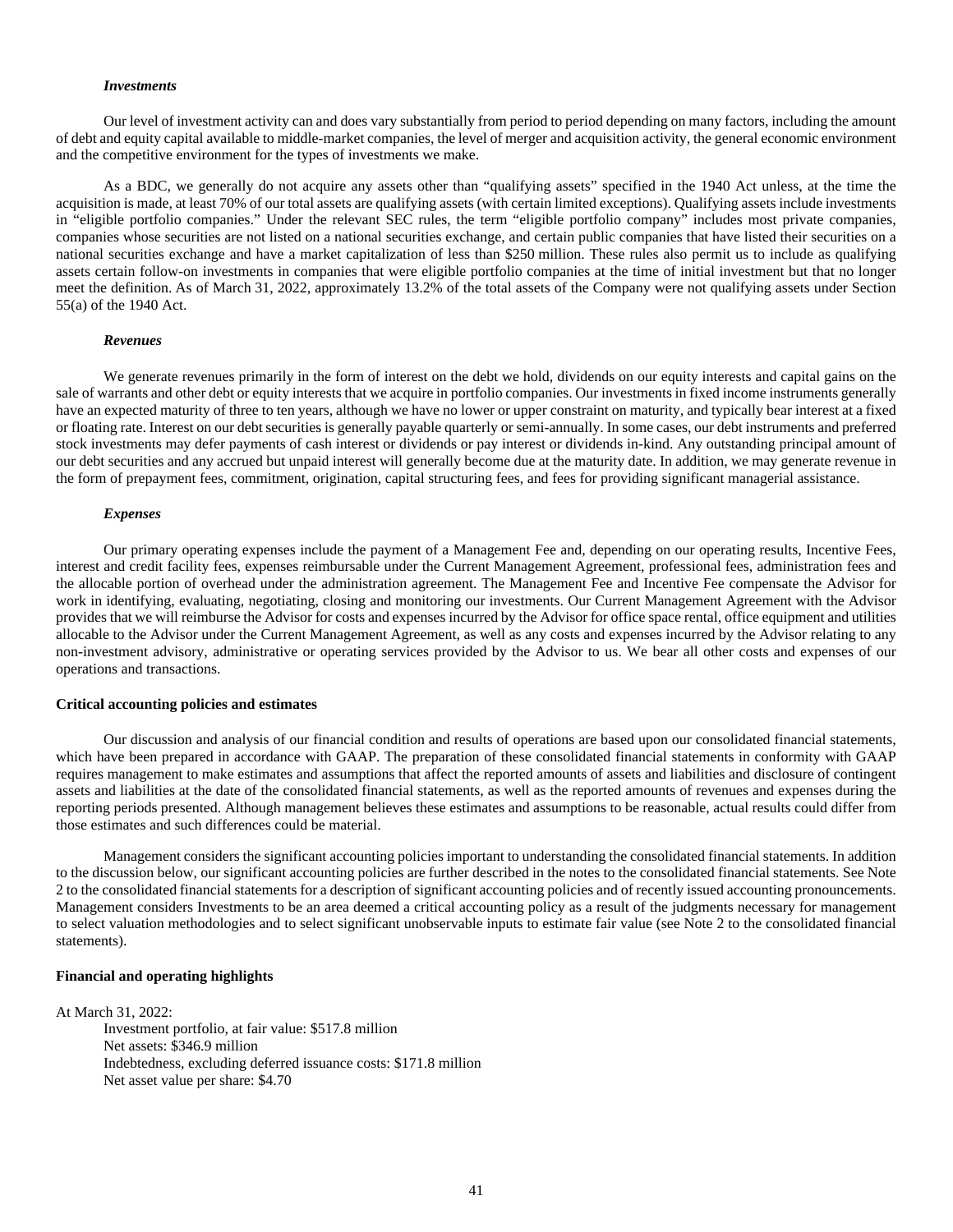Portfolio Activity for the Three Months Ended March 31, 2022: Cost of investments during period, including PIK: \$44.0 million Sales, repayments and other exits during period: \$78.7 million Number of portfolio companies at end of period: 93

Operating Results for the Three Months Ended March 31, 2022:

Net investment income per share: \$0.09 Distributions declared per share: \$0.10 Basic earnings (loss) per share: \$0.07 Net investment income: \$6.5 million Net realized and unrealized gain (loss): \$(1.0) million Net increase (decrease) in net assets from operations: \$5.5 million Net investment income per share, as adjusted<sup>1</sup>: \$0.08 Basic earnings (loss) per share, as adjusted<sup>1</sup>: \$0.07 Net investment income, as adjusted<sup>1</sup>: \$6.0 million Net increase (decrease) in net assets from operations, as adjusted<sup>1</sup>: \$5.1 million

As Adjusted<sup>1</sup>: The Company reports its financial results in accordance with GAAP; however, management believes evaluating the Company's ongoing operating results may be enhanced if investors have additional non-GAAP financial measures. See "Supplemental Non-GAAP information" for further information on non-GAAP financial measures and for as adjusted items, which are adjusted to remove the accrued hypothetical liquidation basis incentive fee expense based on capital gains that was recorded, as required by GAAP, and to include only the incremental incentive fee based on income. Under the Current Management Agreement, incentive fee expense based on income is calculated for each calendar quarter and may be paid on a quarterly basis if certain thresholds are met. Adjusted amounts reflect the fact that no Incentive Fee on capital gains was realized and payable to the Advisor during the three months ended March 31, 2022. Amounts reflected the Company's ongoing operating results and reflect the Company's financial performance over time.

#### **Portfolio and investment activity**

We invested approximately \$44.0 million, including PIK, during the three months ended March 31, 2022. The new investments consisted of senior secured loans secured by first lien (\$43.9 million, or 99.8%) and equity securities (\$0.1 million or 0.2%). Additionally, we received proceeds from sales, repayments and other exits of approximately \$78.7 million during the three months ended March 31, 2022.

Concentration of our assets in an issuer, industry or sector may present certain risks. To the extent that we assume large positions in the securities of a small number of issuers, our net asset value may fluctuate to a greater extent than that of a diversified investment company as a result of changes in the financial condition or the market's assessment of the issuer. At March 31, 2022, our portfolio of \$517.8 million (at fair value) consisted of 93 portfolio companies and was invested approximately 92% in senior secured loans, 5% in unsecured or subordinated debt securities, 3% in equity investments, and less than 1% in senior secured notes. Our average investment by portfolio company at amortized cost was approximately \$6.3 million at March 31, 2022. Our largest portfolio company investment at fair value was approximately \$25.2 million and our five largest portfolio company investments at fair value comprised approximately 18% of our portfolio at March 31, 2022. At December 31, 2021, our portfolio of \$552.6 million (at fair value) consisted of 86 portfolio companies and was invested 93% in senior secured loans, 5% in unsecured or subordinated debt securities, 2% in equity investments and less than 1% in senior secured notes. Our average investment by portfolio company at amortized cost was approximately \$7.1 million at December 31, 2021. Our largest portfolio company investment at fair value was approximately \$37.3 million and our five largest portfolio company investments by value comprised approximately 21% of our portfolio at December 31, 2021.

In addition, we may, from time to time, invest a substantial portion of our assets in the securities of issuers in any single industry or sector of the economy or in only a few issuers. A downturn in an industry or sector in which we are concentrated could have a larger impact on us than on a company that does not concentrate in that particular industry or sector. Our Advisor monitors industry and sector uncertainties on an ongoing basis, including substantial regulatory challenges in the healthcare sector, volatility and extensive government regulation in the financial services sector, cyclical risks associated with the overall economy and events outside of our control, including public health crises such as COVID-19, or other geopolitical or macroeconomic events (see Item 1A. Risk Factors for further details), which may have resulted in a negative impact to certain industries, including significant reductions in demand for certain goods and services, reductions in business activity and financial transactions, supply chain interruptions and overall economic and financial market instability both globally and in the United States (see Note 5 to the consolidated financial statements), among various other industry and sector uncertainties due to certain exposures. At March 31, 2022, our top three industry concentrations at fair value consisted of Diversified Financial Services (14.5%), Software (9.6%), and Internet Software & Services (9.5%). At December 31, 2021, our top three industry concentrations at fair value consisted of Diversified Financial Services (13.6%), Internet Software & Services (11.2%) and Road & Rail (10.5%) (see Note 5 to the consolidated financial statements).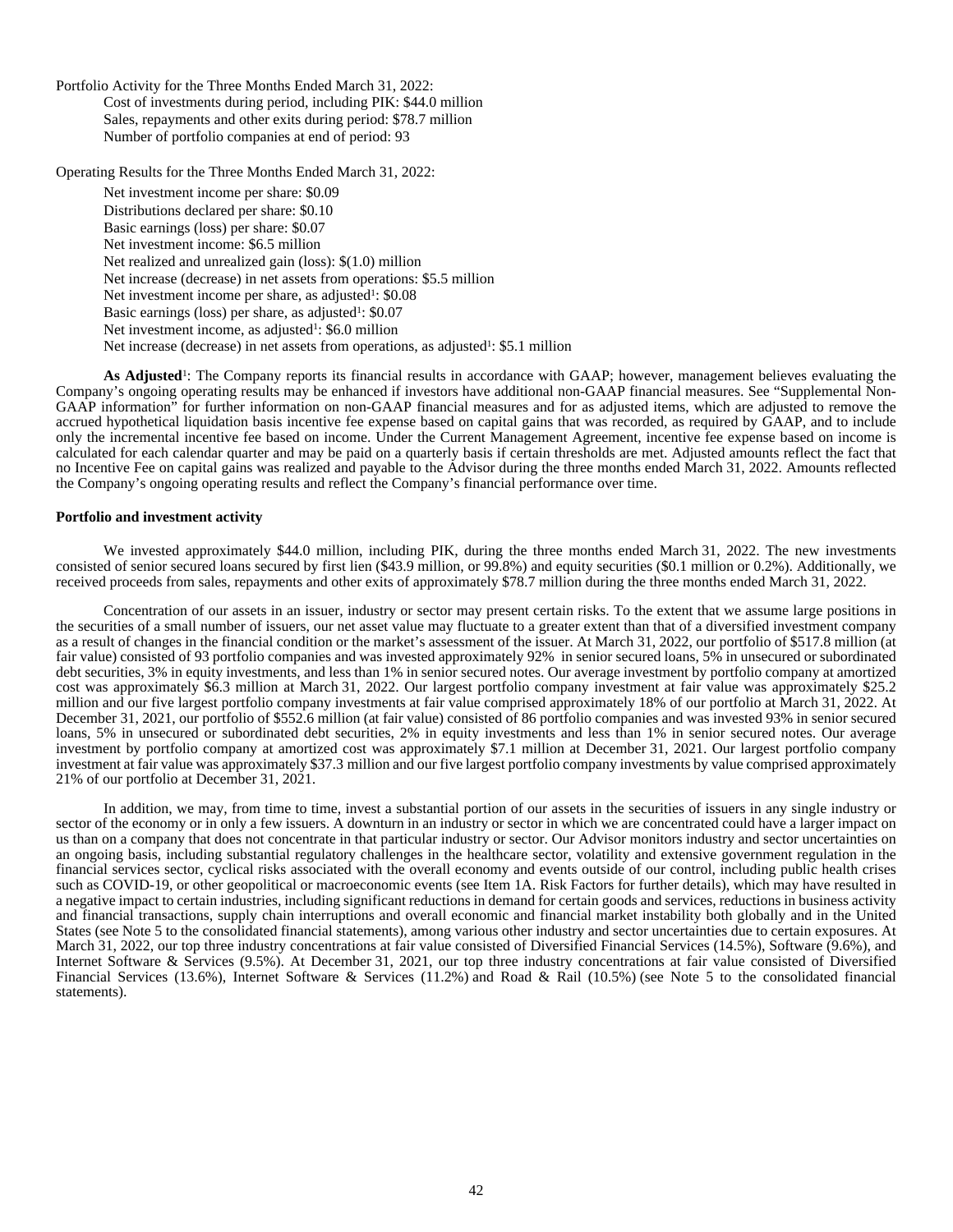The weighted average portfolio yields at fair value and cost as of March 31, 2022 and December 31, 2021 were as follows:

|                                              | <b>March 31, 2022</b> |      | <b>December 31, 2021</b> |      |
|----------------------------------------------|-----------------------|------|--------------------------|------|
|                                              | <b>Fair Value</b>     | Cost | <b>Fair Value</b>        | Cost |
| <b>Weighted Average Yield</b> <sup>(1)</sup> |                       |      |                          |      |
| Total portfolio                              | 8.4%                  | 7.4% | 8.5%                     | 7.6% |
| Senior secured loans                         | 8.9%                  | 8.9% | 9.0%                     | 9.0% |
| Other debt securities                        | 1.9%                  | 1.1% | 1.9%                     | 1.1% |
| Debt and income producing equity securities  | 8.5%                  | 8.2% | 8.7%                     | 8.4% |

 $\overline{1}$  Computed as (a) the annual stated interest rate or yield earned plus the net annual amortization of original issue discount, divided by (b) the amortized cost or at fair value of each category, as applicable. The calculation excludes exit fees that are receivable upon repayment of certain loan investments.

For the three months ended March 31, 2022 and 2021, the total return based on net asset value was 1.7% and 5.6%, respectively. For the three ended March 31, 2022 and 2021, the total return based on market price was 7.7% and 27.9%, respectively. Total returns are historical and are calculated by determining the percentage change in the net asset value or market price with all distributions reinvested, if any. Distributions are assumed to be reinvested in accordance with the Company's dividend reinvestment plan and do not reflect brokerage commissions.

The Advisor generally employs a grading system for our entire portfolio. The Advisor grades all loans on a scale of 1 to 4. This system is intended to reflect the performance of the borrower's business, the collateral coverage of the loans and other factors considered relevant. Generally, the Advisor assigns only one loan grade to each portfolio company for all loan investments in that portfolio company; however, the Advisor will assign multiple ratings when appropriate for different investments in one portfolio company. The following is a description of the conditions associated with each investment rating:

**Grade 1:** Investments in portfolio companies whose performance is substantially within or above the Advisor's original base case expectations and whose risk factors are neutral to favorable to those at the time of the original investment or subsequent restructuring.

Grade 2: Investments in portfolio companies whose performance is materially below the Advisor's original base case expectations or risk factors have increased since the time of original investment or subsequent restructuring. No loss of investment return or principal (or invested capital) is expected.

**Grade 3:** Investments in portfolio companies whose performance is materially below the Advisor's original base case expectations or risk factors have increased materially since the time of original investment or subsequent restructuring. Some loss of investment return is expected, but no loss of principal (or invested capital) is expected.

**Grade 4:** Investments in portfolio companies whose performance is materially below the Advisor's original base case expectations or risk factors have increased substantially since the time of original investment or subsequent restructuring. Some loss of principal (or invested capital) is expected.

The Advisor monitors and, when appropriate, changes the investment ratings assigned to each investment in our portfolio. In connection with our valuation process, the Advisor and Board of Directors review these investment ratings on a quarterly basis. Our weighted average investment rating was 1.25 at March 31, 2022 and 1.21 at December 31, 2021. The following is a distribution of the investment ratings of our portfolio companies, at fair value, at March 31, 2022 and December 31, 2021:

|                   | March 31,<br>2022   |    | December 31,<br>2021 |
|-------------------|---------------------|----|----------------------|
| Grade 1           | \$<br>428, 108, 353 | \$ | 474,466,652          |
| Grade 2           | 61,750,145          |    | 49,356,296           |
| Grade 3           |                     |    |                      |
| Grade 4           | 22,742,354          |    | 22,579,310           |
| Not Rated $(1)$   | 5,149,368           |    | 6,161,736            |
| Total investments | 517,750,220         | S  | 552,563,994          |

 $\overline{10}$  Not Rated category as of March 31, 2022 and December 31, 2021 consists primarily of the Company's residual equity investments in Stitch Holdings, L.P. and AGY Equity, LLC. For purposes of calculating our weighted average investment rating, the Not Rated category is excluded.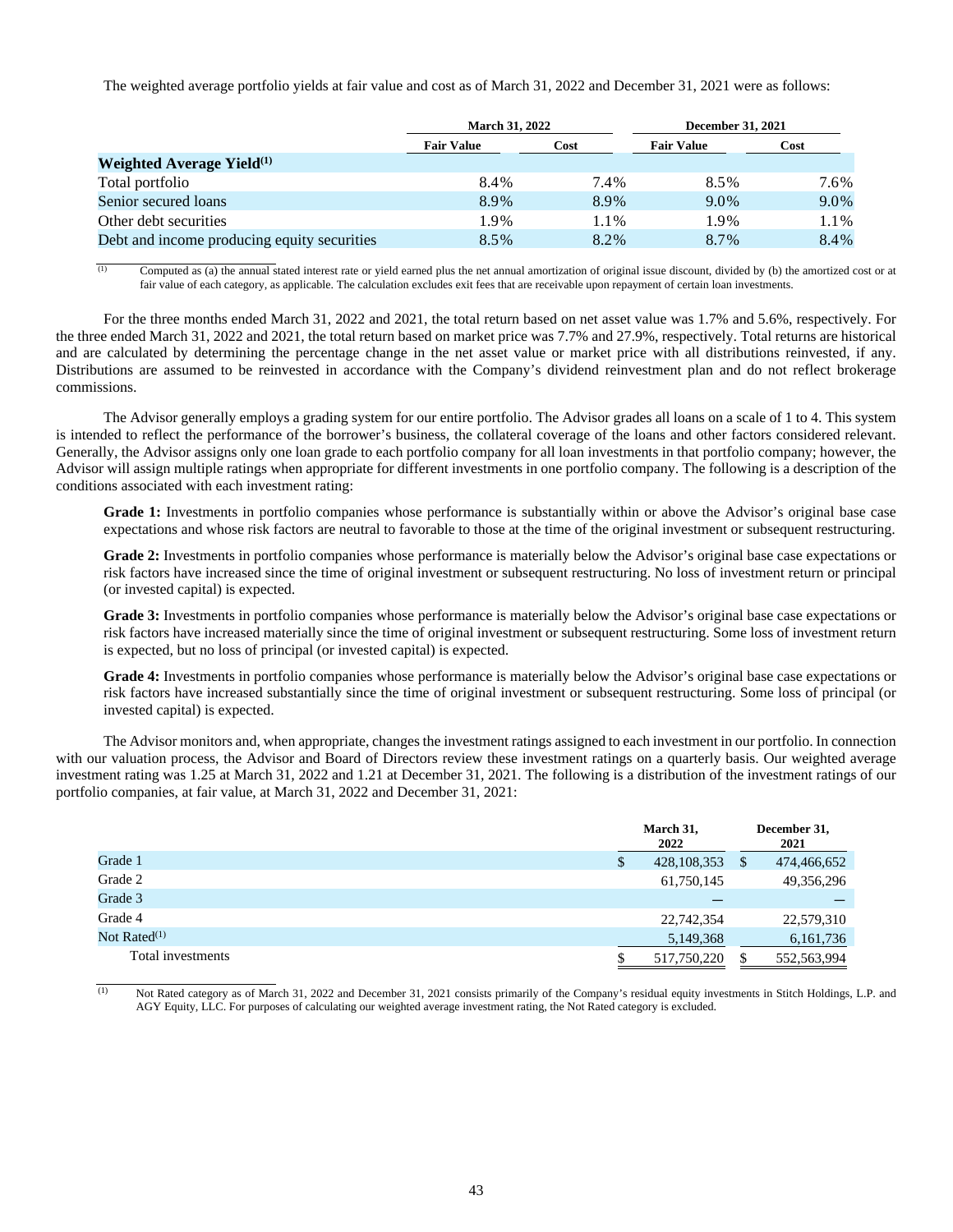#### **Results of operations**

*Results comparisons for the three months ended March 31, 2022 and 2021.* 

#### *Investment income*

|                                                             | <b>Three Months Ended</b> |            |  |                       |
|-------------------------------------------------------------|---------------------------|------------|--|-----------------------|
|                                                             | <b>March 31, 2022</b>     |            |  | <b>March 31, 2021</b> |
| <b>Investment income</b>                                    |                           |            |  |                       |
| Interest and fees on senior secured loans                   |                           | 11,968,684 |  | 9,391,185             |
| Interest and fees on other debt securities                  |                           | 135,907    |  | 297,797               |
| Interest earned on short-term investments, cash equivalents |                           | 1,814      |  | 1.075                 |
| Dividends and fees on equity securities                     |                           | 75,882     |  | 582,567               |
| Total investment income                                     |                           | 12,182,287 |  | 10,272,624            |

Total investment income for the three months ended March 31, 2022 increased \$1.9 million, or 18.6%, as compared to the three months ended March 31, 2021. The increase was primarily due to a 26.3% higher average balance in senior secured loans, at amortized cost, during the three months ended March 31, 2022, and an increase in fee and other one-time income of \$0.6 million period over period as a result of certain exited investments during the quarter. The increase in portfolio size is primarily due to net deployments during 2021, which were substantially all in senior secured debt. These increases are partially offset by a decrease in dividend income of \$0.5 million period over period, which is attributable to the exit of BCIC Senior Loan Partners, LLC ("Senior Loan Partners") during December 2021.

#### *Expenses*

|                                             | <b>Three Months Ended</b> |                |    |                |  |
|---------------------------------------------|---------------------------|----------------|----|----------------|--|
|                                             |                           | March 31, 2022 |    | March 31, 2021 |  |
| <b>Operating expenses</b>                   |                           |                |    |                |  |
| Interest and other debt expenses            | \$                        | 2,728,951      | \$ | 2,753,096      |  |
| Management fees                             |                           | 2,059,864      |    | 1,799,766      |  |
| Incentive fees on income                    |                           | 19,013         |    |                |  |
| Incentive fees on capital gains             |                           | (471, 501)     |    |                |  |
| Administrative expenses                     |                           | 365,507        |    | 322,115        |  |
| Professional fees                           |                           | 302,857        |    | 412,159        |  |
| Insurance expense                           |                           | 199,758        |    | 199,364        |  |
| Director fees                               |                           | 153,125        |    | 153,125        |  |
| Investment advisor expenses                 |                           | 25,819         |    | 87,500         |  |
| Other operating expenses                    |                           | 303,799        |    | 355,282        |  |
| Total expenses, before incentive fee waiver |                           | 5,687,192      |    | 6,082,407      |  |
| Incentive fee waiver                        |                           |                |    |                |  |
| Total expenses, net of incentive fee waiver |                           | 5,687,192      |    | 6,082,407      |  |

Total expenses, net of incentive fee waiver, decreased \$0.4 million, or 6.5%, for the three months ended March 31, 2022 from the comparable period in 2021, primarily due to the reversal of previously accrued incentive fees on capital gains, as required by GAAP during the three months ended March 31, 2022.

The Company is required under GAAP to accrue a hypothetical liquidation basis incentive fee on capital gains, based upon net realized capital gains and unrealized capital appreciation and depreciation on investments held at the end of each period. If the resulting calculation amount is negative, the accrual for GAAP in a given period may result in the reduction or reversal of Incentive Fees on capital gains accrued in a prior period (see Note 3 to the consolidated financial statements). The accrual (reversal) of Incentive Fees on capital gains was approximately \$(0.5) million and zero during the three months ended March 31, 2022 and 2021, respectively. As of March 31, 2022 and December 31, 2021, the balance of accrued Incentive Fees on capital gains was approximately \$1.1 million and \$1.5 million, respectively. However, no Incentive Fees on capital gains were realized and payable to the Advisor as of such dates.

For the three months ended March 31, 2022, and 2021, the Company incurred \$19,013 and zero, respectively, of Incentive Fees based on income.

#### *Net investment income*

Net investment income was \$6.5 million and \$4.2 million for the three months ended March 31, 2022 and 2021, respectively. The increase of approximately \$2.3 million, or 55.0%, was due to a \$1.9 million increase in total investment income, coupled with a \$0.4 million decrease in expenses described above.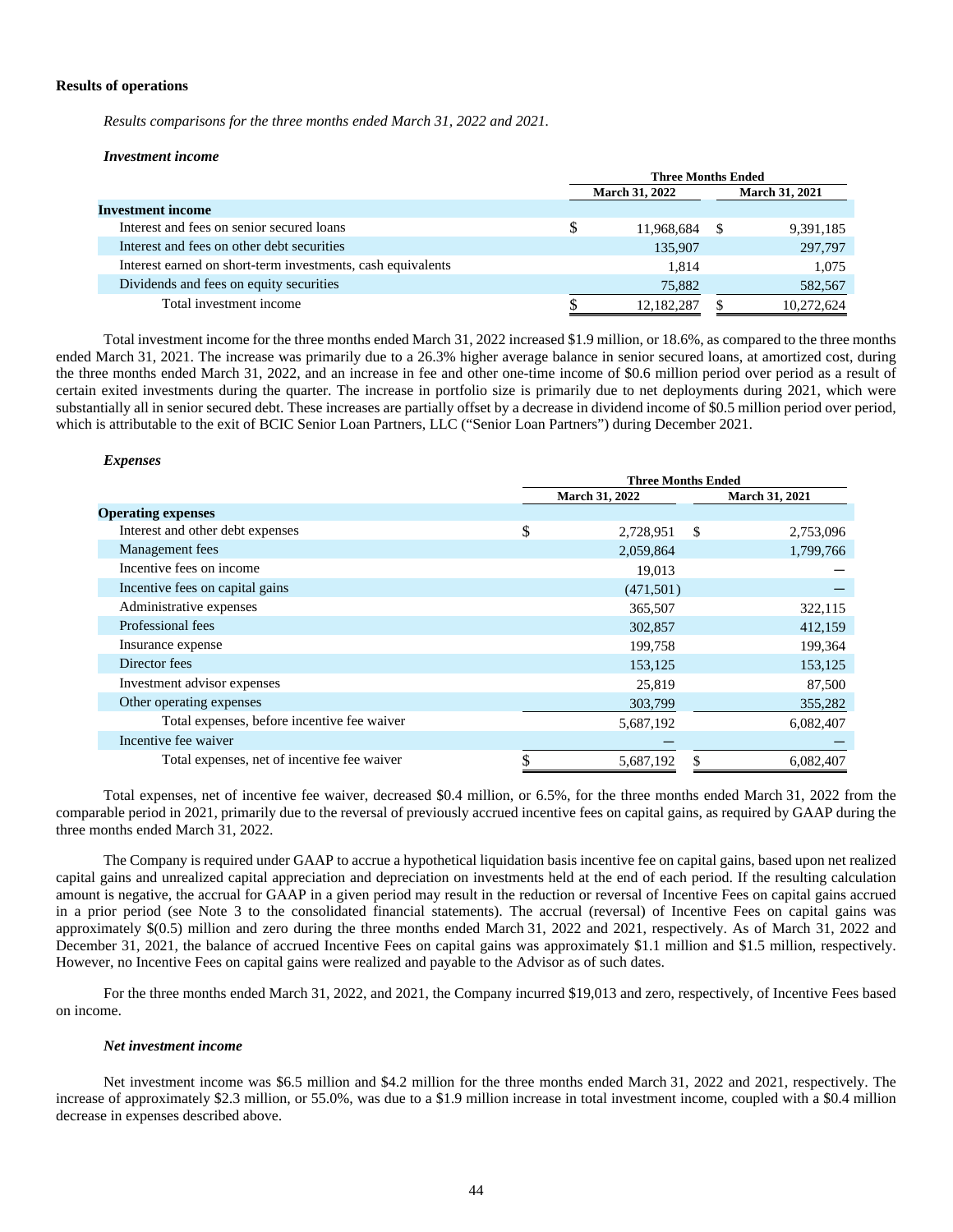#### *Net realized gain or loss*

Net realized gain (loss) for the three months ended March 31, 2022 was approximately \$0.8 million, primarily due to escrow proceeds received from SVP – Singer Holdings, LP, which was exited during 2021. Net realized gain (loss) for the three months ended March 31, 2021 was approximately \$(10.9) million, primarily due to the restructure of Advanced Lighting Technologies, LLC, and exits of our investments in First Boston Construction Holdings, LLC and Advantage Insurance Inc., substantially all of which were reflected in unrealized depreciation in prior periods.

#### *Net unrealized appreciation or depreciation*

For the three months ended March 31, 2022 and 2021, the change in net unrealized appreciation or depreciation on investments and foreign currency translation was an increase in net unrealized depreciation of \$(1.8) million and a decrease in net unrealized depreciation of \$22.9 million, respectively. The increase in net unrealized depreciation for the three months ended March 31, 2022 was primarily due to a \$(0.9) million increase in valuation depreciation in our investment in Stitch Holdings L.P. and spread widening during the quarter. The decrease in net unrealized depreciation for the three months ended March 31, 2021 was primarily due to i) the reversal of previously recognized depreciation of \$10.5 million related to the restructure of Advanced Lighting Technologies, LLC and exits of our investments in First Boston Construction Holdings, LLC and Advantage Insurance Inc.; and ii) \$4.2 million decrease in net unrealized depreciation of SVP-Singer Holdings, LP, which includes \$2.7 million of valuation appreciation, and the reversal of previously recognized depreciation of \$1.5 million associated with a distribution from the portfolio company.

#### *Net increase or decrease in net assets resulting from operations*

The net increase or (decrease) in net assets resulting from operations for the three months ended March 31, 2022 and 2021 was \$5.5 million and \$16.2 million, respectively. As compared to the prior period, the decrease is reflective of net realized and unrealized gain (loss) of \$(1.0) million for the current period, as compared to \$12.0 million of net realized and unrealized gain (loss) for the three months ended March 31, 2021, the impact of which was partially offset by an increase in net investment income of approximately \$2.3 million period-overperiod.

#### *Supplemental Non-GAAP information*

We report our financial results on a GAAP basis; however, management believes that evaluating our ongoing operating results may be enhanced if investors have additional non-GAAP basis financial measures. Management reviews non-GAAP financial measures to assess ongoing operations and, for the reasons described below, considers them to be effective indicators, for both management and investors, of our financial performance over time. Management does not advocate that investors consider such non-GAAP financial measures in isolation from, or as a substitute for, financial information prepared in accordance with GAAP.

After March 6, 2017, Incentive Fees based on income are calculated for each calendar quarter and may be paid on a quarterly basis if certain thresholds are met. In addition, as previously disclosed, the Advisor, in consultation with the Company's Board of Directors, had agreed to waive Incentive Fees based on income from March 7, 2017 to June 30, 2019. BCIA had agreed to honor such waiver. The Advisor had voluntarily waived a portion of its Incentive Fees based on income from July 1, 2019 through September 30, 2021.

We record our liability for Incentive Fee based on capital gains by performing a hypothetical liquidation basis calculation at the end of each reporting period, as required by GAAP, which assumes that all unrealized capital appreciation and depreciation is realized as of the reporting date. It should be noted that Incentive Fees based on capital gains (if any) are not due and payable until the end of the annual measurement period, or every June 30. The incremental Incentive Fee disclosed for a given period is not necessarily indicative of actual full year results. Changes in the economic environment, financial markets and other parameters used in determining such estimates could cause actual results to differ and such differences could be material. There can be no assurance that unrealized capital appreciation and depreciation will be realized in the future, or that any accrued capital gains Incentive Fee will become payable. Incentive Fee amounts on capital gains actually paid by the Company will specifically exclude consideration of unrealized capital appreciation, consistent with requirements under the Advisers Act and the Current Management Agreement. See Note 3 to the consolidated financial statements for a more detailed description of the Company's Incentive Fee.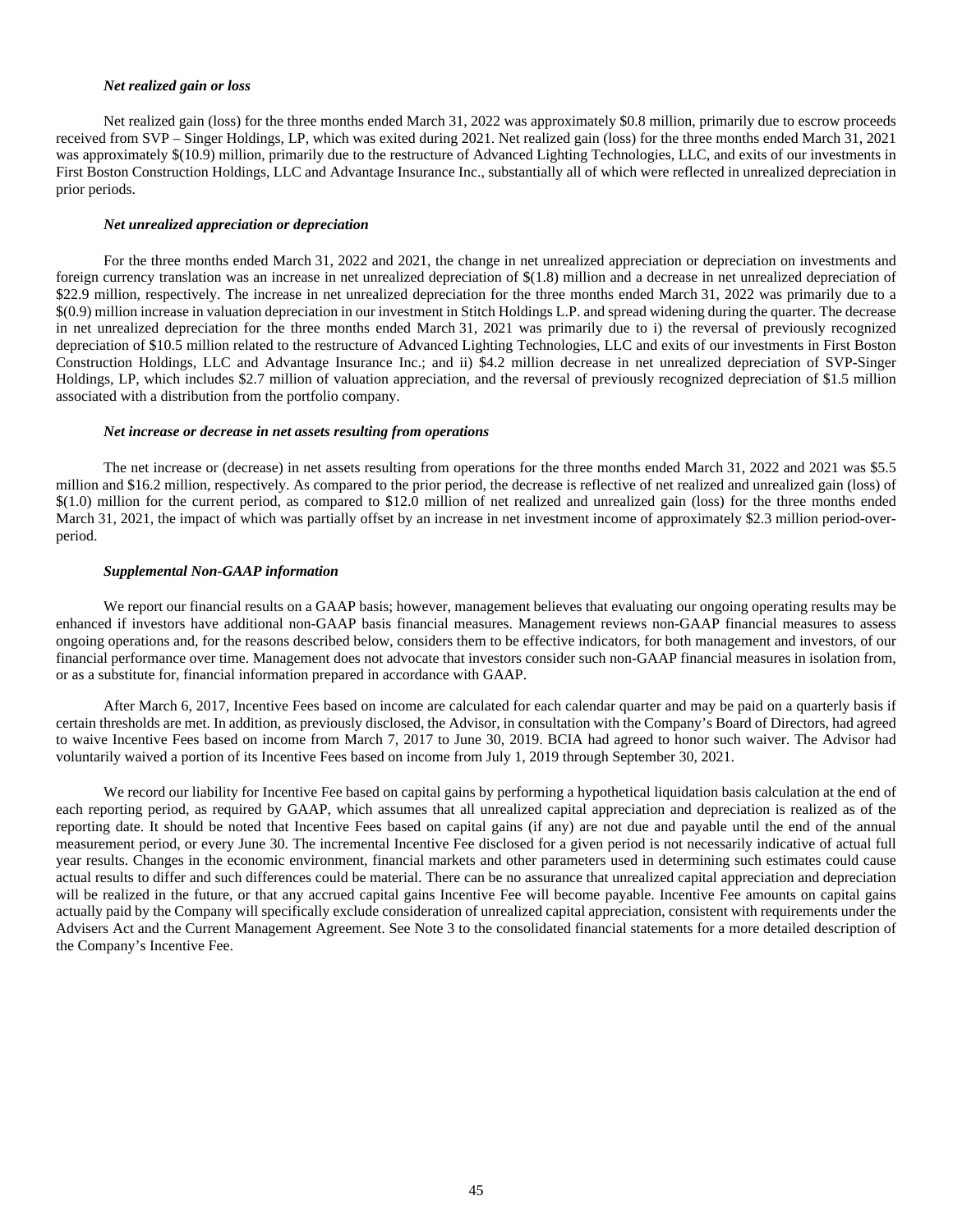Computations for all periods are derived from our consolidated financial statements as follows:

|                                                                             | <b>Three Months Ended</b> |            |      |                       |  |  |
|-----------------------------------------------------------------------------|---------------------------|------------|------|-----------------------|--|--|
|                                                                             | <b>March 31, 2022</b>     |            |      | <b>March 31, 2021</b> |  |  |
| <b>GAAP Basis:</b>                                                          |                           |            |      |                       |  |  |
| Net Investment Income                                                       | \$.                       | 6,495,095  | -S   | 4,190,217             |  |  |
| Net Investment Income per share                                             |                           | 0.09       |      | 0.06                  |  |  |
| Addback: GAAP incentive fee (reversal) based on capital gains               |                           | (471, 501) |      |                       |  |  |
| Addback: GAAP incentive fee based on Income net of incentive fee waiver     |                           | 19,013     |      |                       |  |  |
| <b>Pre-Incentive Fee<sup>1</sup>:</b>                                       |                           |            |      |                       |  |  |
| Net Investment Income                                                       | \$                        | 6,042,607  | - \$ | 4,190,217             |  |  |
| Net Investment Income per share                                             |                           | 0.08       |      | 0.06                  |  |  |
| Less: Incremental incentive fee based on Income net of incentive fee waiver |                           | (19,013)   |      |                       |  |  |
| As Adjusted <sup>2</sup> :                                                  |                           |            |      |                       |  |  |
| Net Investment Income                                                       |                           | 6,023,594  | - \$ | 4,190,217             |  |  |
| Net Investment Income per share                                             |                           | 0.08       |      | 0.06                  |  |  |

Pre-Incentive Fee<sup>1</sup>: Amounts are adjusted to remove all incentive fees. Such fees have been accrued (reversed) but are not due and payable at the reporting date.

As Adjusted<sup>2</sup>: Amounts are adjusted to remove the GAAP accrual (reversal) for incentive fee based on capital gains, and to include only the incremental incentive fee based on income. Adjusted amounts reflect the fact that no Incentive Fee on capital gains was realized and payable to the Advisor during the three months ended March 31, 2022 and 2021, respectively (see Note 3). Under the Current Management Agreement, incentive fee based on income is calculated for each calendar quarter and may be paid on a quarterly basis if certain thresholds are met. Amounts reflected the Company's ongoing operating results and reflect the Company's financial performance over time.

#### **Financial condition, liquidity and capital resources**

During the three months ended March 31, 2022, we generated operating cash flows primarily from interest and fees received on senior secured loans and other debt securities, as well as from sales of selected portfolio company investments or repayments of principal. Net cash provided by operating activities for the three months ended March 31, 2022 was \$31.7 million. Our primary source of cash from operating activities during the period primarily consisted of \$35.0 million in proceeds from the net disposition of investments.

Net cash used in financing activities during the three months ended March 31, 2022 was \$(33.8) million. Our uses of cash consisted of \$(26.0) million in net debt repayments under the Credit Facility, cash distributions paid of \$(7.4) million and purchases of treasury stock of \$(0.4) million.

In the normal course of business, we may enter into guarantees on behalf of portfolio companies. Under these arrangements, we would be required to make payments to third parties if the portfolio companies were to default on their related payment obligations. There were no such guarantees outstanding at March 31, 2022 and December 31, 2021. In addition, from time to time, the Company may provide for a commitment to a portfolio company for investment in an existing or new security. At March 31, 2022 and December 31, 2021, we were obligated to existing portfolio companies for unfunded commitments of \$60.8 million across 37 portfolio companies and \$49.4 million across 35 portfolio companies, respectively.

As of March 31, 2022, we have analyzed cash and cash equivalents and availability under our Credit Facility and believe that there is sufficient liquidity to meet all of our obligations, fund unfunded commitments should the need arise, and deploy capital into new and existing portfolio companies.

#### *Contractual obligations*

A summary of our significant contractual payment obligations for the repayment of outstanding borrowings at March 31, 2022 is as follows:

|                                    | Payments Due By Period (dollars in millions) |       |           |                          |           |  |               |      |  |  |
|------------------------------------|----------------------------------------------|-------|-----------|--------------------------|-----------|--|---------------|------|--|--|
|                                    | Total<br>Less than 1 year                    |       | 1-3 years |                          | 3-5 years |  | After 5 years |      |  |  |
| Credit Facility <sup>(1)</sup>     |                                              | 28.0  |           | $\overline{\phantom{0}}$ |           |  |               | 28.0 |  |  |
| 2022 Convertible Notes             |                                              | 143.8 |           | 143.8                    |           |  |               | _    |  |  |
| Interest and Debt Related Payables |                                              | 2.4   |           | 2.4                      |           |  |               |      |  |  |

(1) At March 31, 2022, \$237.0 million remained undrawn under our Credit Facility.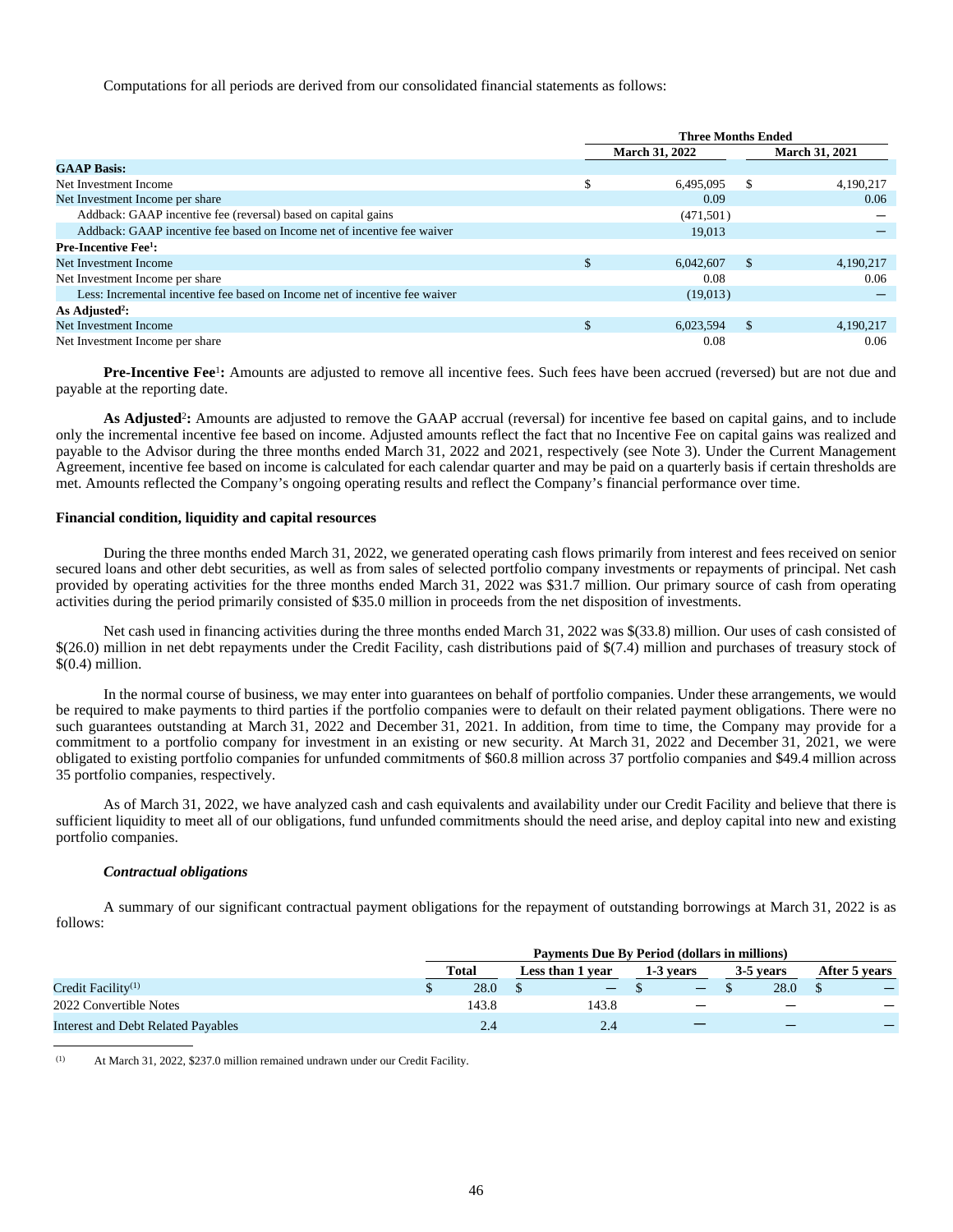#### **Distributions**

Our quarterly distributions, if any, are determined by our Board of Directors. Distributions are declared considering our estimate of annual taxable income available for distribution to stockholders and the amount of taxable income carried over from the prior year for distribution in the current year. We cannot assure stockholders that they will receive any distributions at all or distributions at a particular level. The following table lists the quarterly distributions per share from our common stock since March 2020:

| <b>Distribution Amount</b><br><b>Per Share</b> |                    |                     |
|------------------------------------------------|--------------------|---------------------|
| Outstanding                                    | <b>Record Date</b> | <b>Payment Date</b> |
| \$<br>0.14                                     | March 17, 2020     | April 7, 2020       |
| \$<br>0.10                                     | June 1, 2020       | July 7, 2020        |
| \$<br>0.10                                     | August 18, 2020    | September 29, 2020  |
| \$<br>0.10                                     | November 18, 2020  | December 30, 2020   |
| \$<br>0.10                                     | March 17, 2021     | April 7, 2021       |
| \$<br>0.10                                     | June 16, 2021      | July 7, 2021        |
| \$<br>0.10                                     | September 15, 2021 | October 6, 2021     |
| \$<br>0.10                                     | December 16, 2021  | January 6, 2022     |
| \$<br>0.10                                     | March 17, 2022     | April 7, 2022       |
| \$<br>0.10                                     | June 16, 2022      | July 7, 2022        |

Tax characteristics of all distributions are reported to stockholders on Form 1099-DIV or Form 1042-S after the end of the calendar year.

We have elected to be taxed as a RIC under Subchapter M of the Code. In order to maintain favorable RIC tax treatment, we must distribute annually to our stockholders at least 90% of our ordinary income and realized net short-term capital gains in excess of realized net long-term capital losses, if any, out of the assets legally available for distribution. In order to avoid certain excise taxes imposed on RICs, we must distribute during each calendar year an amount at least equal to the sum of:

- 98% of our ordinary income (not taking into account any capital gains or losses) for the calendar year;
- 98.2% of the amount by which our capital gains exceed our capital losses (adjusted for certain ordinary losses) for the one-year period generally ending on October 31 of the calendar year; and
- certain undistributed amounts from previous years on which we paid no U.S. federal income tax.

We may, at our discretion, carry forward taxable income in excess of calendar year distributions and pay a 4% excise tax on this income. If we choose to do so, all other things being equal, this would increase expenses and reduce the amounts available to be distributed to our stockholders. We will accrue excise tax on estimated taxable income as required. In addition, although we currently intend to distribute realized net capital gains (i.e., net long-term capital gains in excess of short-term capital losses), if any, at least annually, out of the assets legally available for such distributions, we may in the future decide to retain such capital gains for investment. There was no provision for federal excise taxes recorded for the years ended December 31, 2021 and 2020.

The final tax characterization of distributions is determined after the fiscal year and is reported on Form 1099 and in the Company's annual report to stockholders. Distributions can be characterized as ordinary income, capital gains and/or return of capital. To the extent that distributions exceed the Company's current and accumulated earnings and profits, the excess may be treated as a non-taxable return of capital. Distributions that exceed a Company's taxable income but do not exceed the Company's current and accumulated earnings and profits, may be classified as ordinary income which is taxable to stockholders.

The Company estimates the source of its distributions as required by Section 19(a) of the 1940 Act. On a quarterly basis, for any payment of dividends estimated to be paid from any other source other than net investment income accrued for current period or certain cumulative periods based on the Section 19(a) requirement, the Company posts a Section 19(a) notice through the Depository Trust Company's Legal Notice System and its website, as well as sends its registered stockholders a printed copy of such notice along with the dividend payment. The estimates of the source of the distribution are interim estimates based on GAAP that are subject to revision, and the exact character of the distributions for tax purposes cannot be determined until the final books and records are finalized for the calendar year. Therefore, these estimates are made solely in order to comply with the requirements of Section 19(a) of the 1940 Act and should not be relied upon for tax reporting or any other purposes and could differ significantly from the actual character of distributions for tax purposes. For the \$0.10 dividend paid on April 7, 2022, the Company estimates that approximately \$0.09 was from net investment income and approximately \$0.01 was estimated to be a return of capital. For Consolidated Statements of Changes in Net Assets, sources of distribution to stockholders will be adjusted on an annual basis, if necessary, and calculated in accordance with federal income tax regulations.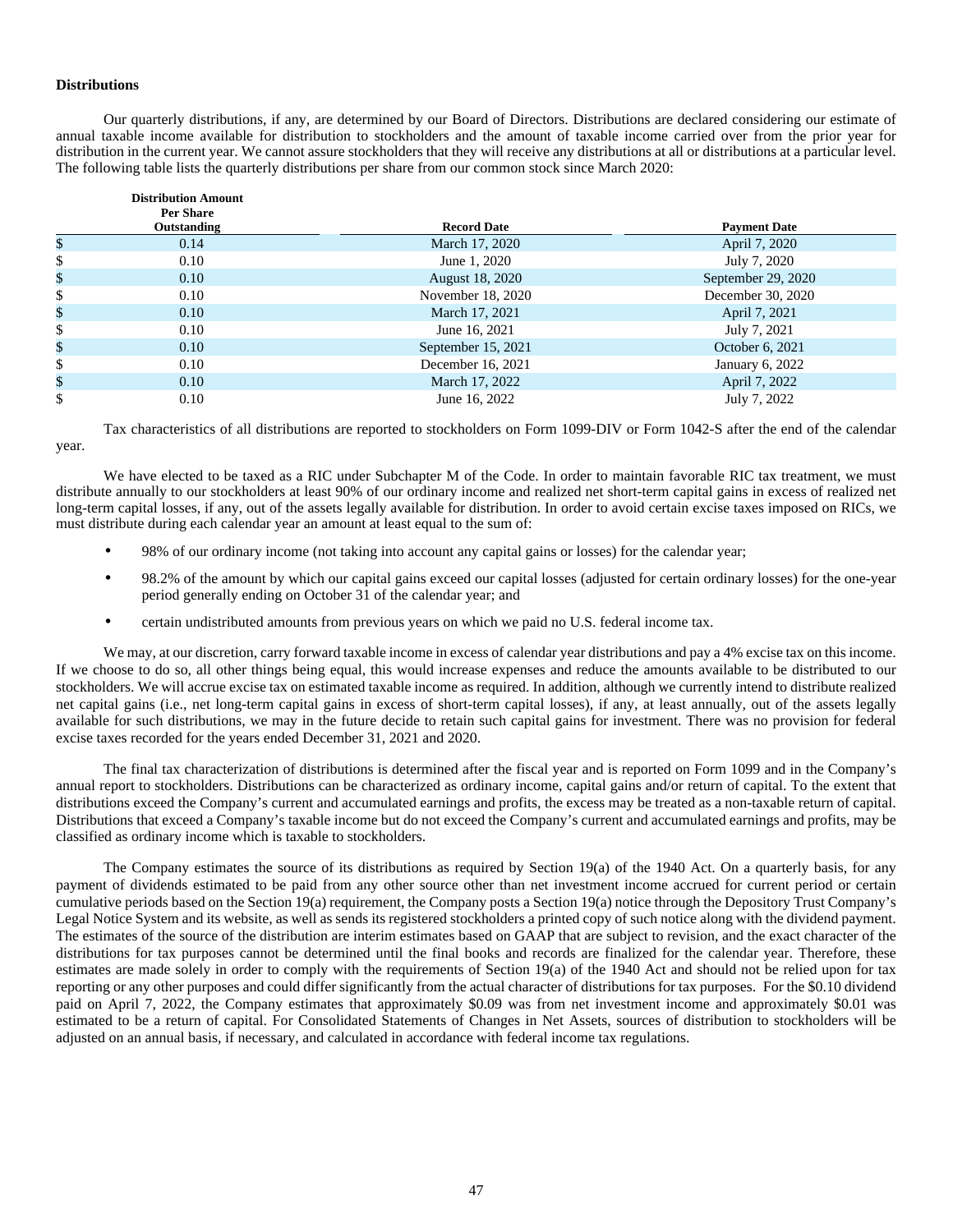We maintain an "opt out" dividend reinvestment plan for our common stockholders. As a result, except as discussed below, if we declare a distribution, stockholders' cash distributions will be automatically reinvested in additional shares of our common stock, unless they specifically "opt out" of the dividend reinvestment plan as to receive cash distributions. Additionally, if the Company makes a distribution to be paid in cash or in stock at the election of stockholders as of the applicable dividend record date (a "Cash/Stock Distribution"), the terms are subject to the amended Plan dated May 13, 2020 described below (see Note 7 to the consolidated financial statements).

On March 6, 2018, the Board of Directors of the Company adopted amendments to the Company's dividend reinvestment plan (the "Plan"). Under the terms of the amended Plan, if the Company declares a dividend or determines to make a capital gain or other distribution, the reinvestment plan agent will acquire shares for the participants' accounts, depending upon the following circumstances, (i) through receipt of additional unissued but authorized shares from the Company ("newly issued shares") and/or (ii) by purchase of outstanding shares on the open market ("open-market purchases"). If, on the distribution payment date, the last quarterly net asset value per share ("NAV") is equal to or less than the closing market price per share on such distribution payment date (such condition often referred to as a "market premium"), the reinvestment plan agent will invest the distribution amount in newly issued shares on behalf of the participants. The number of newly issued shares to be credited to each participant's account will be determined by dividing the dollar amount of the distribution by the greater of (i) the NAV or (ii) 95% of the closing market price on the distribution payment date. If, on the distribution payment date, the NAV is greater than the closing market price per share on such distribution payment date (such condition often referred to as a "market discount"), the reinvestment plan agent may, upon notice from the Company, either (a) invest the distribution amount in newly issued shares on behalf of the participants or (b) invest the distribution amount in shares acquired on behalf of the participants in open-market purchases.

On May 13, 2020, the Board of Directors of the Company adopted further amendments to the Plan. Under the terms of the amended Plan, if the Company makes a Cash/Stock Distribution, each stockholder will be required to elect whether to receive the distribution in cash or in shares of the Company's common stock ("Common Shares"), pursuant to such notices, forms or other documentation as may be provided to the stockholder by the Company (the "Election Forms"). If the stockholder is a Plan participant and elects to receive the Cash/Stock Distribution in cash, the stockholder will be deemed to have elected not to participate in the Plan solely with respect to such Cash/Stock Distribution and will receive the distribution in cash subject to any rules applicable to the distribution that may limit the portion of the distribution the Company is required to pay in cash. If the stockholder is a Plan participant and elects to receive the Cash/Stock Distribution in stock, the stockholder will receive the distribution in newly issued Common Shares. The number of newly issued Common Shares credited to the stockholders' account in either case will be determined by dividing the dollar amount of the distribution (or portion of the distribution to be paid in Common Shares) by the price per Common Share determined in accordance with the Election Forms rather than pursuant to the formula(s) otherwise applicable under the Plan. This feature of the Plan means that, under certain circumstances, we may issue shares of our common stock at a price below NAV per share, which could cause our stockholders to experience dilution. We may not be able to achieve operating results that will allow us to make distributions at a specific level or to increase the amount of these distributions from time to time. Also, we may be limited in our ability to make distributions due to the asset coverage test applicable to us as a BDC under the 1940 Act and due to provisions in our existing and future debt arrangements.

If we do not distribute a certain percentage of our income annually, we will suffer adverse tax consequences, including possible loss of favorable RIC tax treatment. In addition, in accordance with U.S. GAAP and tax regulations, we include in income certain amounts that we have not yet received in cash, such as payment-in-kind interest, which represents contractual interest added to the loan balance that becomes due at the end of the loan term, or the accretion of original issue or market discount. Since we may recognize income before or without receiving cash representing such income, we may have difficulty meeting the requirement to distribute at least 90% of our investment company taxable income to obtain tax benefits as a RIC and may be subject to income or excise taxes. In order to satisfy the annual distribution requirement applicable to RICs, we may have the ability to declare a large portion of a dividend in shares of our common stock instead of in cash. As long as a sufficient portion of such dividend is paid in cash and certain requirements are met, the entire distribution would generally be treated as a dividend for U.S. federal income tax purposes.

#### **Recent developments**

On April 27, 2022, the Company's Board of Directors declared a distribution of \$0.10 per share, payable on July 7, 2022 to stockholders of record at the close of business on June 16, 2022.

On April 21, 2022, the Company entered into a Master Note Purchase Agreement (the "Note Purchase Agreement") governing the issuance on June 9, 2022, of \$92.0 million in aggregate principal amount of senior unsecured notes (the "Notes") in two tranches to qualified institutional investors in a private placement. The Company will issue \$35.0 million in aggregate principal amount of Notes with a fixed interest rate of 5.82% with interest to be paid semi-annually on June 9 and December 9 of each year, beginning on December 9, 2022, and \$57.0 million in aggregate principal amount of Notes bearing interest at a rate equal to the Secured Overnight Financing Rate ("SOFR") plus 3.14% with interest to be paid quarterly on March 9, June 9, September 9, and December 9 of each year, beginning on September 9, 2022. In addition, during any time that the rating assigned to the Notes declines below investment grade, the Notes will bear interest at a rate that is increased by 1.00%. The Notes will be issued at a closing which is expected to occur on June 9, 2022, subject to customary closing conditions. The Notes will be due on December 9, 2025 unless redeemed, purchased or prepaid prior to such date by the Company or its affiliates in accordance with their terms. The Company may prepay the Notes at its option, subject to a prepayment premium, in an amount equal to 2% on or before June 9, 2023, 1% after June 9, 2023 but on or before June 9, 2024, 0.5% after June 9, 2024 but on or before June 9, 2025 and zero after June 9, 2025. In addition, the Company will be obligated to offer to repay the Notes at par if certain change in control events occur. The Notes are general unsecured obligations of the Company that rank *pari passu* with all outstanding and future unsecured unsubordinated indebtedness issued by the Company. Additionally, the Company has entered into an interest rate swap agreement with a notional value of \$35.0 million for the first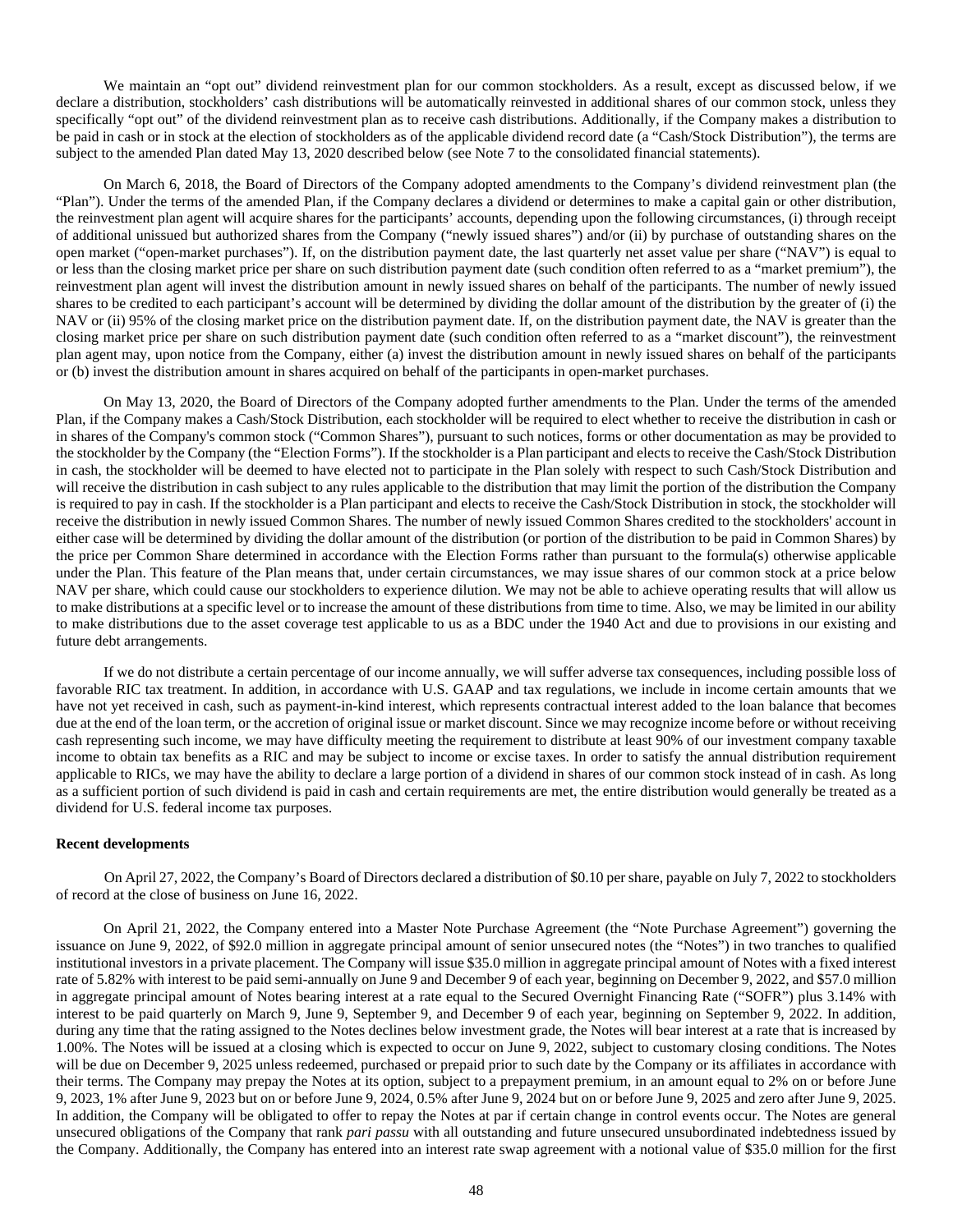three years of the Notes' term, pursuant to which the Company will pay a floating rate of interest equal to SOFR, and will receive a fixed rate of interest equal to 2.633%. Such payments will be due annually. Refer to the Form 8-K as filed with the SEC on April 22, 2022 for more information.

On April 14, 2022, Abby Miller informed the Company of her intention to step down as Chief Financial Officer ("CFO") and Treasurer of the Company, effective May 6, 2022. Ms. Miller will remain an employee of BlackRock, Inc. (together with certain of its affiliates, collectively "BlackRock") and a Director at BlackRock until her departure on May 11, 2022 and has agreed to provide transition assistance with respect to the Company.

On April 19, 2022, the Board of Directors of the Company appointed Chip Holladay as Interim CFO and Treasurer of the Company, effective May 6, 2022. Mr. Holladay will serve as Interim CFO and Treasurer at the pleasure of the Board of Directors or until he resigns or his successor has been duly elected and qualified. For more information on Mr. Holladay's background and experience, refer to the Company's Form 8-K as filed with the SEC on April 20, 2022.

The Company has reviewed subsequent events occurring through the date that these consolidated financial statements were available to be issued, and determined that no subsequent events occurred requiring accrual or disclosure, except as disclosed above and elsewhere in these notes to consolidated financial statements.

Notice is hereby given in accordance with Section 23(c) of the 1940 Act that from time to time the Company may purchase shares of its common stock in the open market at prevailing market prices.

#### <span id="page-48-0"></span>**Item 3. Quantitative and Qualitative Disclosures About Market Risk**

We are subject to financial market risks, including changes in interest rates. At March 31, 2022, 99% of our yielding debt investments, at fair value, bore interest based on floating rates, such as LIBOR, SOFR, the Federal Funds Rate or the Prime Rate. The interest rates on such investments generally reset by reference to the current market index after one to six months. Of those yielding floating rate debt investments, 91% contained an interest rate floor. Floating rate investments subject to a floor generally reset by reference to the current market index after one to six months only if the index exceeds the floor. Interest rate sensitivity refers to the change in our earnings that may result from changes in the level of interest rates. Since we fund a portion of our investments with borrowings, our net investment income is affected by the difference between the rate at which we invest and the rate at which we borrow. The Company's Credit Facility bears interest at variable rates with a reference rate floor of 0.00%, while our 2022 Convertible Notes bear interest at a fixed rate. As a result, there can be no assurance that a significant change in market interest rates will not have a material adverse effect on our net investment income.

The following table shows the approximate annual increase (decrease) on net investment income of base rate changes in interest rates (considering interest rate floors for variable rate instruments) to our debt portfolio and outstanding borrowings as of March 31, 2022, assuming no changes to our investment and borrowing structure:

|                                                            |     | <b>Net</b><br>Investment<br>$Income(1)$ | <b>Net</b><br>Investment<br>Income<br>Per Share <sup>(1)</sup> |        |  |
|------------------------------------------------------------|-----|-----------------------------------------|----------------------------------------------------------------|--------|--|
| Basis Point Change (\$ in millions, except per share data) |     |                                         |                                                                |        |  |
| Up 400 basis points                                        |     | 18.1                                    | - \$                                                           | 0.24   |  |
| Up 300 basis points                                        | \$. | 13.5                                    | $\mathcal{S}$                                                  | 0.18   |  |
| Up 200 basis points                                        | \$  | 8.9                                     | - \$                                                           | 0.12   |  |
| Up 100 basis points                                        | \$  | 4.3                                     | $\mathbf{s}$                                                   | 0.06   |  |
| Down 100 basis points                                      |     | $(0.4)$ \$                              |                                                                | (0.01) |  |

<span id="page-48-1"></span>(1) Excludes the impact of incentive management fees based on income

While hedging activities may help to insulate us against adverse changes in interest rates, they also may limit our ability to participate in the beneficial interest rates with respect to our portfolio of investments. There can be no assurance that we will be able to effectively hedge our interest rate risk. During the three months ended March 31, 2022 and 2021, we did not engage in any interest rate hedging activity.

#### **Item 4. Controls and Procedures**

As of the end of the period covered by this report, we carried out an evaluation, under the supervision and with the participation of our management, including our Interim Chief Executive Officer and Chief Financial Officer, of the effectiveness of the design and operation of our disclosure controls and procedures (as defined in Rule 13a-15 under the Exchange Act). Based on that evaluation, our Interim Chief Executive Officer and Chief Financial Officer have concluded that our current disclosure controls and procedures are effective in timely alerting them to material information relating to us that is required to be disclosed by us in the reports we file or submit under the Exchange Act.

There have been no changes in our internal control over financial reporting that occurred during our most recently completed fiscal quarter that have materially affected, or are reasonably likely to materially affect, our internal controls over financial reporting.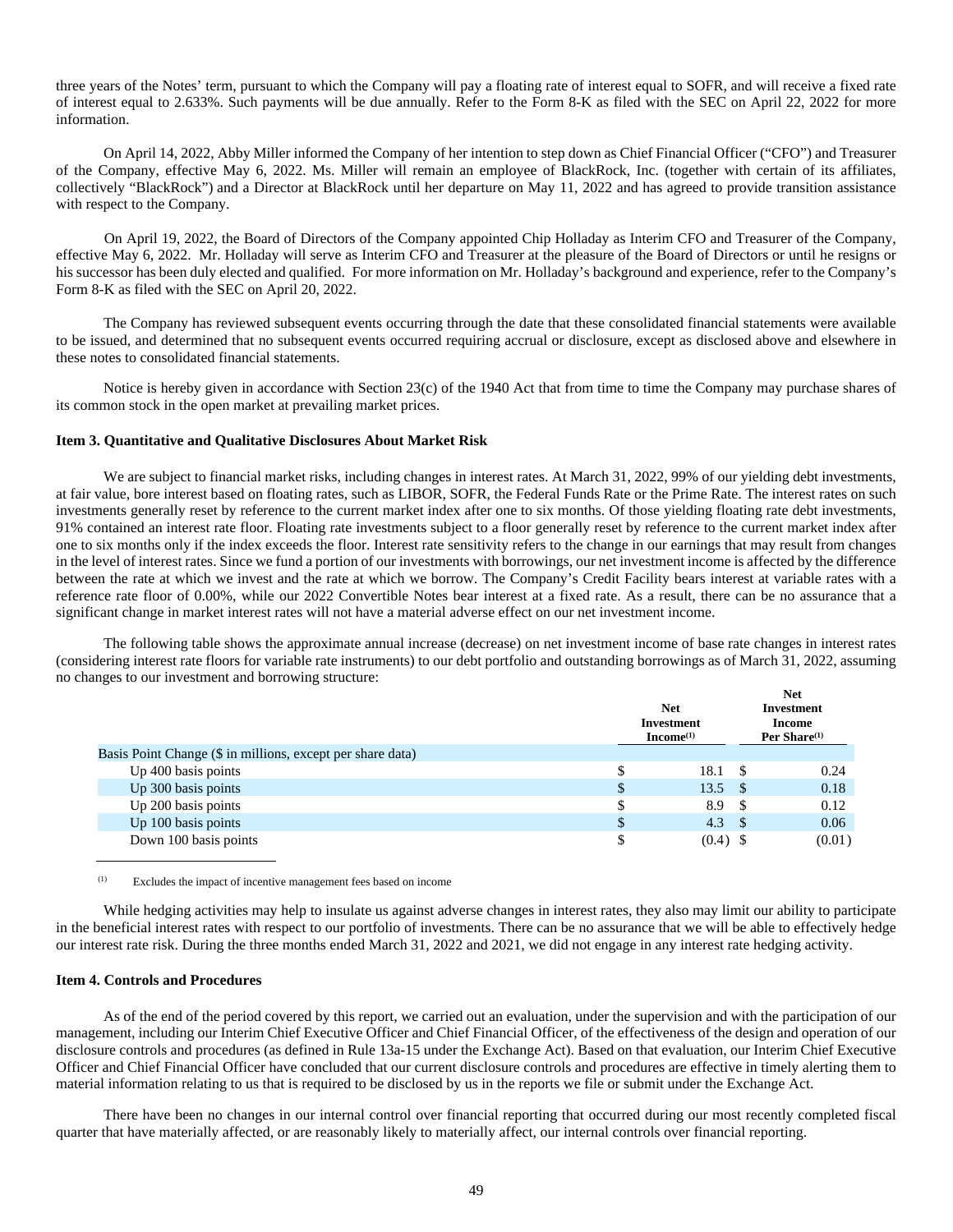#### <span id="page-49-0"></span>**PART II. OTHER INFORMATION**

#### <span id="page-49-1"></span>**Item 1. Legal Proceedings**

From time to time, we and the Advisor may be a party to certain legal proceedings incidental to the normal course of our business, including the enforcement of our rights under contracts with our portfolio companies. Further, third parties may try to seek to impose liability on us in connection with the activities of our portfolio companies. While we cannot predict the outcome of these legal proceedings with certainty, we do not expect that these proceedings will have a material effect on our consolidated financial statements.

## <span id="page-49-2"></span>**Item 1A. Risk Factors**

In addition to the other information set forth in this report, you should carefully consider the risk factor discussed below and the risk factors in our Annual Report on Form 10-K for the fiscal year ended December 31, 2021 (the "Annual Report"), which could materially affect our business, financial condition and/or operating results. The risks described in our Annual Report and discussed below are not the only risks facing us. Additional risks and uncertainties not currently known to us or that we currently deem to be immaterial also may materially and adversely affect our business, financial condition and/or operating results.

## *Market disruptions and other geopolitical or macroeconomic events could create market volatility that negatively impacts our business, financial condition and earnings.*

Periods of market volatility remain, and may continue to occur in the future, in response to various political, social and economic events both within and outside of the U.S. These conditions have resulted in, and in many cases continue to result in, greater price volatility, less liquidity, widening credit spreads and a lack of price transparency, with many securities remaining illiquid and of uncertain value. Such market conditions may adversely affect the Company, including by making valuation of some of the Company's securities uncertain and/or result in sudden and significant valuation increases or declines in the Company's holdings. If there is a significant decline in the value of the Company's portfolio, this may impact the asset coverage levels for the Company's outstanding leverage.

Risks resulting from any future debt or other economic crisis could also have a detrimental impact on the global economic recovery, the financial condition of financial institutions and our business, financial condition and results of operation. Market and economic disruptions have affected, and may in the future affect, consumer confidence levels and spending, personal bankruptcy rates, levels of incurrence and default on consumer debt and home prices, among other factors. To the extent uncertainty regarding the U.S. or global economy negatively impacts consumer confidence and consumer credit factors, our business, financial condition and results of operations could be significantly and adversely affected. Downgrades to the credit ratings of major banks could result in increased borrowing costs for such banks and negatively affect the broader economy. Moreover, Federal Reserve policy, including with respect to certain interest rates, may also adversely affect the value, volatility and liquidity of dividend- and interest-paying securities. Market volatility, rising interest rates and/or a return to unfavorable economic conditions could impair the Company's ability to achieve its investment objective.

The occurrence of events similar to those in recent years, such as localized wars, instability, new and ongoing pandemics (such as COVID-19), epidemics or outbreaks of infectious diseases in certain parts of the world, natural/environmental disasters, terrorist attacks in the U.S. and around the world, social and political discord, debt crises sovereign debt downgrades, increasingly strained relations between the U.S. and a number of foreign countries, new and continued political unrest in various countries, the exit or potential exit of one or more countries from the EU or the EMU, continued changes in the balance of political power among and within the branches of the U.S. government, government shutdowns, among others, may result in market volatility, may have long term effects on the U.S. and worldwide financial markets, and may cause further economic uncertainties in the U.S. and worldwide.

In particular, the consequences of the Russian military invasion of Ukraine, including comprehensive international sanctions, the impact on inflation and increased disruption to supply chains may impact our portfolio companies, result in an economic downturn or recession either globally or locally in the U.S. or other economies, reduce business activity, spawn additional conflicts (whether in the form of traditional military action, reignited "cold" wars or in the form of virtual warfare such as cyberattacks) with similar and perhaps wider ranging impacts and consequences and have an adverse impact on the Company's returns and net asset value. We have no way to predict the duration or outcome of the situation, as the conflict and government reactions are rapidly developing and beyond our control. Prolonged unrest, military activities, or broad-based sanctions could have a material adverse effect on our portfolio companies. Such consequences also may increase our funding cost or limit our access to the capital markets.

The current political climate has intensified concerns about a potential trade war between China and the U.S., as each country has imposed tariffs on the other country's products. These actions may trigger a significant reduction in international trade, the oversupply of certain manufactured goods, substantial price reductions of goods and possible failure of individual companies and/or large segments of China's export industry, which could have a negative impact on our performance. U.S. companies that source material and goods from China and those that make large amounts of sales in China would be particularly vulnerable to an escalation of trade tensions. Uncertainty regarding the outcome of the trade tensions and the potential for a trade war could cause the U.S. dollar to decline against safe haven currencies, such as the Japanese yen and the euro. Events such as these and their consequences are difficult to predict and it is unclear whether further tariffs may be imposed or other escalating actions may be taken in the future. Any of these effects could have a material adverse effect on our business, financial condition and results of operations.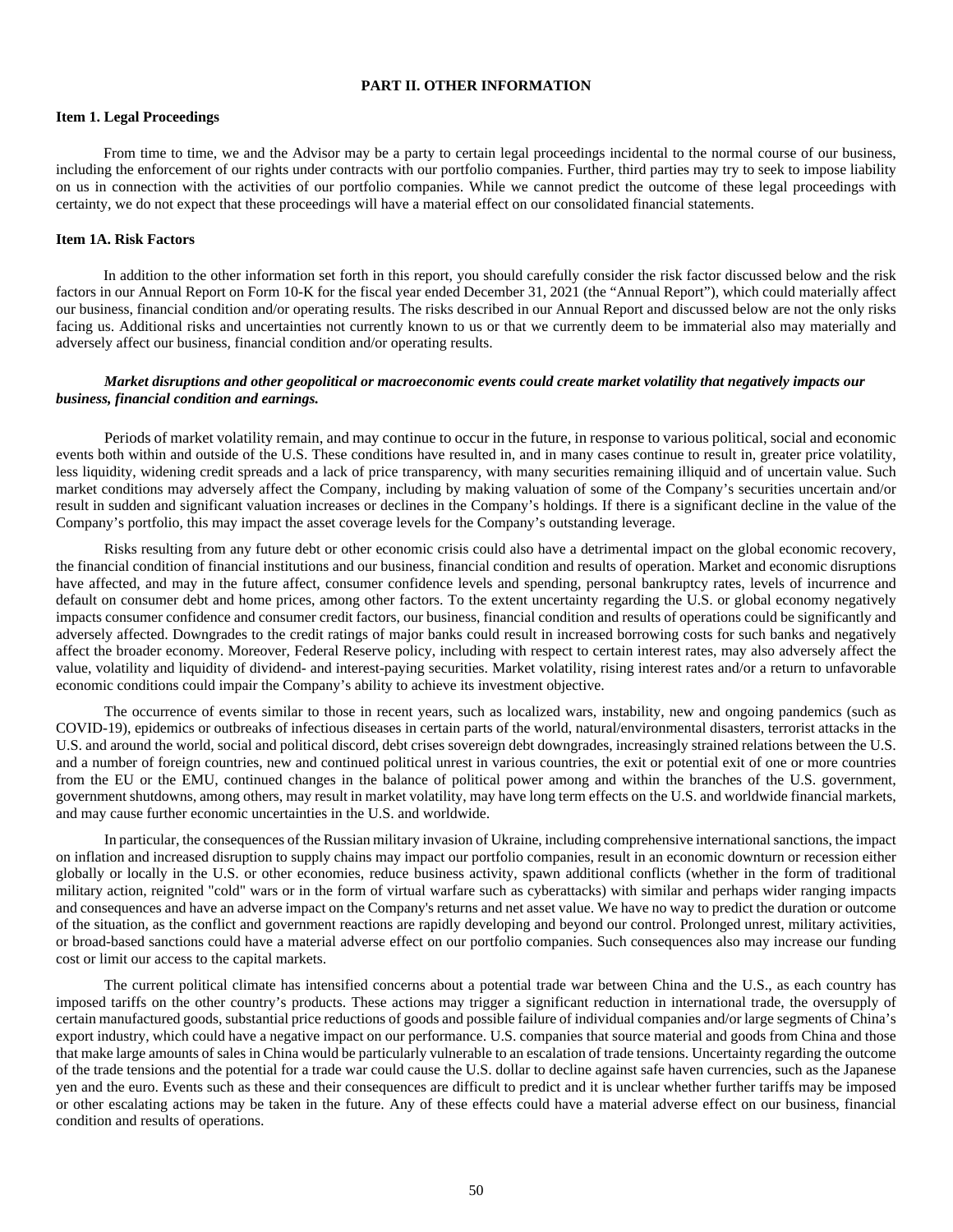## **Item 2. Unregistered Sales of Equity Securities and Use of Proceeds**

## **Sales of unregistered securities**

## <span id="page-50-0"></span>None.

#### **Issuer purchases of equity securities**

The following table provides information regarding our purchases of our common stock for each month in the three months period ended March 31, 2022:

|               |                   | <b>Average Price</b><br>Paid | <b>Total Number of</b><br><b>Shares</b> | <b>Total Number of</b><br><b>Shares Purchased</b><br>as Part of<br><b>Publicly Announced</b><br><b>Plans or</b> | <b>Maximum Number</b><br>(or Approximate)<br>Dollar Value) of<br><b>Shares that May</b><br>Yet<br><b>Be Purchased</b><br><b>Under</b><br>the Plans or |  |
|---------------|-------------------|------------------------------|-----------------------------------------|-----------------------------------------------------------------------------------------------------------------|-------------------------------------------------------------------------------------------------------------------------------------------------------|--|
| Period        | $per Share^{(1)}$ |                              | <b>Purchased</b>                        | <b>Programs</b>                                                                                                 | <b>Programs</b>                                                                                                                                       |  |
| January 2022  | J.                | 4.14                         | 56,894                                  | 56,894                                                                                                          | 7,850,000                                                                                                                                             |  |
| February 2022 |                   |                              |                                         |                                                                                                                 | 7,850,000                                                                                                                                             |  |
| March 2022    |                   | 4.15                         | 49,414                                  | 49,414                                                                                                          | 7,800,586                                                                                                                                             |  |
|               |                   | 4.14                         | 106,308                                 | 106,308                                                                                                         |                                                                                                                                                       |  |

 $\overline{1}$  The average price paid per share includes \$0.03 commission fee per share.

The repurchase plan does not obligate us to acquire any specific number of shares and may be discontinued at any time. We intend to fund any repurchases with available cash and borrowings under the Credit Facility.

## **Item 3. Defaults Upon Senior Securities**

<span id="page-50-2"></span><span id="page-50-1"></span>None.

## **Item 4. Mine Safety Disclosures**

<span id="page-50-3"></span>Not Applicable

## **Item 5. Other Information**

None.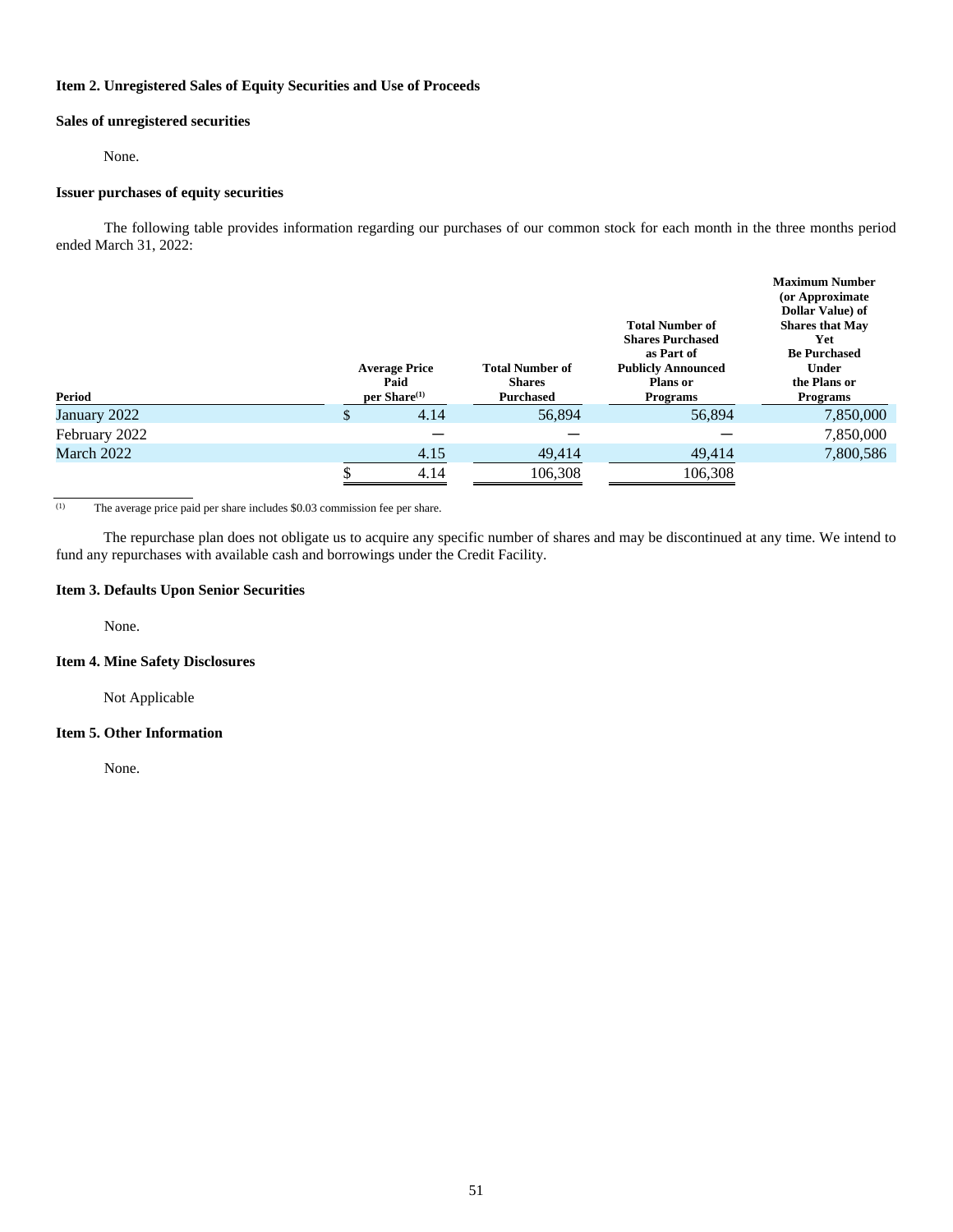## <span id="page-51-0"></span>**Item 6. Exhibits.**

## **(a) Exhibits.**

- 3.1 [Certificate of Incorporation of the Registrant \(1\)](https://www.sec.gov/Archives/edgar/data/0001326003/000095017205001686/nyc951238.txt)
- 3.2 [Certificate of Amendment to the Certificate of Incorporation of the Registrant \(2\)](https://www.sec.gov/Archives/edgar/data/0001326003/000119312515083171/d885354dex992.htm)
- 3.3 [Amended and Restated By-laws of the Registrant \(3\)](https://www.sec.gov/Archives/edgar/data/1326003/000119312518144042/d570147dex31.htm)
- 4.1 [Form of Stock Certificate of the Registrant \(4\)](https://www.sec.gov/Archives/edgar/data/1326003/000119312507135385/dex99d.htm)
- 31.1\* [Certification of Chief Executive Officer Pursuant to 18 U.S.C. Section 1350, as Adopted Pursuant to Section 302 of the Sarbanes-](bkcc-ex311_6.htm)[Oxley Act of 2002.](bkcc-ex311_6.htm)
- 31.2\* [Certification of Chief Financial Officer Pursuant to 18 U.S.C. Section 1350, as Adopted Pursuant to Section 302 of the Sarbanes-](bkcc-ex312_7.htm)[Oxley Act of 2002.](bkcc-ex312_7.htm)
- 32\* [Certification of CEO and CFO Pursuant to 18 U.S.C. Section 1350, as Adopted Pursuant to Section 906 of the Sarbanes-Oxley Act](bkcc-ex32_8.htm)  [of 2002.](bkcc-ex32_8.htm)

## \* Filed herewith

- (1) Previously filed with the Registrant's Registration Statement on Form 10 (Commission File No. 000-51327), as amended, originally filed on May 24, 2005.
- (2) Previously filed with the Registrant's Form 8-K dated as of March 9, 2015.
- (3) Previously filed with the Registrant's Form 8-K dated as of April 30, 2018.
- (4) Previously filed with the Registrant's pre-effective Amendment No. 2 to the Registration Statement on Form N-2 (Commission File No. 333-141090), filed on June 14, 2007.